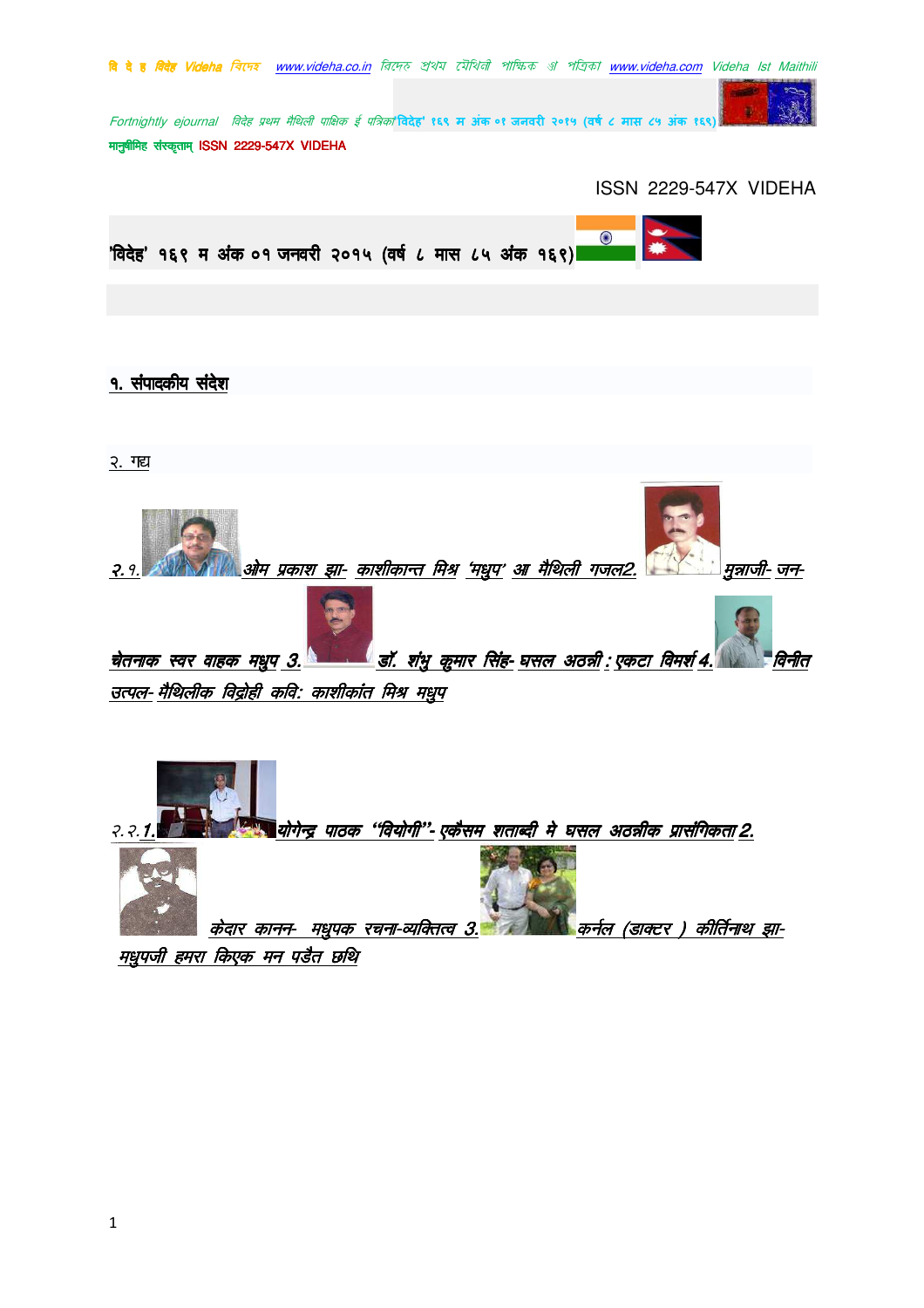



२.३.1. जिल्लाको जगदीश चन्द्र ठाकूर 'अनिल'- मधुपक गीत अमर,मिथिलामे 2. असमियलामे वाली आशीष

अनचिन्हार- व्यंग निबंध *"प्र.म*"









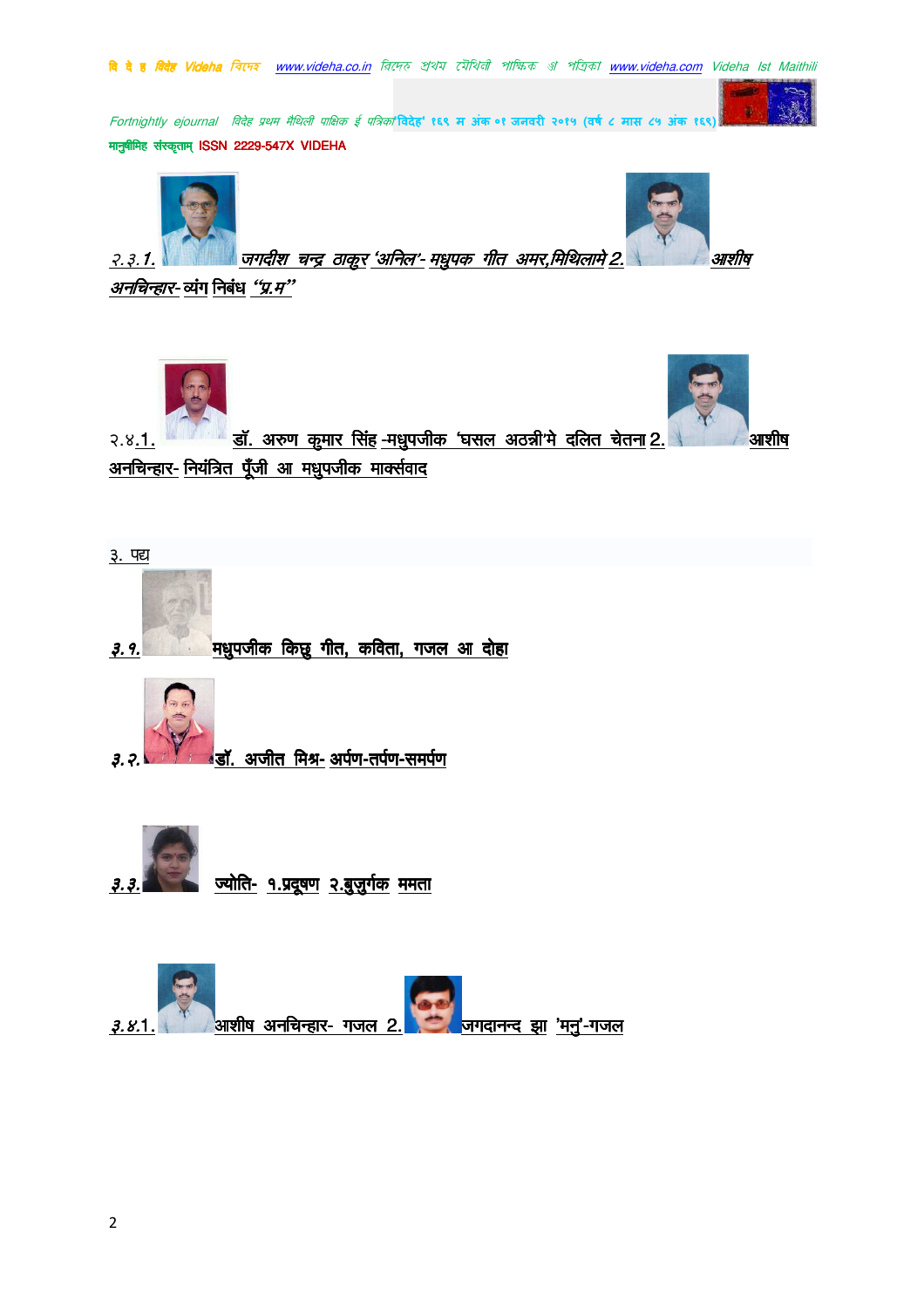



Go to the link below for download of old issues of VIDEHA Maithili e magazine in .pdf format and Maithili Audio/ Video/ Books/ paintings/ photo files. िवदेहक पुरान अंक आ ऑडियो/ वीडियो/ पोथी/ चित्रकला/ फोटो सभक फाइल सभ डाउनलोड करबाक हेतु नीचाँक लिंक पर जाउ।

### VIDEHA ARCHIVE िवदेह आकäइव आकäइव

http://www.videha.co.in/new\_page\_15.htm

# f Join official Videha facebook group.

http://www.facebook.com/home.php?sk=group\_104458109632326

# Google समूह Join Videha googlegroups

http://groups.google.com/group/videha

विदेह जालवृत्तक डिसकसन फोरमपर जाउ।

http://www.videha.co.in/videhablog.html

#### संपादकीय

काशीकान्त मिश्र "मधुप" (1906-1987)-"राधाविरह" (महाकाव्य) पर साहित्य अकादेमी पुरस्कार प्राप्त मैथिलीक प्रशस्त कवि आ मैथिलीक प्रचार-प्रसारक समर्पित कार्यकर्ता "झंकार" कवितासँ क्रान्ति गीतक आह्वान कएलनि ।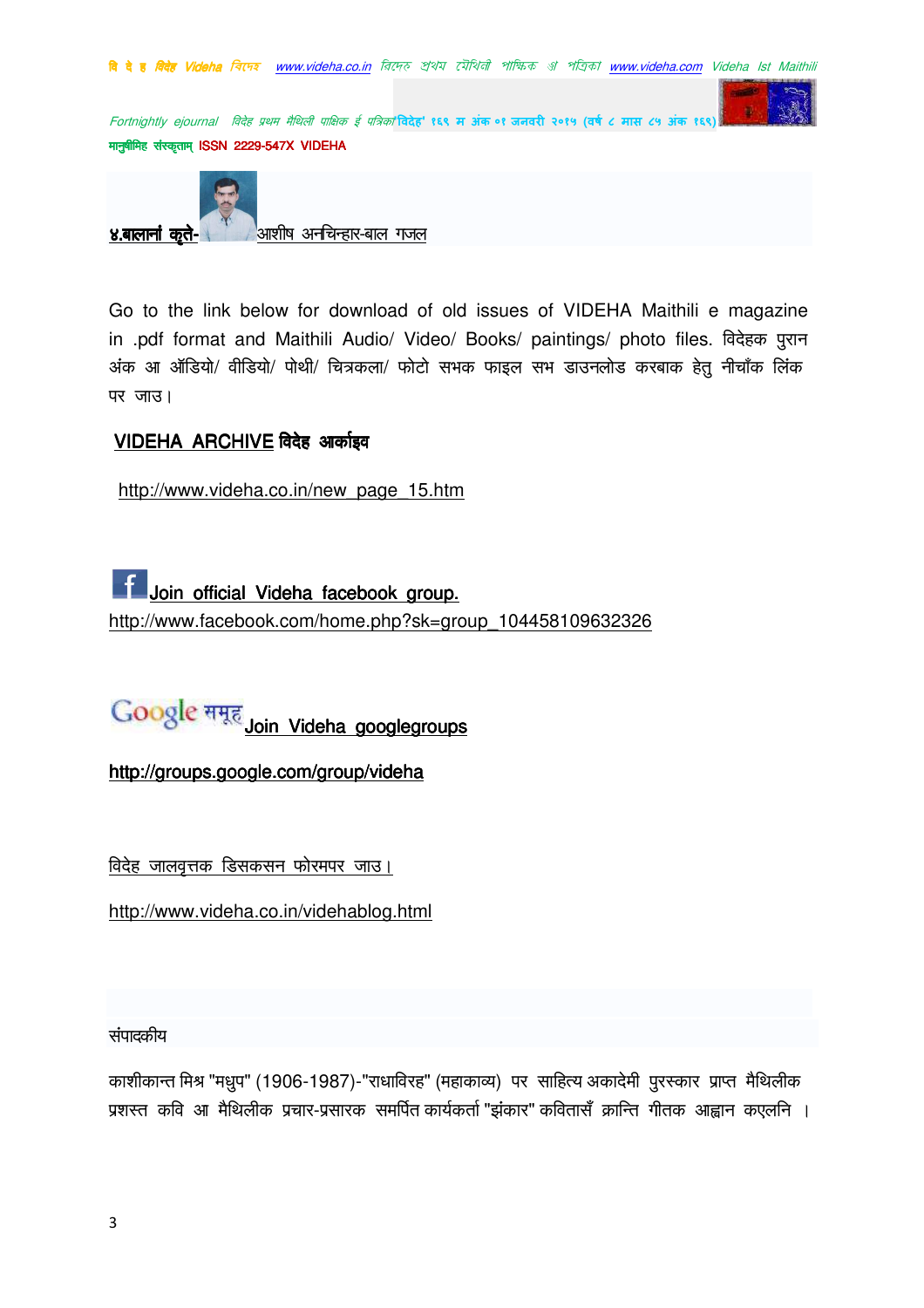

प्रकृति प्रेमक विलक्षण कवि ।"'घसल अठन्नी" कविताक लेल कथ्य आ शिल्प-संवेदना–दुहू स्तर पर चरम लोकियता भेटलिन।

मधुप जीक कवितामय चिट्ठी *(अप्रकाशित पद्य-डॉ.पालन झाक सौजन्यसँ)* 

चि. श्री चन्द्रकान्त मिश्र शुभाशीर्वाद पाबि अहॉकेँ कुशल थिकहुँ सह्लाद गामहुमे परिवार अपन आनन्द अहींक हेतु छल चिन्तित चित्त अनन्त। घेंट-पेट ओ तैठ पेटसँ हीन उदय रहए अछि मनहि मन किछू खिन्न। मंगलमय Vी मंगल झा सूरधाम काशीवासी 'तिज वनता' आराम। अहँ हुनक सेवामे मेवा छी चखैत छी तिहठाम जतए केओ निह अिछ झखैत।

(चन्द्रकान्त मिश्र-मधुप जीक छोट भाइ उदय- चन्द्रकान्त मिश्रक बालक चन्द्रकान्त मिश्रक विवाह मंगलदत्त झा, गाम हरौलीक कन्यासँ। मंगल झाक काशी प्रवासमे लिखल पत्र, सूर्यक उत्तरायणमे गेलापर मृत्युक वरण, संगमे उदय आ मंगल झाक पौत्र श्री प्रद्युम्न कुमार झा सेहो संगमे रहथि।)

Original Maithili poem "Ghasal Athanni" by Late Kashikant Mishra Madhup (1906- 87) translated into English by GAJENDRA THAKUR

#### Worn- out fifty paise coin

Noon of Jyeshtha month, With all his twelve mouths vomiting fire-ball Up-stooping The Sun Burning the three worlds aflaming Violent western wind The tempest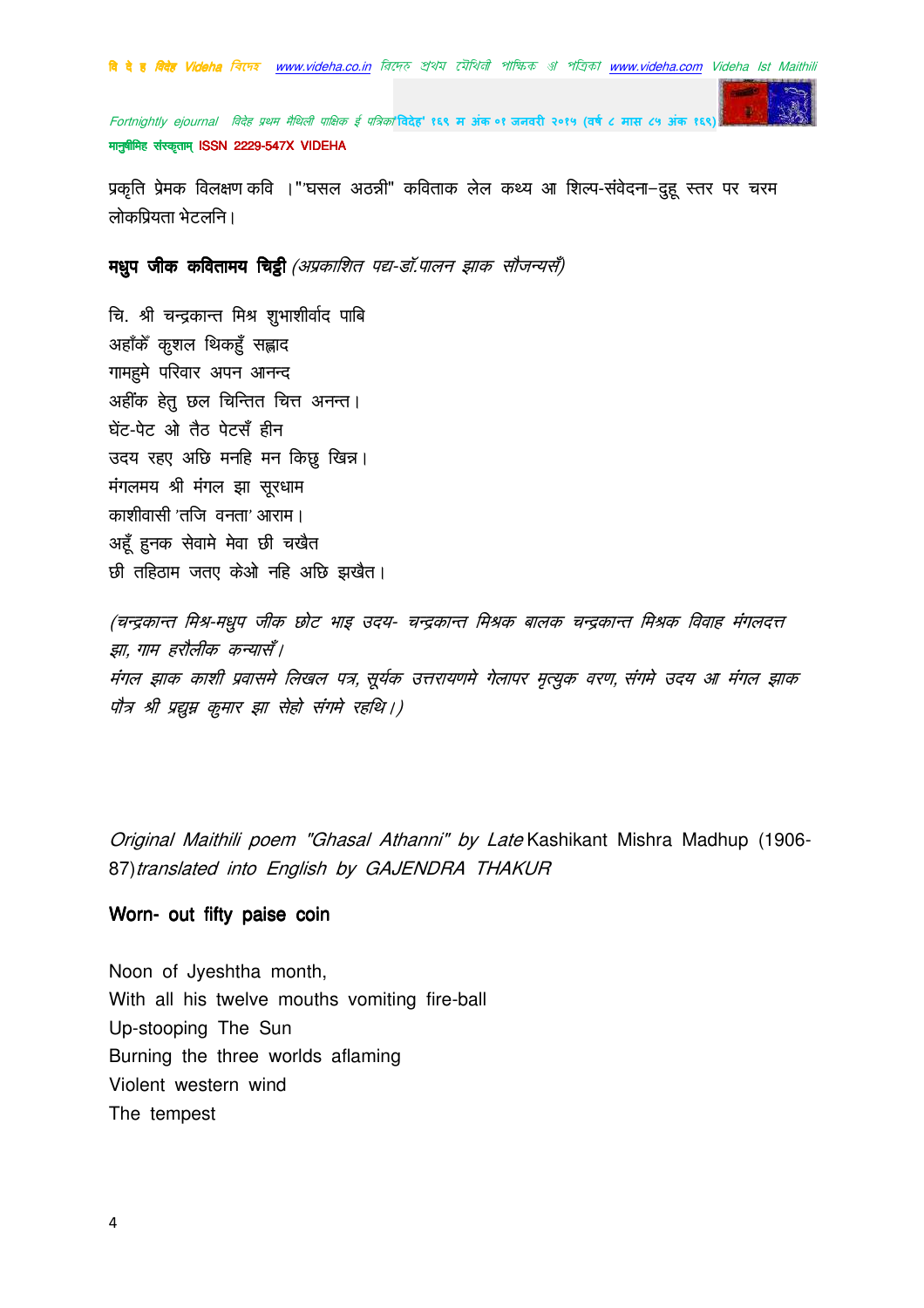Fortnightly ejournal िवद ेह थम म ैिथली पाि'क ई पि\*का**'वदेह' १६९ म अंक ०१ जनवर २०१५ (वष ८ मास ८५ अंक १६९)** मानुषीमिह संस्कृताम् ISSN 2229-547X VIDEHA

The san-san-san sound of it Like fire particle Anguished blowing the dust.

The birds in nest, composed Not shaking the wings Not opening the eyes Under the tree Animals puffing with tearful eyes The herdsman went home unwillingly Pond water turns hot The water and land habitants tremble The surrounded husk-bamboo enclosures, doors, windows of houses shut This fire-rain! No wayfarer to be seen on road Will the world create the nature This fire-rain!

The hi-fis Having Big bellies Relaxing supported on big cushions, Making and filtering Sherbet Sugar-candy, nut and ice mixed Beneath the dancing electric-fan They too peace starved asking Hari! Hari! What to tell about the Living The shadow also asking for shadow The noon of Jyeshtha-month!

Though at this time Even then Buchni Left the courtyard of house Is digging the field of Landowner What can do the poor-women! Having been beaten by the lord-of-bad-fate, through all the eight portions of day-night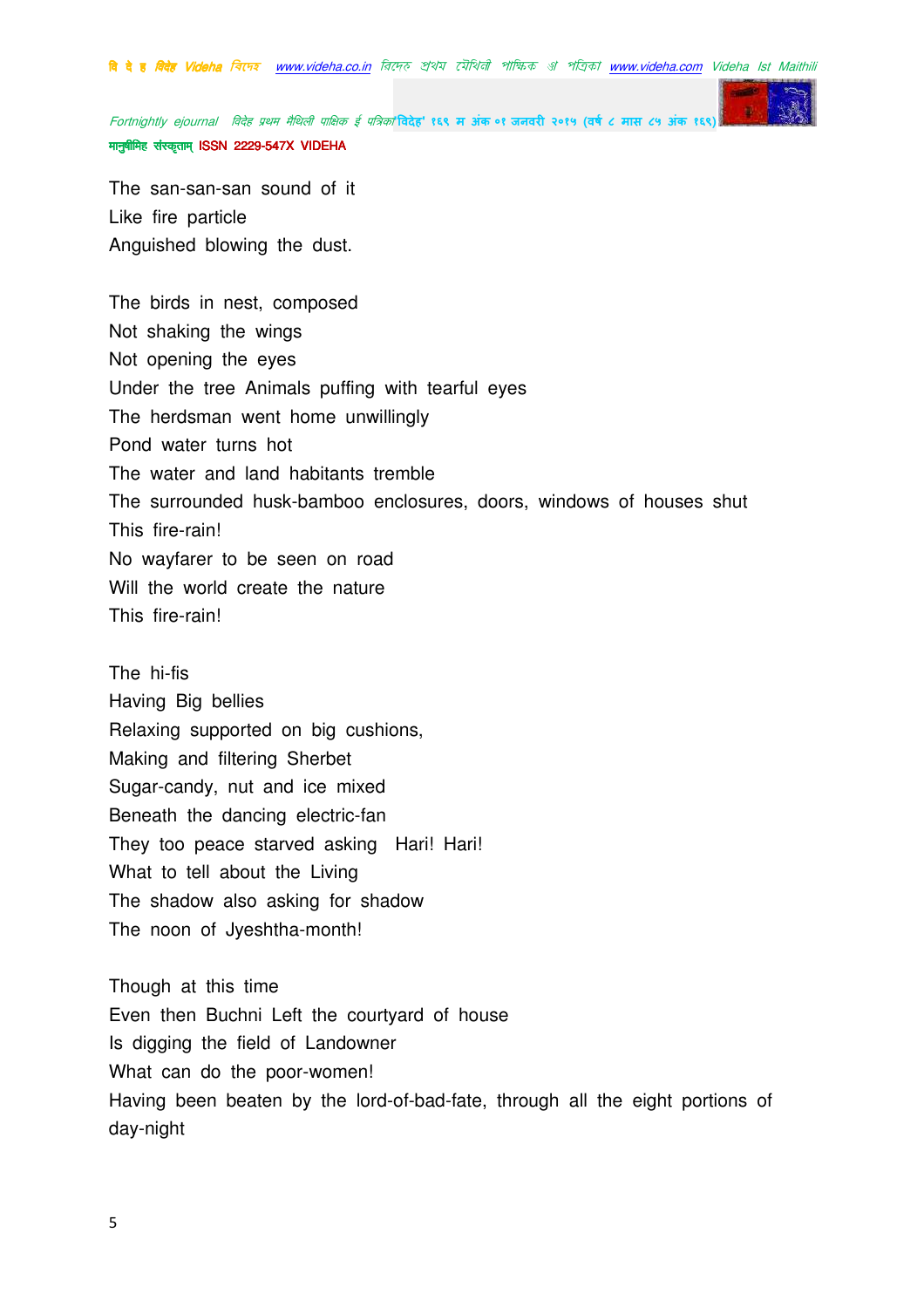Fortnightly ejournal िवद ेह थम म ैिथली पाि'क ई पि\*का**'वदेह' १६९ म अंक ०१ जनवर २०१५ (वष ८ मास ८५ अंक १६९)** मानुषीमिह संस्कृताम् ISSN 2229-547X VIDEHA

The widow without family without any standing Only child of six months The hope for future Who is weeping beside the road adjacent to the field How can she console him? Even the blood within her is in scarcity Then how the milk will come out? After fasting three times in a row (of morning-evening) Became labourer @ fifty paise From sunrise to sunset Will do work Will not get even the labourer's breakfast! Evening time World now fearless The moon rose with compassion By cold light did the universe ecstatic The cow caring for her child raced by echoing hukara-sound Tun-tun-tun-tun sound Tan-tan-tan-tan sound The sound of bell The smoke coming out of houses Even that time starved-thirsty Buchni Bosom drawn covering his son with saree Torn faded clothes The bones coming out The beauty burnt, marked by poverty Fearing for being burnt by the fire of hunger The youth of her fled as soon as it came

Even more than that of riped betel-leaf Yellowish and thin body Cracked and split lips Eyes like mango cut to size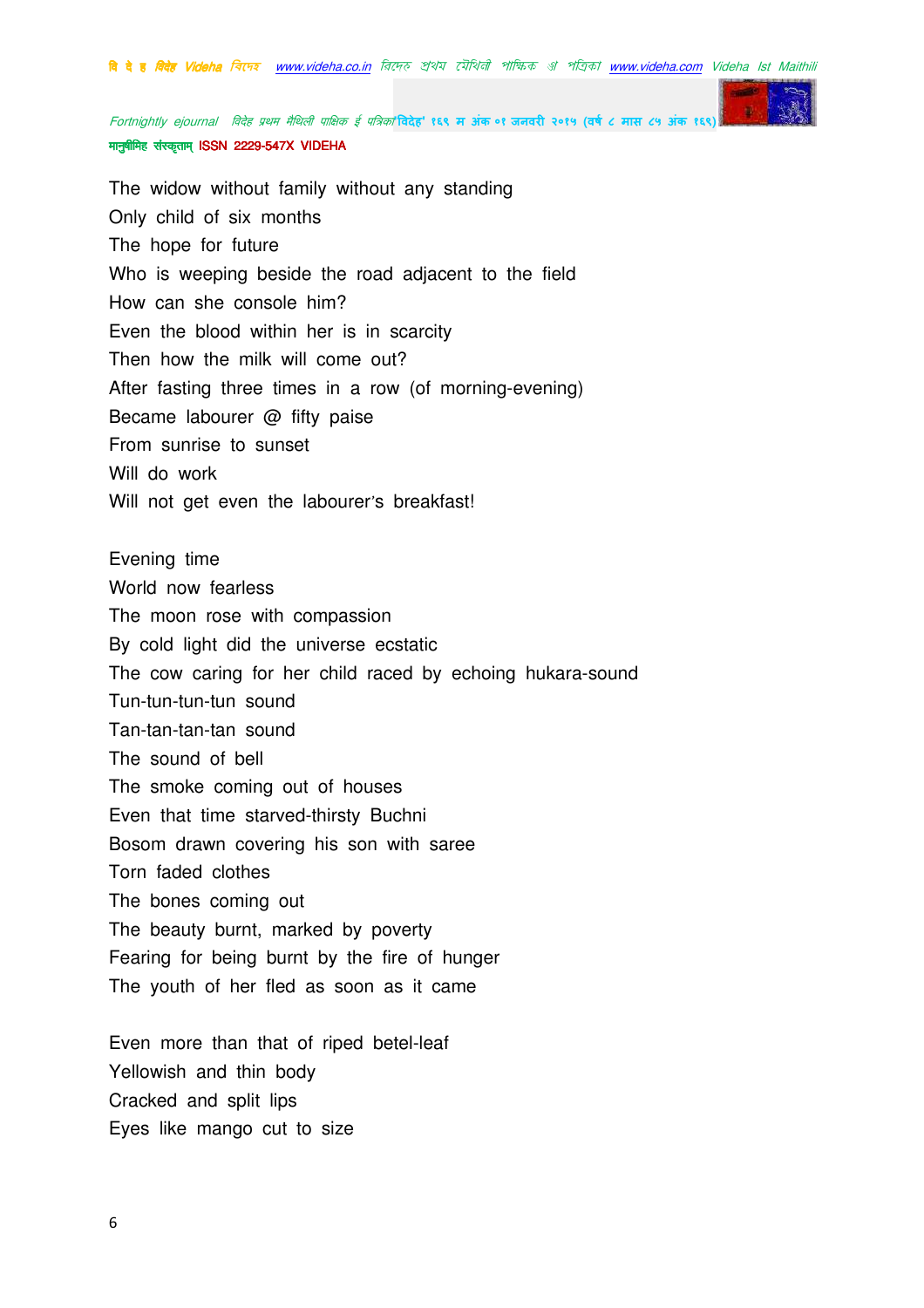Fortnightly ejournal िवद ेह थम म ैिथली पाि'क ई पि\*का**'वदेह' १६९ म अंक ०१ जनवर २०१५ (वष ८ मास ८५ अंक १६९)** मानुषीमिह संस्कृताम् ISSN 2229-547X VIDEHA

In the ditch is whose ill-fate-thief Bitch-anxiety stepping to the tip of saree Burning her body Every moment oh! Hope becoming fireball "give some grain-water" whose life Speaking through treachery of tear That becoming helpless Telling with fear somehow With folded hands: That rubbed fifty-paise coin was not accepted (in market) I went to all the shops Coming Please give another fifty-paise coin I came am only for this Has become night Landowner, do not take time With hunger and thirst I am dying Buy with that Will thresh and crush grain The child is weeping since morning Restless and taking out my life. She again came disturbing my forehead

Changing the real fifty-paise coin somehow Clearly doing mischief Hey! Hold her neck and push beside She is witch See the eyes How onlooking Swallowed such person as her master (husband) Budhna when she came Chewed suddenly At the time of Goddess LakShmi doing lending business Nobody here?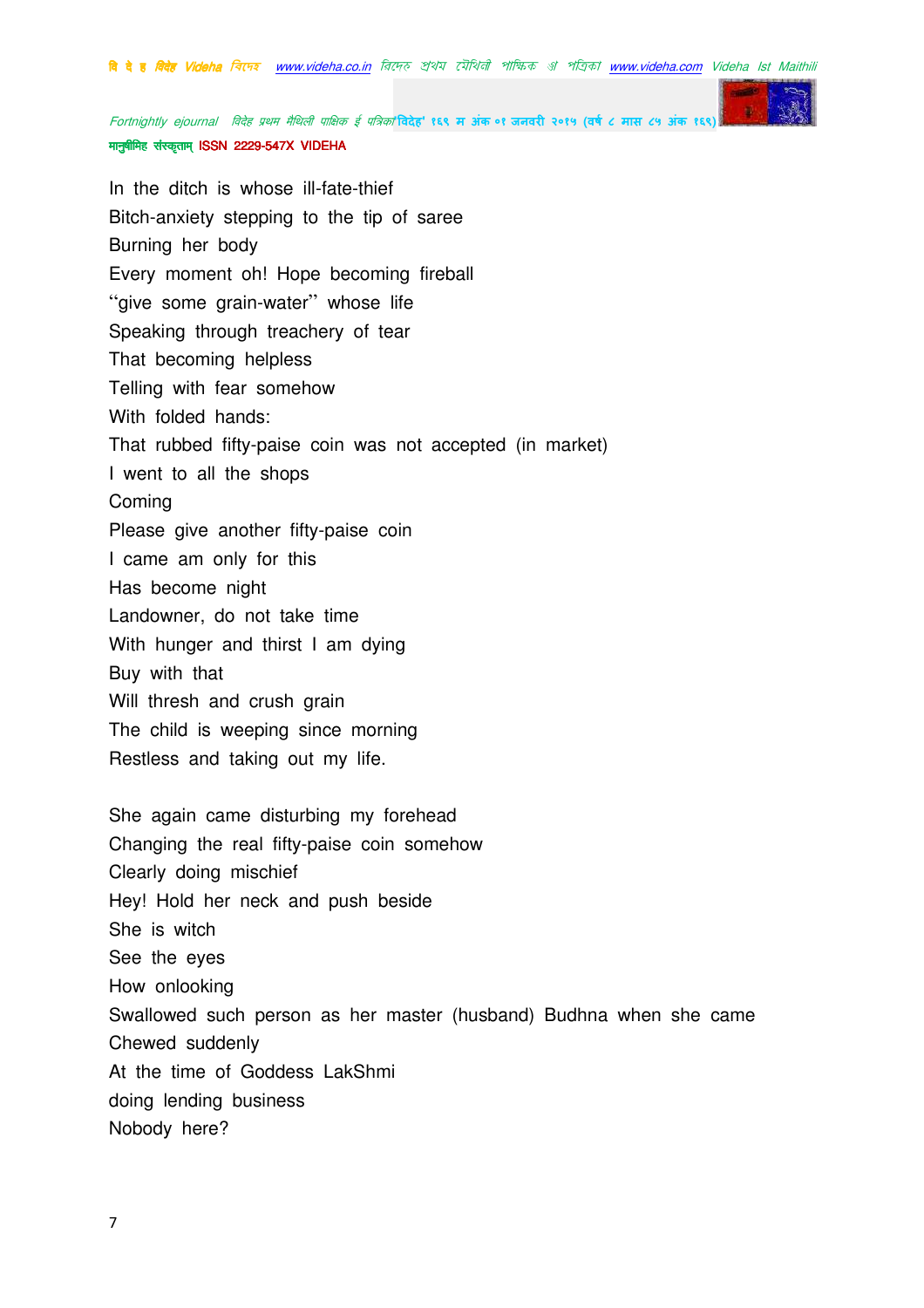Fortnightly ejournal िवद ेह थम म ैिथली पाि'क ई पि\*का**'वदेह' १६९ म अंक ०१ जनवर २०१५ (वष ८ मास ८५ अंक १६९)** मानुषीमिह संस्कृताम् ISSN 2229-547X VIDEHA

Took beside this ill-fated women?

#### Master!

I am not asking debt Or came for begging The cultivated labour-charge be given I am your subject-son Many times came here Legs crumbling For grain my body starving The third-class-god not assigns even death to me What time has come Ha! Did work with all body-strength That good-line even then the labour-charge not coming That's why this famine in world has appeared I will not be able to go When I step up the legs it seems dark in-front Will die here only To whom I will tell? Nobody is my own The wrong-doing is also the splendor of the powerful God! Oh!

Hey you have no fear? Many murder I have done and lived Not even my body-hair got damaged Long live the Daroga (police-incharge) Will murder you Flee women flee By giving enough wage to labourer I will put a blemish to my ancestry? This false-acting do before someone else I am black-cobra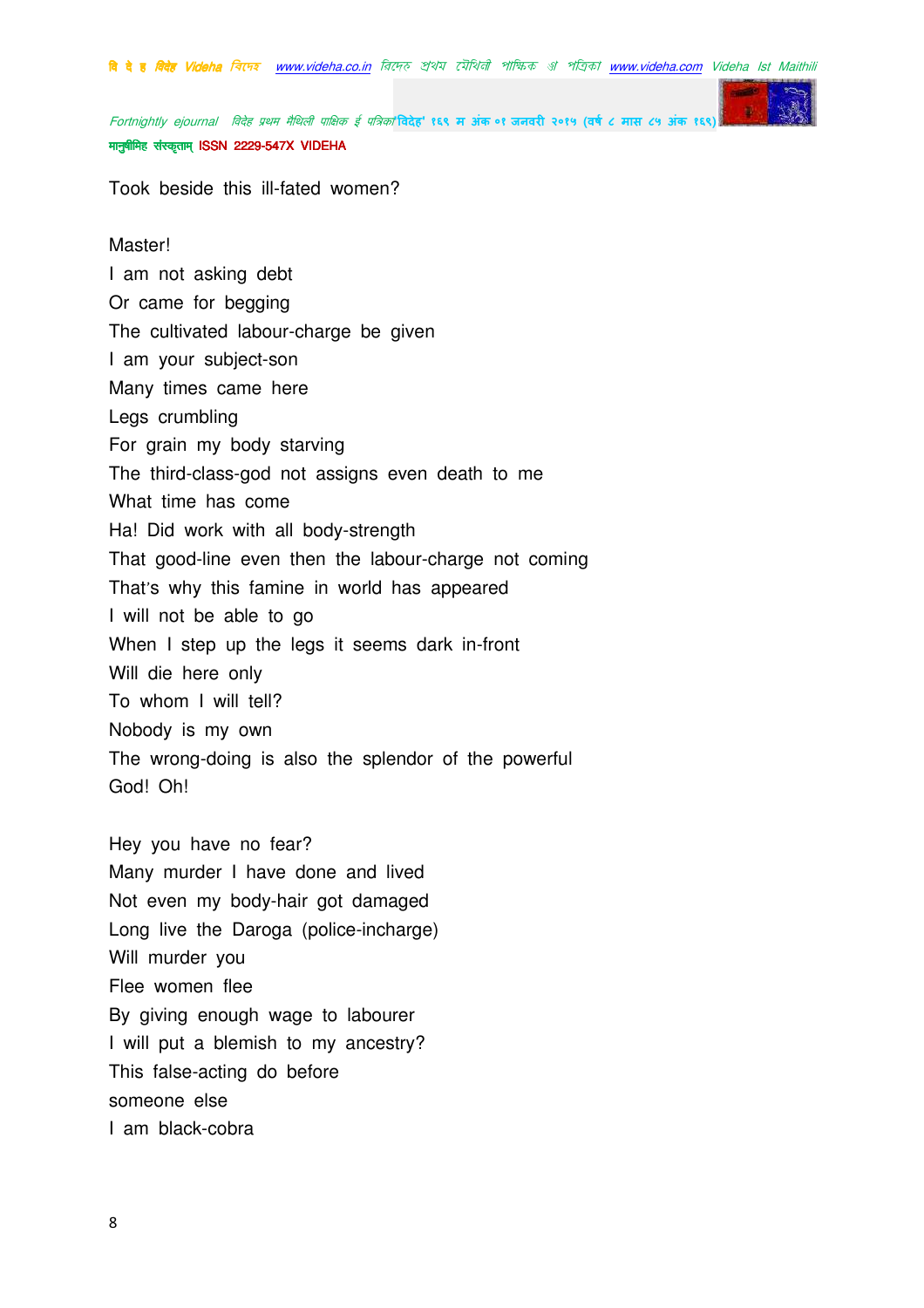Fortnightly ejournal िवद ेह थम म ैिथली पाि'क ई पि\*का**'वदेह' १६९ म अंक ०१ जनवर २०१५ (वष ८ मास ८५ अंक १६९)** मानुषीमिह संस्कृताम् ISSN 2229-547X VIDEHA

will she go simply? The lord of death is dancing over her head O, what you are looking at my face That much courage the third-class people will show?

Cath-cath-cath-cath

Even more heavy than the heaviest With slap of Makhna she became helpless Both mother-son fell on earth Became senseless she Even then with anger By doing heavy-echo Bhutkanbabu stood roaring: Makhna! Makhna! She is doing false-acting Bring my stick What will you know about women's character? My whole life dealt with all these.

Dan-dan-dan-dan Stick thrashing on the senseless body Only once unrecognizable weeping With child left Buchni this Creation!

With sorrow amidst laughter of Moon That rubbed-worn-out fifty-paise-coin spoke: "where should I" go To get shelter Who will give? Worn-out is whose fate!

घसल अठन्नी- काशीकान्त मिश्र 'मधुप'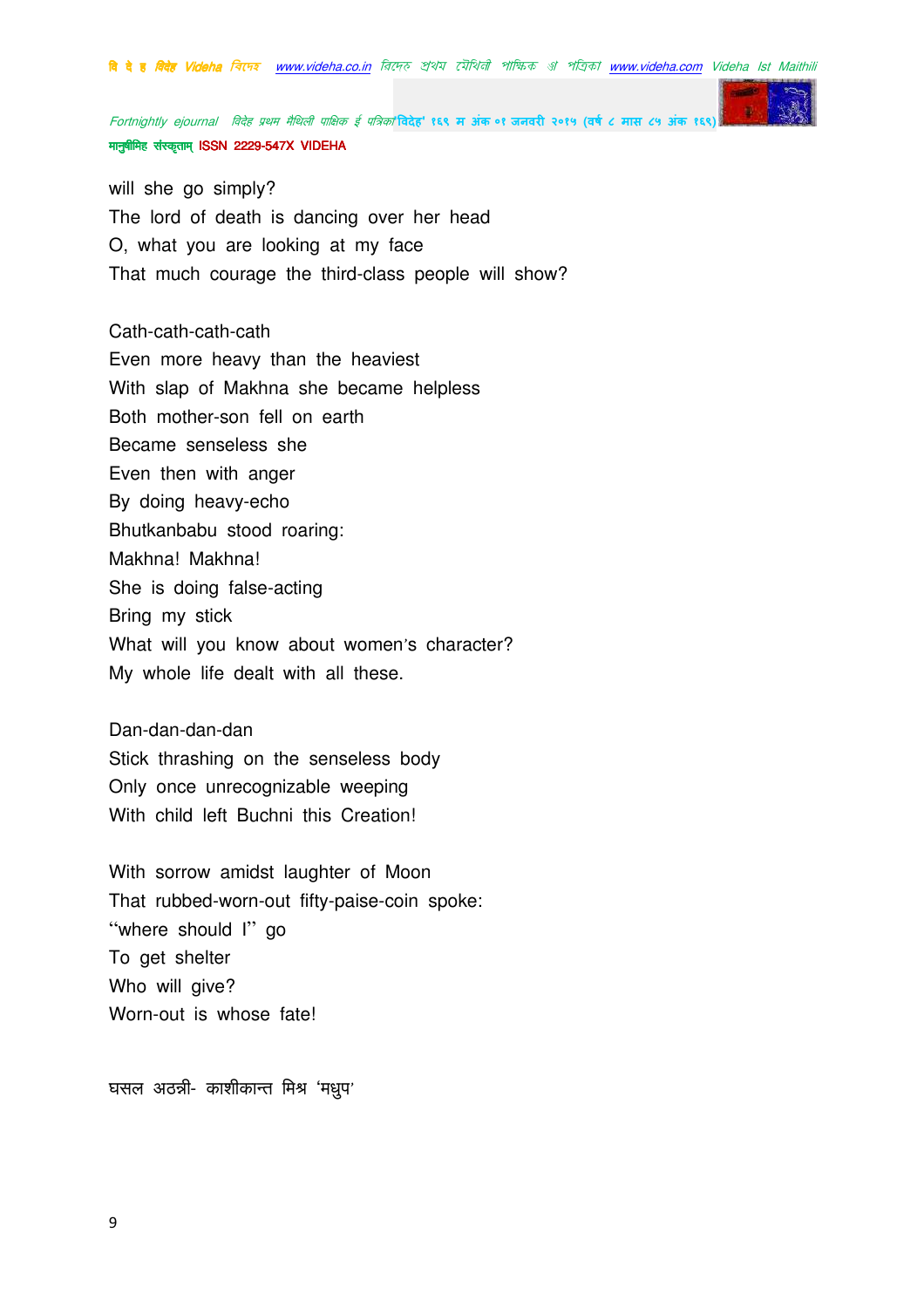Fortnightly ejournal िवद ेह थम म ैिथली पाि'क ई पि\*का**'वदेह' १६९ म अंक ०१ जनवर २०१५ (वष ८ मास ८५ अंक १६९)** मानुषीमिह संस्कृताम् ISSN 2229-547X VIDEHA



जेठक दुपहिर बारहो कलासँ उगिलि उगिलि भीषण ज्वाला आकाश चढ़ल दिनकर त्रिभुवन डाहथि जरि जरि पछबा प्रचण्ड बिरडो उदण्ड सन सन सन सन छन छन छन छन आिगक कण सन सन्तप्त धूलि अछि उड़ा रहल। खोंतामे पक्षी संच मंच हिलबए न पाँखि खोलए न आँिख तरुतर पशु हाँफै सजल नयन चरबाह भािग घर गेल िवमन इनहोर बनल पोखरीक पािन जलचर-थलचर काँपए थर थर टाटी, फड़की, िखड़की, केवाड़ लागल घर-घर ई अग्निवृष्टि! नहि कतउ बाटमे बटोहीक हो एखन दृष्टि संहार करत की प्रकृति सृष्टि-ई अग्निवृष्टि! Vी मान लोकिन जे तुन्दिल बनि मसलंगमे ओंगठल शरबत छनि-मिसरी बदाम बरफें घोरल नर्तित बिजुली पंखा तर छथि सेहो अशान्त बाजथि हरि! हरि!! की कथा सजीवक छाहिरयो अिभलाष करए भेटए छाहिर जेठक दुपहिर! ई समय यदिप बुचनी घर आँगन छोिड़ तदिप गिरहस्थक कोड़ए खेत एखन की करित बेचारी!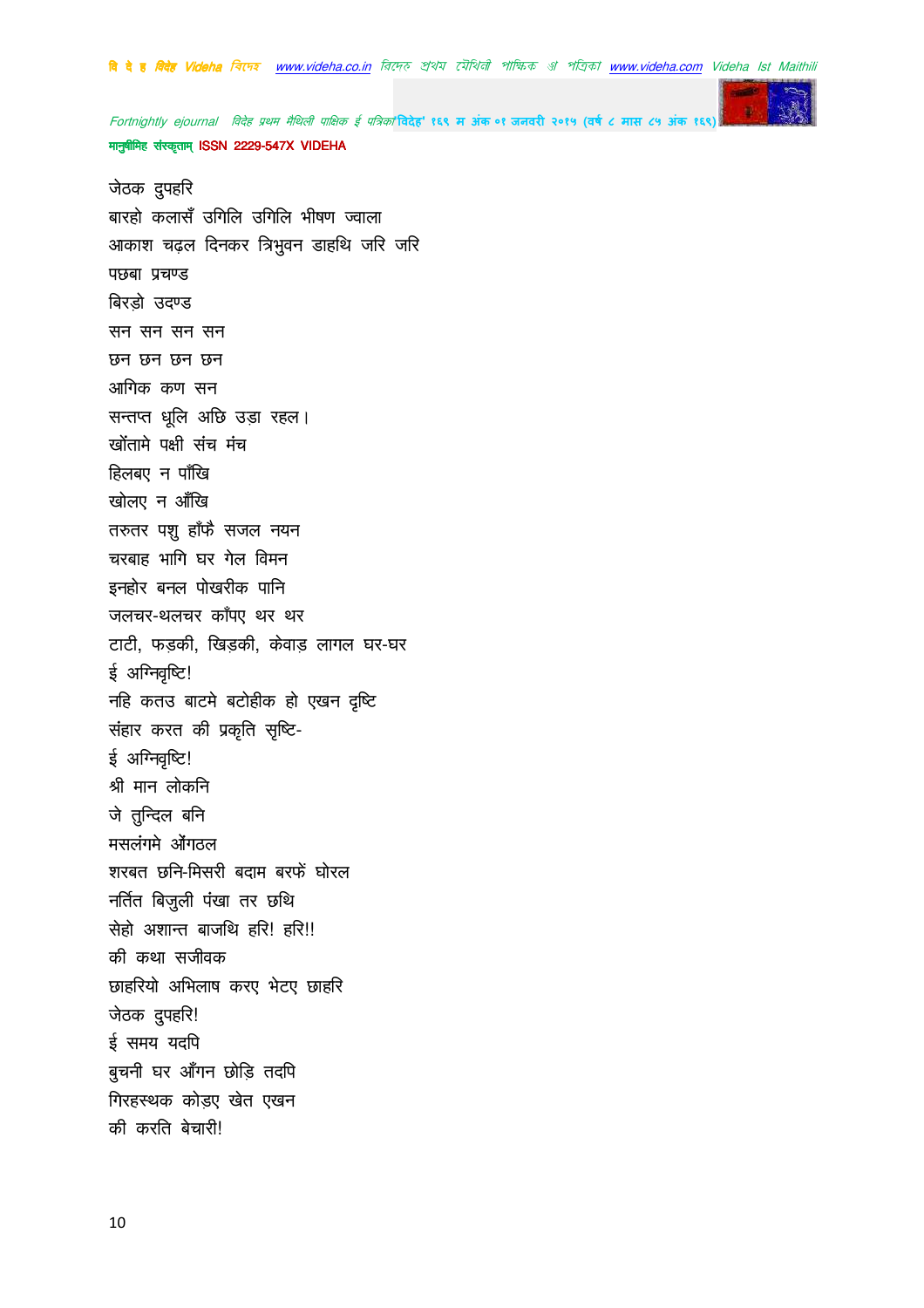Fortnightly ejournal िवद ेह थम म ैिथली पाि'क ई पि\*का**'वदेह' १६९ म अंक ०१ जनवर २०१५ (वष ८ मास ८५ अंक १६९)** मानुषीमिह संस्कृताम् ISSN 2229-547X VIDEHA

आठ पहर दुर्दैवक डाँगें अछि पीटलि िवधवा पिरवारहीन िबलटिल छौ मासक एके टा बच्चा भाविक सम्बल जे कानि रहल छै धूर उपर पिरबोध कोना क' करित तकर? शोणितोक आब नहि छैक शेष पुनि दूधक हएत कोना सम्भव? सहि तीनि साँँझ ई आइ आएल बनि मजदुरनी अठ अन्नी पर सूर्योदयसँ सूर्यास्त तक्क करतैक काज निह पिनिपआइयो पािब सकित! सन्ध्याक समय संसार अभय उिग चान सदय शीतल ज्योत्सनासँ कएल मुदित ब्रह्माण्ड सकल नेरूक हित दौड़लि हुँकरि गाय टुन-टुन-टुन-टुन टन-टन-टन-टन घण्टीक शब्द घर-घरसँ बाहर भेल धूम तैयो भूखलि-प्यासलि बुचनी आँचल तर झपने पुत्र अपन कुæी-कुæी पिरधान मिलन हøडी जागल सौन्दर्य गरीबीसँ दागल भूखक ज्वालासँ जरक डरें तारुण्य जकर अबितर्हि भागल पाकल पानहुँसँ बढ़ल-चढ़ल पीयर ओ दूबर-पातर तन फाटल ओ फुफड़ी पड़ल ठोर आमक फाड़ा सन नयन खाधिमे धएल जकर दुर्दैव चोर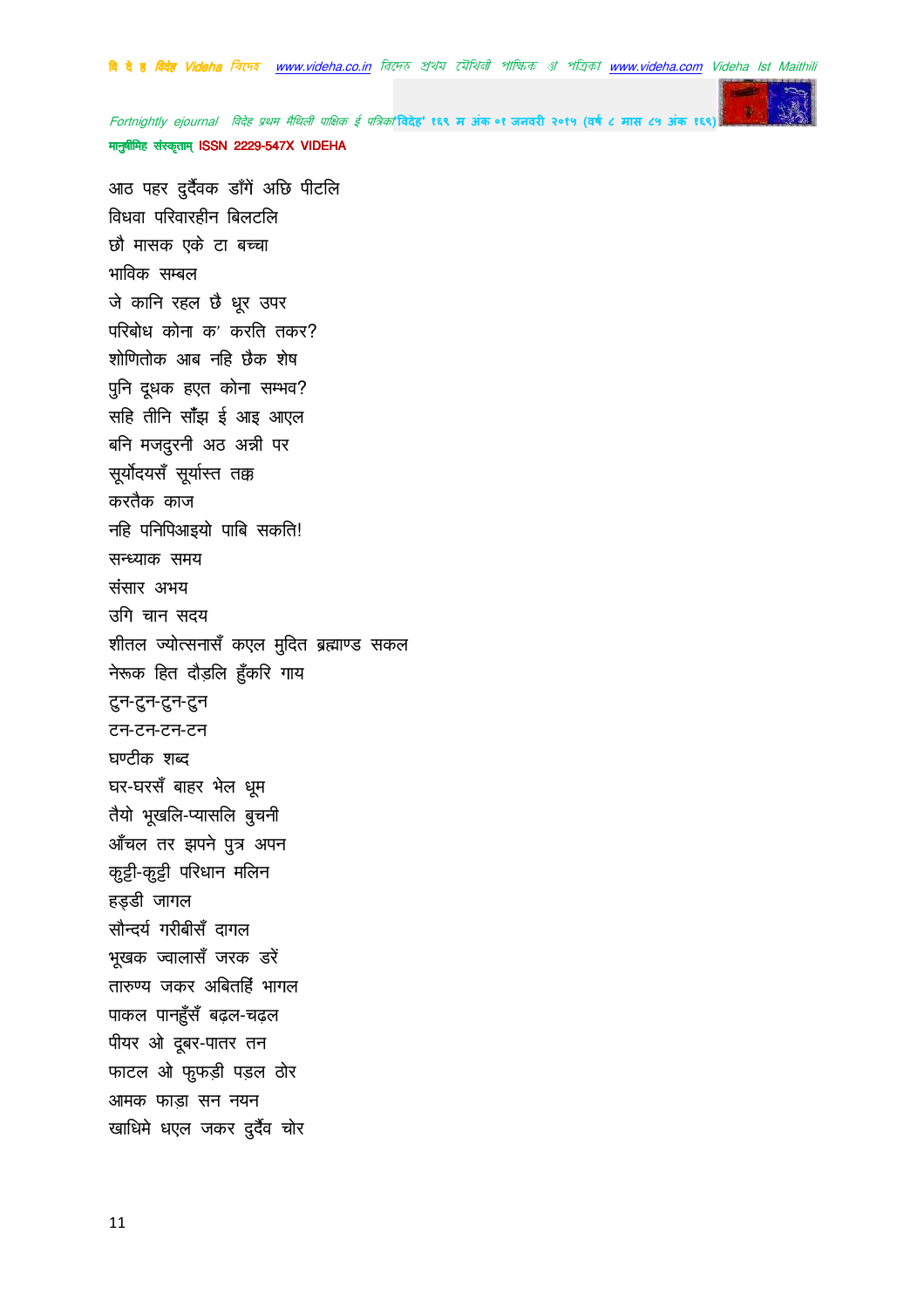Fortnightly ejournal िवद ेह थम म ैिथली पाि'क ई पि\*का**'वदेह' १६९ म अंक ०१ जनवर २०१५ (वष ८ मास ८५ अंक १६९)** मानुषीमिह संस्कृताम् ISSN 2229-547X VIDEHA

चिन्ता-चुड़ैल केर चढ़ल कोर झरकाइ रहल छ ै आंग जकर ितपल हा! आशा बिन अंगोर दे कने अन्न-जल प्राण जकर अिछ बािज रहल छलसँ नोरक, से बिन कातिर कहुना क' डरि कर जोिर कहल: ओ घसल अठन्नी चलि न सकल हम सब दोकानसँ घूमि-फीरि छी आिब रहिल करु कृपा अठन्नी द' दोसर एसकरुआ हम भ' गेल राित िगरहत, न आब देरी लगाउ भूखें-प्यासें हम छी मरैत लेबै बेसाह कूटब-पीसब बच्चा भोरेसँ कानि-कानि छट-पट करैत अछि जान लैत। ई फेर आएल भुकब' कपार कहूँ असल अठन्नी अदलि-बदलि क' रहिल चलाकी साफ-साफ रौ! ठॲठ पकिड़ क' कर न कात ई डाइिन अिछ देखही न आँिख अिछ गुड़िर रहिल अबिताहिं बुधना सन स्वामीकें चट िचबा गेिल ल¿मीक बेिरमे महाजनी अछि चुका रहल क्यो अछि नहि ? एहन अलच्छीकें क' देत कात ? मालिक!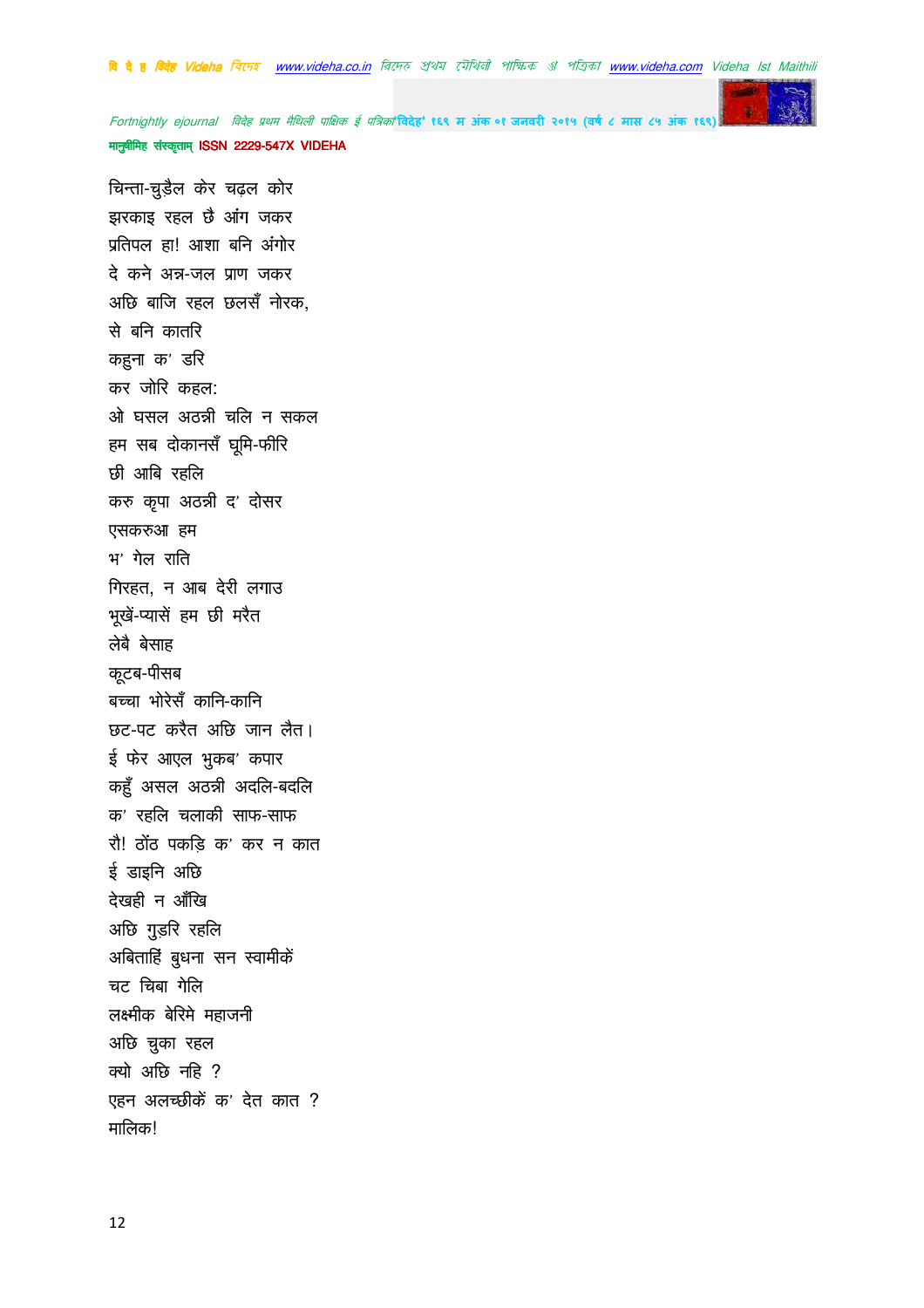Fortnightly ejournal िवद ेह थम म ैिथली पाि'क ई पि\*का**'वदेह' १६९ म अंक ०१ जनवर २०१५ (वष ८ मास ८५ अंक १६९)**

#### मानुषीमिह संस्कृताम् ISSN 2229-547X VIDEHA

हम कर्ज न छी मँगैत अथवा निह अएलहु ँ भीख हेतु उपजल े बोिन टा देल जाए हम थिकहूँ अहीं केर प्रजा पूत कै बेिर एलउ ँ ट ुिट गेल टÜग अन्नक मारल अछि हमर आँग जरलहा दैव मरनो न दैछ की समय भेल हा! देह तोिड़ क' कएल काज सुपथो न बोनि अछि भेटि रहल तें जगमे ई पड़लै अकाल उठबितर्हि डेग लागए अन्हार मिर जाएब एतइ ककरा कहबै? िहत pयो ने हमर अनुचितो पैघ जनकें शोभा भगवान! आह! गै छौक न डर? कै खून पचैलनि ई बण्डा रोइयों न भंग युग-युग दारोगाजी जीबथु क' देबौ खून गै भाग भाग बनिहारकें द' क' उचित बोनि कुलमे लगाएब की हमिहं दाग? ई अपन भभटपन आनक लग तों देखा िथकहु ँ हम काल नाग ई ओना जाएत? यम माथ उपर छ ै नािच रहल रौ, की तकैत छें मूँह हमर छोटका लोकौक एते ठेसी? चट-चट-चट-चट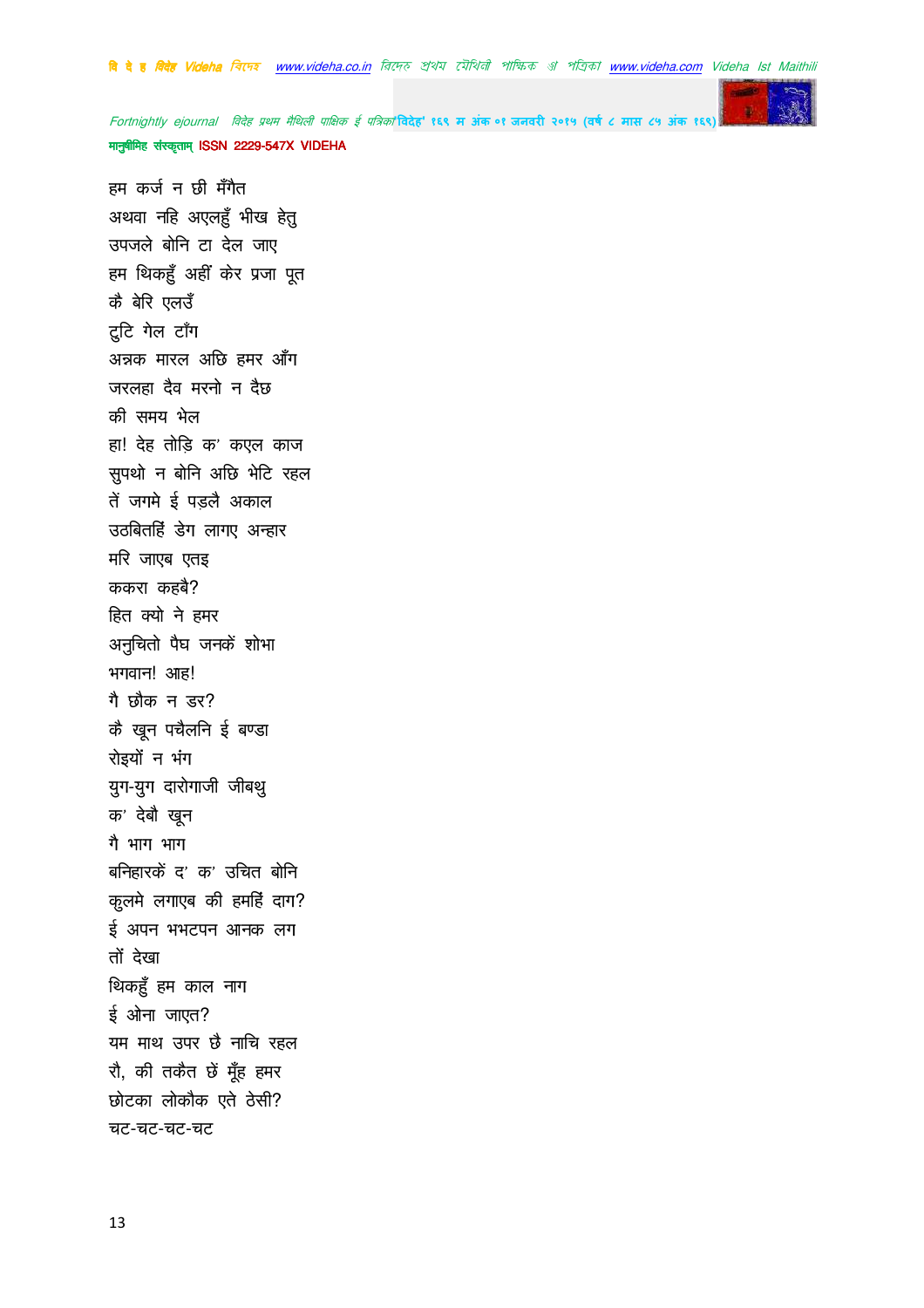Fortnightly ejournal िवद ेह थम म ैिथली पाि'क ई पि\*का**'वदेह' १६९ म अंक ०१ जनवर २०१५ (वष ८ मास ८५ अंक १६९)**

#### मानुषीमिह संस्कृताम् ISSN 2229-547X VIDEHA

कुलिशहुँसँ कर्कश भीमकाय मखनाक चाटसँ निस्सहाय भू-लुिØठत दुनू माइ-पूत भ' गेिल बेहोश त ैयो सरोष क' बज्रनाद भुटकुनबाबू उठलाह गरिज: मखना! मखना! केलकौक भगल ला बेंत हमर नारिक चरित्र तों की बुझबें? जीवने िबतौलहु ँ ऐ सबमे। दन-दन-दन-दन मुरुछितो देह पर बेंत वृष्टि बस एक बेर अस्फूट क्रन्दन शिशु संगर्हि बुचनिक मुक्त सृष्टि! सविषाद हासमे चन्द्रमाक ओ घसल अठन्नी बाजि उठल: हम कत' जाउ अवल¶ब पाउ के शरण? घसल जनिकर अदृष्टि!

#### पातकीय पतिकिया:

#### आशीष अनचिन्हार

विदेहक उद्येश्य छै समानांतर चलब। साहित्य केर संग जीवनमे सेहो। विदेहक १६८म अंकमे प्रकाशित कपिलेश्वर राउतजीक कथा "बड़का खीरा" पुरने ब्राम्हणवादी ढाँचापर अछि। जखन ओ अपन कथाक शुरूआते एना करै छथि जे-- "कहबी अछि, पुरुखक भाग आ स्त्रीकगणक चरित्र कखनि बदलि जाएत तेकर कोन ठेकान।" तखने ई निश्चित होइत अछि जे ई विदेहक परंपराक अंतर्गत नै अछि। ओना हमरा ई मानबामे कोनो संकोच नै जे कथाक मूल स्वर अंधविश्वास हटेनाइ अछि। मुदा ई बड़का दुर्भाग्य जे कथाक शुरूमे लेखक अपने अंधविशाससँ ग्रस्त छथि।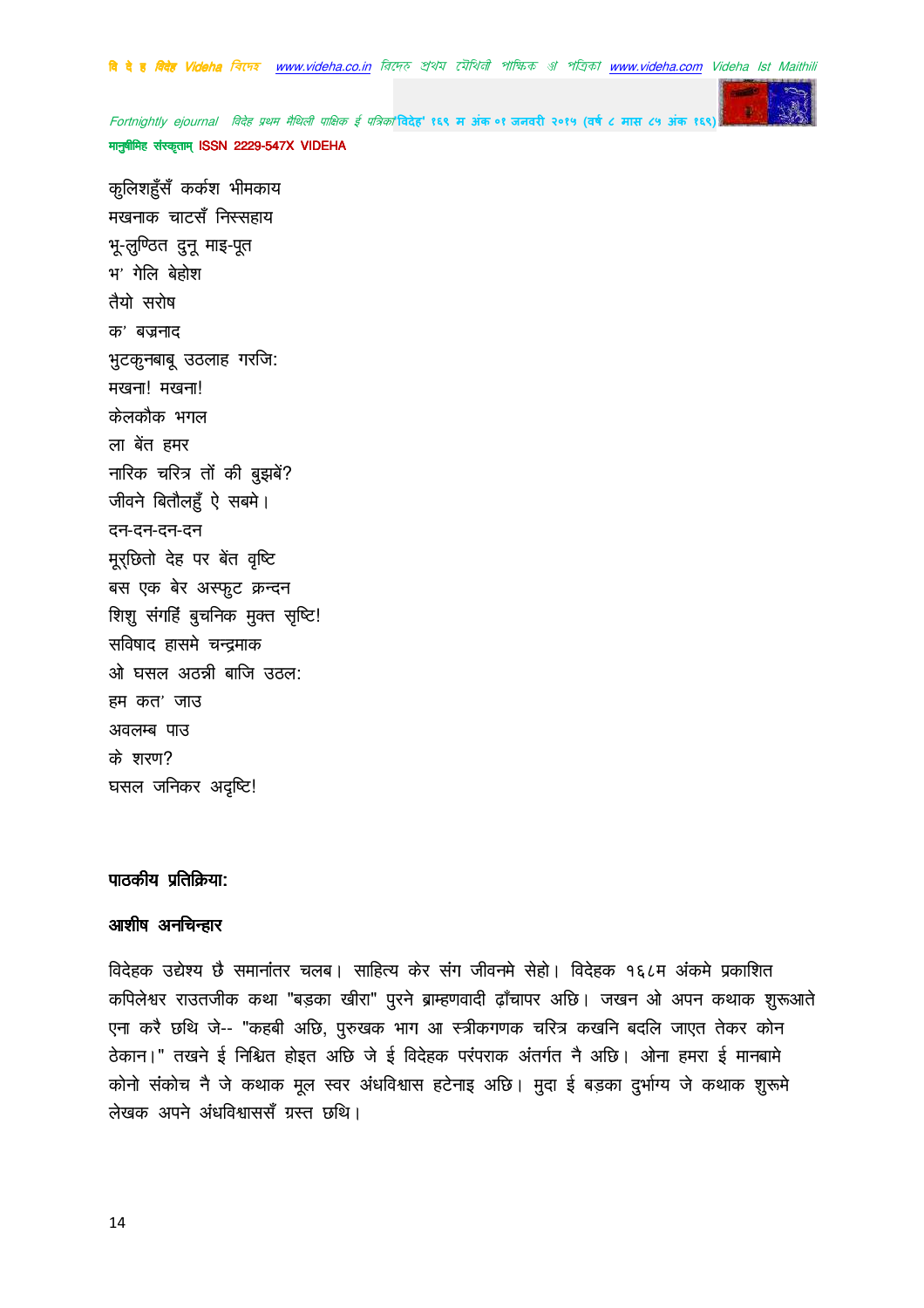Fortnightly ejournal िवद ेह थम म ैिथली पाि'क ई पि\*का**'वदेह' १६९ म अंक ०१ जनवर २०१५ (वष ८ मास ८५ अंक १६९)** मानुषीमिह संस्कृताम् ISSN 2229-547X VIDEHA

कथासँ फिल्म जल्दी बनि सकैए मुदा फिल्मसँ कथा बहुत मोशकिल छै। ओमप्रकाशजीक कथापर जँ आबी तँ कहि सकै छी जे कथासँ फिल्म बनल अछि आ पाठक एकै पाराग्राफक बाद बुझि जाइत छथि जे अंतमे की हेतै। आ तँए शुरूआतेसँ ई कथा नीरस भऽ जाइए।

कृंदन कृमार कर्णजीसँ ई अपेक्षा जे ओ अपन गजलमे नव-नव बिंब अनताह। प्रस्तुत गजलमे पुरने बिंब सभहँक भरमार अछि।

इरा मिòलकजीक आ अशरफ राइनजीक रचनासभ बड़ नीक छिन।

#### **नचिकेता** (मिथिला दर्शन)

विदेह भाषा सम्मानक संकल्पना आ ऐ बेरिक चयनित लेखक-अनुवादक सभकें हमरा सभक दिससँ बधाइ।

#### शेफािलका वमä शेफािलका वमä

सभ सम्मानित साहित्यकारकेँ हमर अशेष शुभकामना। संगे विदेह ग्रुप आ गजेन्द्रजीकेँ मैथिलीकेँ एतेक सम्मानित करबा लेल असंख्य साधुवाद।

#### आशीष अनचिन्हार

१६६म अंक संतुलित अछि। प्रस्तुत अंकमे वियोगीजीक कथा "विजय"कँ ऐ अंकक सर्वश्रेष्ठ रचना कहल जाए तँ दिक्कत नै। हिनक कथाक पहिल पार्टक अपेक्षा दोसर पार्ट बेसी मुखर अछि आ एकर मुल्याकंन पचास साल बाद जा कऽ फिड़µछ हेतै।

संपादकीयमे जँ कहियो काल देशक राजनीति ओ समाजिक-आर्थिक पक्षपर चर्चा होइ तँ आ रुचिगर हएत से आशा अछि।

िवदेहमे पिहल बेर किवता लऽ कऽ एबाक लेल महेश झा डखरामीजीक 0वागत छिन।

#### आशीष अनचिन्हार

अंक 167मे डॉ. कीर्ति नाथ झा जीक कथा कने आर फड़िच्छ हेबाक व्यग्रतामे अछि। पाठक ने ऐ पारक रहै छिथ आ ने ओइ पारक।

नन्द विलास रायजीक कथा कने पुरान ढ़र्राक बुझना गेल। पूरा संसारमे विषय एकै होइ छै मुदा ओकर शिल्पक प्रयोग अलग-अलग करै छै। आशा अछि जे रायजी आगूसँ शिल्पक खियाल रखता।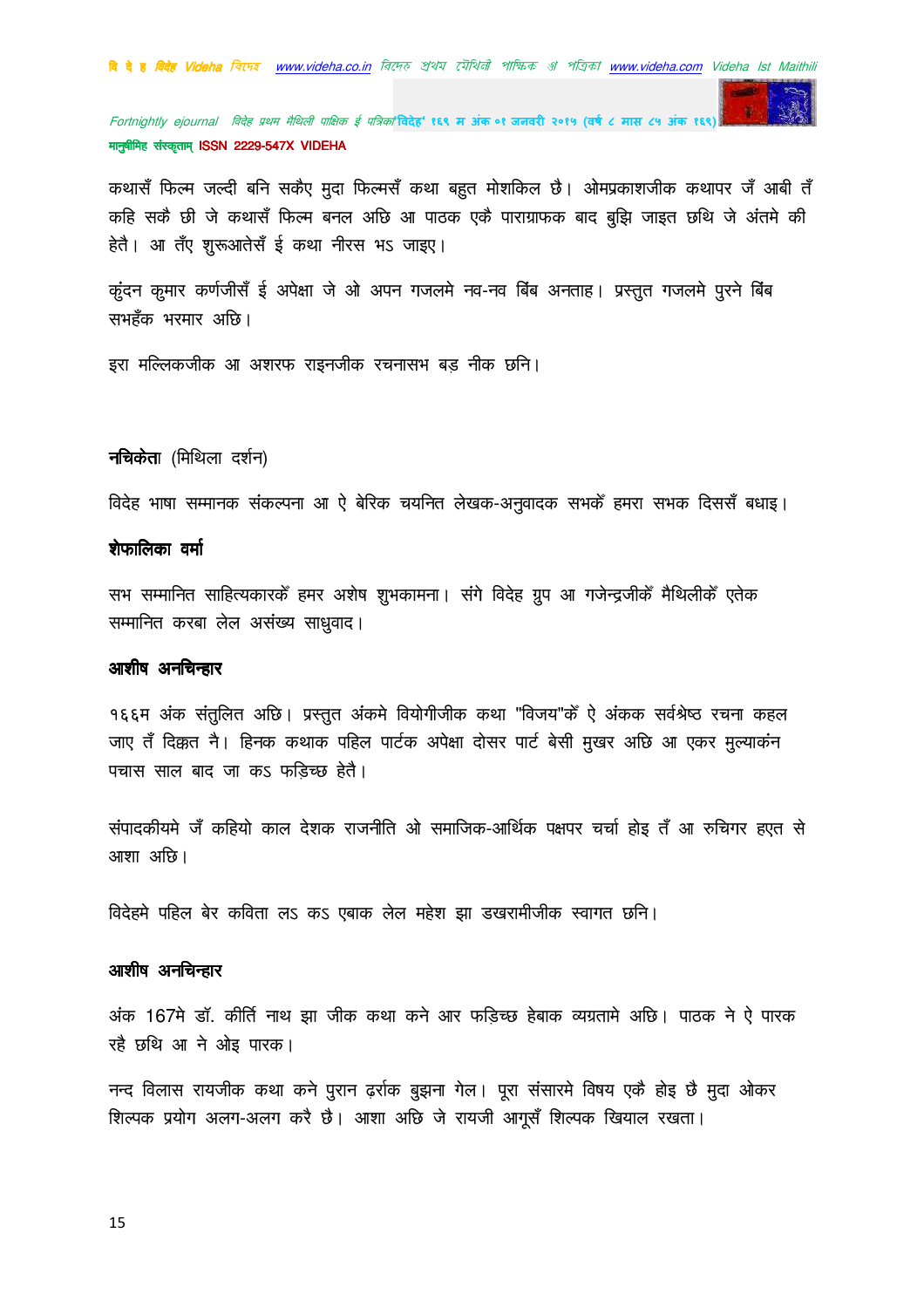Fortnightly ejournal िवद ेह थम म ैिथली पाि'क ई पि\*का**'वदेह' १६९ म अंक ०१ जनवर २०१५ (वष ८ मास ८५ अंक १६९)** मानुषीमिह संस्कृताम् ISSN 2229-547X VIDEHA

अशरफ राईन जीक कता आ आजाद गजल नीक भाव लेने अिछ।

#### कीर्तिनाथ झा

प्रिय गजेंद्रजी ,

'विदेह' १६७ म अंक ०१ दिसम्बर २०१४ (वर्ष ७ मास ८४ अंक १६७) भेटल .

दटा रचना आकृष्ट केलक.

अशरफ राइन केर आजाद ग़ज़ल आ जगदानन्द झा 'मनु ' केर ' मैथिली भाषामें एकरूपताक अभाव '. अशरफ राइन केर आजाद ग़ज़ल अनुभूत सत्यक पीड़ाक सद्यः प्रतिबिम्ब थिक. अपन देश सं दूर रेगिस्तान में रहैत मजबूर जिनगीक आ अपन देश-कोस. माटि-पानि, आमा-बुआ सं दूर हेबाक दुःखक ई एहन बयान थिक जे ग़ज़ल सहजहिं मोनके छूबि लेलक. एतबे नहिं, एहि गजल में कोमल भावनाक अतिरिक्त आओर बहुतरास गंभीर गप्प छै, जेना, राजनेता लोकनिक प्रति आक्रोश आ संविधान नहिं बनबाक अफशोस . वाह अशरफ . िलखैत रहू .

आब ' मैथिली भाषामें एकरूपताक अभाव ' क गप्प करी :

हम पहिने स्पष्ट क दी , हम भाषा वैज्ञानिक नहिं छी . मुदा एहि विषय पर विचार तं अछिए . ' मैथिली भाषामें एकरूपताक अभाव ' समस्या थिक आ नहिओ थिक . मुदा ताहि पर भाषा वैज्ञानिक विचार करथु , समाधान ताकथु . ओना एहि विषय पर प्रायः चालीस आ पचास केर दशक में मैथिलीक तत्कालीन साहित्यकार लोकनि विचार केने छथि . से तकला उत्तर भेटत . भाषाक नमूना वा उदाहरणक हेतु रमानाथ झा , किरणजीक आ यात्रीक भाषा देखबाक थिक. ओना, भाषाक में एकरूपताक अभाव भाषाके समृद्ध करैत छैक . संगहिं, एकरूपताक अभाव जीवित भाषाक धुक-धुकीक प्रमाण थिकैक. नहिं तं अंग्रेजी किएक विश्यव्यापी भाश भ गेल आ फ्रेंच किएक फ्रांसहिं धरि सीमित भेल जा रहल अछि . ई नहिं बिसरबाक चाही जे भाषाक अनुसार व्याकरणक बनैछ. तें, जनसामान्यकें आ मौलिक लेखककें व्याकरणक अनुसार भाषा बाजबाक /िलखबाक बाºयता निहं हेबाक चाही.

सादर ,

कीर्तिनाथ

#### विदेह भाषा सम्मान २०१४-२०१५ (समानान्तर साहित्य अकादेमी सम्मान)

२०१४ मूल पुरस्कार- श्री नन्द विलास राय (सखारी पेटारी- लघु कथा संग्रह) २०१४ बाल पुरस्कार- श्री जगदीश प्रसाद मण्डल (नै धारैए- बाल उपन्यास) २०१४ युवा पुरस्कार - श्री आशीष अनचिन्हार (अनचिन्हार आखर- गजल संग्रह) २०१५ अनुवाद पुरस्कार - श्री शम्भु कूमार सिंह ( पाखलो- तुकाराम रामा शेटक कोंकणी उपन्यासक मैिथली अनुवाद)

विदेह भाषा सम्मान २०१३-१४ (वैकल्पिक साहित्य अकादेमी पुरस्कार)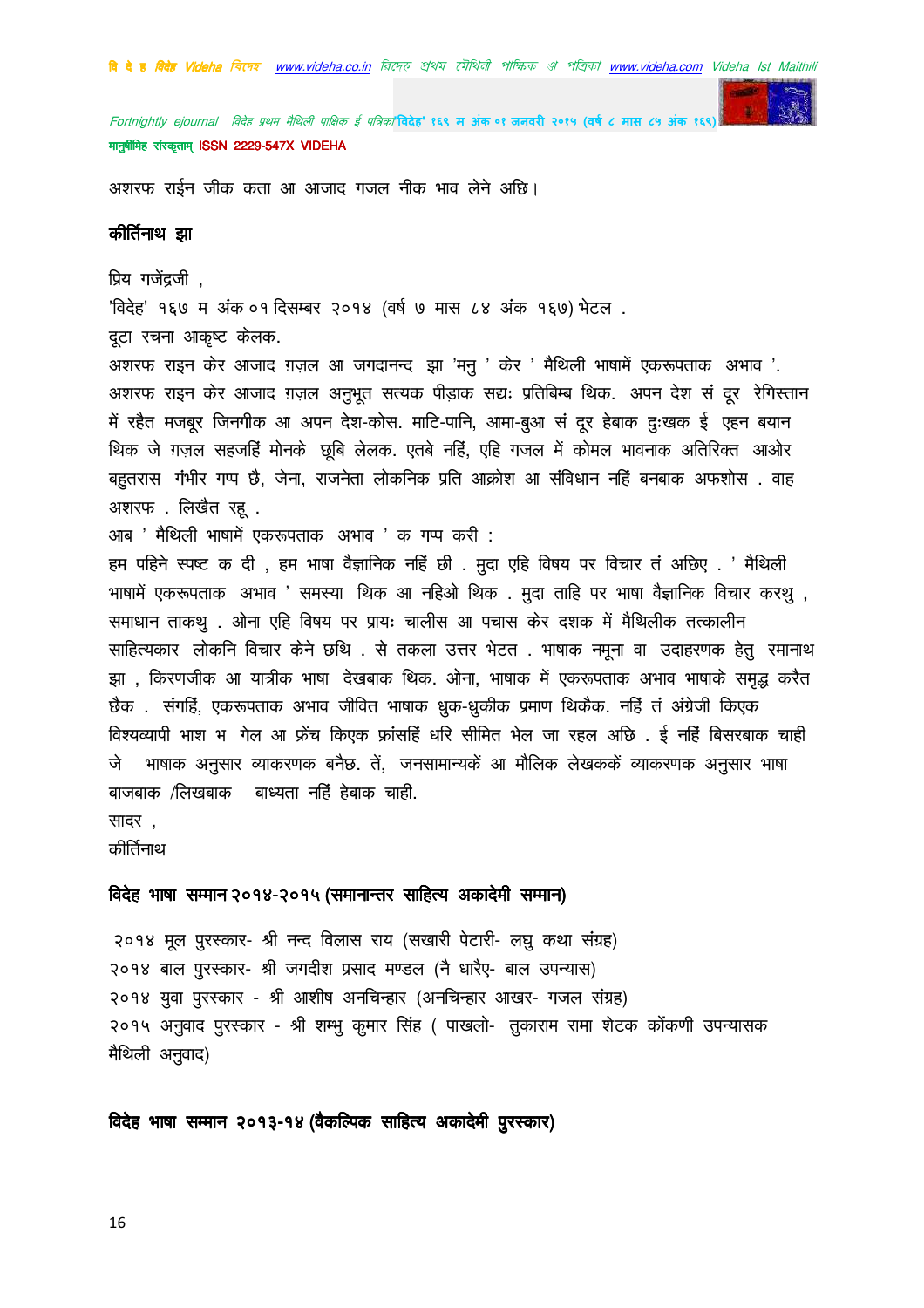

२०१३ मूल पुरस्कार - श्री बेचन ठाकुरकें "बेटीक अपमान आ छीनरदेवी" (नाटक संग्रह) लेल।

२०१३ युवा पुरस्कार- श्री उमेश मण्डलकेँ "निश्तुकी" (कविता संग्रह)लेल।

२०१४ अनुवाद पुरस्कार- श्री विनीत उत्पलकेँ "मोहनदास" (हिन्दी उपन्यास श्री उदय प्रकाश)क मैथिली अनुवाद लेल।

Maithili Books can be downloaded from:

# https://sites.google.com/a/videha.com/videha-pothi/

Maithili Books can be purchased from:

## http://www.amazon.in/

For the first time Maithili books can be read on kindle e-readers. Buy Maithili Books in Kindle format (courtesy Videha) from amazon kindle stores, these e books are delivered worldwide wirelessly:-

http://www.amazon.com/

# अपन मंतव्य ggajendra@videha.com पर पठाउ।



ggajendra@videha.com

२. गद्य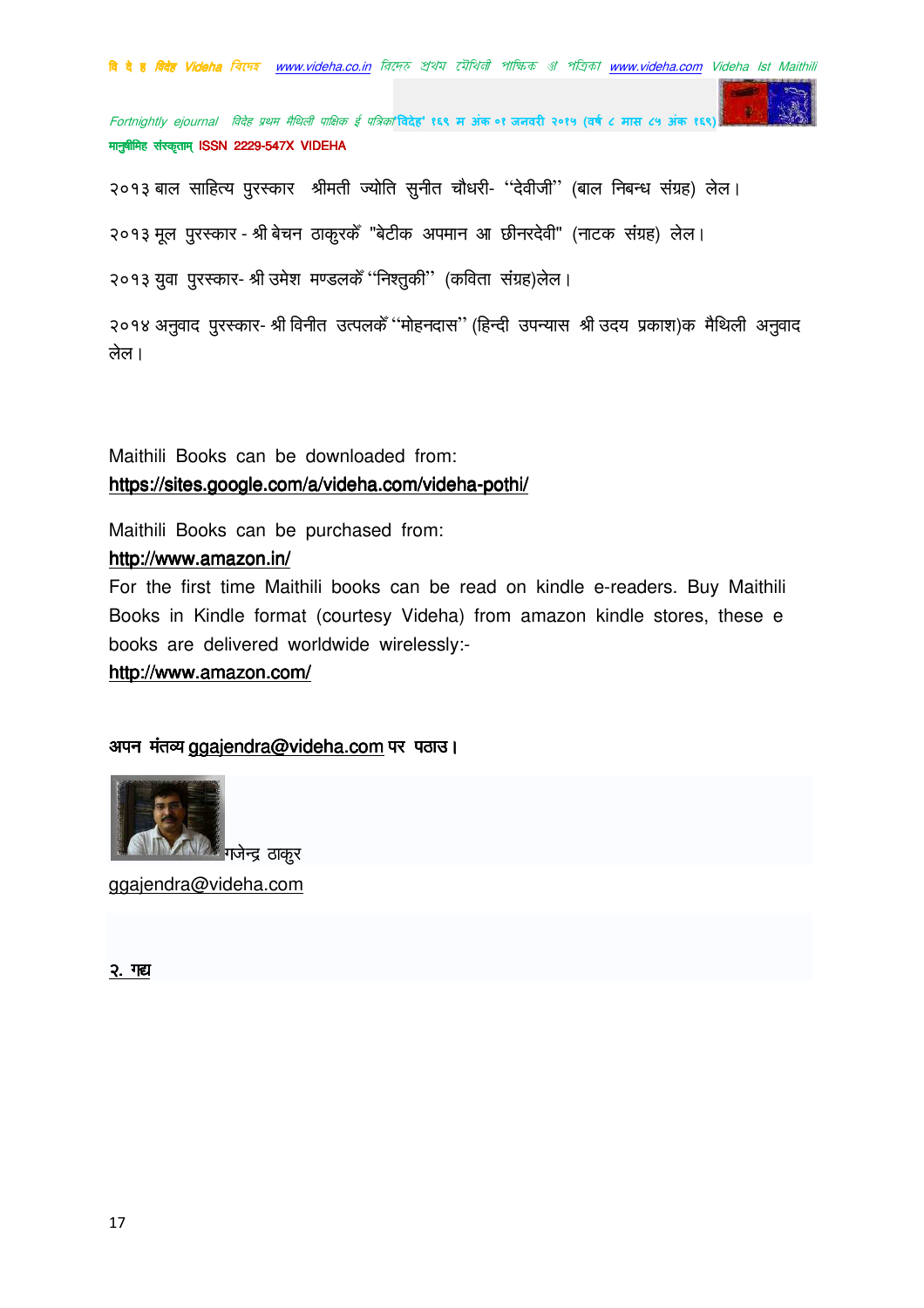

२.४.1. डॉ. अरुण कुमार सिंह -मधुपजीक 'घसल अठन्नी'मे दलित चेतना 2. असी की आशीष <u>अनचिन्हार- नियंत्रित पूँजी आ मधुपजीक मार्क्सवाद</u>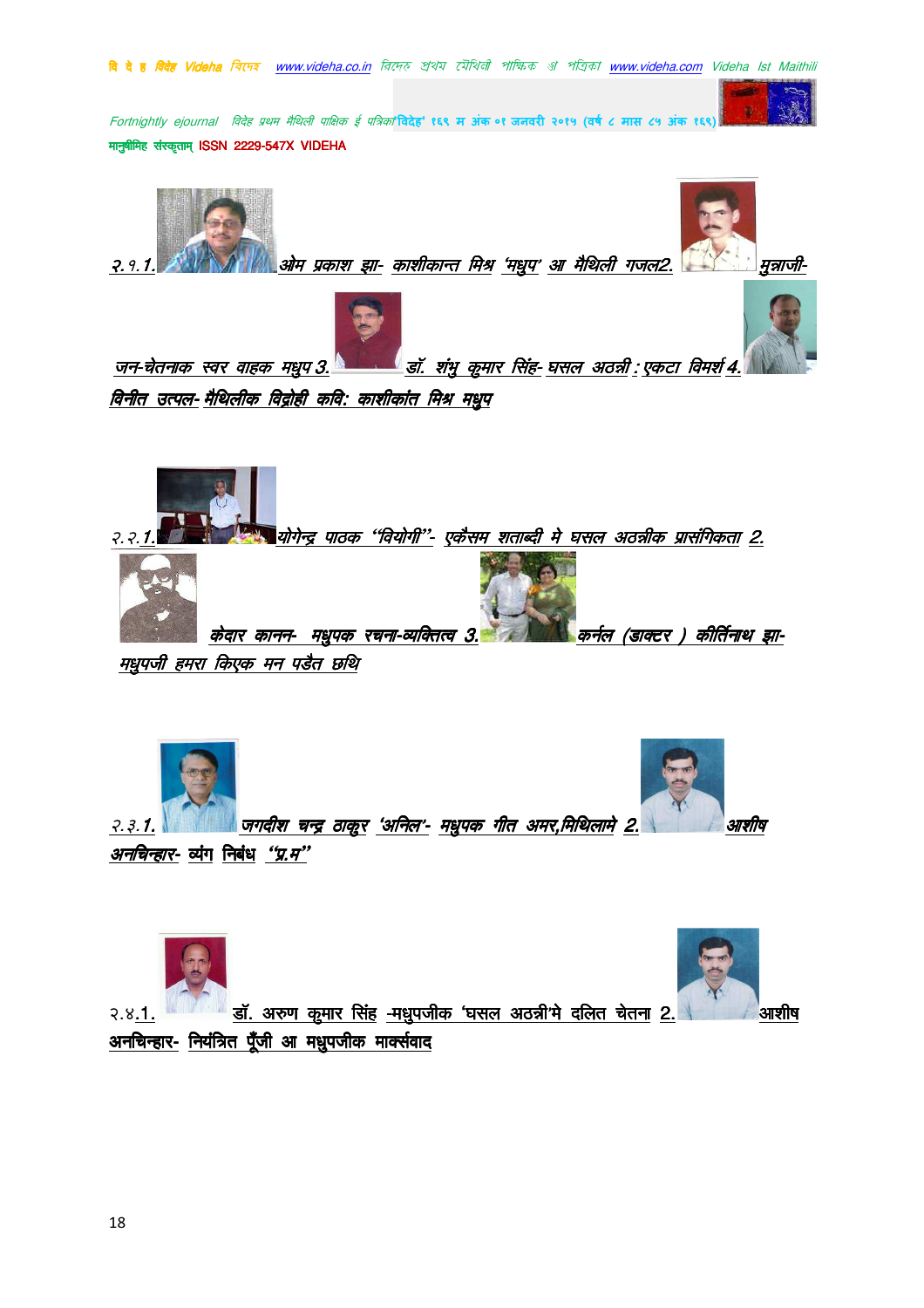

::

काशीकान्त मिश्र 'मधुप' जीक नाओं मैथिली साहित्यमे एकटा उच्च स्थान रखैत अछि। मधुपजी मैथिलीमे अनेको रचना केने छथि। हिनकर अटुट मैथिली-प्रेम के नै जनैत अछि। एकसँ एक काव्य रचना हिनका मैथिली साहित्यमे 'अमर' बनौने अछि। की मधुपजी मैथिलीमे गजल सेहो कहने छथि, ई जनबाक उत्कण्ठा गजलक सिनेही हेबाक कारणेँ हमरा छल। "अनचिन्हार आखर" जलवृत्तसँ पता चलल जे मधुपजी मैथिलीमे एकटा गजल रचने छथि जे १९३२ ई.मे मैथिली साहित्य समिति द्वारा काशीसँ प्रकाशित पत्रिका-"मैथिली-संदेश"मे छपल छल। ई गजल हम नीचाँ उद्धत कऽ रहल छी-

"मिथिलाक पर्व गौरव नहि ध्यान टा धरै छी सुनि मैथिली सुभाषा बिनु आगियेँ जड़ै छी सूगो जहाँक दर्शन-सुनबैत छल तही ठाँ हा आइ 'आइ गो' टा पढि उच्चता करै छी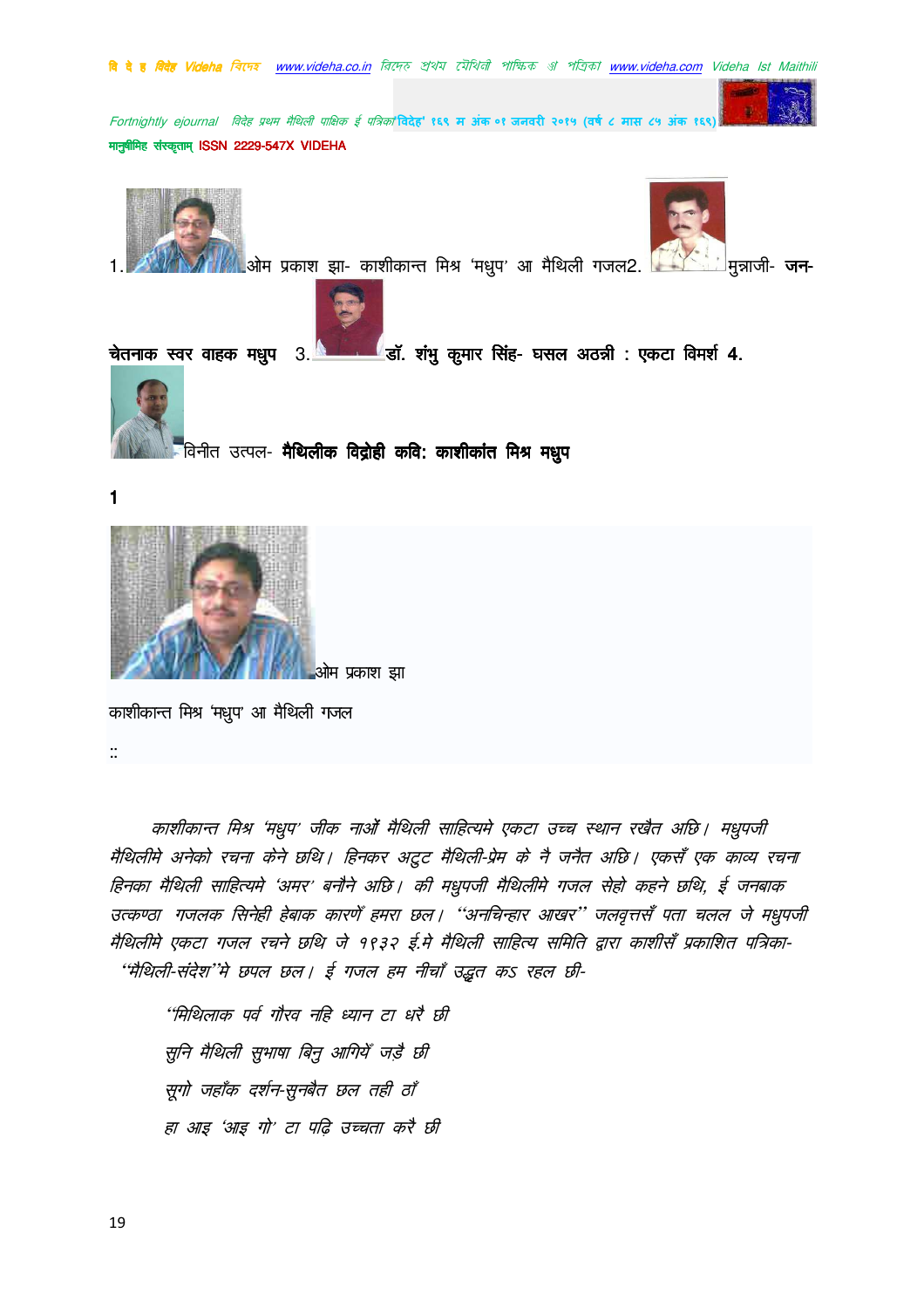Fortnightly ejournal िवद ेह थम म ैिथली पाि'क ई पि\*का**'वदेह' १६९ म अंक ०१ जनवर २०१५ (वष ८ मास ८५ अंक १६९)** मानुषीमिह संस्कृताम् ISSN 2229-547X VIDEHA

हम कालिदास विद्या-पति- नाम छोड़ि मुँहमे बाड़क तीत पटुआ सभ बंिकमे धरै छी भाषा तथा विभुषा अछि ठीक अन्यदेशी देशीक गोल ठेसी की पाँक पड़े छी औयत्र-तत्र देखू अछि पत्र सेकड़ो टा अछि पत्र मैथिलीमे एको ने तैं डरै छी"

ऐठाँ ई देखबाक चीज अछि जे ई गजल पूरा-पूरी अरबी बहरपर आधारित अछि। ऐ गजलक प्रत्येक पाँतिमे मुस्तफइलुन (दीर्घ-दीर्घ-ह्स्ख दीर्घ) आ फऊलुन (ह्स्ख-दीर्घ-दीर्घ)क प्रयोग २ बेर कएल गेल अछि। कहबाक मतलब जे ई गजल बहरमे कहल गेल अछि। ई अचरजक विषय अछि जे मधुपजी अरबी बहरमे गजल कहबाक योग्यता रखितो मात्र एकेटा मैथिली गजल किए कहलनि? आब एतेक दिनक पछाति ऐ विषयपर अनुमानेटा लगौल जा सकैत अछि। तथापि ई उत्कृण्ठाक विषय छै, तँए विषयपर विमर्श आवश्यक बुझना जाइए।

ई गौरवक बात अछि जे मैथिलीमे पछिला सए बरख पहिनेसँ गजल कहल जा रहल अछि। मुदा ई चिंतनीय आ सोचनीय बात अछि जे घनेरो साहित्यकार सभ एकटा वा दूटा गजल कहला बाद फेरसँ आगू गजल एकदमे नै कहलथि। एकर की कारण भऽ सकैत अछि? ई बात सर्वविदित अछि जे मैथिली साहित्यकारक एकटा वर्ग हरदम ई मानैत रहल जे मैथिलीमे बहरयुक्त गजल नै कहल जा सकैए। अपितु किछू गोटे एतए तक मानैत रहला जे मैथिलीमे गजल लिखले नै जा सकैत अछि! ओना ऐ बातक प्रतिवाद स्वरूप बीच-बीचमे मैथिलीमे गजल कहल जाइत रहल, जेकर उदाहरण 'मधुप'जीक ई एकमात्र गजल सेहो अछि। फेर ई सवाल जे जखनि मधुपजी बहरमे एकटा गजल कहने छथि तखनि फेर दोसर गजल किए ने कहने हेता? एकर जवाब तकैले जखनि आधुनीक मैथिली साहित्यक पूरा इतिहासकेँ देखै छी, तखनि बहुत किछू स्पष्ट भऽ जाइए। आधुनिक मैथिली साहित्यक इतिहास सामंतवाद आ दादागीरीक इतिहासक एकटा सर्वश्रेष्ठ उदाहरण रहल अछि। सदिखन एकटा खास ग्रुप वा वर्ग मैथिली साहित्यकेँ अपन जागीर बुझैत मैथिली साहित्यकैं बन्हकी लगौने रहल अछि। ओना ई प्रक्रिया आइयो धरि रहल अछि, मुदा पहिनेसँ यएह परिवर्तन भेल अछि जे आब प्रतिवादक स्वर सेहो मुखर भेल जा रहल अछि। एकर सुगबुगाहटि आब बुझाए लगल अछि। अस्तु, हमर कहबाक तात्पर्य ई अछि जे मैथिली साहित्यक मठाधीश आ सामंत लोकनि ई घोषणा केलन्हि जे मैथिलीमे गजल नै भऽ सकैत अछि। प्रयोगधर्मी साहित्यकार जँ किछू नव करबाक दुस्साहस केलनि तँ हुनका नाना प्रकारसँ समझा-बुझा वा त्रास देखा मठाधीश सभ अपन बात मानबा लेल मजबूर करैत रहलखिन। ऐ क्रममे विषयसँ इतर ईहो चर्चा करए चाहै छी जे मैथिली साहित्यमे पुरस्कारक राजनीतिकैं के नै जनै छथि। कोनो पोथीकैं पढ़ैबला होइ वा नै, जैं मठाधीश प्रसन्न छथि तैं पुरस्कार निश्चित अछि पता नै किएक ई बात काल-क्रमे अनेको साहित्यकारक बलि ऐ रूपमे लैत रहल अछि जे ओ सभ अपन मेधा मैथिली साहित्यकेँ समृद्ध करबामे नै लगा मठाधीश सभकेँ प्रसन्न करैमे लगबए लगै छथि।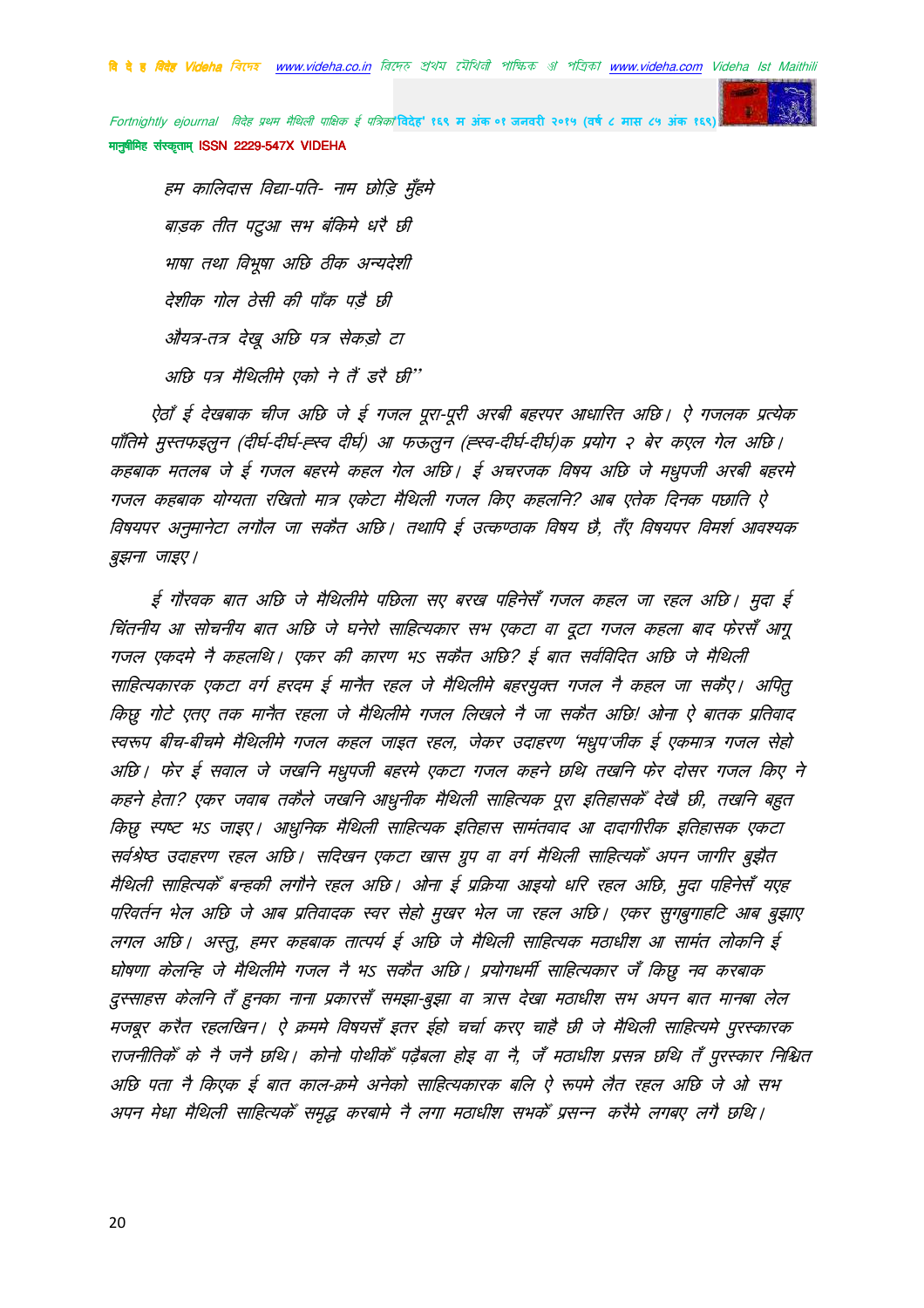Fortnightly ejournal िवद ेह थम म ैिथली पाि'क ई पि\*का**'वदेह' १६९ म अंक ०१ जनवर २०१५ (वष ८ मास ८५ अंक १६९)** मानुषीमिह संस्कृताम् ISSN 2229-547X VIDEHA

केतेको बेर ईहो होइत अछि जे अपन पहिचान हेरेबाक डरसँ मेधावी साहित्यकार मठाधीश आ सामंत सबहक पैदा कएल अवधारणाक अनुरूपें चलए लगै छथि। अस्तु पहिचान हेरा जाइक डर होइ वा पुरस्कार नै भेटबाक डर वा साहित्य समाजमे अछूत हेबाक डर, कोनो ने कोनो कारणेँ केतेको साहित्यकार अपन मेधा स्वान्त: सुखाय लेखनसँ हटा मठाधीश सुखाय लेखन दिस बढ़ि जाइ छथि! ऐ दुष्चक्रक शिकार मैथिली होइत रहली अमि ।

आब फेरसँ मूल विषयपर आबि ऐ बातक परताल जाए जे आखिर मधुपजी एक्के गोट गजल किए रचलनि? जखनि कि ओ अरबी बहरमे गजल कहैमे सक्षम आ समर्थ छला? ई बात अबस्स छै जे मधुपजी मैथिली साहित्यक एकटा मजगूत खाम्ह रहला आ पूरा मनोयोग पूर्वक मैथिलीक सेवा केलनि। हिनका द्वारा कहल गेल एकमात्र गजल विशेष क्षमताक परिचए सेहो करबैए। तइ दिनर्मै<sup>11</sup> मधुपजीक उमेर २५-२६ बर्खक छेलनि। ओइ समए मधुपजी एकटा युवा,उदीयमान आ ऊर्जावान रचनाकार छला आ प्रयोग धर्मितामे बिसवास रखै छला। ऐ बातक सम्भावना अछि जे युवा मधुपजी तत्कालीन मठाधीश सबहक प्रभावमे आबि आगू गजल नै कहने हेता। किएक तँ मठाधीश सबहक मान्यता रहल छन्हि जे मैथिलीमे गजल भाइए ने सकैए!! ...आ तँए मधुपजीक गजलकेँ मठाधीश सबहक समर्थन नहियेँटा भेटल हेतनि। एकर परिणाम स्वरूप मधुपजी आगू गजल लिखैक दुस्साहस नै केने हेता। दोसर सम्भावित कारण ईहो भऽ सकैए जे रचनाकारक मन आ रूचिक अनुरूप रचना-विधा सेहो होइ छै। खास कऽ आधुनिक मैथिली साहित्य लेखनमे रचनाकार स्वतंत्र रूपैं अपन मन आ रूचिक अनुसार रचना करैत रहला अछि। तँए ईहो बातक सम्भावना भऽ सकैत अछि जे मधुपजीक रूचि आ मन गजल दिस नै भऽ कऽ आन विधा दिस बेसी रहल हेतनि। ओना अन्यान्य विधामे अनेको रचना केनैँ छथि।

उपरोक्त कारण सभमे कारण चाहेजे रहल होइ, ई बात तँ अबस्से अछि जे मैथिली साहित्य आ मैथिली साहित्यक विद्यार्थी सभकेँ मधुपजी सँ बहरयुक्त गजलक जे उपहार भेटबाक चाही छल से नै भेटल।

 $I\!\!I\!\!I$ 

सम्पर्क-

भागलपुर (मिथिला)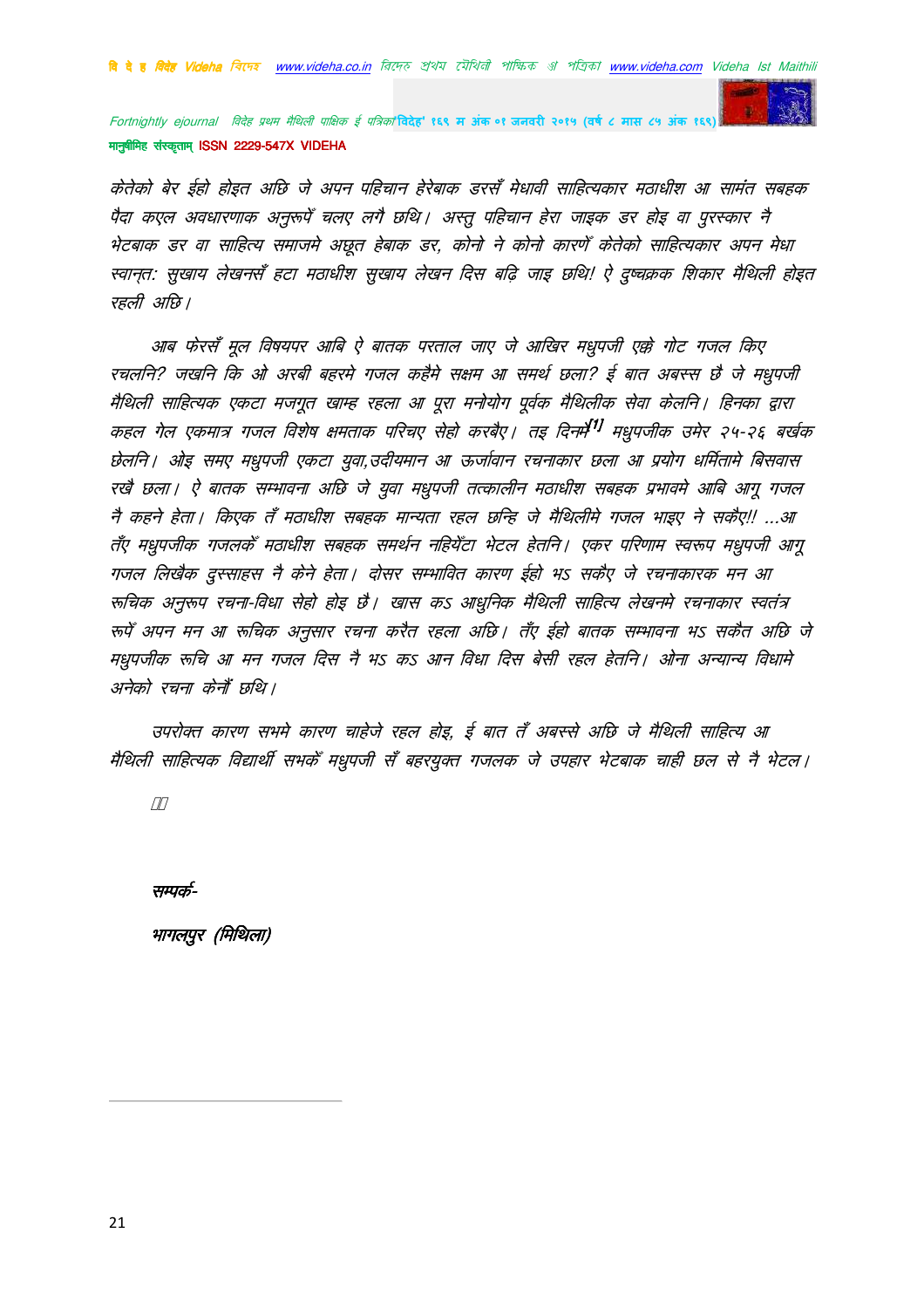**वि दे ह** *विदेह Videha दिफ्ट <u>www.videha.co.in</u> तिरमरु शेथ***य यৌथिती পাক্ষিক \$1 পত্রিকা <u>www.videha.com</u> Videha Ist Maithili** Fortnightly ejournal िवद ेह थम म ैिथली पाि'क ई पि\*का**'वदेह' १६९ म अंक ०१ जनवर २०१५ (वष ८ मास ८५ अंक १६९)** मानुषीमिह संस्कृताम् ISSN 2229-547X VIDEHA

<sup>[1]</sup> जइ समैमे गजल लिखलनि

2



जन-चेतनाक स्वर वाहक मधुप

"हेड़ा गेलै, तकनो नै भेटत आब"। ई कोनो मूल्यवान वस्तु नै लोकक चेतना शून्य संस्कार दिस संकेत करैत मधपजी मैथिली साहित्य परिषदक सम्मेलन (बहेडा)मे देने रहथि। तात्कालीन वा समकालीन साहित्यकारक भीड़ मध्य ओ एकसर कवि, गीतकार छलाह जनिक स्वर लो चेतनाक स्वर बनि सोंझा अबैत छल। ओ अपन बौद्धिक वा मानसिक सोचसँ लोकक खसैत संस्कार, घटैत मानवीय संवेदनापर सतत चिंतित रहि लोककेँ उठेबाक आ झकझोरबाक काज करैत रहलाह।

हुनक कविताक केंद्र-बिंदुमे रहैत छल गाम समाजक वंचित-उपेक्षित वर्ग आ ओकर मानसिक पीड़ा। तहिया सामंती विचारसँ पनघैत अत्याचार आ मुँहसँ लाचार बोनिहारक दुख-दर्दकँ अपन कविता माध्यमे चित्रित कऽ मधुपजी जगजियार भेला। सभ रस-अलंकारसँ सुशोभित रचना सब मार्मिक आ ह़द्यस्पर्शी बनि कऽ सोंझा अबैत रहल।

एकटा रोटीक कतेको बखरा आ ओइपर छूच्छ नूनसँ गुजर करै बलाक मर्मान्तक पीड़ा। दोसर दिस नव-धनिकक छल-छद्म-घमंड। एक दिस भरि दिन बैसि कऽ ताश ओ तमाशा आ दोसर दिस भरि दिन खटियो कऽ घसल अठन्नी लेल मरैत जन बोनिहार। एक दिस भभा-भभा कऽ हँसैत चेहरा आ दोसर दिस जाबल मूँह। एक दिस डाक-निलामी बला जर्मिदारक प्रशंसामे रचल साहित्य आ दोसर िदस......................................................खाली श ूUय।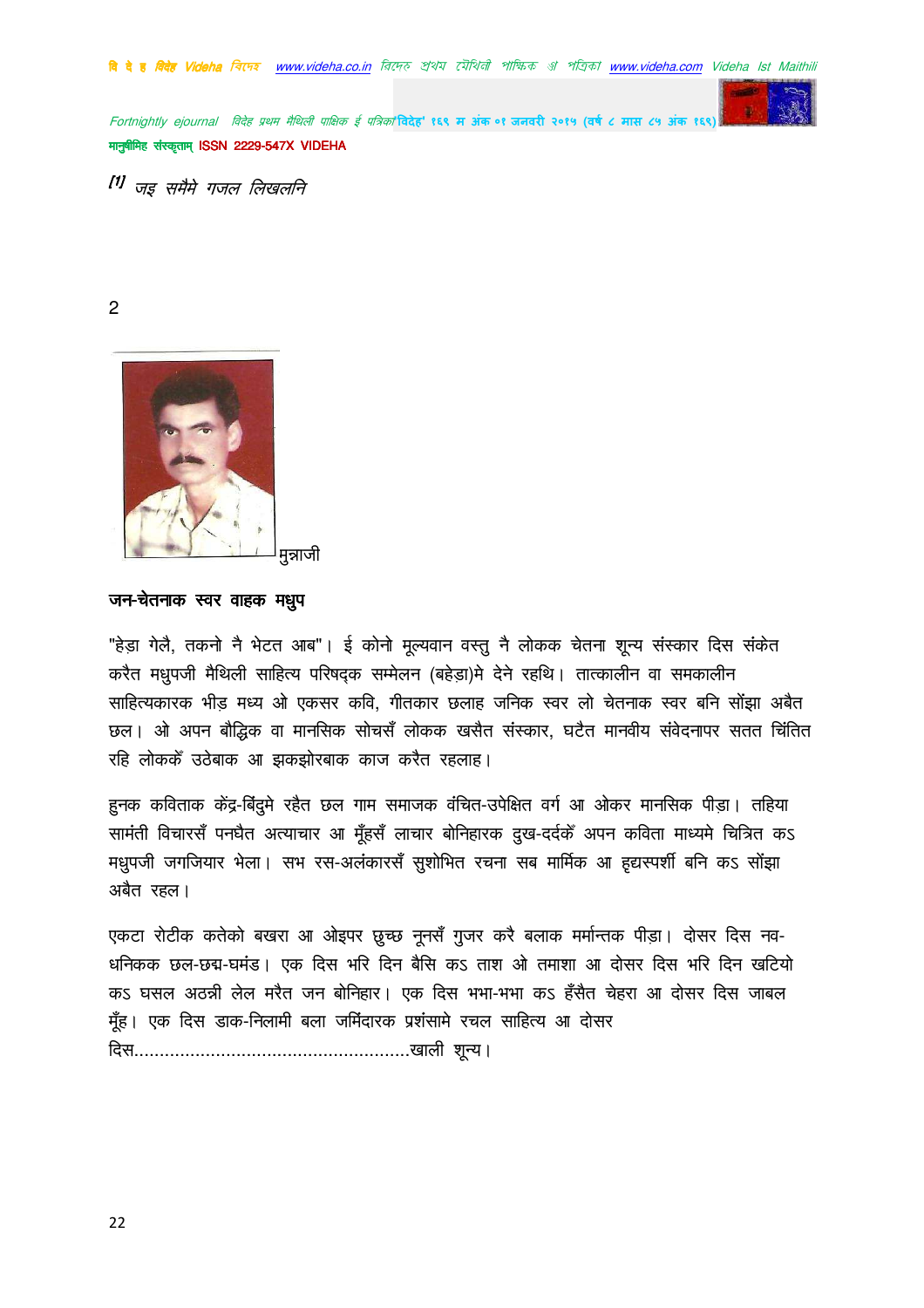Fortnightly ejournal िवद ेह थम म ैिथली पाि'क ई पि\*का**'वदेह' १६९ म अंक ०१ जनवर २०१५ (वष ८ मास ८५ अंक १६९)** मानुषीमिह संस्कृताम् ISSN 2229-547X VIDEHA

मुदा मधुपजी ऐ दोसर दिसकें बेसी दिन खाली नै रहऽ देला। ओहन भीषण सामंती व्यवस्था रहितों ओ शब्दकें अपन हथियार बना लेला। भने ओ शब्द कहियो प्रगतिवादी कविता बनि गेल तँ कहियो नचारी तँ कहियो किछू मुदा मधुपजी केंन्द्रमे सभ दिन वंचित वर्गेके रखलखिन।

जन-मनक पीड़ासँ पीड़ित कविक स्वर जँ केकरो रचनासँ बहराएल तँ ओ स्वर छल मधुपजीक जे खेत-खरिहान, जमीन-असमानके अपन आंतरिक विद्रोह वा समाजिक विसंगतिकेँ कागजपर आनि सभहँक सोंझा देखार कऽ कऽ ½कै छला।

मधुपजी कविते लेल नै बल्कि अत्यंत लोकप्रिय गीताकरक रूपमे सेहो स्थापित छथि। हुनक गीतक एक-एक पाँति अनमोल अछि। कविते जकाँ समाजिक उत्पीड़न। जीवनक आन विसंगतिक ँगीतोमे अनलाह आ ई सिद्ध केला जे राग-लय-ताल प्रगतिशील ओ बौद्धिक हेबाकमे रुकावट नै छै।

मैथिलीक किछु आलोचकक मत जँ छोड़ि देल जाए तँ ई स्पष्ट रूपें ध्वनित होइए जे ओइ समयमे मधुपजी एकमात्र ओहन साहित्यकार छला जिनकर गह-गह लोक-चेतनासँ भरल छल। कहबा लेल तँ कविवर सीताराम झाजी सेहो छथि मदा हमर मतानसार ओ भाषामे लोक-चेतनाक पक्षधर छला। विचारमे सीताराम झा प्रगतिशील रहितों मधुपजीक आगू कमजोर सिद्ध होइत छथि। आ तँए हम मधुपजीकेँ तात्कालीन मैथिलीक पहिल जन-कवि मानै छी। ओना किछु आलोचक जनिका वैचारिक दरिद्रता छनि ओ वैद्यनाथ मिश्र "यात्री"कँ जन-कवि मानै छथि मदा ऐ संबधमे 2 टा गप्प मोन राखब जरूरी–

1) यात्रीजी लेल जे जन-कवि प्रयोग होइत अछि से हिंदीसँ आयातति अछि। भऽ सकैए जे ओ हिंदीमे जन-कवि होथि मुदा मैथिली लेल अनफिट छथि। मैथिलीक अपन समस्या छै आ तकर समाधान मात्र मैथिलीए साहित्यकार कऽ सकैए। ई आयातित साहित्यकार ओ आयातित पदवीसँ मैथिलीक कल्याण नै हेतै। प्रायः मधुपजी कूल 23गोट प्रकाशित आ 12-13 टा अप्रकाशित पोथी छनि जैमे ओ कूल 1टा हिंदी रचना केला (भऽ सकैए कोनो आत्मीय संपादकक बलजोरी केलापर) तँए हमरा हिसाबें यात्रीजी नै मधुपजी जन-कवि छिथ।

2) यात्री जीक जीवन चरित्र देखलासँ ई स्पष्ट अछि जे हुनका अपना-आपपर विश्वास नै छलनि। कहियो ओ हिंदू बनि जाइत छथि तँ कहियो बौद्ध। खन ओ अपनाकेँ प्रतिमा-भंजक कहै छला तँ खन पतिया करबाबै छला। कहियो अपनाकेँ निरपेक्ष कहै छला तँ कहियो वामपंथमे प्रतिबद्ध रहबाक लेल फाँड़ बन्हैत छला। कुल मिला कऽ यात्रीजीकेँ अपना उपर विश्वास नै छलनि आ जकरा अपना उपर विश्वास नै से अपन समाजक उपर विश्वास कोना करत। आ तँए हमरा हिसाबें मधुपजी जन-कवि छथि ।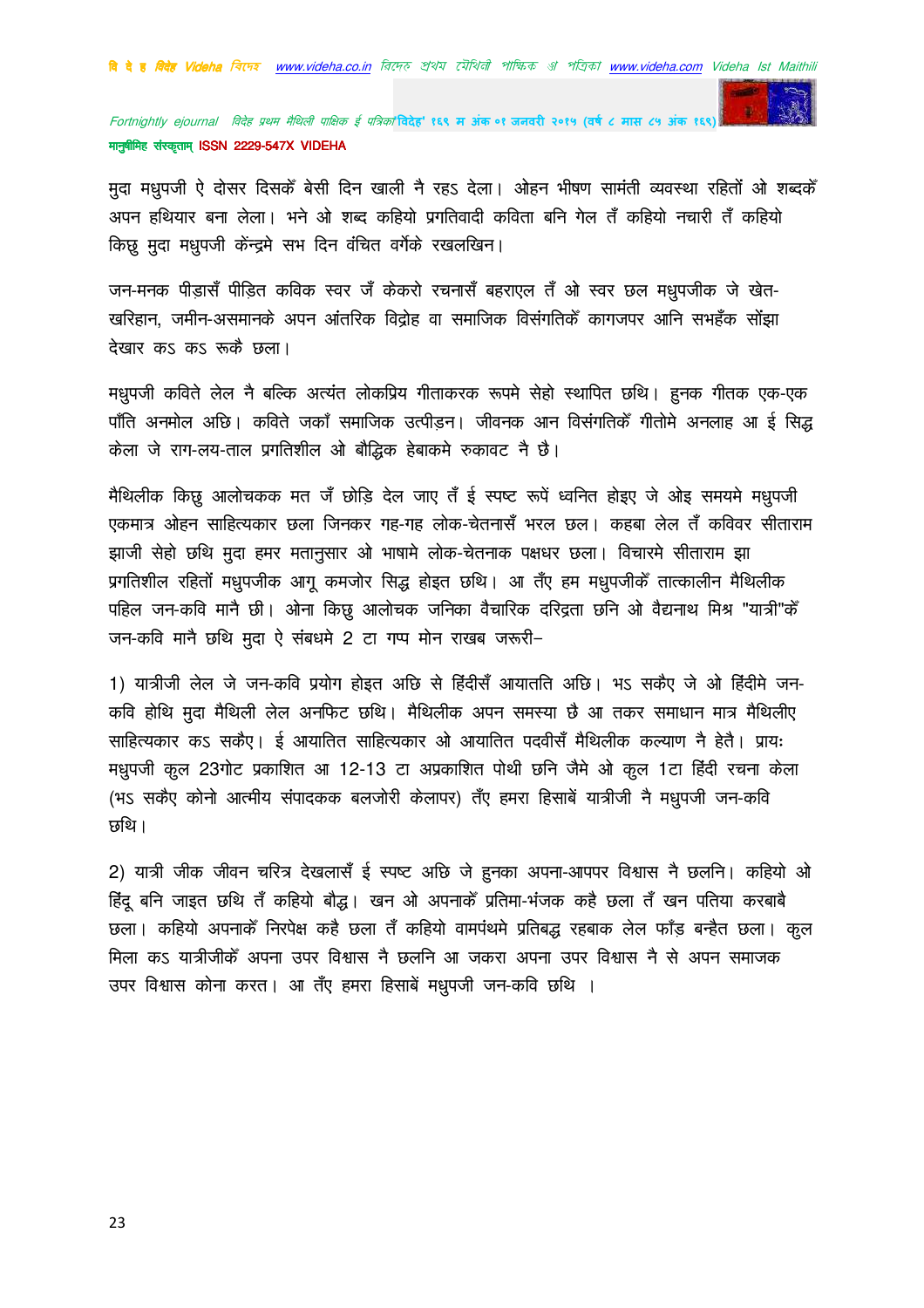

गाम समाजमे चेतनाक निर्माण करऽ बला मधुपजी, अपन उर्जासँ समाजक कटु सत्यकेँ हटबऽ बला मधुपजी जे की जन-कविक सुच्चा हकदार छथि से किछू हिंदी बला सभहँक कारणें कतिया देल गेला। मुदा कतिएलासँ कियो कतिया नै जाइ छै। मधुपजी मोन पड़ैत रहता बेर-बेर, पुश्त-दर-पुश्त।

3

घसल अठन्नी : एकटा विमर्श



डॉ. शंभु कुमार िसंह शंभु िसंह

राष्ट्रीय अनुवाद मिशन भा.भा.सं., मैसूर

साहित्य अथवा काव्य समय-सापेक्ष होइत अछि; एहि कारणेँ समयक संग-संग काव्यक सेहो स्वरूप बदलैत रहैत अछि। काव्य कखनो काल ईश-महिमाक बखान करैत अछि तँ कखनो वीरगाथाक, कखनो कामिनीक देहयष्टिक सांगोपांग वर्णन करैत अछि तँ कखनो सामान्य मानव जीवनक पीड़ा, ईर्ष्या, द्वेष, राग आदिक। कहबाक तात्पर्य जे साहित्यक यात्रामे काल आ स्थितिक कारणें काव्यक उद्देश्य बेर-बेर बदलैत रहैत छैक। अतः मूल रूपमे जँ विचार कएल जाए तँ साहित्य अथवा काव्य रचनाक मुख्य उद्देश्य भेल प्रकृति (सजीव/निर्जीव)क प्रकृतिसँ तारतम्यता स्थापित कए मनुखमे मनुखताक अर्थ ताकब। एहि दृष्टिएँ कविताक सार्वभौमिकता आ सर्वकालिकता एहि शर्त पर निर्भर करैत अछि जे ओहिमे मनुखक संवेदनाक अभिव्यक्ति कतेक प्रभावी रूपें भेल छैक। ई संवेदना देश-कालकेँ समान रूपेँ प्रभावित करैत अछि।

कविचूड़ामणि काशीकान्त मिश्र 'मधुप' मैथिली काव्य काननक एकटा एहन नक्षत्र छथि जे अपन कविकर्मक हेतु युग-युगान्तर धरि मैथिली साहित्यमे पूजित रहताह। हम एतए ''राधाविरह'' सन उच्चकोटिक काव्य रचयिता मधुपक चर्चा नहि करए जा रहल छी। हम चर्चा करए जा रहल छी 'घसल अठन्री'क रचयिता मधुपजीक। एतए प्रश्न उठैत छैक जे कोन एहन परिस्थिति रहैत छैक जकरा कारणें 'घसल अठन्नी' सन काव्य रचना करबा लेल काव्यकार बाध्य होइत छथि अथवा प्रेरित होइत छथि। हमरा बुझने जखन लेखकक समक्ष ओहि कालखण्डक कोनो विस्मयकारी यथार्थ (जे कि घसल अठत्रीमे चित्रित कएल गेल अछि) उपस्थित भ' जाइत छैक तँ ओहि यथार्थसँ कवि मन सेहो अपना आपकेँ मर्माहत महसूस करैत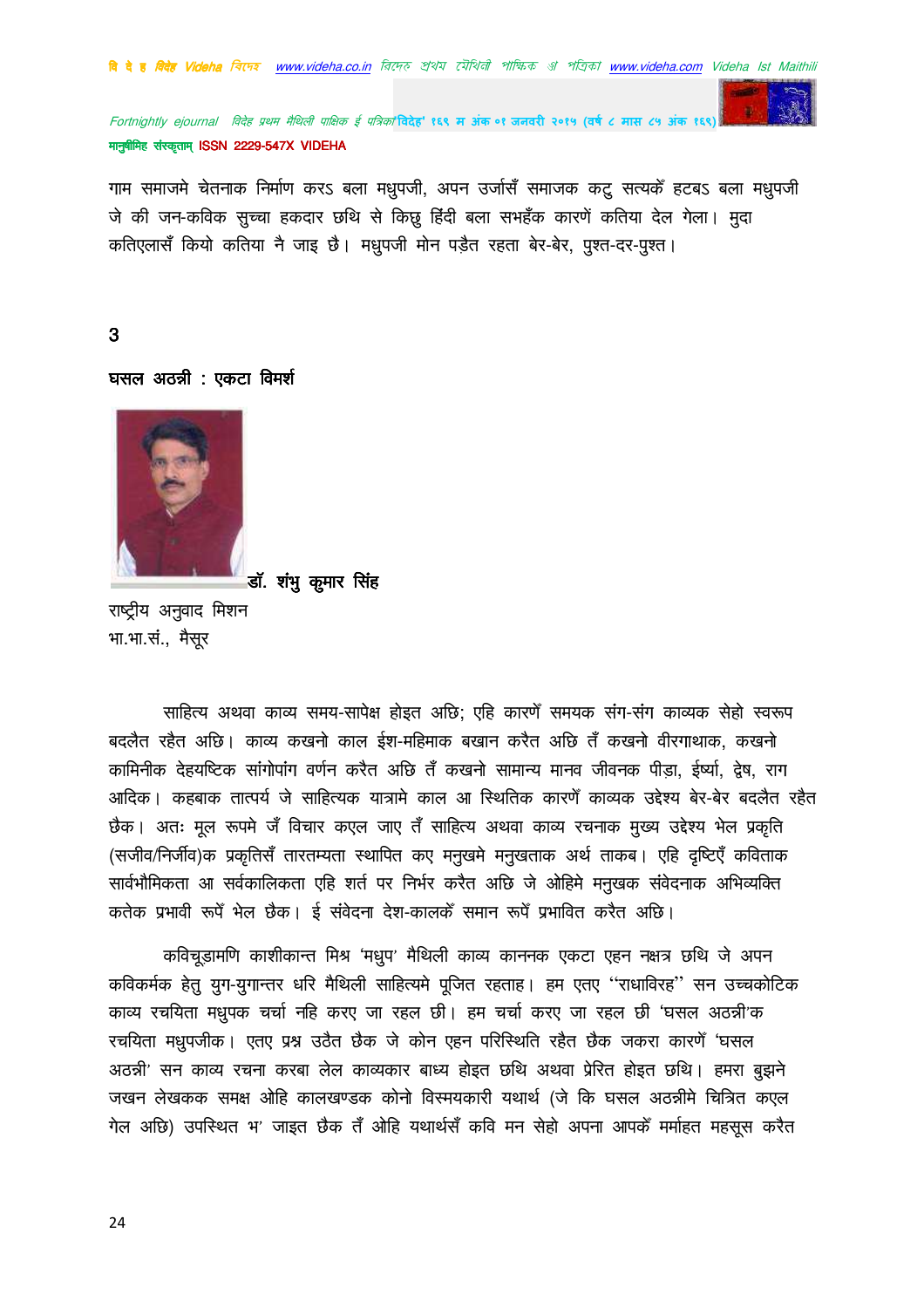Fortnightly ejournal िवद ेह थम म ैिथली पाि'क ई पि\*का**'वदेह' १६९ म अंक ०१ जनवर २०१५ (वष ८ मास ८५ अंक १६९)** मानुषीमिह संस्कृताम् ISSN 2229-547X VIDEHA

छथि आ तखने एहि पीड़ाकेँ जनमानसक सोझा आनबाक लेल ओ आतुर भ' जाइत छथि। बुचनी सन शोषित, पीड़ितक पीड़ाकेँ एहन मार्मिक रूपेँ प्रस्तुत करबाक हिम्मत संभवतः मधुपेजीसँ संभव रहनि किएक तँ समकालीन व्यवस्था किन्नहूँ हुनका पक्षमे नहि छलनि।

घसल अठन्नी कविताक अध्ययन केलाक पश्चात् निम्न बिन्दु सभ पर विचार कएल जा सकैछ: शब्द-चित्रक माध्यमे प्रकृतिक चित्रण, भुटकून बाबू (शोषक वर्ग)क अत्याचार, मखना सन भटकल प्रजावर्ग, बुचनी (शोषित)क रेखाचित्र, घसल व्यवस्थासँ घसाएल अठन्नीक आर्तनाद।

घसल अठन्नी कविताक सभसँ पैघ विशेषता थिक एकर व्यावहारिक भाषा, जकर पाठ कएलाक उपरान्त पाठकक मोनमे वैह भाव, वैह चित्र सोझा नाचए लागैत अछि। शब्द-चित्रक एहन जादूगरी कि गरमीक वर्णन पढैत काल पाठकक सोझा ओ दृश्य चलचित्र जकाँ चलए लागैत छैक आ पाठक ओहि स्थितिसँ अपन तादात्म्य स्थापित कए लैत अछि, जेना निम्न पाँति पढबा काल अंतिम पाँति पर अएलाक पश्चात एहन अनुभूति होएत जे जँ आँखिकेँ झाँपि नहि लेब तँ ई तापत धूरा कतहुँ आँखिमे नहि पड़ि जाए; पछबा प्रचण्ड/बिरड़ो उदण्ड/सन सन सन सन/छन छन छन छन/आगिक कण सन/सन्तप्त धूलि अछि उड़ा *रहल।* अथवा *इनहोर बनल पोखरिक पानि...।* वा *ई अग्निवृष्टि!/ संहार करत की प्रकृति सृष्टि!* आदि कहैत-कहैत जखन ओ कहैत छथि- *छाहरियो अभिलाष करए भेटए छाहरि..*.तँ बुझाइत अछि जे एहिसँ आगू कविक कल्पना जाइए नहि सकैए। कल्पनाक एहन सजीव चित्रण! एहन विलक्षण पराकाष्ठा! कवि मधुपेसँ संभव छिन।

वस्तुतः कविताक पहिल भागमे कवि प्रकृतिक वर्णन करबाक लाथे एकटा भूमिका तैयार केलनि अछि जाहिसँ प्रकृतिक एहि रौद्र रूपकेँ भुटकून बाबूक सामन्ती प्रवृति पर आरोपित कएल जा सकए। मार्क्सवादी विचारधारामे सम्पूर्ण समाजकेँ दुइए वर्गमे विभाजित कएल गेल अछि-एकटा शोषक वर्ग आ दोसर शोषित वर्ग। एतए भुटकुन बाबू शोषक वर्गक प्रतिनिधित्व करैत छथि आ बुचनी शोषित वर्गक। *गै छौक ने डर?/कै खून पचैलनि ई बण्डा/रोइयों न भंग/युग-युग दारोगाजी जीबथु/क' देबौ खून।* पहिने मखनाक अत्याचार- *चट-चट-*चट-चट/कूलिशहुँसँ कर्कश भीमकाय/मखनाक चाटसँ निस्सहाय/भू-लुण्ठित दुनू माइ-पूत/भ' गेलि बेहोश | आ ताहूपर मोन नहि भरलनि तँ- *दन-दन-दन-दन/मूर्छितो देह पर बेंत वृष्टि/बस एक बेर अस्फुट क्रन्दन/शिशु* संगहिं बुचनिक मुक्त सृष्टि!

एतए मखनाक चरित्र ओहि भटकल युवावर्गक सदृश अछि जे अपनहि हाथैँ अपन आ अपन समाजक सर्वनाश करबा लेल आतुर अछि। आखिर मखना सन नोकरकेँ भुटकुन बाबू सन मालिकसँ की सभ सुविधा भेटैत हेतैक? मालिकक पहिरलाहा पुरनका धोती-तौनी, खएबा लेल नीक-नुकुत भोजन आ कोनहुँ जग-जाजन पर खर्च करबाक लेल कर्ज, सैह ने? मुदा मखना सन नोकर एहि भ्रमकें नहि तोड़ि पबैत अछि जे यैह कर्ज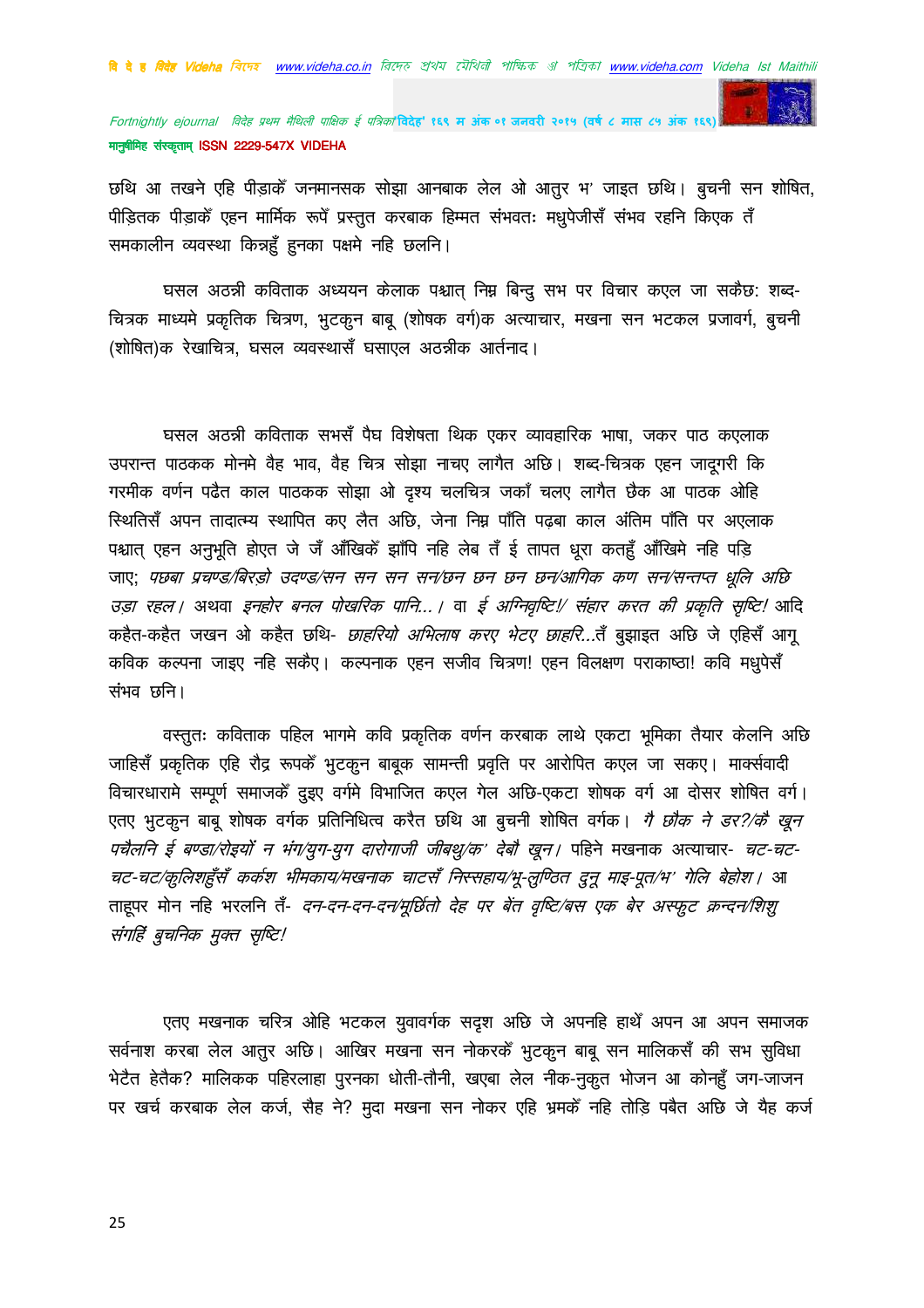Fortnightly ejournal िवद ेह थम म ैिथली पाि'क ई पि\*का**'वदेह' १६९ म अंक ०१ जनवर २०१५ (वष ८ मास ८५ अंक १६९)** मानुषीमिह संस्कृताम् ISSN 2229-547X VIDEHA

ओकरा पुश्त-दर-पुश्त भुटकून बाबुक चाकरी करबाक ले बाध्य करैत रहैत छैक आ करैत रहतैक। मालिकक सह पाबि ओ जाहि प्रकारें बुचनी पर प्रहार करैत अछि ताहिसँ सिद्ध भ' जाइत अछि जे जाधरि मखना सन मूर्ख एहि समाजमे अछि ताधरि भुटकुन बाबू सन शोषकक अत्याचार निर्बाध रूपेँ चलिते रहत। *रौ, की* त*कैत छें मूँह हमर/छोटका लोकक एते ठेसी?* जहिया मखना सन लोक एहि 'छोटका लोक' आ 'बड़का लोक'मे भेद जानि जाएत तहिए सँ समाजक कायाकल्प होएब प्रारंभ भ' जाएत।

कहल जा चुकल अछि जे प्रस्तुत कवितामे कवि जे किछू कहने छथि, जाहि कोनो परिस्थितिक वर्णन केने छथि ओ प्रस्तुतिक पराकाष्ठा थिक। बुचनीक दुर्दैन्य दशाक वर्णन करैत काल कवि द्वारा बुचनीक खीचल गेल रेखाचित्र- *कुट्टी-कूट्टी परिधान मलिन/हडुडी जागल/सौन्दर्य गरीबीसँ दागल...।* आ*भूखक ज्वालासँ* जरक डरें/तारुण्य जकर अबितर्हि भागल/पाकल पानहुँसँ बढ़ल-चढ़ल/पीयर ओ दूबर-पातर तन/फाटल ओ *फूफड़ी पड़ल ठोर/आमक फाड़ा सन नयन/खाधिमे धएल जकर दुर्दैव चोर।* एहन देहक परिणति की भ' सकैछ? *शोणितोक आब नहि छैक शेष/पुनि दूधक होएब कोना सम्भव?* एहनो स्थितिमे बुचनी अपन आ अपन बच्चाक जीवनक रक्षार्थ एहन भीषण समयमे खेतमे काज करैत अछि। घसल अठन्नी कोनहुँ दोकानमे नहि चललाक स्थितिमे ओ पुनः मालिकसँ गोहारि करैत अछि- *ओ घसल अठन्री चलि न सकल/हम सब* दोकानसँ घूमि-फीरि/छी आबि रहलि/करु कृपा अठन्नी द' दोसर/एसकरुआ हम/भ' गेल राति/गिरहत, न आब देरी लगाउ/भूखें-प्यासें हम छी मरैत/लेबै बेसाह/कूटब-पीसब/बच्चा भोरेसँ कानि-कानि/छट-पट करैत अछि जान लैत। मुदा भुटकून बाबू पर एहि गोहारिक कोनो असर नहि पड़ैत छैक। एतए बुचनीक भूख तँ नहि मेटा सकल, हँ ओकरा अपन शिशुक संगहि एहि इहलोकसँ मुक्ति अवश्य भेटि गेलैक-*शिशु संगर्हि बुचनिक मुक्त* सृष्टि!

एतए *बुचनिक मुक्त सृष्टि!* क संगहि कविताक अंत नहि भ' जाइत अछि। *हम कत' जाउ/अवलम्ब* पाउ/के शरण?/घसल जनिकर अदृष्टि! कहि कवि समाजक सोझा एकटा बड़का टा प्रश्नचिह्न छोड़ि देने छथि। एतए घसल अठन्नीकेँ समाजक शोषित वर्गक प्रतीकक रूपमे कवि प्रस्तुत केने छथि। अठन्नी अथवा पाइ माने की? अठन्नीक माने मौद्रिक व्यवस्थाक एकटा छोट किन्तु महत्वपूर्ण घटक, अर्थव्यवस्थाक रीढ़। आ गरीब-गुरबा वा मजदूर माने की?सामाजिक व्यवस्थाक एकटा छोट किन्तु महत्वपूर्ण घटक, समाजक निर्माण, कल्याणक सभसँ पैघ संसाधन। समाजक भौतिक सुख-साधन सँ ल' कए सभ्यता, संस्कृतिक विकासक लेल दुनूक दोहन आवश्यक। मुदा दोहनक दृष्टिकोण की हेबाक चाही, यैह सभसँ महत्वपूर्ण प्रश्न अछि। भुटकुन बाब ू सन सामंती वृितक लोक दोहनक माने बुझैत छिथ 'खून चोसब' आ जखन बुचनी सन पीिड़त, शोिषतक देहमे शोणितक अंश मात्र रहि जाइत अछि तखन ओकर अस्तित्व मेटा देबाक ई प्रवृति निश्चये दानवी प्रवृतिक द्योतक अछि। तहिना जखन हम घसल अठन्नीक अर्थविस्तारमे जाइत छी तँ ओहिमे समाजमे व्याप्त ओ सभटा कूरीति समा जाइत अछि जे जकरा कारणेँ मनुख जातिक मूल्यक तीवू गतिएँ ह्रास भेल जा रहल छैक। घसल अठन्नीक एहि आर्तनादक रूपमे वस्तुतः कवि अपन आर्तनादसँ जनमानसक ध्यान आकृष्ट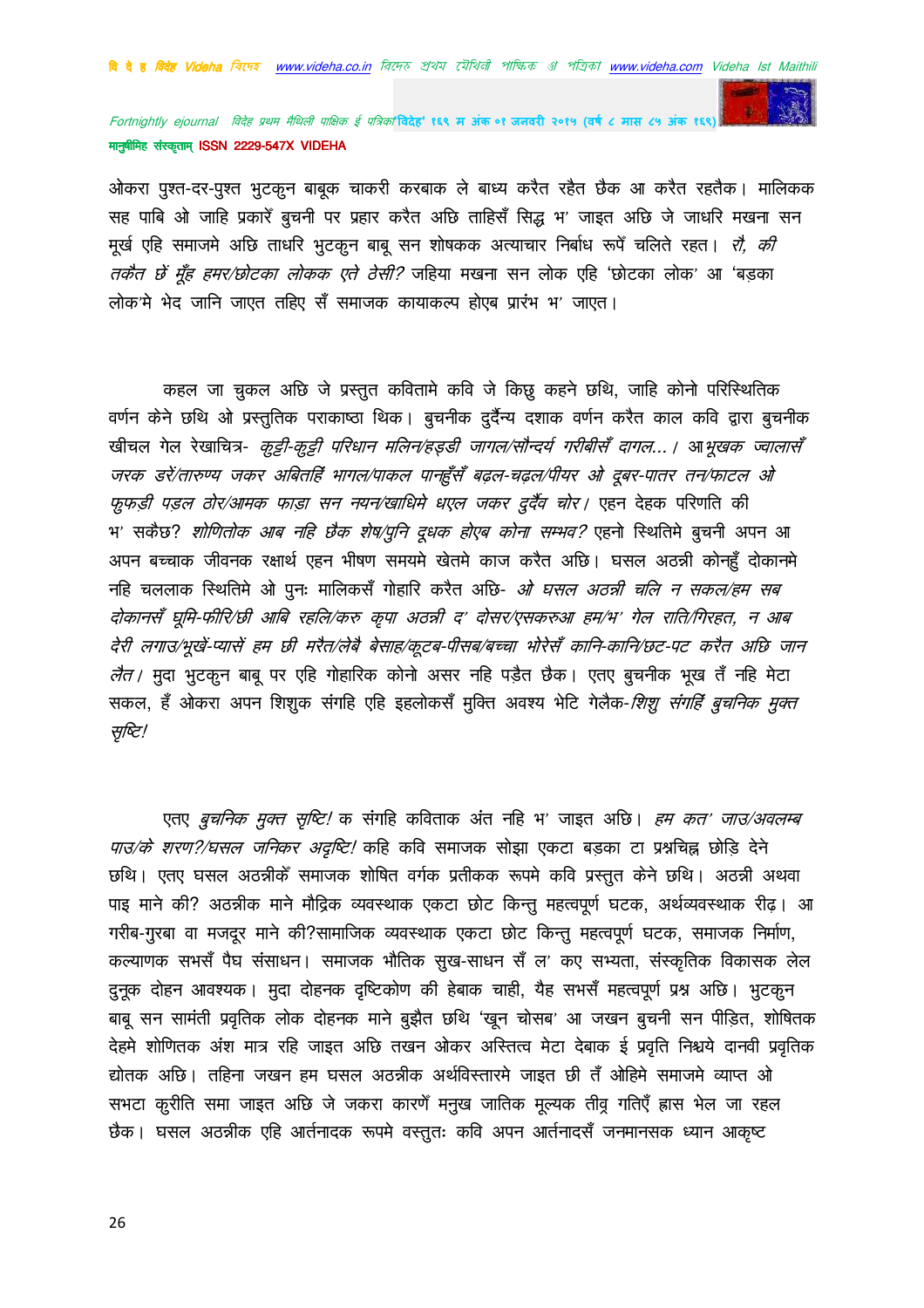

करबाक प्रयास केने छथि। आखिर ई व्यवस्था कहिया धरि चलैत रहत? एकरा सँ त्राण कोना हो? कि एहि व्यवस्थासँ त्राण दिआएब कोनो एक व्यक्ति/संस्था सँ संभव छैक? निश्चिते रूपसँ नहि। एकरा लेल हमरा सभकेँ सामूहिक प्रयास करए पड़त।

4



\*

विनीत उत्पल

#### मैथिलीक विद्रोही कवि: काशीकांत मिश्र मधुप

'मैथिलीक नवलेखन एक 'जनावर' जकाँ जीव बुझल जाइत छल, जाहिसँ परम्परावादी साहित्यकार लोकनि भयाक्रांत भs उठल छलाह. असलमे ने नवलेखन कोनो अजुगत वस्तू छल आ ने कोनो 'अजूबा' वस्तु छल. साहित्यक परिवर्तित रूपक एक 'तेबर' छल. नबतावादी लोकनि नवलेखनक आरम्भ राजकमल सं मानैत छथि, मुदा हमरा जनैक तकर उत्स यात्रीजीये में छनि. यात्रीजी अंततः सुमन व मधुप सं जे भिन्न छलाह से ने केवल मार्क्सवादीसं प्रभावित होयबाक कारण अपितु हुनक साहित्यिक अभिव्यक्ति, भंगिमा, ओहि दुनू गोट सं भिन्न छल आ तकरे गहिकs सं राजकमल आगां बढल छलाह।'

ई बात सुधांशु शेखर चौधरी १९८३ में चेतना समिति द्वारा आयोजित विद्यापति पर्वक अवसर पर आयोजित विचार गोष्ठीक विषय 'आधुनिक साहित्य में परिवर्तनक स्वर' में कहने छल. अहि विचार गोष्ठी कs लs कs छपल 'आधुनिक साहित्य मे परिवर्तनक स्वर किताब मे रामनुग्रह झा लिखैत छैथ, 'आधुनिकतम काव्य प्रवृति पर विहंगम दृष्टि सं विचार करैत तीन वर्ग केल जा सकैत छथि. यथा,संस्कृत साहित्यपेक्षी (सुमनजी, जीवनाथ झा प्रभुति), उदार दृष्टिवादी (भुवनजी, मधुपजी, किरणजी, तंत्रनाथ झा, गोविन्द झा प्रवृति) तथा वाममार्गी (यात्रीजी, राजकमल, सोमदेवजी, किसुनजी, मायानन्द जी प्रवृति).

'आधुनिक गीत में परिवर्तनक स्वर' मे भीमनाथ झा लिखैत छैथ जे एके कवि गीतक स्वर आ शिल्प दुहू में व्यापक परिवर्तन अनबाक काज कयलनि, से थिकाह कवि चूड़ामणि श्री मधुप. आधुनिक काल मे गीत कें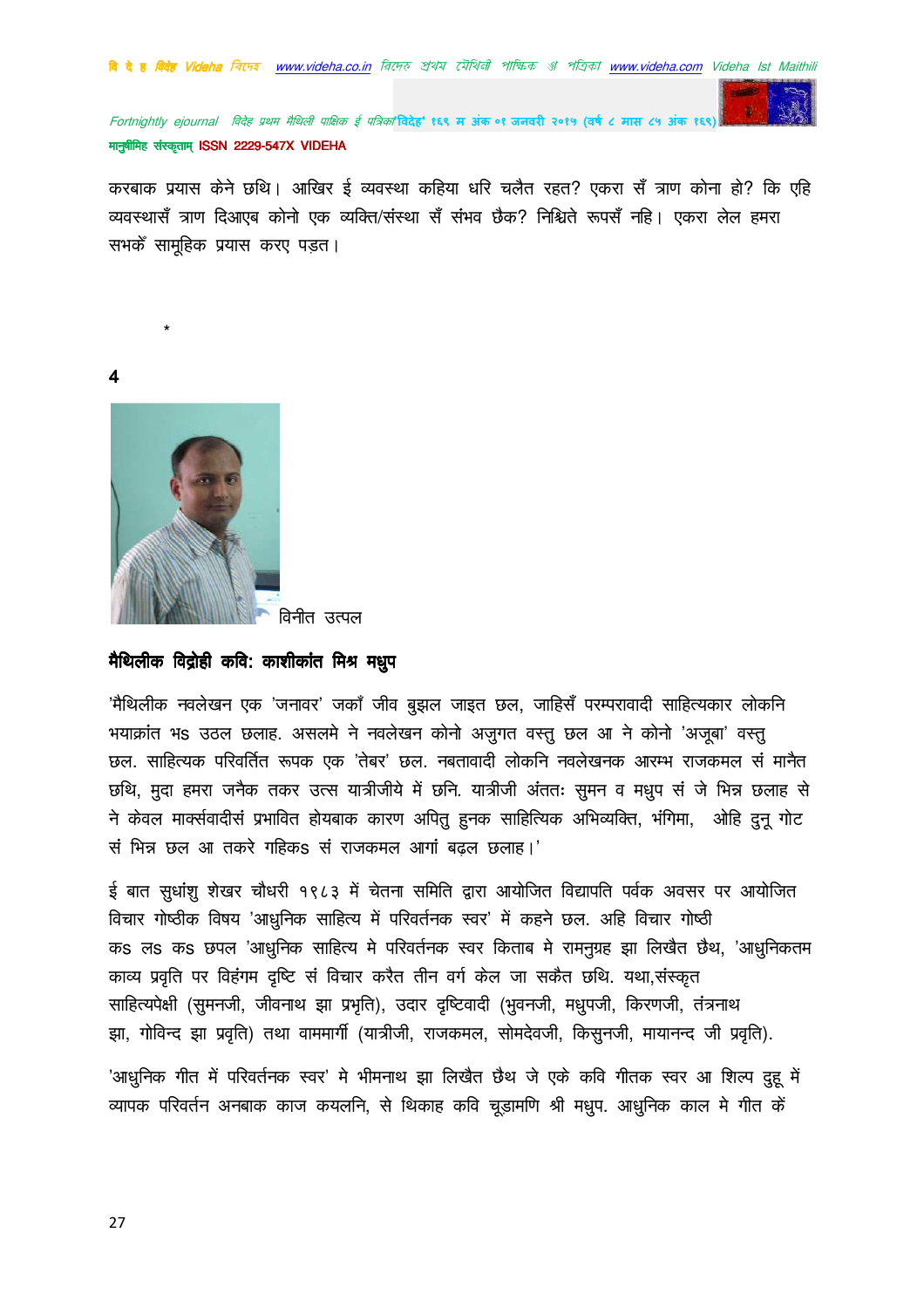Fortnightly ejournal िवद ेह थम म ैिथली पाि'क ई पि\*का**'वदेह' १६९ म अंक ०१ जनवर २०१५ (वष ८ मास ८५ अंक १६९)** मानुषीमिह संस्कृताम् ISSN 2229-547X VIDEHA

सभसँ लोकप्रिय बनयबाक श्रेय हिनके छनि. ई मैथिलीक अपन छंद में शताधिक गीतक रचना तं करबे कयलनि, संगहि हिंदी आ हिंदीतर भाषाक लोकगीत आ फिल्म संगीतक अनेक सुर पर अपन शब्द कें सजौलिन।

सुधांशु शेखर चौधरी, रामनुग्रह झा आ भीमनाथ झाक तथ्य केर सोचैत आ मधुपजीक कविता आ गीत पढ़ैत ई बात सुदृढ़ भेल जे मधुपजी एकटा विद्रोही कवि छैथ आ उपर लिखल तीनू गोटेक लिखल बात मे विरोधाभाष अछि. जखन राजकमल चौधरी स्वरगंधाक भूमिका मे लिखैत छैथ, 'कविता अनुभव, ज्ञान, आवेग आ अभिव्यक्तिक एकटा सशक्त प्रक्रिया होइत अछि. एहि प्रक्रिया मे शब्द,ध्वनि, छन्द आ लय, एकटा विशिष्ट सत्यक अनुभूति बनि जाइत अछि. तखन साहित्यिक अभिव्यक्ति आ भंगिमाक अंतर कोन धरातल पर केल जा सकैत अछि.

जहि काल जेहन सामाजिक, राजनीतिक आ आर्थिक वातावरण रहल, तहिने कवि आ लेखक अपन रचना केलिखन. कोनो भी रचनाकारक रचना हुनकर जीवनानुभव पर आधािरत होयत अिछ. ओना मानल जायत अछि जे विद्यापतिक बाद जतेक कवि आ गीतकार भेल, ओहि मे मधुपजीक गीत सर्वाधिक मुखर भेल छथि. मोहन भारद्वाज 'गीत, नवगीत,गजल' नामक एकटा लेख मे लिखहि छैथ जे देश-दशा आ मातृभाषा कें पृष्ठभूमि में राखिकेर गीत लिख- निहार मे हिनका नाम सबसे बेसी महत्वपूण अछि.

चारिम दशकक रचनाकार मधुपजी केर गीतक आठटा पोथी प्रकाशित भेल अछि. एखन धरि हुनकर रचनाक समीक्षा अहि बात पर भेल अछि जे हुनकर गीत आ कविता फिल्म संगीत पर आधारित छल. मुदा अध्ययन मे ई बात आगू आब रहल अछि जे मधुपजी जे विषय पर कविता आ गीत लिखने छथिन, ओ विषय आजुक युग मे, आजुक किवता मे हािसयो से बाहर अिछ. आजुक कोनो मैिथलीक किव अपन किवताक आधार रसगुल्ला, छुतहर, पतित पीक, टटका जिलेबी केर नहि बनाबैत अछि.

एखन हम सब ओहि काल खंड सँ गुजरि रहल छी जखन दुनियाक सबसँ पैघ लोकतंत्र भारतक राजधानी मे निर्भया कांड होयत अछि. अहि कालक दुनियाक सबसें तागतवर देश अमेरिकाक राष्ट्रपति क्लिंटनक सेक्स स्कैंडल वा रूस राष्ट्रपति पुतिनक प्रेम प्रसंग अखबार सुर्खी बनैत अछि. महिला सशक्तिकरण गप अहि कालखंड मे सबसें बेसी भेल, तखन आजु सँ सत्तर- अस्सी बरख पिहन नारी समाजक विद्रूपता आ सुतल अंतरात्माक आवाज गीतक माध्यम सँ बाहर आनैक काज केर विद्रोह ने कहल जाय ते की कहल जाय.

ओहि कालक कतेक रास रचना मिथिलाक स्त्री समाजक गप आगू आनलक, एकर गिनती केल जा सकैत अछि. कतेक रास समीक्षक हुनका श्रृंगारक कविता गीत लिखहि बलाक रूप मे प्रस्तुक करैत अछि,मुदा हुनकर कविता आ गीत विद्रोह कविक गीत अछि.

'पतित पीक' कविता मे मधुपजी कहैत अछि,

'0वाथी संसारक केहन िनयम,

उपक्रतो उपद्रव करै न कम.'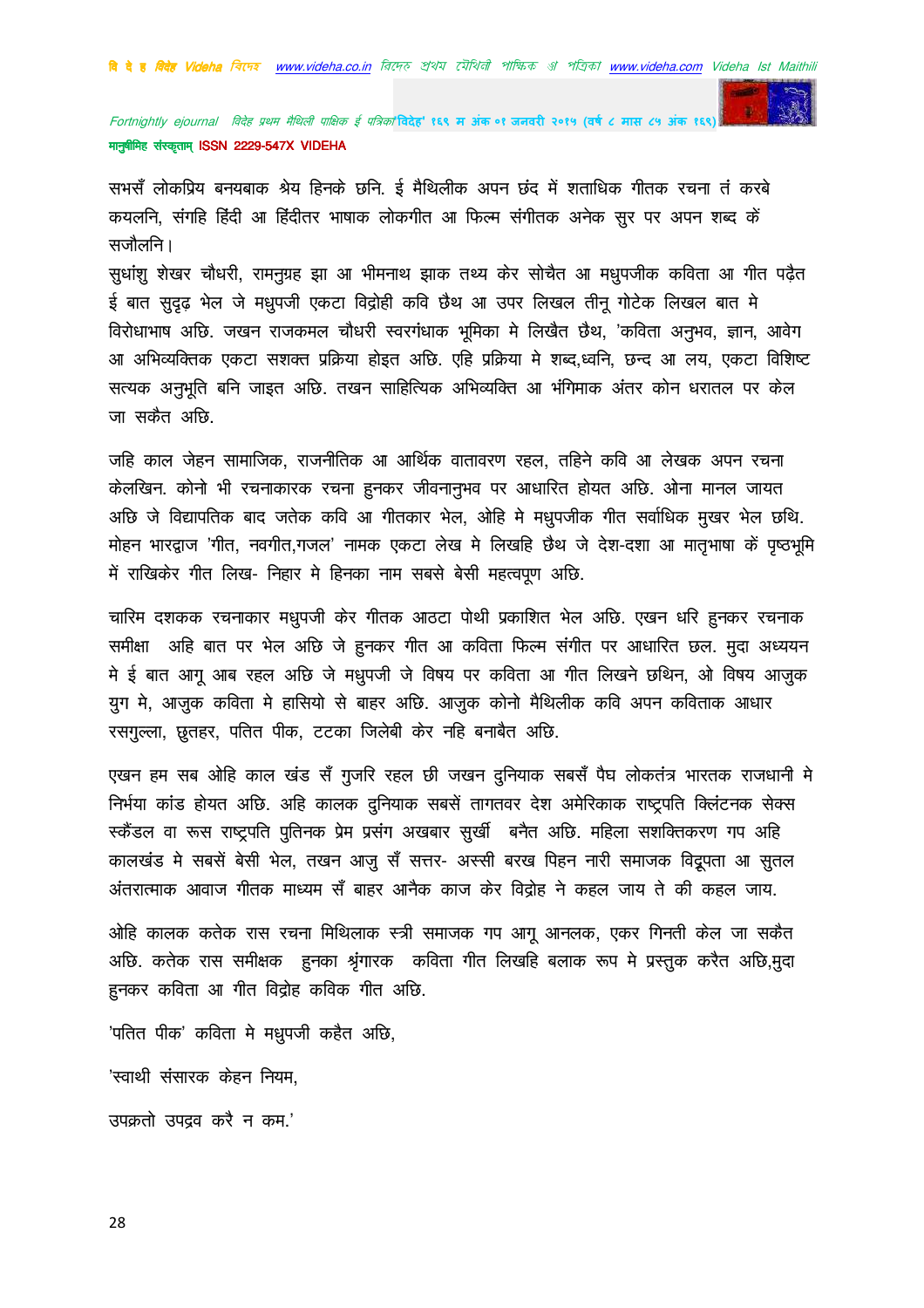**वि दे ह** *विदेह Videha दिफ्ट <u>www.videha.co.in</u> तिरमरु शेथ***य यৌथिती পাক্ষিক \$1 পত্রিকা <u>www.videha.com</u> Videha Ist Maithili** Fortnightly ejournal िवद ेह थम म ैिथली पाि'क ई पि\*का**'वदेह' १६९ म अंक ०१ जनवर २०१५ (वष ८ मास ८५ अंक १६९)** मानुषीमिह संस्कृताम् ISSN 2229-547X VIDEHA और ते और कहैत अछि. 'निह पतन एक िदन ककर हैत, पृóवीक कोर मे के न जाइत.' मधुपजी ब्राह्मण वर्ण मे भेला के बादो 'छूतहर' गीत मे लिखैत अछि, 'हो सिदखन संसारक सुधार, पतितौक बनथि क्यो कर्णधार. उ–ार सुधारक सँ न हमर, ई सभ्य समाजक छिक प्रताप.' कविताक ई सभटा शब्द आ भाव केर श्रृंगार कहल जाय या एकटा विद्रोही कविक शब्द. ई कविता औहि काल मे िलखल गेल छल जिहया ने ते ओतेक संचारक साधन छल आ ने ओतेक सामािजक िवकास. हुनकर कविता "झंकार" आ "घसल अठन्नी" मे सेहो यहि भाव अछि. एकटा गीत मे ओ िलखैत अिछ, "करू भेदभाव दूरे, संसार केर सूरे, करनीक िकंतु काया, इँिगत करय न छू रे." ओहि कालक कोनो कविता मे एहन धार नहि देखा पड़ैत अछि. भीमनाथ झा एक ठाम लिखैत अछि जे 'हल्लुक' कविता मे ओ नायिका समाजक कूप्रथाक प्रतिकार करबाक साहस जुटबैत अछि, 'मन हवैद्य डाक देल जे तनिका केँ दी तलाक, घुमबी नवीन सृष्टि हेतु एक नवचाक,  $\dot{a}$  जाइ आर छोड़ि से समाजकेँ फराक.' हुनकर ख्याति प्राप्त गीत 'हम जेबै कूशेश्वर भोर,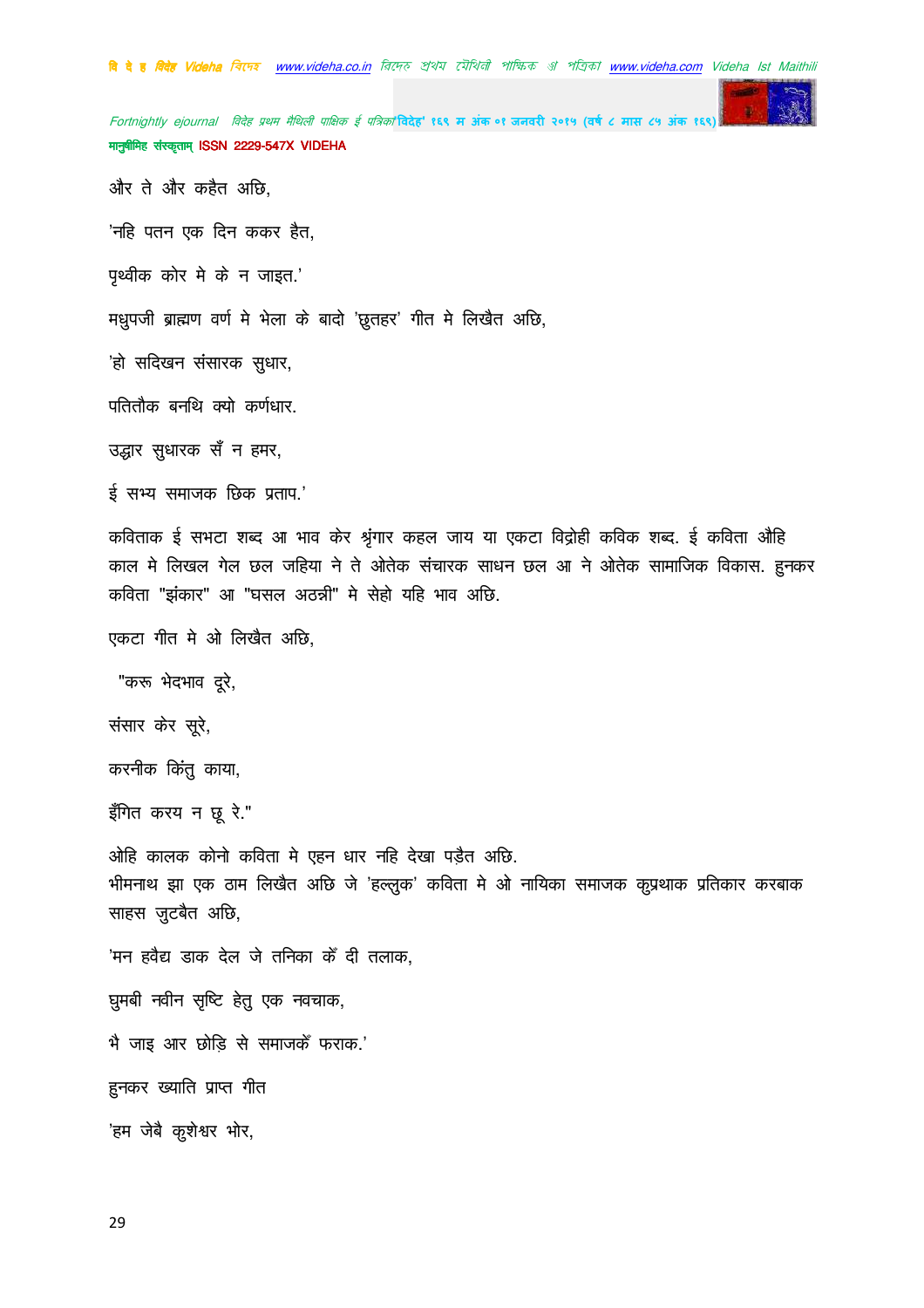**वि दे ह** *विदेह Videha दिफ्ट <u>www.videha.co.in</u> तिरमरु शेथ***य यৌथिती পাক্ষিক \$1 পত্রিকা <u>www.videha.com</u> Videha Ist Maithili** Fortnightly ejournal िवद ेह थम म ैिथली पाि'क ई पि\*का**'वदेह' १६९ म अंक ०१ जनवर २०१५ (वष ८ मास ८५ अंक १६९)** मानुषीमिह संस्कृताम् ISSN 2229-547X VIDEHA

रंगि कै ठोर.

पिहिर कै काड़ा,

झनकाय झनाझन धारा' क माधयम सँ ओ 0\*ी चेतनाक जे ½प राखने छिथ, ओ दुलभ छिथ.

भले ही कतेक रास कवि कं हुनकर समकक्ष राखल जायत अछि, मुदा मधुपजी पूर्णरूपेण विद्रोही कवि छल, जकर पहचान करब आ समीक्षा करब आवश्यक अछि.

# ऐ रचनापर अपन मंतव्य ggajendra@videha.com पर पठाउ।



एकैसम शताब्दी मे घसल अठन्नीक प्रासंगिकता

योगेन्द पाठक ''वियोगी''

घसल अठन्नी कविताक रचना कें प्रायः सात-आठ दशक बीत गेलैक। ओहि समय अठन्नीक मोल बहुत बेसी छलैक। आठ आना मे चारि पाँच सेर चाउर कीनल जा सकैत छल। घसल अठन्नी हमहू देखल अछि, ओ दू तरहें प्रचलित छल - एक तS वास्तविक अठन्नी जे बहुत पुरान भS गेला स<sup>ँ</sup> ओकर छपलाहा किछु अंश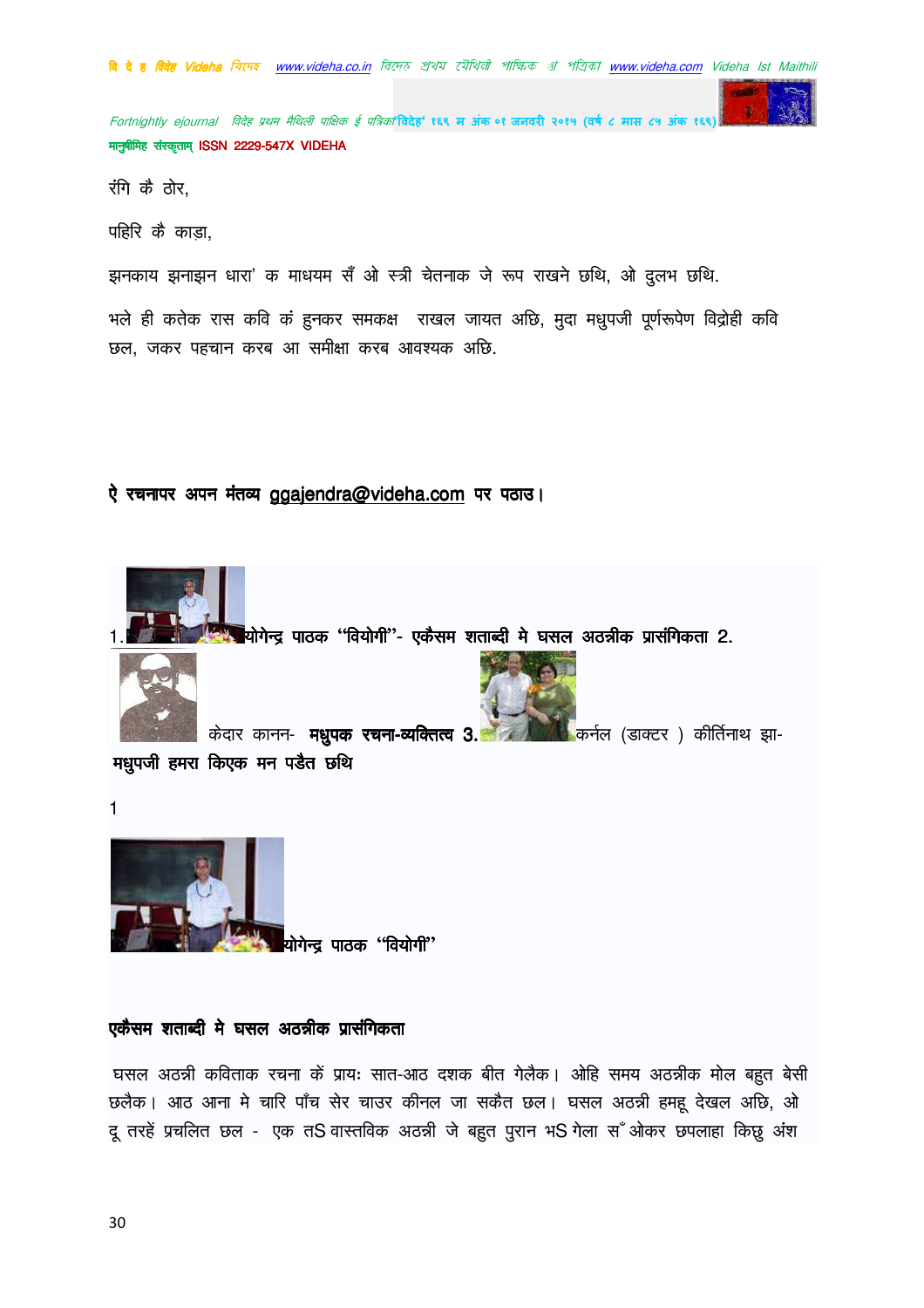Fortnightly ejournal िवद ेह थम म ैिथली पाि'क ई पि\*का**'वदेह' १६९ म अंक ०१ जनवर २०१५ (वष ८ मास ८५ अंक १६९)** मानुषीमिह संस्कृताम् ISSN 2229-547X VIDEHA

मेटा जाइत छलैक आ दोसर जे सही मे नकली छल से अठन्रीक आकारक कोनो अन्य धातुक टुकड़ा जाहि मे किछु छपले नहि रहैत छलैक। नेतघट्टू लोक एहेन सिक्का साधारणतः रातिक अन्हार मे चला लैत छल। पहिल प्रकारक सिक्का चलेबा मे ओतेक कष्ट नहि होइत छलैक कारण किछु छाप तS रहितहि छलैक मुदा दोसर तS सोर फोर ठकी छलैक। ओ सिक्का रहितहिं नहि छलैक।

कविता मे समाजक एकटा चित्रण अछि। ओहि समयक समाज मे भुटकून बाबू छलाह जिनका लेल हत्या केनाइ मामूली बात छलन्हि कारण हुनका दरोगाक बरदहस्त प्राप्त छलन्हि -

"कै खून पचौलिन ई बंडा

रोइयों न भंग

युग युग दरोगाजी जीबथु"।

भुटकून बाबू दरोगा कें खुआ पिया कए अपना पक्ष मे रखैत छलाह। कियो दरोगा आबथु, भुटकून बाबूक ओतए साँ डाली हुनका पहिनहिं पठा देल जाइत छलन्हि । मधुपजीक समयक भुटकून बाबू जमीन जथा बला सामंत छिथ। हुनकर अपन अहंकार छिन -

"बिनहारक दS कए उिचत बोिन,

कुल मे लगाएब की हमिहं दाग?"

आइ एकैसम शताब्दीक दोसर दशक मे यदि समाज पर दृष्टिपात करी तS स्पष्ट भए जाएत जे कत<u>हु</u> किछु नहि बदललैक अछि। ढंग ओएह छैक, हाँ कने रंग बदलि गेलैक अछि। गामक भुटकून बाबू कें आब मखना खबास नहि रहल होन्हि मुदा बाहुबली लोक अपना संग हँसेरी रखितर्हि छथि, जे देखबा मे "कूलिशहुँ स<sup>ँ</sup> कर्कश भीमकाय" रहितर्हि अछि आ जकर आतंक जनसाधारणक लेल मखनाक चाट स<sup>ँ</sup> बेसिये घातक होइत छैक। भुटकून बाबूक चोला बदलि गेलन्हि अछि। जमीन जथा बला सामंत साँ बदलि आब ओ नेता आ ठीकेदारक रूप धs लेलन्हि अछि। ओ नेता-ठीकेदार, जे बात बात पर दरोगा कें बदली करबा देबाक धमकी दैत अिछ, तकरा दरोगा कोना निह मदिद करतै? ओकर अपन िहत साधन सेहो ओही नेता-ठीकेदारक संग देला मे होइत छैक।

अठन्नीक मोल आब नहि रहलैक। परिवर्तित रूप मे पचास पैसाक सिक्का सेहो बन्ने भS गेल। मात्र सरकारी खाता पर चालू छैक। यदि क्रेय मूल्यक बराबरी करी तs साठि सत्तरि साल पहिलुक अठन्नी एखनुक दू सौ टाकाक समतुल्य भs जाएत। एखन समाज मे जन बोनिहारक न्यूनतम बोनि सेहो दू सौ स<sup>ँ</sup> कम नहिए छैक।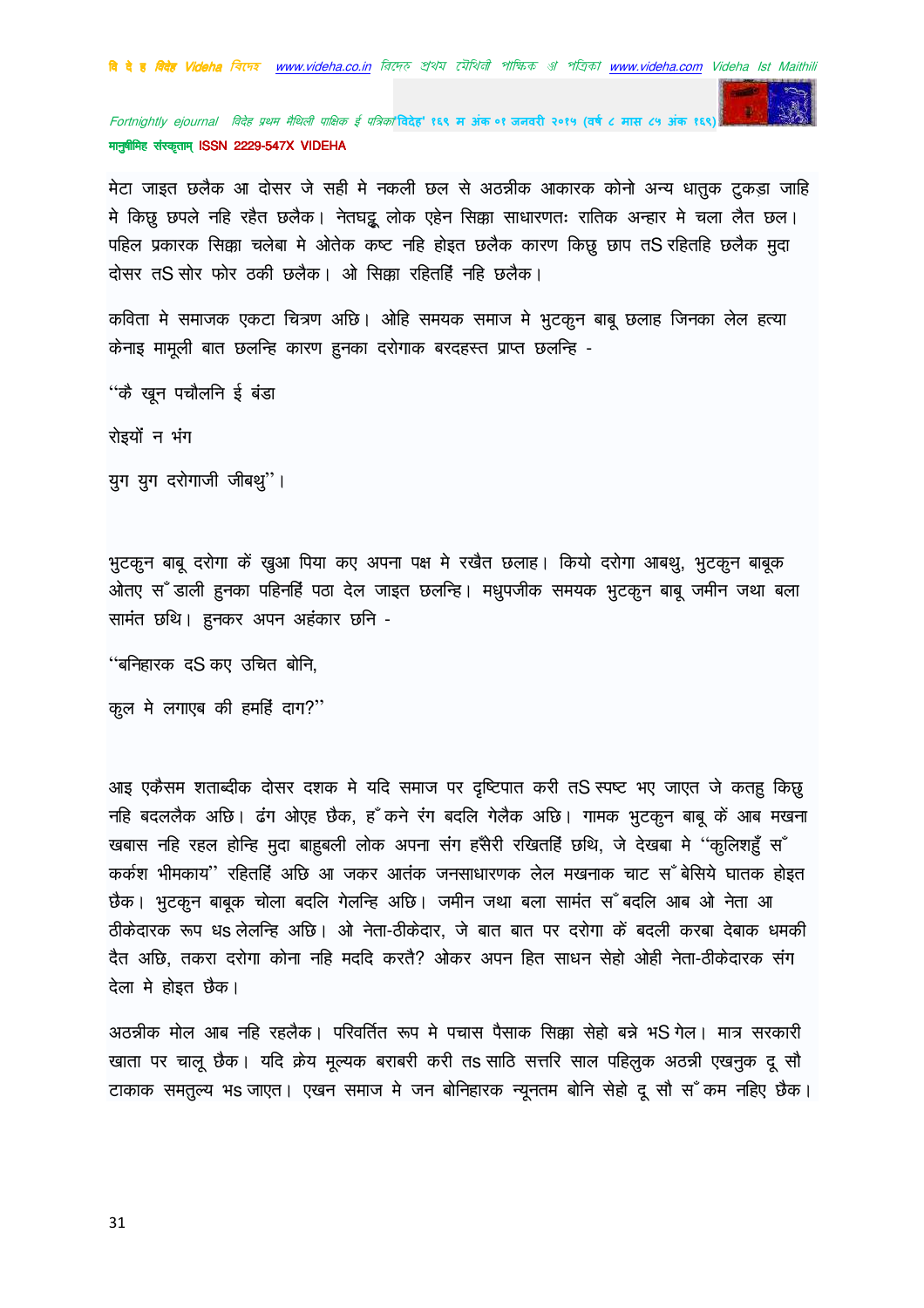Fortnightly ejournal िवद ेह थम म ैिथली पाि'क ई पि\*का**'वदेह' १६९ म अंक ०१ जनवर २०१५ (वष ८ मास ८५ अंक १६९)** मानुषीमिह संस्कृताम् ISSN 2229-547X VIDEHA

एहेन स्थिति मे पाँच सौ टाकाक नकली नोट मधुप जीक घसल अठन्नीक तुलना मे राखल जा सकैत अछि। आब कल्पना करियौ जे गाम घरक कियो बाहुबली (आ कि कियो आने नेतघट्टू लोक, नेताक चमचा आ कि ठीकेदार) साँझू पहर दूटा जन कें बोनिक रूप मे पाँच सौ टाकाक नोट देलखिन्ह ई कहि जे चौक पर भजा कए दूनू बाँटि लिहें। चौक पर ओ नोट नहि भजलैक कारण ओ नकली छलैक। एहन स्थिति मे यदि ओ नोट घुरेने हुनका लग आओत तs की ओ स्वीकार कs लेथिन्ह जे सम्भवतः हुनके देबा मे भूल भेल हेतन्हि आ नोट बदलि देथिन्ह ? के स्वीकार करत अपन ई गलती ? आ गलती भेलैक कोना जखन जानिये कए कएल गेलैक ?

मधुपजीक बुचनी अन्यायक प्रतीकार करैत अछि -

 $"$ मालिक, हम कर्ज न छी मगैत,

अथवा निह एलहु ँ भीख हेतु,

उपजल े बोिन टा देल जाए…"

मुदा फल की भेटैत छैक ? मखनाक लात घूसा आ बेहोस भs कए खसि पड़ला पर फेर भुटकून बाबूक बेंतक प्रहार। बुचनी भागमन्त छल, कष्ट साँ मुक्ति भेटि गेलैक। सोचियौक यदि ओहि दिन ओ मरैत नहि आ अपंग भs जाइत तखन ओकर जिनगी केहन बोझ भs जइतैक ? अथवा यदि अपने ओ मरि जाइत आ बच्चा टुअर भs कए जीबैत रहि जइतैक ? मधुपजी अपन नायिका कें ओहि कष्ट स<sup>ँ</sup> बचा लेलखिन्ह -

"बस एक बेर अस्फूट क्रन्दन

शिश संगर्हि बचनिक मक्त सष्टि"

मुदा कतेको एहन ''घसल जिनकर अदृष्टि'' बुचनी सन भाग्यशाली नहियो भs सकैत अछि।

आजुक जन बोिनहार कतए जा कए नािलस करत ? एखनहु समाज ओिहना छैक जे दरोगा तs पैघ बात, सिपाहिए ओकरा थाना पर टपए नहि देतैक। उनटे झूठक कोनो अपराध बना कए दश लाठी मारबो करतै आ बेसी टेंटें करत तs ओकरा हाजतक भीतर बन्न सेहो कs देतैक। आ तकरा छोड़बै लेल फेर ओएह नेता जीक सहारा।

भुटकुन बाबुक घमंड आ बेइमानी पोषित छलन्हि भ्रष्ट प्रशासनक कारण। आ प्रशासनक भ्रष्टाचार बढ़बे केलै अछि, बहुत बेसी बढ़लैक अछि। नकली नोटक व्यवसाय जे फरि आ फूलाए रहलैक अछि से किएक ?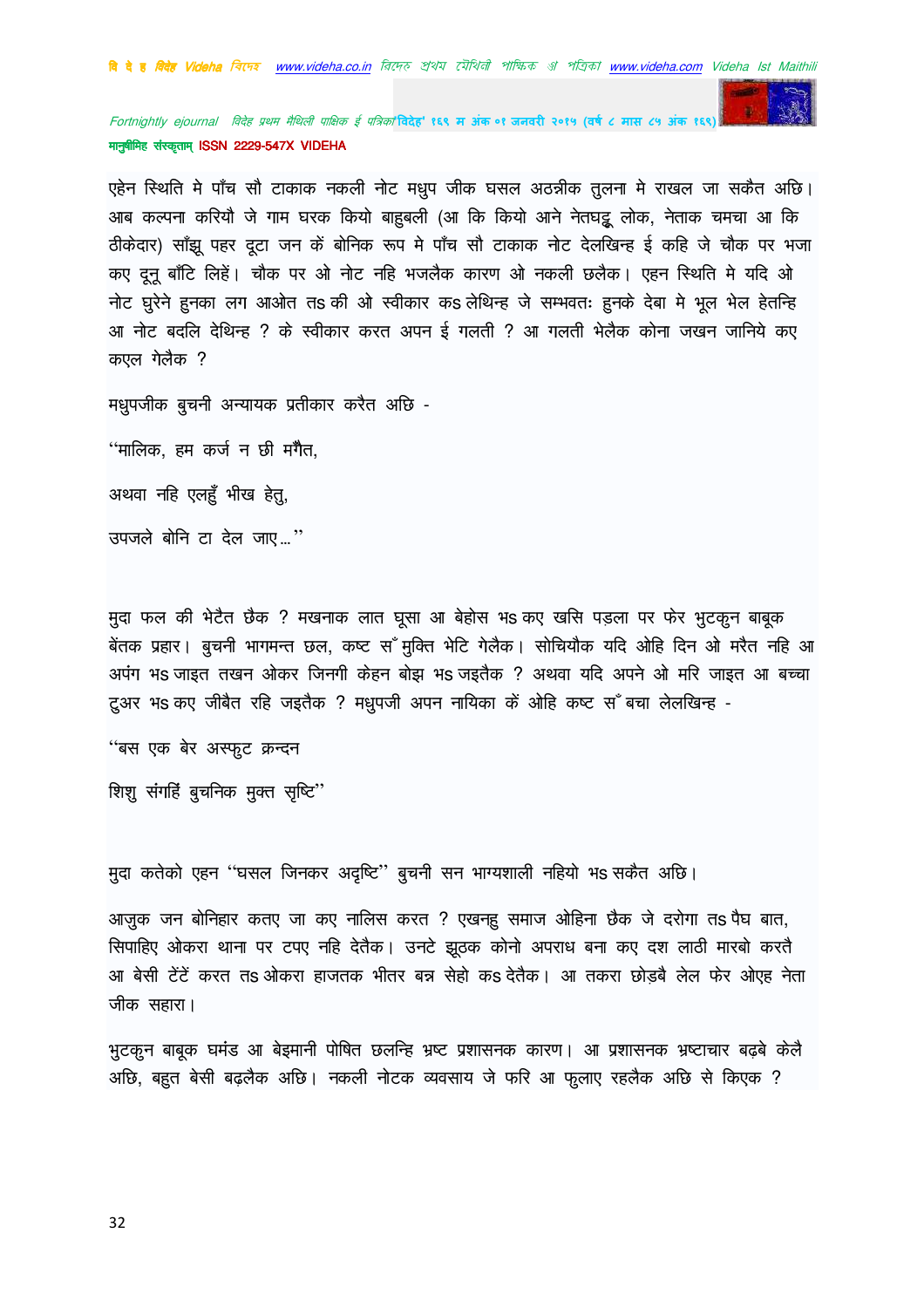Fortnightly ejournal िवद ेह थम म ैिथली पाि'क ई पि\*का**'वदेह' १६९ म अंक ०१ जनवर २०१५ (वष ८ मास ८५ अंक १६९)** मानुषीमिह संस्कृताम् ISSN 2229-547X VIDEHA

नवका भुटकून बाबू अर्थात् ठीकेदार साहेब यदि पूरा बोनि दs देथिन्ह तs बूझू जमाना उनटिए गेलैक। सब जनैत छी मनरेगा मे कतेक पर औंठा छापल जाइत छैक आ कतेक हाथ पर देल जाइत छैक। बोनिहारक उचित बोनि एकटा साधारण किसान भले दs दैत होइक, ठीकेदार तs कतहु नहिए दैत छैक।

घसल अठन्नी कें एखनहु ठौर नहि भेटलैक अछि। ओ एखनहु ओहिना बौआ बौआ कए गाबि रहल अछि ''हम कतए जाउ, अबलम्ब पाउ ?" आ बुचनीक बेटा बेटी नाती पोता खटि रहलैक अछि आ हाथ मे पाँच सौक नकली नोट लेने दोकाने दोकान बौआ रहलैक अछि। जेना समय ठाढ़ भs गेल होए।

मधुपजीक ई रचना काल निरपेक्ष भs गेल। काल बीतैत रहल मुदा रचना सदिखन अपन प्रासंगिकता बनौने रहल।

------

2



केदार कानन

# मधुपक रचना-व्यक्तित्व

( आलेख- मधुप अभिनंदन ग्रंथसँ साभार)

प्रकृतिक विराटता आ ओकर गह-गहमे भरल सौन्दर्यक रूपराशि, मानवीय करुणा आ ओकर पोर-पोरमे भरल हद्यस्पर्शी तरलता, श्रृंगार आ ओकर अंग-अंगमे भरल चमक-दमकक कवि काशी कान्त मिश्र "मधुप" मैथिली काव्य-साहित्यिक अद्वितीय आ अपना ढ़ंगक एकसर कविक रूपमे स्थापित छथि।

जहिना मेथिली गद्य-साहित्यक ँलोकप्रिय बनयबामे प्रो. हरिमोहन झाक अन्यतम स्थान छनि, ठीक तहिना महाकवि विद्यापतिक बाद मधुपे जीक गीतकेँ ई महत्व प्राप्त छैक जे अपन लोकप्रियता आ अपन गेयधर्मिताक बलें संपूर्ण मिथिलांचलक लोककंठमे रचि-पचि आ बसि गेल।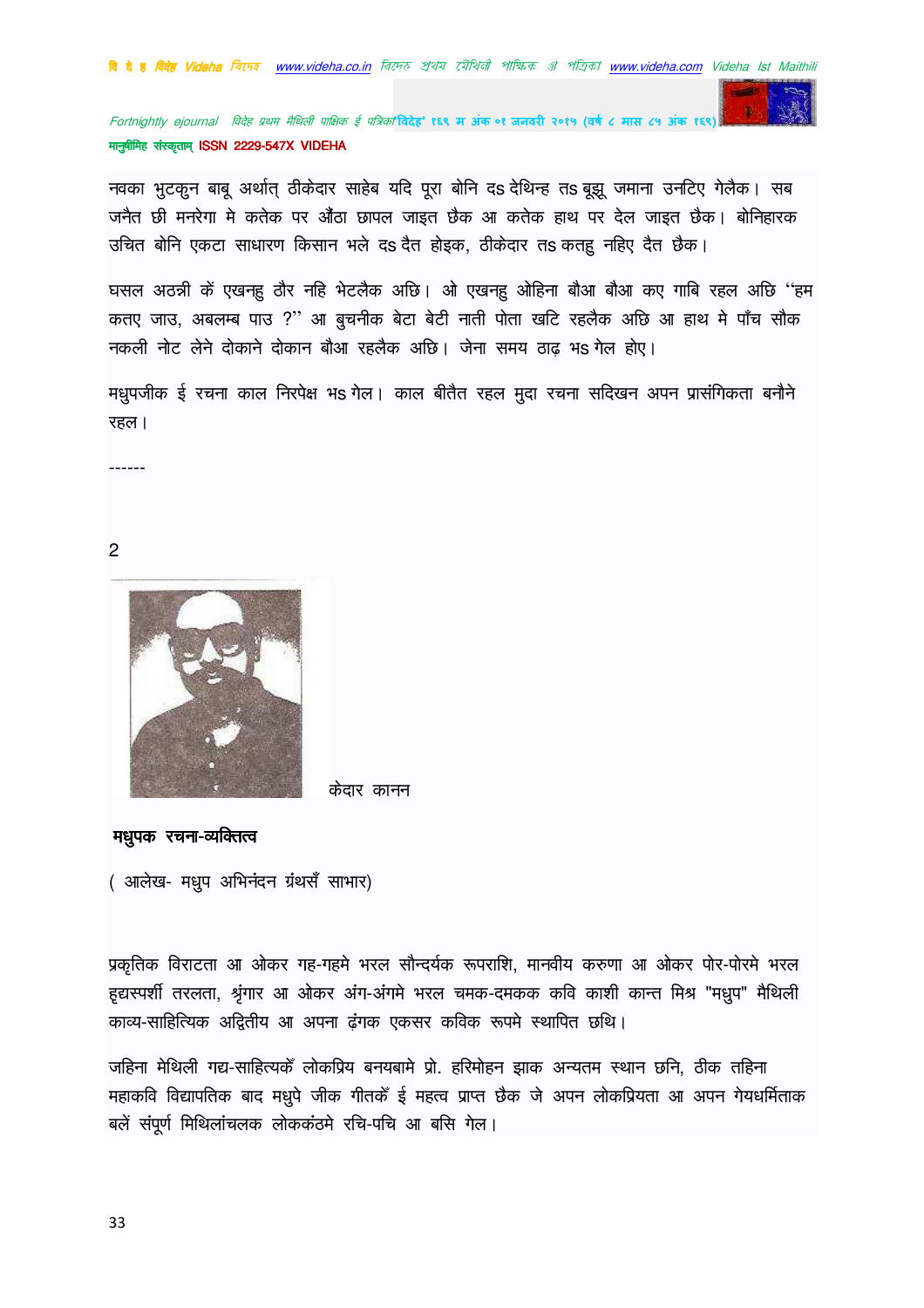Fortnightly ejournal िवद ेह थम म ैिथली पाि'क ई पि\*का**'वदेह' १६९ म अंक ०१ जनवर २०१५ (वष ८ मास ८५ अंक १६९)** मानुषीमिह संस्कृताम् ISSN 2229-547X VIDEHA

ई मधुपजीक अद्वितीय प्रतिभाक परिचायक थिक जे ओ प्रायः एखन धरि पद्येमे सभ किछु लिखलनि, एतए धरि जे आन-आन साहित्यिक बंधु-बांधव लोकनिकेँ ओ पत्रो पद्यबद्धे लिखलनि। एकरा कम महत्वक बात नै बूझक चाही।

मधुपजीक कविताक विषय-वस्तु आ शिल्प-शैली आ काव्यगत विशिष्टता शुरुहेसँ व्यापक आ अनेक धारामे प्रभावित रहलनि, इएह कारण थिक जे हुनक काव्य-संपदामे अनेक ढ़ंगक नव-नव प्रयोग आ विभिन्न धारा आ दिशाक कविता सभ भेटैत अछि।

मैथिलीक आलोचक लोकनि (?)केँ मैथिलीमे लिकल मधुपजीक फिल्मी पैरोडी अथवा ओहि प्रकारक हुनक अनेक गीतमे भने विशुद्ध साहित्यिक तत्व नै भेटैत होनि मुदा ओदा ओहि प्रकारक अनेक गीत सभक लोकप्रियता आ लोकानरंजकताकेँ अनठाओल अथवा बिसराओल नै जा सकैत अछि। अपना ढंगक ओ गीत सभ मैथिलीमे एकदमसँ फराक भऽ अपन स्थान सुरक्षित बनौने अछि।

मधुपजीक महत्व एहू लेल अछि जे ओ संपूर्ण मैथिली साहित्यमे प्रथम आ एकसर ओहन कवि छथि जे तमाम हेय, तिरस्कृत आ काव्यसंसारक अछोप-अजाति विषय-वस्तुकेँ अपन कविताक विषय सेहो बनौलनि आ हुनक ओ सभ कविता वस्तुतः मानवीय करूणा आ वेदनासँ ओत-प्रोत अछि। एहि प्रसंगमे मुकन पतित पीक, छुतहर आ सारा परक तुलसी आदि कविताकेँ देखल जा सकैत अछि।

दोसराक दुखसँ उत्पन्न करूणाक भावनाक अभिव्यक्ति हिनक काव्यमे बहुत भेल अछि। इएह करुणाक भावनाक अभिव्यक्ति हिनक काव्यमे बहुत भेल अछि। इएह करूणाक बावना समाजिक क्षेत्रमे मानवतावादी विचारकेँ जन्म दैत अछि। व्यावहारिक जीवनमे सेहो जीवनक विषमता आ असारताक अनुभूतिसँ करूणाक भावना उत्पन्न होइत अछि। आ एहू पृष्ठभूमिमे हिनक अनेक रचनाक जन्म भेल अछि।

बहुआयामी प्रतिभाक अद्भुत रूपें धनी मधुपजी एक दिस अत्यन्त सहज आ सरस आ लोकग्राह्य गीत लिखने छिथ तँ दोसर िदस जिटल आ दुहूह छंदमे तgसम शnदक योग कऽ सेहो अनेक गीतक रचना केने छिथ। भने मधुपजीक एहन अनेक रचना लोकप्रियताकेँ नहि प्राप्त कयलक मुदा एहि प्रसंगे दू मत नहि जे एहन हुनक सभटा रचना विद्वन्मंडलीक बीच बेस चर्चित आ प्रशंसित रहल अछि।

प्रकृतिक विराटताक कवि मधुप अपन अनेक गीतमे प्रकृति-सौन्दर्यक चित्रकें चित्रित केने छथि। प्रकृति संबंधी हुनक गीतकेँ पढ़िकेँ कतहुँ ई नहि बुझाइत अछि जे आयातित भाव-बोधसँ हुनक गीत दबल अछि अपितु प्रकृतिक उन्मुक्तता आ व्यापकताक बोध हुनक गीत सभमे अनायासे दबल प्रकट होइत अछि। हिनक प्रकृतिसँ संबंध गीत सभ अपन स्वाभाविक रूपमे विकसित होइत अछि। प्रकृति मधुपजीक कविता संसारमे मात्र प्रकृति-ए नहि रहैत अछिअपितु प्रकृतिक अनेक-अनेक स्रोत, अनेक-अनेक अर्थ आ अनेक अनेक संदर्भ प्रकट होइत अछि।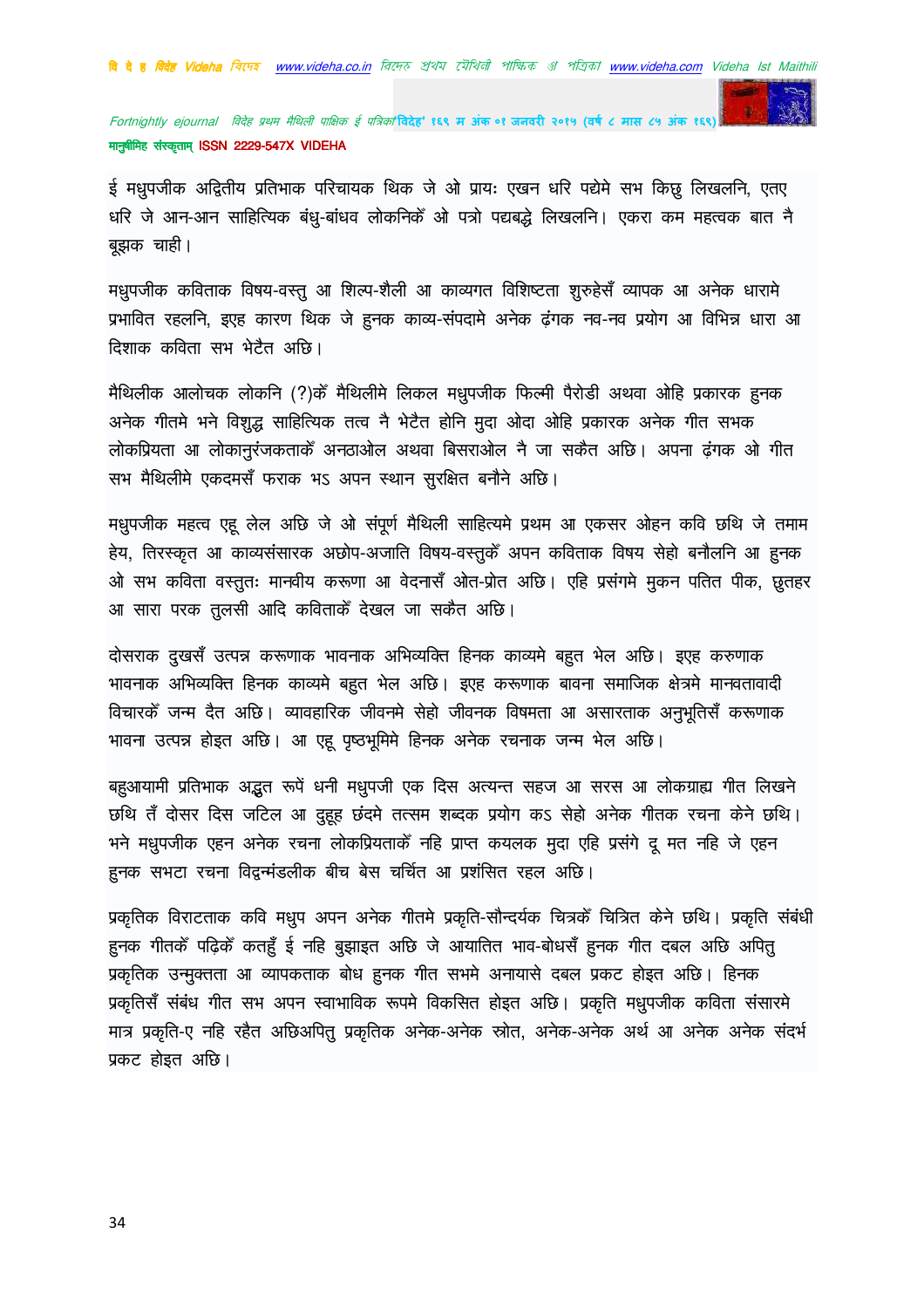Fortnightly ejournal िवद ेह थम म ैिथली पाि'क ई पि\*का**'वदेह' १६९ म अंक ०१ जनवर २०१५ (वष ८ मास ८५ अंक १६९)** मानुषीमिह संस्कृताम् ISSN 2229-547X VIDEHA

मधुपक काव्य-संसारमे श्रृंगारिकता भरल पड़ल अछि किन्तु ओहिमे एकटा सहज स्वाभाविकता आ निश्छलता भेटैत अछि आ तें ओकर रसानुभूति पाठककेँ आह्लादित करैत अछि। ई श्रृंगारिकता पाठकक भीतर कोनो तरहक विकार आ पापकेँ जन्म नहि दैत अछि अपितु काव्यमय श्रृंगारिकता पाठककेँ मुग्ध आ मोहने रहैत अिछ।

हिनक अनेक गीत रचना पारंपरिक ढंगक अछि तँ अनेक प्रगतिशील रचना सेहो अछि। छोट-छोट। रमनगर। बहुत सहज। बहुत लोकप्रिय आ सरस। संस्कृतक पंडित रहितो हिनक पांडित्य हिनक प्रगतिशीलतामे कतहुँ अवरोध बनि ठाढ़ नहि भेल।

हिनक अनेक कथाकाव्यमे सभसँ बेसी चर्चित आ प्रशंसित भेल हिनक "घसल अठन्नी"। समाजिक जीवनक विद्रूपता आ कूरूपता, सामंत आ सर्वहाराक असमानता आ विशाल खाधि, गाम-घरमे जन-हरबाहक दुःस्थिति, ओकर सभहँक जीवनक नारकीयता, मजूरक पोर-पोरमे गस्सल दुख आ व्यथा आ करूणाक चित्रण घसल अठन्नीमे अपन स्वाभावितक संग व्यंजित भेल अछि।कविताक अंतिम पाँति पाठकक मोनकेँ भयंकर अवसाद आ गंभीर करुणासँ भरि दैत अछि, जखन मधुपजी ओहि घसल अठन्नीक निराश्रायता आ निर्थकताक चित्रण करैत कहै छिथ—

सविषाद हासमे चन्द्रमाक

ओ घसल अठन्नी बाजि उठल:

हम कत' जाउ

अवलम्ब पाउ

के शरण?

घसल जनिकर अदृष्टि!

एहि सभहँक अतिरिक्त मधुपजी महाकाव्य सेहो लिखलनि आ हूनक एहि महाकाव्य "राधा-विरह"कँ १९७० ई.क साहित्य अकादमीक पुरस्कारसँ पुरस्कृतो कएल गेल।

मधुपजी साहित्यकारक एकटा विशिष्ट वर्गकें अपन प्रेरणा, अपन सेजन्यता आ अपन व्यवहार-कुशलतासँ प्रेरित-उत्साहित केलनि आ तकर परिणाम थिक मैथिली साहित्यिक अनेक महत्वपूर्ण व्यक्तित्व यथा मणिपद्म, किसुन, बहरड़ आ अणु आिद।

अंतमे हम भीमनाथ झाक निम्नलिखित पाँति हमरा मधुपजीक काव्य-संसारक विषयमे बहुत सटीक आ संगत लगैत अछि--"मधुपक काव्य-समुद्र थिक-- मधुपक काव्य आ समुद्र- अत्यंत विशाल भंडार थिक, जाहिमे जएह ताकब सएह टालक टाल भेटत"।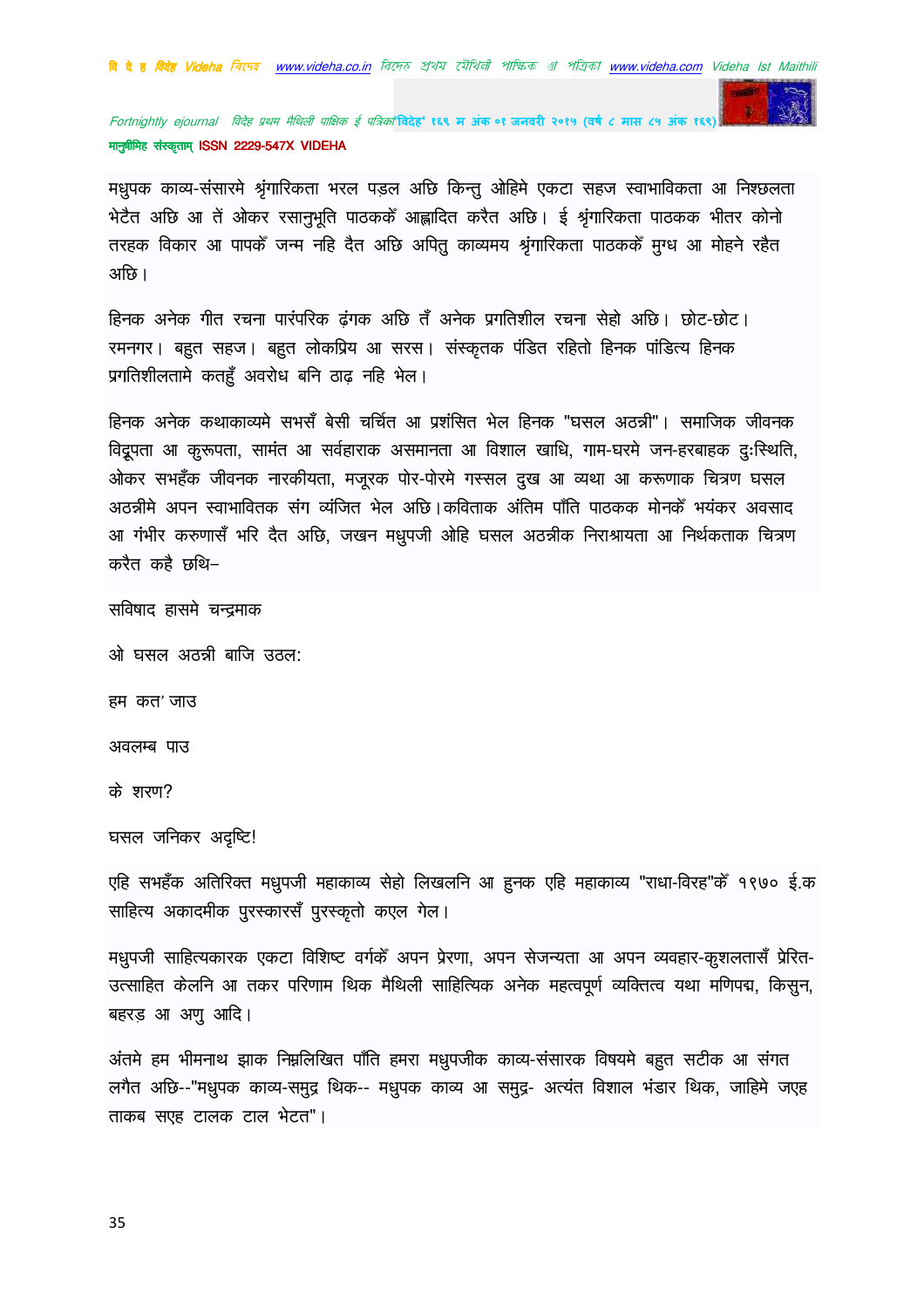Fortnightly ejournal िवद ेह थम म ैिथली पाि'क ई पि\*का**'वदेह' १६९ म अंक ०१ जनवर २०१५ (वष ८ मास ८५ अंक १६९)** मानुषीमिह संस्कृताम् ISSN 2229-547X VIDEHA

3



कर्नल (डाक्टर ) कीर्तिनाथ झा

#### मधुपजी हमरा किएक मन पडैत छथि

मधुपजी मैथिली साहित्यक विभूति छलाह से के नहिं मानत. मधुपजी मैथिलीक प्रचार-प्रसारक हेतु बेहाल, प्रथम पीढ़ीक सिपाही छलाह सेहो निर्विवाद. ओ अपन रचना सं मैथिली साहित्यकें ततेक समृद्ध केने छथि जे हुनक प्रशंसा में बहुतो किछु कहल गेल अछि आ बहुतो कहब बांकी अछि. मधुपजीकें हम किरणजीक ओतय देखने अवश्य छियनि मुदा हुनका सं हमरा व्यक्तिगत परिचय तं नहिएँ छल. मधुप जीक कविता सं परिचित हेबा सं पूर्व हम मधुपजीक नाम सं परिचित भेलहुँ . कारण साठिक दशकमें ओ सुपरिचित कविक रूपमें प्रतिष्ठित भ चुकल छलाह, आ मैथिली कवि लोकनिक जं कतहु चर्चा होइक तं मधुपजी अग्रगण्य होथि . पछाति, हाइ स्कूलक मैथिली पाठ्य-पुस्तक में मधुपजी कविता 'घसल अठन्नी' पढ़लहुं. ओ कविता ततेक सुपरिचित छैक जे कतेको गोटे ओहि कविताक पक्ष -विपक्षमें अपन अभिमत देने होथि से संभव. मुदा, राजनैतिक विचारधाराक बखेड़ा सं दूर कविताक भाषा आ मर्मस्पर्शी चरित्र-चित्रणक गप्प हो तं 'घसल अठन्नी' कविता पढ़ि सह़दय मनुक्खक आंखिमें नोर अवश्य आबि जयतैक. मुदा, हम सोचै छी , मधुप जी हमरा किएक मन पड़ैत छथि ? सत्य पूछी तं मधुपजी हमरा 'घसल अठन्नी'क कारण नहिं मन पडैत छथि. मधुपजीक स्मरणक असली कारण अछि हुनकर लिखल मैथिली लोकगीत, जे स्वतः हरबाह- चरबाह सं ल कय विदेश्वर-कूशेश्वर स्थान जेबाबाली किशोरी धरिक कंठ सं अनायास प्रवाहित होमय लगैत छल . तें मैथिली गीतकें लोकप्रिय बनेबाले मधुपजी हिंदी सिनेमाक लोकप्रिय गीत सबहक तर्ज पर सेहो गीत सब बनौलनि. ओ संस्कृतक विद्वान छलाह, हुनका महाकाव्य लिखबाक कल्पना आ सामर्थ्य छलनि . तथापि मधुपजी मैथिली लोकगीत दिस किएक प्रवृत भेलाह . हमरा जनैत, मधुपजी विद्यापतिएक परम्पराक कवि छलाह. हुनका बूझल छलनि, जन-बोनिहार, आइ-माइ लोकनि ने विद्यापति पुरुष-परीक्षा पढ़इत छथि आ ने हुनका लोकनिकें कीर्तिलता वा कीर्तिपताका सं कोनो सरोकार छनि. मुदा, महिस पर बैसल महिसबार बिदेश्वरक बाट में 'कखन हरब दुःख मोर हे भोलानाथ ' ओही तन्मयतासं गबैत अछि जेना कोनो चानन-तिलक धारी पण्डित गबैत छथि. तें लोकभाषाक प्रचारक हेतु मधुपजी लोकगीतक लोकप्रिय विधा कें सेहो संपोषित केलनि. आजुक मिथिलांचल में दुर्गापूजा-दसमीमें जखन ' मुंह खोल' मुंहबे में डाल दी' सन-सन वीभत्स गीतक अनवरत अष्टयाम चलैछ, नेपालक मैथिली टीवी चैनल सब पर पंजाबी गीतक तर्जपरक विकट गीत सब सुनैत छी आ मैथिली लोकगीतक दुर्दशा देखैत छी तं 'राधा-विरह' महाकाव्य क प्रणेता महाकवि क संग-संग, 'पंचमेर' आ 'टटका जिलेबी' सन गुटका गीतमाला लिखनिहार लोककवि मधुपजी सहजहिं मन पड़ैत छथि.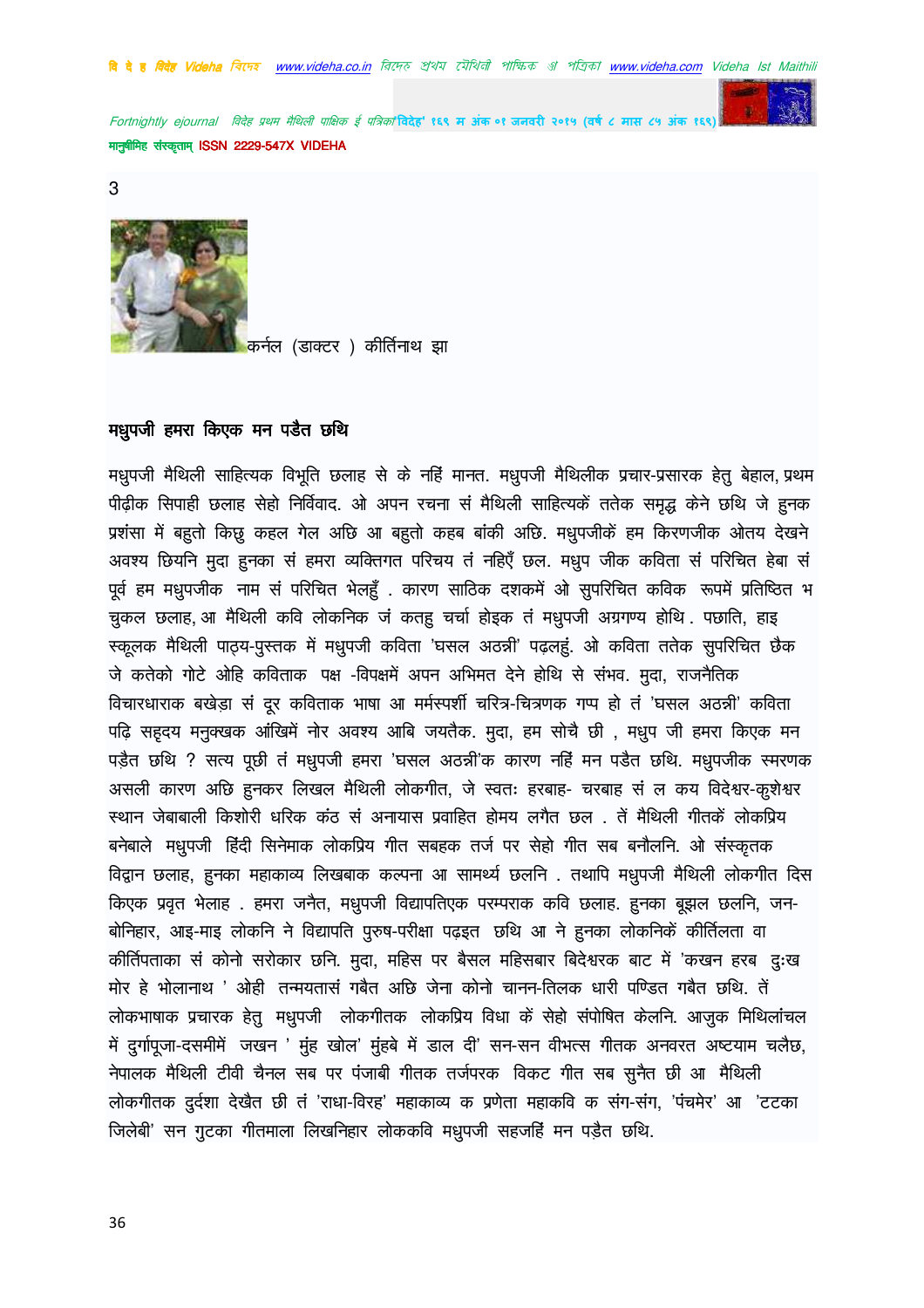

## ऐ रचनापर अपन मंतव्य ggajendra@videha.com पर पठाउ।



1. **जिल्लामा जगदीश चन्द्र ठाकुर 'अनिल'- मधुपक गीत अमर,मिथिलामे** 2. असमि अमेरी अमेरीष अनचिन्हार-

*व्यंग निबंध* "प्र.म"

1



जगदीश चन्द्र ठाकूर 'अनिल'

# मधुपक गीत अमर, मिथिलामे

'मधुप'जीक नाम सुनिते मोन पडि अबैत अछि हुनका द्वारा लिखल कतेक पांती सभ :  $'$ ओ घसल अठन्नी बाजि उठल हम कत' जाउ....' 'सुरुज डुबैत भैया केर ताकि बटिया बिह गेल कमला बलान हे...' 'हम जेबै कुसेसर भोर, रंगि क' ठोर....' 'कलबल कें भोरे-भोरे ई कोमलांगी औंघेले एली चौंकि चुप्पे $\ldots'$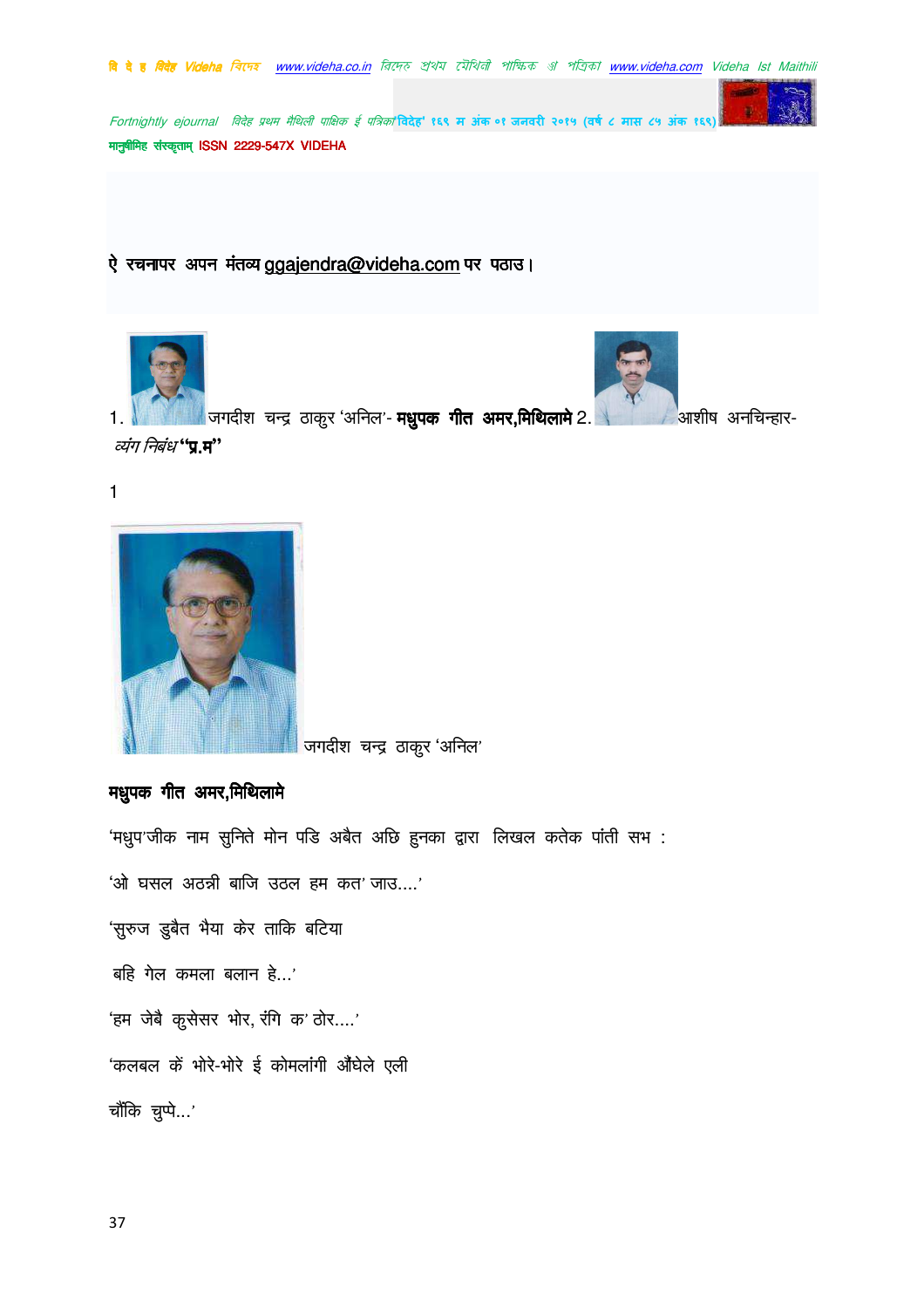मधुपजीक साहित्य-संसारक एक अवयव गीत मात्रपर एखन चर्च क'रहल छी ।

सिनेमाक गीतक भासपर मधुपजीक गीत सभ 'टटका जिलेबी' आ 'अपूर्व रसगुल्ला'नामक पुस्तिका मे प्रकाशित होइत छल । बादमे 'चौंकि चुप्पे' नामकसंकलन-पोथीमे बहुत रास गीत सभ आएल। ई गीत सभ बहुत लोकप्रिय भेल । पढल-लिखल लोक आ अनपढो लोक सभ गायक लोकनिसं फरमाइस क'क'मधुपजीक गीत सुनैत छलाह आ आनन्दित होइत छलाह ।

मधुपजीक श्रृंगारोक गीत सभ स्तरीय रहैत छलनि ।

मैथिल युवा-युवतीवर्गमे सिनेमाक गीतक प्रभावक विरुद्ध मधुपजीक गीत सभ एकटा सशक्त हस्तक्षेप छल । सिनेमाक गीतक धुन केहनो हो ओकर भासपर मैथिलीमे गीत लीखि देब मधुपजी लेल सहज आ र्स्वाभाविक होइत छलनि। मधुपजी एहि तरहक गीतक रचना कए मैथिलीक लोकप्रियता बढौलनि। गीतमे बिम्ब मौलिक रहबाक कारण गीतक अपन आकर्षण होइत छलैक जे जन-सामान्यक कण्ठमे स्थापित भ' जाइत छल। एकर अतिरिक्त सोहर,समदाउन, लगनी, उदासी आदिक भासपर सेहो नव गीत लीखि ओहि भास सभमे नवजीवन,नव उर्जा भरलनि ।

मधुपजी डेढ हजारसं बेसी विविध गीतक रचना केने छथि ।

ई गीत सभ निम्नलिखित छोट-पैघ आठ टा पुस्तकमे प्रकाशित भेल अछि :

1.अपूर्व रसगुल्ला

2.टटका िजलेबी

3.पचमेर

4.गीत मंजरी

5.चौंकि चुप्पे

6.बटसावित्री

7.िबदा गीत

8.बोल बम

गीतक अप्रकाशित पोथी सभ निम्नलिखित अछि :

1.िवनयjजिल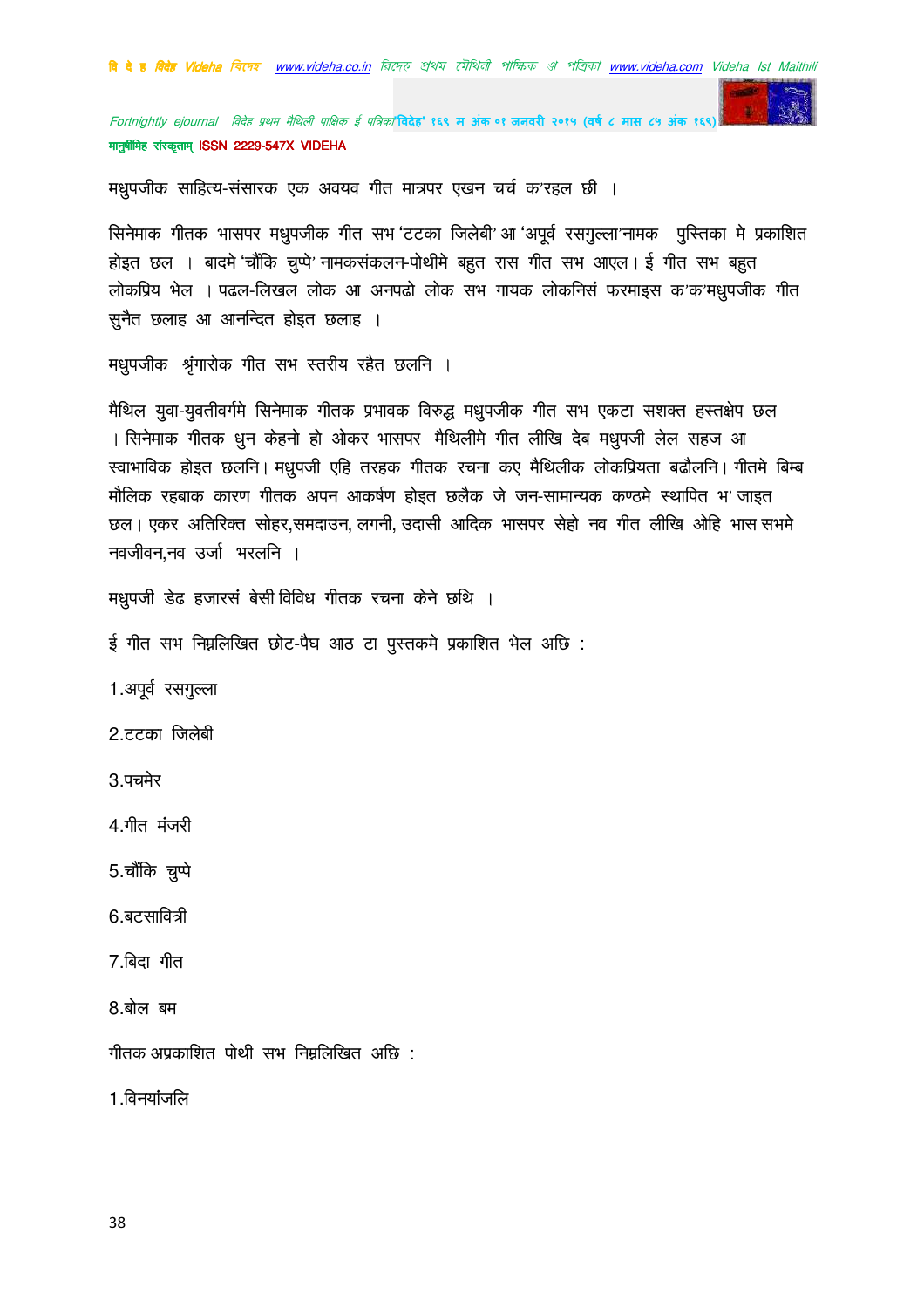**वि दे ह** *विदेह Videha दिफ्ट <u>www.videha.co.in</u> तिरमरु शेथ***य यৌथिती পাক্ষিক \$1 পত্রিকা <u>www.videha.com</u> Videha Ist Maithili** Fortnightly ejournal िवद ेह थम म ैिथली पाि'क ई पि\*का**'वदेह' १६९ म अंक ०१ जनवर २०१५ (वष ८ मास ८५ अंक १६९)** मानुषीमिह संस्कृताम् ISSN 2229-547X VIDEHA

2.दुलहा रे नंगटे नाचय

3.गंगा गीतामृत

एकर अतिरिक्त दुर्गा सप्तसतीक अनुवादक पोथी 'दुर्गा सप्तसती मैथिली सुधा'मे तेरहो अघ्यायक आरम्भमे एक-एकटा घ्यान गीत छनि।

मधुपजी अपन आत्मगीतक शीर्षक रखलनि 'मधुचक्र'जाहिमे करुणाक प्रवाह अनुपम अछि ।

गीत सबहक वर्गीकरण मुख्यतः 4 भागमे क' सकैत छी :

1.Vृंगार

2.करुणा

 $3.$ भक्ति

4.अन्य-सामाजिक सरोकारक गीत ।

मधुपजी सभ देवी-देवता पर गीतक रचना केने छथि जकर संख्या 500 सं कम नहि छनि । सभसं बेसी गीत शिव पर छनि ।

26 टा गीत राम पर छिन ।

सामाजिक विषमता पर लिखल गीतक संख्या सेहो बहुत छनि ।

मधुपजीक गीतक सम्बन्धमे किछू समीक्षक लोकनिक मत एहि प्रकारें व्यक्त कएल गेल अछि :

ो. रमानाथ झाक अनुसार :

'मधुपजीकें गीत रचनामे प्रकृष्टता प्राप्त छैन्हि,किन्तु हिनक गीतक लोकप्रियता भाव-भाषाक सरलता ओ स्वाभाविकतापर आधारित नहि अछि, लोकप्रियताक कारण थिक ओकर संगीतात्मकता एवं चित्रात्मक होएब। ई नव-नव लय, नव-नव तर्ज पर रचना करैत रहैत छथि जे हिनक रचनामे अन्तर्भूत कृत्रिम भाव-विन्यासक आवरणक कार्य करैत अछि,दोषकें झांपि दैत अछि।'

रमानाथ बाबू आगां लिखैत छथि : 'लोकगीतक पहिल धर्म थिक सहजता ओ स्वाभाविकता। से रहनहि साधारण जनताक बीच ओकर प्रवेश भ' सकैछ। आ ई तत्व मधुप प्रणीत लोकगीतमे प्रचुरतासं प्राप्त अछि।' मधुपजीक शिव विषयक लोकगीतक प्रसंगमे शैव साहित्यक समर्थ समीक्षक डा.श्री रामदेव झा कहैत छथि :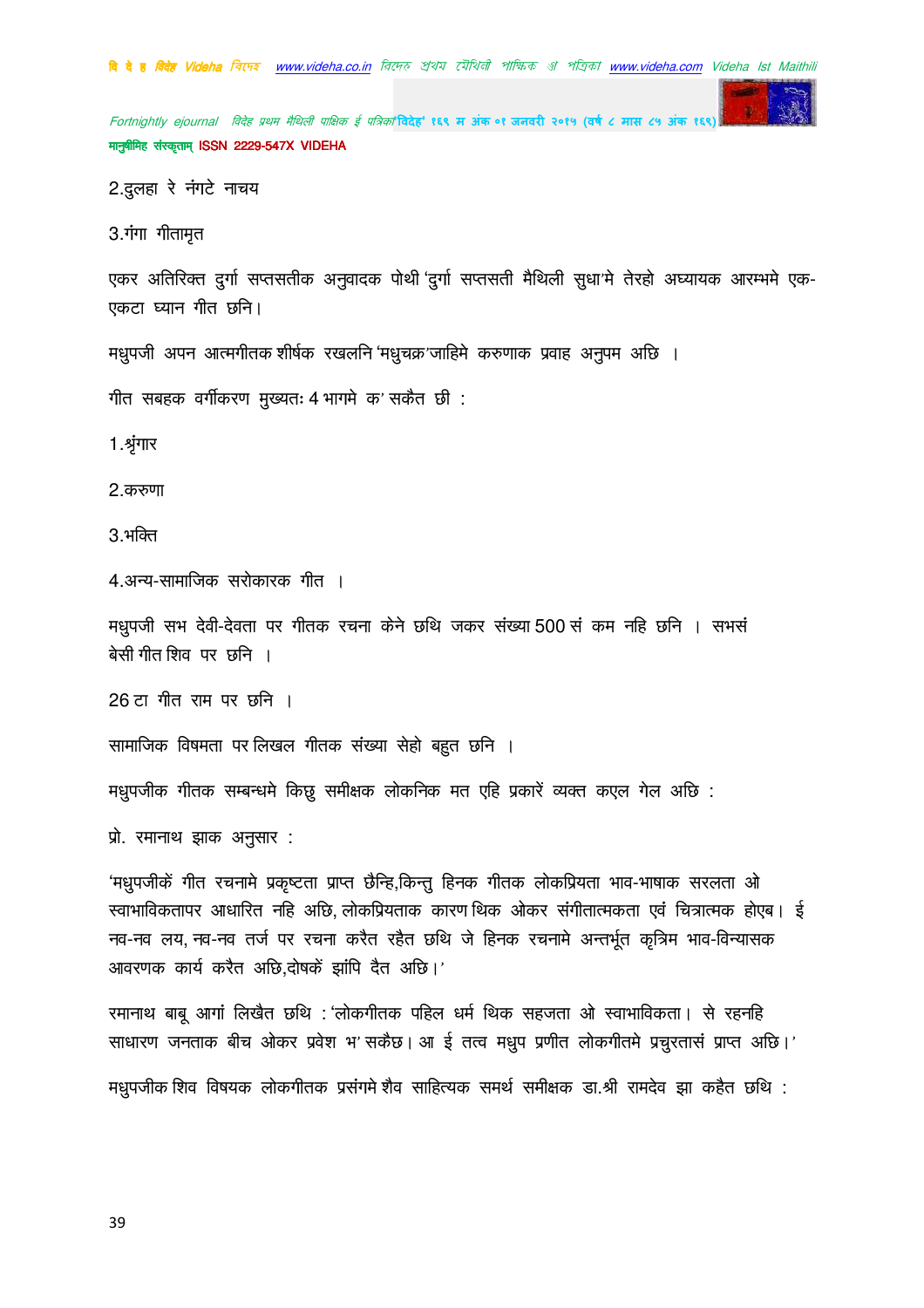'मधुपजी नवीन-नवीन लय, छन्द ओ भावखण्डकें आधार बनाय शिवगीतक रचना करैत रहलाह अछि ।.....कीर्तनक हेतु उपयुक्त ढोल-झालिपर गेय धुनि सभक पद्धतिपर बहुतो शिवगीतक रचना कयलनि अछि। महिला कण्ठमे, गाम-गामक कीर्तन मण्डलीमे, गायक ओ नटूआ सभमे, ग्रामीण नाटकक रंगमंचपर, स्कूल कालेजक छात्रगण द्वारा आयोजित सांस्कृतिक समारोहमे मधुपजीक शिवगीत सुनल जा सकैत अछि ।'

मैथिली साहित्यक इतिहास लेखक डा.दुर्गानाथ झा 'श्रीश'क अनुसार :

'शिल्पक क्षेत्रमे मधुपजी लोकगीत काव्यक सरल भाषा शैलीक अतिरिक्त चमत्कारपूर्ण आलंकारिक भाषा शैलीक सेहो प्रयोग कएल जाहिमे मुख्यतःचमत्कारपूर्ण अनुप्रास ओ यमकक पाण्डित्यपूर्ण शब्द विन्यासक छटा दिस कविक विशेष ध्यान अछि। किन्तु मधुपक सर्वश्रेष्ठ ओएह रचना थिक जे सरल सहज भाषामे लिखल गेल अिछ ।'

डा. वृज किशोर वर्मा 'मणिपद्म' लिखैत छथि :

'मधुपजीक अन्तर-वीणा मने कोनो नीक धुन सुनितहि झंकृत भ' उठैत छनि्। ओइ झंकारकें ओ तखनहि मैथिलीक गीतपंक्तिमे बान्हि दैत छथिन ।.....ओना धुन जे अरबधि क' मांगल-चांगल होइ, किन्तु गीतक बिम्ब रहैत छैक मौलिक। ई लोक जीवनक क्षणकें साकार क' दैत छैक आ नटुआ-सुलभ छैक। एहेन गीत सभमे जेना मधुपजी पुरान धारक मैथिली-चिन्तनक तटपर साधना कयने होथि।'

डा.ेम शंकर िसंहक अनुसार :

'कविचूडामणि मधुप नवगीतकारक आदि गुरु कहल जा सकैत छथि। आधुनिक तर्जपर लिखल मधुपजीक गीत विद्यापतिक उपरान्त सर्वाधिक लोकरंजन कयलक।'

श्री कृलानन्द मिश्रक मत छनि :

'निश्चित रुपसं गीतकारक रुपमे मधुपजी सभसं अधिक सफल भेल छथि। मधुपजीक गीतकार हुनक कविक स्थापनामे सहायक भेलनि ।.....ई स्पष्ट थीक जे जं हुनक गीत रचना सभ लोकप्रिय नहि भेल रहितनि तं हुनक कवि व्यक्तित्वो एतेक आदरणीय किंवा व्यापक नहि भेल रहितनि।'

युवा वर्गक बीच मैथिलीक आकर्षणमे निरन्तर वृद्धि करैत रहबाक लेल मधुपजी फिल्मी गीतक धुनपर गीत लीखि क' छोट-छोट संकलनमे कम पाइमे गायक,पाठक आ मैथिली प्रेमी लोकनिक बीच उपलब्ध करयबाक प्रयासमे लागल रहलाह। ओ एकर चिन्ता नहि केलनि जे एहि लेल विद्रान लोकनिक प्रतिक्रिया केहेन हेतनि ।

मधुपजी गीतक अतिरिक्त मुक्तक काव्य, कथा काव्य, प्रबन्ध काव्य, संस्मरणात्मक काव्य, प्रशस्ति काव्य, शोक काव्य,अनुवाद आदिसं मैथिली साहित्यक भण्डार भरलनि जाहि लेल विभिन्न संस्था द्वारा प्रशंसित आ पुरस्कृत सेहो कएल गेलाह । मुदा जं मात्र गीते लिखने रहितथि तइयो मिथिलाक जनमानसमे आ जन सामान्यक कण्ठमे अमर रहितथि ।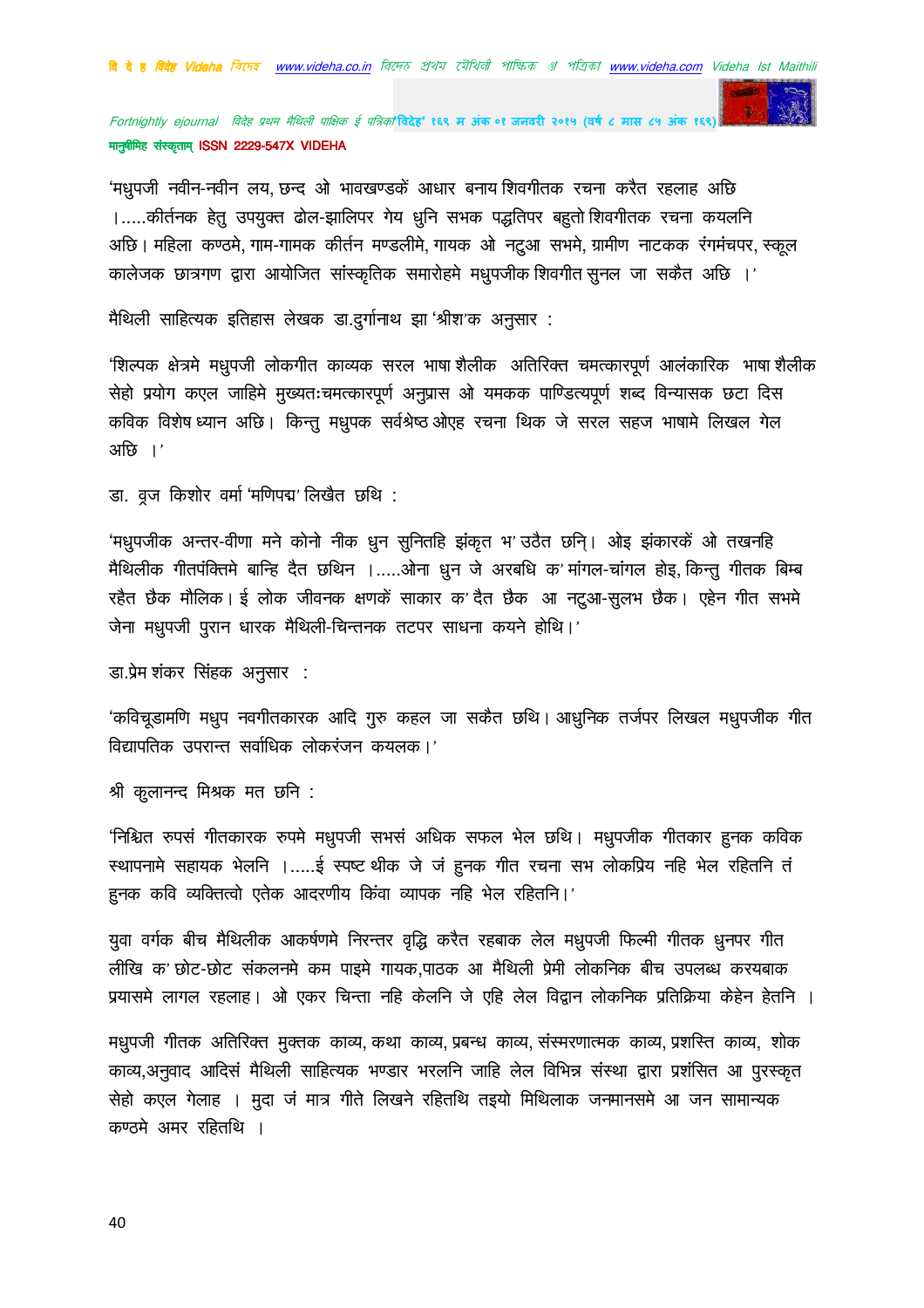

हमरा आदरणीय श्री 'अमर'जीक निम्नलिखित कथन नीक लगैत अछि '

'.....यद्यपि गोविन्द दास झा तथा चन्दा झाक गीत सेहो जनकण्ठमे प्रचुरतासं प्रचार पौलकनि, किन्तु विद्यापति जकां जनसामान्यक कण्ठहार नहि बनि सकलनि । ताहि दृष्टिएं मधुपजीक पदकें जे लोकप्रियता प्राप्त भेलनि से हिनका 'अभिनव विद्यापति ' कहयबाक उपयुक्त सिद्ध करैत छनि ।

मधुपजीक मुहें हुनक गीत 'बातरससं छी तबाह, नहि बातक रस अछि...' सुनबाक सुअवसर प्राप्त भेल अछि कोइलखमे विद्यापति स्मृति पर्वक अवसरपर ।

ओहि अवसरपर हुनक मैथिली-प्रेमक अनुभवक स्मृति एखनहु हुनका प्रति असीम श्रद्धासं भरि दैत अछि ।

हृदयसं निकलैत अछि :

 $'$  कत $\overline{\mathsf{d}}$  तोर करब बडाई..'

सन्दर्भ पोथी : श्री काशीकान्त मिश्र 'मधुप ' पर श्री चन्द्रनाथ मिश्र 'अमर' द्वारा लिखित आ साहित्य अकादमी द्वारा 1994 मे प्रकाशित पोथी ।

२



आशीष अनचिन्हार

oयंग िनबंध

".म"

जेना जीव-जंतुक अनेक योनि होइत छै । तेनाहिते मंत्री-

संत्रीक सेहो अनेक योनि होइत छै । मनुख सेहो जन्म आ मरणक चक्रमे फँसैत अछि तँ मंत्री सभज्वाइन आ रिजाइन केर च क्रमे । जेना मनुखक बहुत रास नाम होइत छै तेनाहिते मंत्रीक सेहो बहुत्ते नाम होइत छै । किछू नाम काजक अधारपर होइ त छै तँकिछु शारीरिक लक्षणपर तँ किछु नाम किछुपर। प्राचीन कालमे जेना-जेना संस्कृत पसरैत गेल तेनाहिते-तेनाहिते ओकरा सम्हारब कठिन भऽ गेल। ठीक तेहनेहालति मंत्री-संत्रीक नामावलीक भऽ गेल अछि।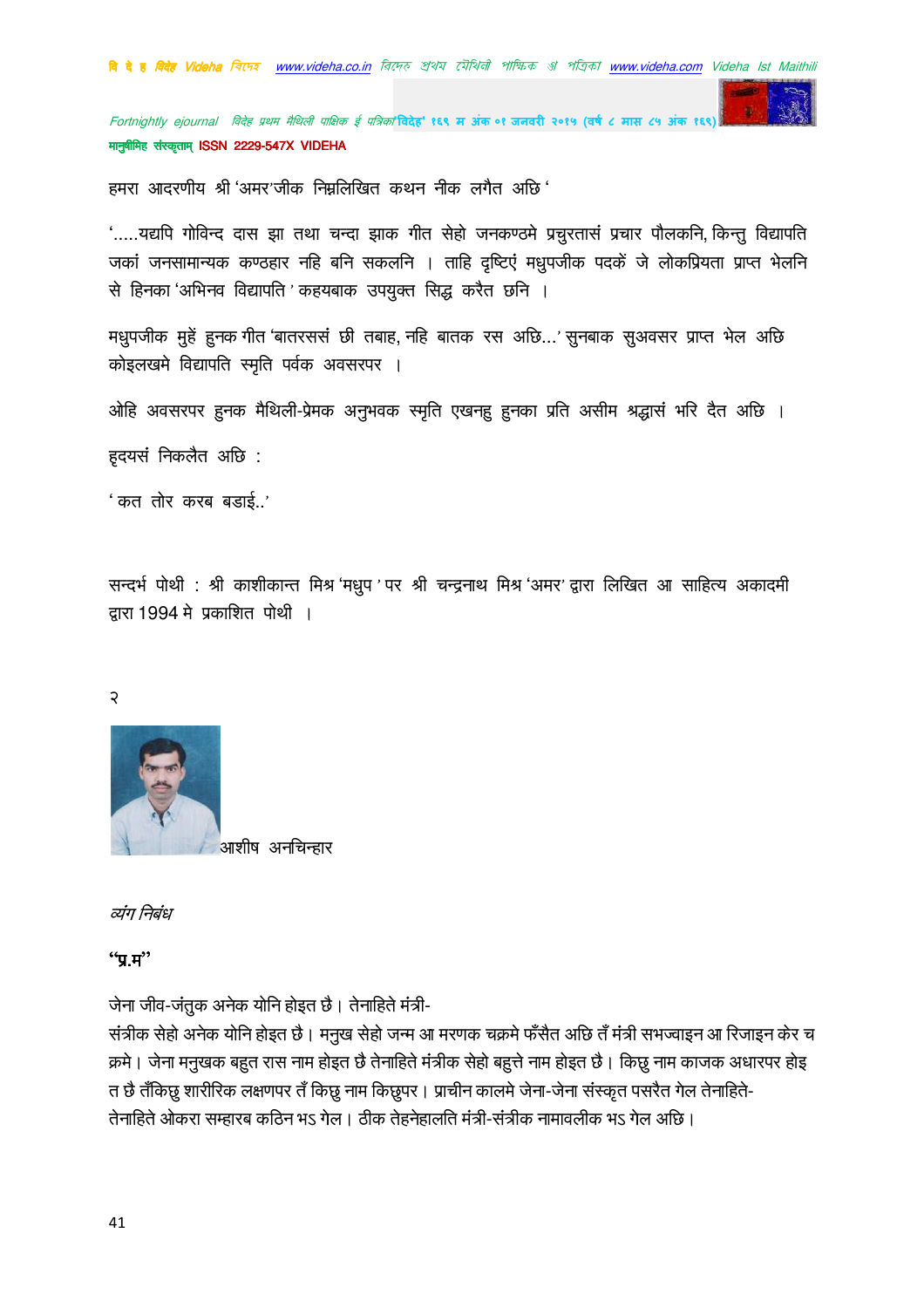प्राचीन कालमे पाणिनी सूत्र रूपमे संस्कृतकेँ बान्हि देला तेनहिते आधुनकि कालमे हम अपनाकेँ नव पाणिनी मानि आइ-काल्हि मंत्री-संत्रीक नामावली प्रस्तुतकेलहुँ । आब चूँकि एखनुक समयमे केकरो लग फुरसति नै छै जे ओ सूत्रक टीका-भाष्य करत। तँए ऐठाम हम अपने टीका ओ भाष्य प्रस्तुत कऽ रहल छी(ओना सूत्र भाष्यमे बहुत रास केटेगरी छूटि जाएत जेना प्रमेह मंत्री, प्रसिद्ध मंत्री, प्रबंध मंत्री आदि तँइ आब हम अति महत्वपूर्ण नामावली सभहँक दर्शनकराबी....) ---

1) दिनक गरीब आ रातुक धनिक जकर असीमित प्रवचनसँ तृप्त होइत छथि, अथवा खाली पेट जकर परम पवित्र शब्द, धातु, अलंकार आदिसँ भरि जाएअथवा, जकर मुँहक शब्देसँ सभ समस्याक समाधान भऽ जाए से प्रवचन मंत्री भेल।

2) जे लोक समाजक नामपर अपन ओ अपन गोंतिया आदिक विकास करए, अथवा जकर शासन कालमे समाजक विकास ओ प्रगति रुकि जाए अथवादुराचारी सभहँक प्रगति हुअए से प्रगति मंत्री छथि।

3) ओहन लोक जे अपन प्रतिमा मूर्तिकेँ बाग-

बगैचा, चौराहा, आदिपर लगाबथि । अथवा, ओहन लोक जे समाजक विकासकेँ नकारि प्रतिमा आदिक निर्माणपरव्यय करए से प्रतिमा मंत्री भेल।

4) प्रति शब्दसँ सजल आन शब्दक मालिक सेहो मंत्रीक काबिल होइत छथि जेना जे लोक छाँह जकाँ मुख्यमंत्री पदक मर्या दा तेयागि कोनो युवा लड़कीक छाँहजकाँ जासूसी कराबथि से प्रतिछाया मंत्री छथि। जे लोक सदिखन प्रतिवादे टा कऽ अ पन वा अपन लोकक विकास करथि से प्रतिवाद मंत्री छथि, प्रतिरोधमंत्री सेहो कहि सकै छिऐ कहबाक लेल प्रतिक्रिया मंत्री सेहो कहि सकै छिऐ। जे लोक खाली प्रतिशोध लेल बैसल रहथि से प्रतिशोध मंत्री छथि, अथवापहिलुक सोधल पद ओ ख जानाकँ फेरसँ सोधि लेथि से प्रतिशोध मंत्री छथि। ऐ खंडमे बहुत रास संभावना छै जेना प्रतिदेह मंत्री, प्रतिदान मंत्री, प्रतिदि न मंत्री,प्रतिरास मंत्री आदि-

आदि। ऐठाम सभहँक भाष्य संभव नै। ओना ऐ खंडक सभसँ शक्तिशाली "प्रतिफल मंत्री" छथि। भोटक रिज्लटक बाद ज नताकेँ सेहो आसत्ता-विपक्षीकेँ सेहो सभकेँ अपन-

अपन कर्मक प्रतिफल भेटि जाइत छै । कियो ऐ मंत्रीक प्रकोपसँ बचि नै पाबैए आ जे बचि जाइए तकरा लेल तँ भगवान 5ब खं देने छथिन। ऐ खंडमे प्रतिबिंब नामक मंत्री पद सेहो महत्वपूर्ण अछि। जे लोक चुनावसँ पहिने आ चुनावक बाद बिंब नि र्धारणमे निपुण छथि से ऐ मंत्रीपदक अधिकारी छथि ।

6) जे लोक विदेश भ्रमण कऽ खाली प्रपोज करथि आ देशकेँ रिज्लट सुन्ना भेटै से प्रपोज मंत्री बनि सकै छथि । एकरा प्रस्ता व मं\*ी किह कऽ भारतीयकरणकऽ सकै छी।

7) लोक सभा ओ विधान सभामे जे उत्तर देबाक बदला जे जनतासँ प्रश्न पूछथि आ जनताक मूँह बंध कऽ देथि से प्रश्न मंत्री छिथ।

8) जे लोक जनताक बीच योजना सभहँक लाभ प्रसाद रूपें बाँटि सकथि आ अंतमे अपने ओकर पूर्ण भोग करथि से प्रसाद मंत्री छथि।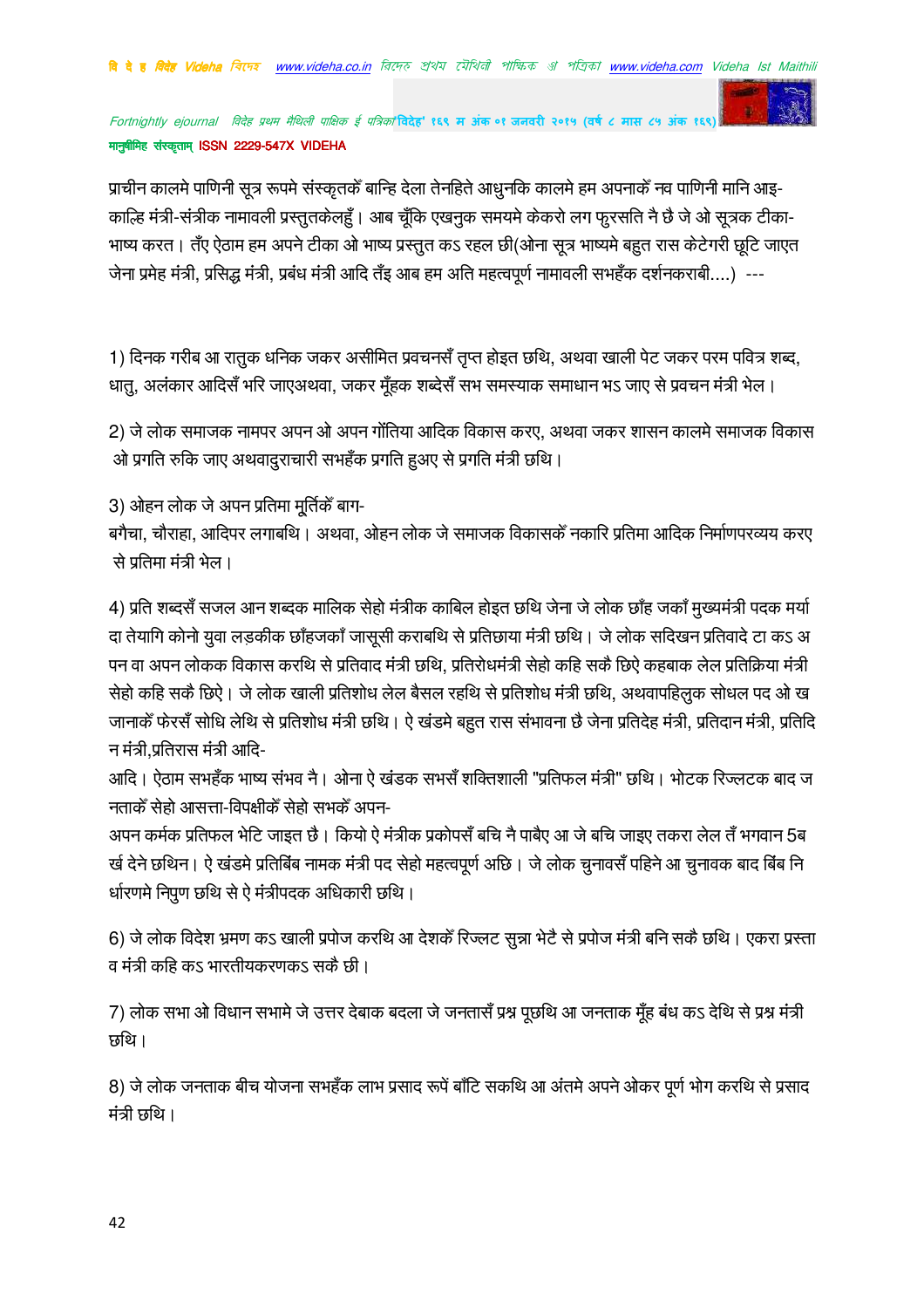# 9) जे खाली थम-थम मने इितहासमे अपना-

आपकेँ पहिल घोषित करऽ से प्रथम मंत्री बनि सकैए । ओना ऐ मंत्री पद लेल कम्पीटीशन बहुत कड़गर छै आऐ लेल बहुत रा स कॉचिग सेन्टर सेहो खुलल छै । बहुत रास लोक ऐमे सफल होइए मुदा जे पहिनेसँ साहित्यकार अछि से ऐ मंत्री पदककँ एकै बेरक परीक्षामेपाबि लैए।

तँइ सभ क्षेत्रक अलावे साहित्यमे ऐ मंत्री पदक बहुत डिमांड छै । एकटा खिस्सा लिअ--

एकटा गाम रहै जैमे सभ साहित्यकारे रहै । मर्दसँ जनानी धरि सभसाहित्यकार । बच्चासँ बुढ़बा धरि सभ कियो साहित्यका र। ओइ गाममे सभ कम्पीटीशन लेल मरै। ओइ गाममे कियो कोनो कहियो 3 बजे भोरसँ पहिने दिसामैदान नै गेल रहै... ब स एकटा बुढ़बा चारि दिन उपास कऽ कऽ पाँचम दिन भुज्जा फाँकि लेलक । आ दू बजे लोटा लऽ कऽ विदा भऽ गेल । भोरे-भोर सौंसेहल्ला भऽ गेलै जे ऐ गामक इतिहासमे फल्लाँ महाकवि पहिल बेर दू बजे दिसा-मैदान गेला।

हाले-

फिलहालमे एकटा संगोष्ठी भेल जकरा कहल गेल जे मैथिलीक इतिहासमे पहिल बेर "सेब संगोष्ठी" भेल अछि। हुनके मो ताबिक ऐ संगोष्ठीमे भाग लेनिहारसभ प्रतिभागी कहियो सेब नै देखने रहथिन। सभकेँ सेब देखाओल गेलै । बताएल गेलै जे सेबपर छूरी कोना चलाओल जाइत छै । कोना फाँक काँटल जाइतछै । फेर हुनके मोताबिक प्रतिभागी लोकनि पहिल-पहिल बेर सेब खेलथि। एहन-

एहन बहुत उदाहरण अछि। एकटा लोकक ई बेमारी तँ बहुत उपर चलि गेलछनि। हुनका इंटरनेटपर पहिल हेबाक बेमारी छनि। आँखिक सोंझा देल सभ सबूतकें ओ इग्नोर कऽ दै छथि। हुनका मोताबिक ओइ समयमे हम ई नै देखनेरहिऐ ताँए ई प हिल नै हएत। आब हुनका के कहतनि जे सरकार ई अहाँक आँखि आ दिमागक कमजोरी अछि। अस्तु किछु गोटेक ईहो दाबी करै छथि जेराजकमल चौधरीकेँ पहिले-

पहिल हमहीं दारू पिएलियै । कियो ईहो कहै छथि जे प्रो. हरिमोहन झाकेँ पहिले-

पहिल हमहीं पेशाब करैत देखलिऐ आ तखने पहिलबेर कहिलिऐ जे ई बच्चा आगू बढत । ई पहिल हेबाक चक्करे तेहन छै जे एकटा बालक 2009मे बनाएल ब्लागकें डी-

एक्टिभेट कऽ कऽ घोषणा केला जे हम2007मे ब्लाग बनेने रही। औ महराज जँ बनेने रही तँ कमसँ कम लोककँ देखबाक लेल िलंक तँ छोिड़ िदितऐ ने। कतेक कहू ओना टटका-

टटकी एखनेपता चलल अछि जे एकटा युवा साहित्यकार घोषणा केला अछि जे मैथिली साहित्यमे पहिले-पहिल हमहीं अंडा देलिऐ।

हेबाक लेल तँ आरो भऽ सकै छथि मुदा जे ऐ सभहँक जे प्रधान होथि से.................. ईहो लिखनाइ जरूरी छै की?

# $\dot{\phi}$  रचनापर अपन मंतव्य ggajendra@videha.com पर पठाउ।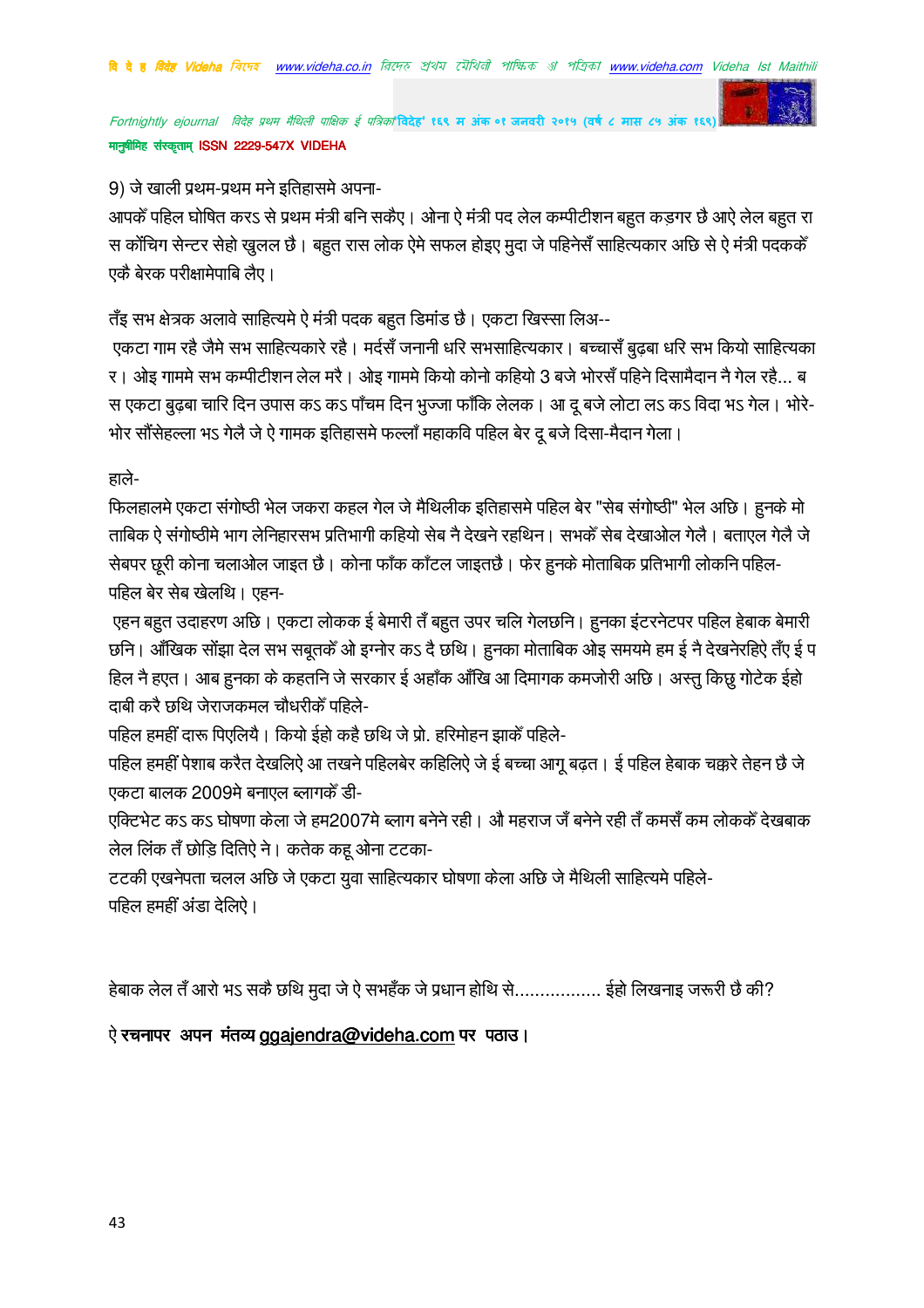



1

### मधुपजीक 'घसल अठत्री'मे दलित चेतना



अरुण कूमार सिंह

 एल. डी. सी. आई. एल., सी. आई. आई. एल., मैसूर-6

#### पिरचय

'**निरंकृशाः कवयः**' कें सार्थक करैत संसारक कोनो बाधाकें बिनु अंगीकार कएने, अपन इच्छानुसार काव्यक सृष्टि-सर्जन करयवला युगद्रष्टा एवं युगस्रष्टा कवि चूड़ामणि काशीकान्त मिश्र 'मधुप' स्वभावत: जन्मजात सारस्वत प्रतिभा-सम्पन्न संस्कारेसँ आशुकवि छलाह। जाहि वस्तु पर नजरि गेलनि, भाव उमड़लनि, बस्स, तकरा अपन लेखनीसँ भव्यता प्रदान कए देलनि। पं॰ सुरेन्द्र झा 'सुमन'सँ प्रभावित भए मैथिलीमे लेखन कार्य प्रारंभ करयवला कलमक जादूगर मधुपजीक गीत विद्यापतिए जकाँ मिथिलाक सभ अंगनामे सभ अवसर पर सुनल जाइत छल। एहि ठाम छलसँ अभिप्राय अछि वर्त्तमान समयमे मैथिलीक वस्तुस्थिति।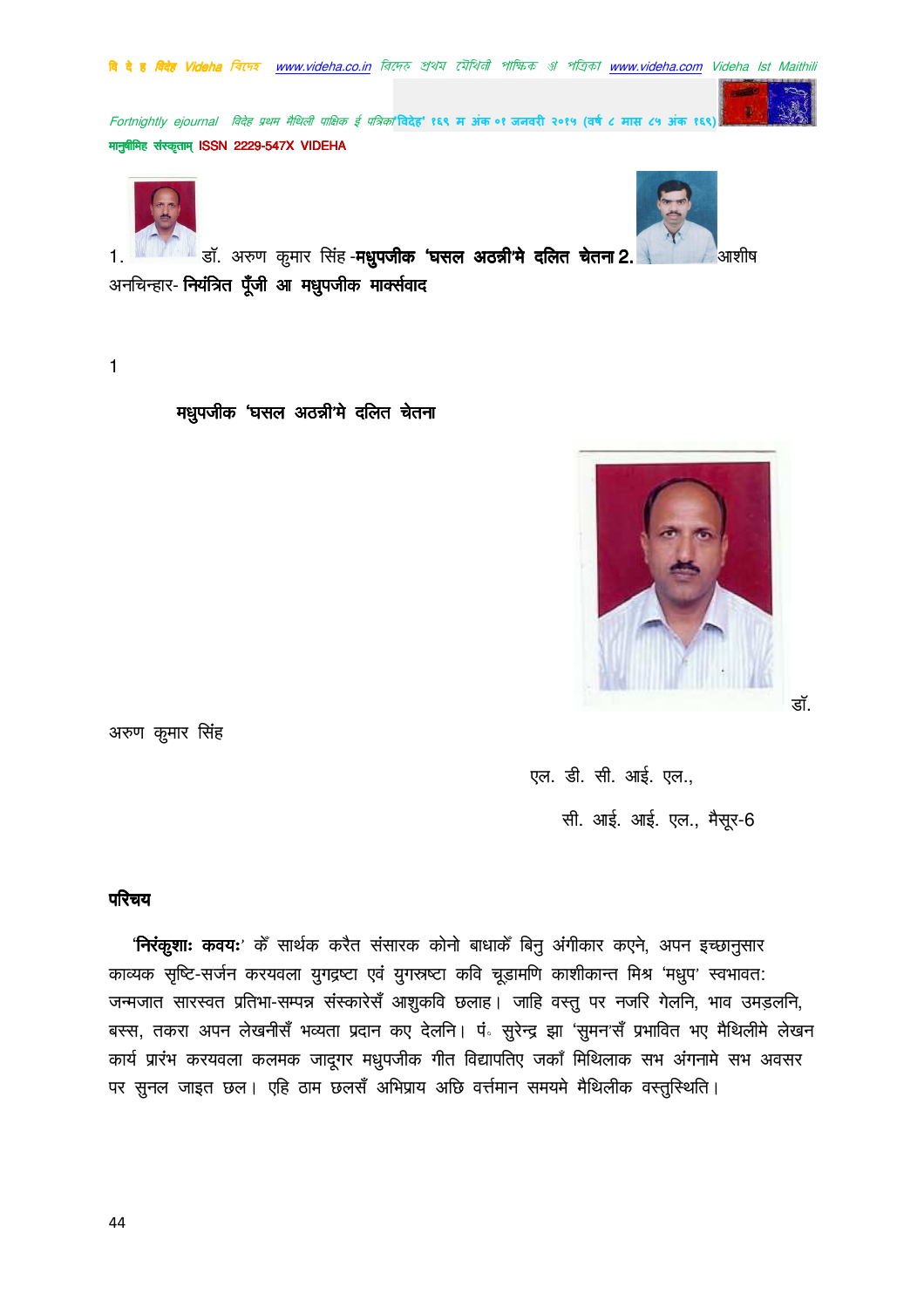**वि दे ह** *विदेह Videha दिफ्ट <u>www.videha.co.in</u> तिरमरु शेथ***य यৌथिती পাক্ষিক \$1 পত্রিকা <u>www.videha.com</u> Videha Ist Maithili** Fortnightly ejournal िवद ेह थम म ैिथली पाि'क ई पि\*का**'वदेह' १६९ म अंक ०१ जनवर २०१५ (वष ८ मास ८५ अंक १६९)** मानुषीमिह संस्कृताम् ISSN 2229-547X VIDEHA

## प्रकाशित कृति

मधुपजीक प्रकाशित रचनाकँ सुविधाक लेल निम्न भागमे विभाजित कएल जाए सकैत अछि-

- 1. महाकाव्य- **राधाविरह**(1969); **मुक्त मधुप**(2006)।
- 2. गीतकाव्य- **अपूर्व रसगुल्ला**(1941); **टटका जिलेबी**(1945); **पचमेर**(1949); गीत मंजरी(1963); चौंकि-चुप्पे(1968); विदागीत $(1973)$ ; बटसावित्री $(1975)$ ; बोल-बम $(1981)$ ।
- 3. मुक्तक काव्य- **झंका**र(1942); **शतदल**(1944); **ताण्डव**(1959); **गंगातरंगावली**(1974);

मधुप-सप्तशती $(1982)$ ; परिचय-शतक $(1988)$ ।

- 4. कथाकाव्य- त्रिवेणी (1945); त्रिकूशा (1958); द्वादशी (1979)।
- 5. संस्मरणात्मक आ आत्मकथात्मक काव्य- प्रेरणापुंज(1980)।
- 6. प्रशस्तिकाव्य- कोबर गीत(1945)।
- 7. अनुवादकाव्य- दुर्गासप्तशती, मैथिली-सुधा(1977)।

## दलित चेतना : एक परिचय

धर्मसूत्र तथा दोसर ब्राह्मण पुस्तकमे ब्राह्मण, क्षत्रिय आओर वैश्यकेँ छोड़ि सभ श्रमजीवी जातिकेँ शुद्र घोषित कए देल गेल छल। महाभारतक अनुशासन पर्वमे कहल गेल अछि जे शूद्र मजदूर अछि। शूद्र नहि रहत तँ परिश्रमक काज के करत? नृसिंह पुराणमे कहल गेल अछि जे खेती-बारी शूद्रक काज थिक। ई निर्विवाद जे सबटा औद्योगिक उत्पादन करयवला लोककेँ भारतीय समाजमे हजारक हजार वर्षसँ शूद्र कहिकेँ दुर्दशाग्रस्त जीवन बितैबाक लेल बाध्य कएल गेल अछि। एहि स्थितिक विरोध अठारहवीं सदीसँ शुरु भेल जे अन्ततः बीसवीं सदीमे एकटा पैघ सामाजिक आन्दोलनमे परिवर्त्तित भए गेल। पंजाबसँ दक्षिण भारत धरि, पूर्वमे बंगालसँ महाराष्ट्र धरि जातीयता आओर वर्णव्यवस्थाक कारणेँ उत्पीड़ित समाजमे सामाजिक, राजनैतिक आओर सांस्कृतिक मुक्ति आन्दोलन होएब प्रारंभ भेल। एहि सामाजिक क्रांतिमे महाराष्ट्रमे ज्योतिबा फूले, केरलमे नारायण गुरु, तमिलनाडुमे रामास्वामी पेरियार, उत्तरप्रदेशमे झण्डुदास, बंगालमे चाँद गुरु ओ मध्यप्रदेशमे घासी दास आओर सम्पूर्ण राष्ट्रीय रुपमे बाबा साहब डॉ. भीमराव अम्बेडकरक भूमिका एहि अर्थमे बहुत पैध छल जे ओ लोकनि समाजक उपेक्षित वर्गक मुक्ति आंदोलनकेँ तार्किक, वैचारिक आओर सैद्धांतिक आधार देलन्हि।

भारतीय इतिहासक ई एकटा दुर्भाग्यपूर्ण पृष्ठ अछि जे लगभग तीन हजार वर्षसँ बेसी अवधि धरि शूद्र घोषित जनसमुदायकेँ अन्तहीन दासता आओर दुर्दशा भोगए पड़ल। एहिमे संदेह नहि जे भारतक जे संस्कृति ब्राह्मणधर्मक प्रभावसँ मुक्त छल ओ एहि दुर्दशासँ बचल रहल, उदाहरणस्वरुप शिल्पी समाजकेँ देखल जाए सकैछ। बौद्ध, जैन आओर लोकायतक जीवन दर्शनमे शूद्र व्यवस्थाक सबसँ तीखगर तार्किक विरोध बुद्ध कएने छलाह। संभवतः इएह कारण अछि जे आइ भारतक सवर्णेत्तर समाजमे सबसँ बेसी आदर बौद्ध धर्मकँ देल जाइछ। बौद्ध विचारक समाजकेँ अंधविश्वाससँ बाहर निकालि तार्किक बौद्धिक संस्कृतिक विकास कएने छलाह। समाजक निम्न वर्गक आन्दोलनक इएह बुनियादी ताकत रहल अछि।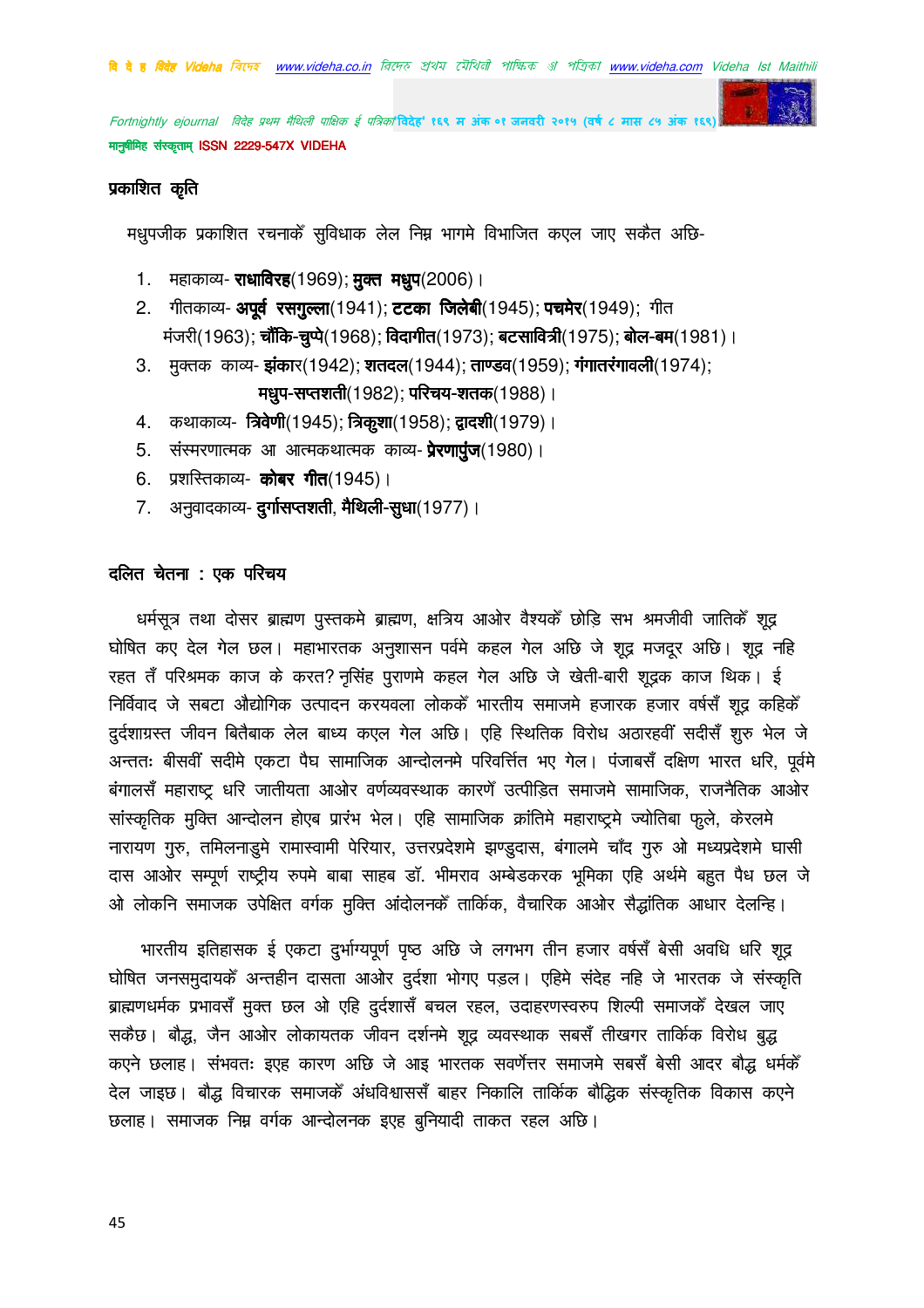Fortnightly ejournal िवद ेह थम म ैिथली पाि'क ई पि\*का**'वदेह' १६९ म अंक ०१ जनवर २०१५ (वष ८ मास ८५ अंक १६९)** मानुषीमिह संस्कृताम् ISSN 2229-547X VIDEHA

अम्बेदकर प्रेरित दलित पैन्थर आन्दोलन मराठी कविता एवं कथासाहित्यमे सहसा एकटा चमत्कार आनि देने छल, जकर आबाज मैथिलीमे सेहो सुनल गेल। तकरे परिणाम थिक मधुप विरचित कथा काव्य 'द्वादशी'क अन्तर्गत समाहित 'घसल अठन्री', जकरा मध्य दलित चेतनाकेँ देखब हमर ध्येय अछि।

## घसल अठ[ीमे दिलत चेतना चेतना

घसल अठन्नी 'मधुप'क सर्वाधिक प्रख्यात, सर्वाधिक प्रशंसित कथाकाव्य थिक। एहिमे दलित वर्गक एकटा विधवा स्त्री बुचनीक चित्रण कएल गेल अछि। ओ जेठक विकराल समयमे खेतमे बिनु जलखै-कलोक काज करबाक लेल विवश छल, अपन आ अपन बच्चाक जीवन रक्षार्थ। एहि काजक बदला ओकरा भेटतैक मात्र आठ आना। ओकर पति मरि गेल छैक। ओकरा एकटा छौ मासक नेना छैक। साँझमे ओकरा भुटकून बाबू दिससँ बोनिमे भेटैत छैक अठन्नी, जे कोनो दोकानमे नहि चलैत छैक कियैकतँ ओ घसल छैक। बुचनी ओहि अठन्नी लएकँ परेसान अछि आ ओ भुटकून बाबू लग पहुँचि बदलि देबाक आग्रह करैत छैक। ताहि पर <u>भुटक</u>ून बाबू औरतक त्रियाचरित्रकें व्याख्यायित करैत उचित बोनि देलासँ अपन कूलमे दाग नहि लगोताह सन बात कहैत ओकरा पिटैत छथिन्ह आ एहि दुहू माय-बेटाक प्राणांत भए जाइत छैक। ई तँ भेल कविताक संक्षिप्तसार।

द्वादशीक आमुखकक अनुसारें- ''प्रस्तुत द्वादशी संकलन एहने करुणाक निर्झरिणी थिक जाहिमे अवगाहन कयलासँ करुणाक एहि आवरणमे क्रांतिक ज्वालामुखी पाठककेँ दृष्टिगोचर होयतनि। एहि संकलनमे 1940सँ 50 ई.क मध्य रचित 12 गोट करुण रसात्मक कथाकाव्य संकलित अछि। ई संकलन सामाजिक वैषम्य, शोषण ओ अत्याचारक जीवन्त चित्र समक्षमे उपस्थित करैत अछि।''- आमुख, पृ.- ख

उपरोक्त परिप्रेक्षमे आलेखक मूल उद्देश्य बुचनीक मुँहसँ निःसृत पाँति-

''मािलक!

हम कजL निह छी म ँगैत हम छी ँगैतँगैत

अथवा निह अएलहुँ भीख हेत ु अथवा निह अएलहुँ भीख हेत ुअथवा निह अएलहुँ भीख ु अथवा निह अएलहुँ भीख ु

 **उपजले बोनि टा देल जाए**'' सँ अछि। जाहि मध्य दलित चेतनाक अवगाहन होइत अछि। बुचनीक वाणीमे दृढ़ता छैक जे भुटकून बाबूक अहंकार अत्याचरक समक्ष टूटि भनहि गेल अछि, मुदा झुकल निह।

बहुत रास आलोचकक कहब छन्हि जे मधुपजीक कविताक पात्र विद्रोहक स्वर मुखरित नहि कऽ परिस्थितिक आगू आत्मसमर्पण कए दैत छनि। मुदा एहि ठाम हम कहए चाहब जे एकाएक बिव्रोहक स्वर नहि उठैछ अर्थात् बिनु चेतनाक बिद्रोह कोना संभव भए सकैछ? स्वतंत्रतासँ पूर्व दलित वर्ग अपन हकक प्रति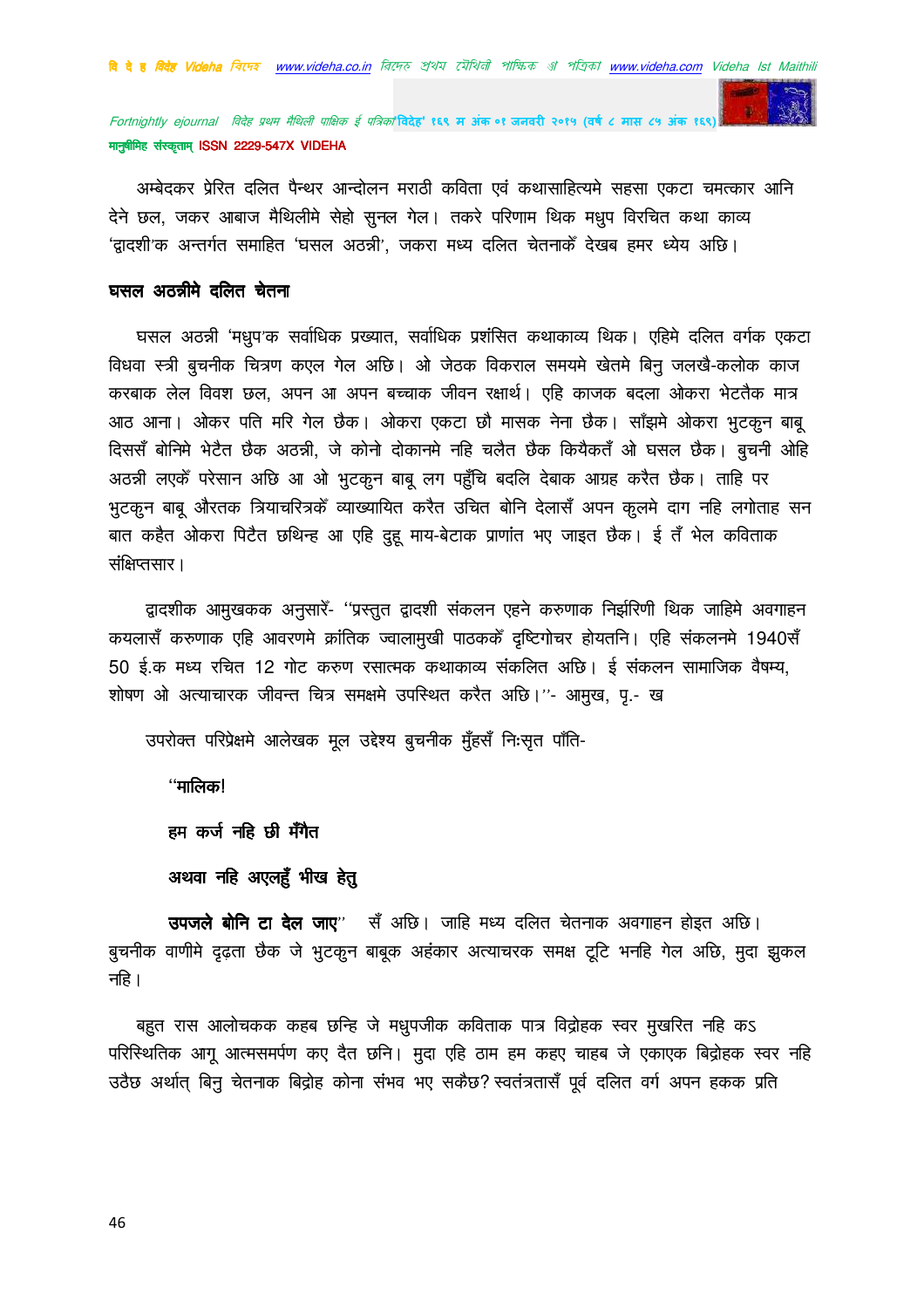सावधान भए उचित मांग करब प्रारंभ कए देलनि सैह तँ भेल दलित चेतना। जेकि 'घसल अठन्नी'क बुचनी अपन पारिश्रमिक मांगैत सिद्ध कए देलनि।

एक हिसाबैं बात बड़ड छोट छैक, अदौसँ सामर्थ्यवान असहायकैँ कष्ट पहुँचबैत आएल छथि, जनिका लग शक्ति छनि, ओ ओकर उपयोग निरीह पर करैत अएलाह अछि, मुदा 'घसल अठन्नी' अपन प्रकाशनक संग सभक ध्यान अपना दिस आकृष्ट करबाक हेतु वाध्य कएलक, जे एकर सबसँ पैघ उपलब्धि मानल जाए सकैछ। शक्तिशाली होथि वा शक्तिहीन, सभ केओ एहि दिशामे किछूओ काल अवश्य मनन कएलनि, जाहिसँ एहि साहित्यक उद्देश्य सोलहो आना सफलता प्राप्त कएलक, जे चिकड़ि-चिकड़ि ओहि साहित्यकारक गुणगान अदौसँ आइ धरि कए रहल अछि, एहिसँ बेसी एकटा साहित्यकारसँ एहि समाजकँ अपेक्षा की?

**निष्कर्षतः** कहल जा सकैत अछि जे समाजक दलित-पीड़ित वर्गक वेदनाकेँ मुखर करब, ओकरा समाजक सहानुभूति अर्जित करैब हिनक कथाकाव्यक उद्देश्य रहल अछि। हिनक कथाकाव्यक नायक दलित वर्गक प्रतिनिधित्व करैत अछि तथा खलनायक सामन्त वर्गक। शोषित वर्गक अमानुषिक अत्याचारक चक्कीमे दलित वर्गकेँ पिसाइत देखाएब एवं ओकरामे अपन हकक प्रति चेतनाकेँ जागृत करब हिनक ध्येय छन्हि।

\*\*\*\*\*\*\*\*\*\*\* \*\*\*\*\*\*\*\*\*\*\* \*\*\*\*\*\*\*\*\*\*\*

2



आशीष अनचिन्हार

नियंत्रित पूँजी आ मधुपजीक मार्क्सवाद

आधुनिक समयमे जतेक बेसी गंजन "मार्क्सवाद" वा "साम्यवाद" वा "समाजवाद" वा "वामपंथ" वा "प्रगतिशील" नामधारी विचार सभहँक भेलै ततेक आन कोनो विचारक नै। आ ऐ गंजन लेल मात्र आ मात्र ओ तथाकथित "मार्क्सवादी" वा "साम्यवादी" वा "समाजवादी" वा "वामपंथी" वा "प्रगतिशील" सभ जिम्मेदार छथि जे छद्म रूपें एकरा मात्र कैरियर वा फैशन लेल अपनेलथि। जँ उपरलिखित विचार सभहँक अर्थ पूछल जाए तँ वस्तुतः सभहँ अर्थ एकै आएत आ तकरा सरल शब्दमे एना कहि सकैत छी--"जे मनुख धन संचयक प्रवृति छोड़थि आ आनो लोकेँ ऐ लेल प्रोत्साहित करथि संगे-संग ओइ धनक उपयोग सामूहिक हितमे हो से "मार्क्सवादी" वा "साम्यवादी" वा "समाजवादी" वा "वामपंथी" वा "प्रगतिशील" कहेता। आब ऐ प्रवृति लेल नास्तिक भेनाइ जरूरी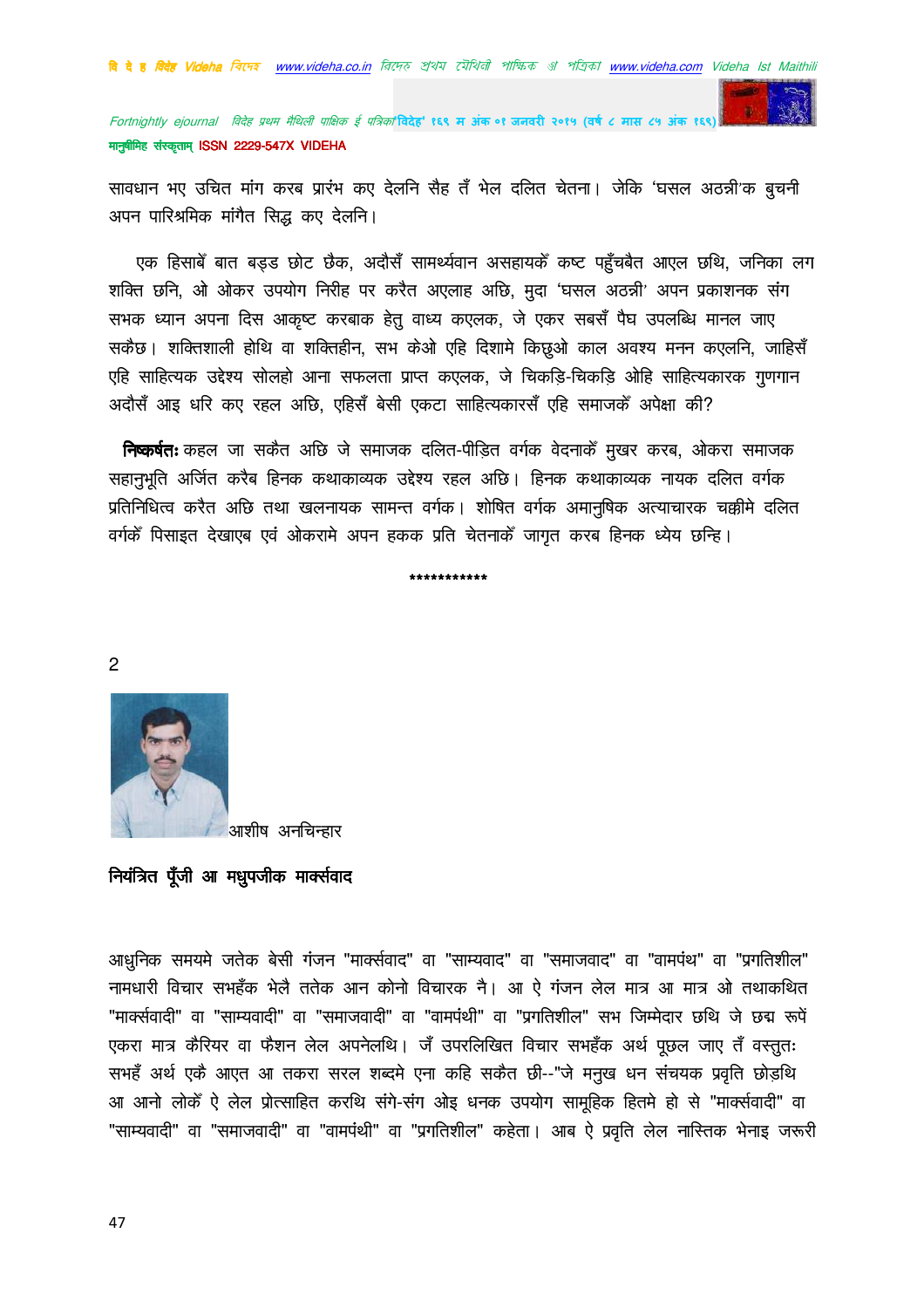# Fortnightly ejournal िवद ेह थम म ैिथली पाि'क ई पि\*का**'वदेह' १६९ म अंक ०१ जनवर २०१५ (वष ८ मास ८५ अंक १६९)** मानुषीमिह संस्कृताम् ISSN 2229-547X VIDEHA

छै की नै से कहब मोश्किल कारण बंगालक करोड़पति "मार्क्सवादी" वा "साम्यवादी" वा "समाजवादी" वा "वामपंथी" वा "प्रगतिशील" सभ हरेक बर्ख धूमधामसँ दुर्गापूजा मनबै छथि। ओना प्राचीन कालमे वाममार्गी ओहन लोककेँ कहल जाइत छलै जे की संसारक प्रचलित परंपरासँ हटि कऽ काज करथि। मुदा ऐठाम हम ऐ सोचमे छी जे प्राचीन भारतक तंत्र-वाममार्गी आ आधुनिक भारतक राजनैतिक वाममार्गीमे की संबंध छै तँ हमर नजरि अनायासे "पंच-मकार" दिस चलि जाइत अछि आ अद्भुत साम्य भेटि जाइए। ताँए हम "आधुनिक भारतक राजनैतिक वाममार्गी" सभकेँ साम्यवादी सेहो बुझैत छी। ओना कतबो ताकै छी तँ धन-संचयक प्रवृतिकँ छोड़बाक आदति "आधुनिक भारतक राजनैतिक वाममार्गी" सभमे नै भेटैए। स्वतंंत्रता समयमे जखन जमिंदारी प्रथा समाप्त भेलै आ जमिंदार सभ कांग्रेसक सदस्यता लऽ कऽ अप्रत्यक्ष रूपें अपन जमिंदारी बचेलक तेनाहिते किछु अति-महत्वाकंक्षी लोक सभ "मार्क्सवाद" वा "साम्यवाद" वा "समाजवाद" वा "वामपंथ" वा "प्रगतिशील" आदिक चोंगा पहीरि कऽ सामजाक सभ क्षेत्रमे प्रवेश केलक। आ, "मार्क्सवाद" वा "साम्यवाद" वा "समाजवाद" वा "वामपंथ" वा "प्रगतिशील" नामक ऐ विचारक सभहँ छद्म रूपसँ साहित्यकँ सभसँ बेसी नोकसान भेलै। ओना हमरा ई स्वीकार करबामे कोनो हर्जा नै जे किछू लाभ सेहो भेलै मुदा ओकरा एना बुझू जेना कोनो लोक दस रूपैयाक उगाही लेल पचास रूपैया खर्चा करथि।

2

जँ नास्तिकताकेँ "मार्क्सवाद" वा "साम्यवाद" वा "समाजवाद" वा "वामपंथ" वा "प्रगतिशील" आदिक तत्व बूझल जाए चार्वाक आ हुनक अनुयायी बड़का "मार्क्सवादी" वा "साम्यवादी" वा "समाजवादी" वा "वामपंथी" वा "प्रगतिशील" निकलत। प्रस्तुत अछि हुनक किछू विलक्षण विचार–

१) मानं त्वक्षजमेव हि' हिशब्दोऽत्र विशेषणार्थो वर्तते। विशेष: पुनश्चार्वाकैर्लोकयात्रानिर्वहणप्रवणं धूमाद्यनुमानमिष्यते क्वचन न पुन: स्वर्गादृष्टादिप्रसाधकमलौकिकमनुमानमिति। षड़दर्शनसमुच्चय- पृ0 457

२) केचित्तू चार्वाकैकदेशीया आकाशं पंचमं भूतमभिमन्यमाना: पंचभूतात्मकं जगदिति निगदन्ति । षड़दर्शन समुच्चय- पृ0 450

३) लोकसिद्धो भवेद् राजा परेशो नाऽपर: स्मृत:। देहस्य नाशो मुक्तिस्तु न ज्ञानान्मुक्तिरिष्यते॥ सर्वदर्शन संग्रह- पृ0 9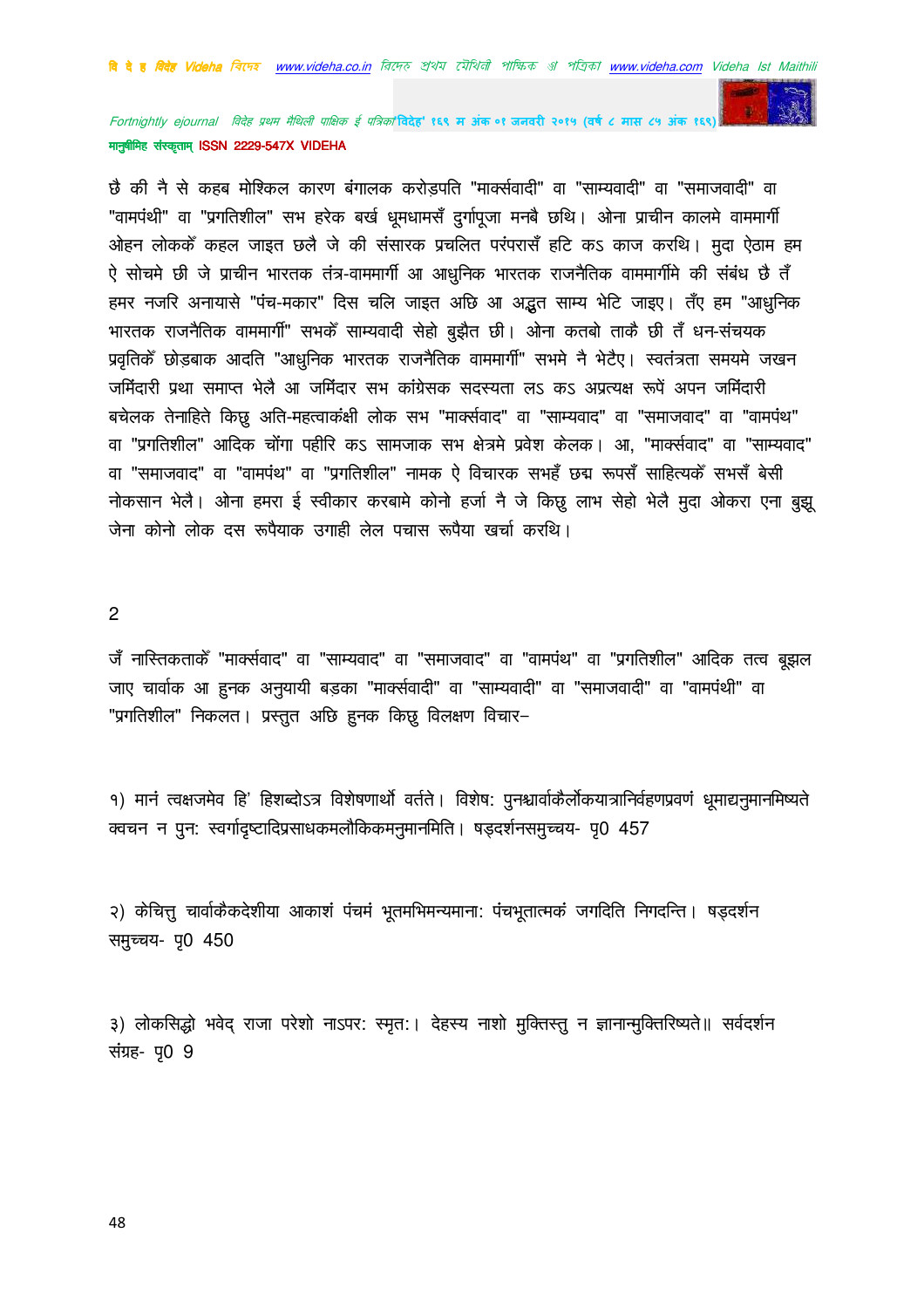४) अंगनाऽऽलिंगनाजन्यसुखमेव पुमर्थता। कण्टकादिव्यथाजन्यं दु:खं निरय उच्यते॥ सर्वदर्शन संग्रह- पृ0 9

जैं प्राचीन मतकेँ खंडन करब "मार्क्सवाद" वा "साम्यवाद" वा "समाजवाद" वा "वामपंथ" वा "प्रगतिशील" आदिक तत्व बुझल जाए तखन तँ सभ उपनिषद्कार गीता संग हुनक अनुयायी बड़का "मार्क्सवादी" वा "साम्यवादी" वा "समाजवादी" वा "वामपंथी" वा "प्रगतिशील" निकलत। कारण उपनिषद् सभमे कर्मकांडक ओ वेदक यज्ञकेँ विरोध भेल अछि।

जैं समानताकेँ प्रतिपादित करब "मार्क्सवाद" वा "साम्यवाद" वा "समाजवाद" वा "वामपंथ" वा "प्रगतिशील" थिक तखन याज्ञवल्क्यक विचार सर्वाधिक महान अछि। याज्ञवल्क्यस्मतिक गृहस्थधर्मप्रकरणमे लिखल ई श्लोक देखू--

बालस्ववासिनीवृद्ध- गर्भिण्यातुरकन्यकाः ।

संभोज्यातिथिभृत्यांश् च दंपत्योः शेषभोजनम् ॥ यास्मृ१.१०५ ॥

मने बाल बच्चा बूढ़ ओ संगमे रहए बला लोक (नौकर-चाकर सहित), आतुर, गर्भिणी, कन्या अतिथिक आदि भोजन पहिने हेबाक चाही तकर बादे गृह मालिक अपने करथि। निश्चित रूपसँ नौकर चाकरकेँ ऐ सूचीमे आनि याज्ञवल्क्य अपन महानताक परिचय देने छथि। आ निश्चित रूपसँ आज़ुक "मार्क्सवादी" वा "साम्यवादी" वा "समाजवादी" वा "वामपंथी" वा "गितशील"सँ बेसी महान छिथ।

जँ दया ओ करुणा "मार्क्सवाद" वा "साम्यवाद" वा "समाजवाद" वा "वामपंथ" वा "प्रगतिशील" आदिक लक्षण थिक तखन बौद्ध आ जैन धर्मक पालन करऽ बला सभ सेहो महान बड़का "मार्क्सवादी" वा "साम्यवादी" वा "समाजवादी" वा "वामपंथी" वा "गितशील" छलाह ओ छिथ।

जैं अखिल विश्वक नारा देलासँ "मार्क्सवाद" वा "साम्यवाद" वा "समाजवाद" वा "वामपंथ" वा "प्रगतिशील" बुझल जाए तखन वैदिक ऋषि सभहँक ओ ऋचा बेसी जोरगर अछि जैमे कहल गेलै जे-- वसुधैव कुटु¶बकम्।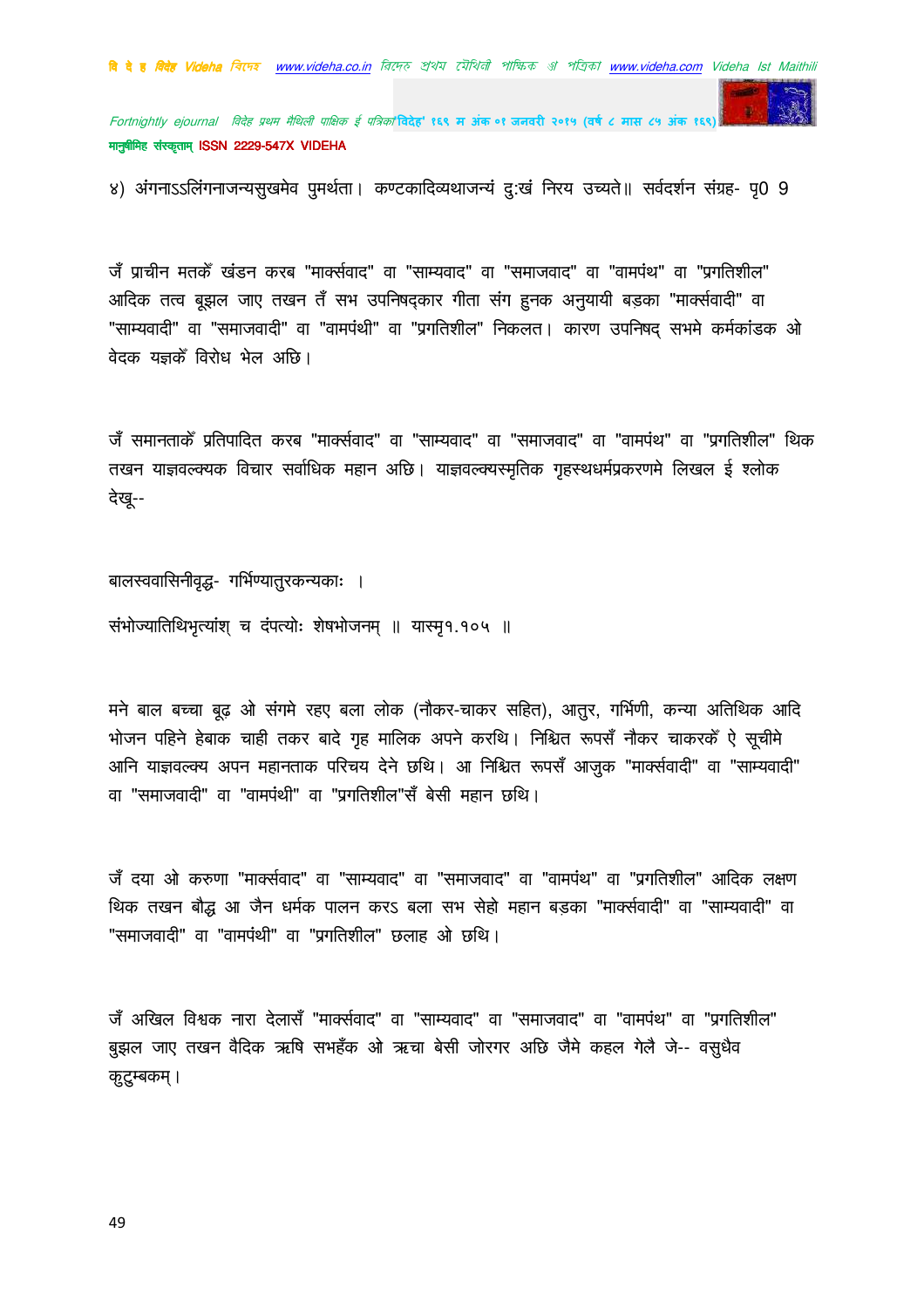Fortnightly ejournal िवद ेह थम म ैिथली पाि'क ई पि\*का**'वदेह' १६९ म अंक ०१ जनवर २०१५ (वष ८ मास ८५ अंक १६९)** मानुषीमिह संस्कृताम् ISSN 2229-547X VIDEHA

जँ वस्तुतः देखल जाए तँ संसारमे "नियंत्रित पूँजी" वा "नियंत्रित पूँजीवाद" केर बहुत महत्व छै। मने एहन पूँजीवाद जैमे शोषणक दर कम होइ ( जी ठीक पढ़िलऐ अपने "जैमे शोषणक दर कम होइ )। आब बहुत लोक एकरा काल्पनिक कहता मुदा वर्तमान समयमे स्वंय सोवियत रूसक विघटन आ चीनक आर्थिक प्रसार देखि ई निश्चित होइत अछि जे पूँजीवाद बहुत जरूरी छै। आब ई हमरा अहाँक हाथमे अछि जे ओकरा नियंत्रित करी वा अनियंत्रित छोड़ि दी। बहुत लोक एकरा एखनो काल्पनिक मानता। एकटा उदाहरण लिअ-"जैं सभहँक पेट भरि जाएत तँ ई संसार कतेक समय टिकतै। हमरा हिसाबें मात्र एक घंटा कारण सभहँक पेट भरले छै तखन एक दोसरक मोजर की? तँए हमरा हिसाबें जा धरि पेट खाली छै ता धरि लोक एक दोसरक गप्प मानऽ लेल मजबूर छै। हँ, कमसँ कम चारि घंटासँ बेसी पेट खाली नै हेबाक चाही आ ऐ लेल जै पूँजीवादक अवधारणा देलहूँ से भेल "नियंत्रित पूँजीवाद"।

3

साफ शब्दमे कही तँ मधुपजी भारतीय परंपराक मार्क्सवादी छथि। ई अलग गप्प जे ओ अपन साहित्यमे लाल झंडा कहियो नै उघला। मुदा की जेना सभ लोक जानै छथि जे साहित्यमे लाल झंडा उघनिहार छद्म मार्क्सवादी छला वा छथि। आब हम मधुपजीक किछु साहित्यक उदहारण दैत ई सिद्ध करब जे मधुपजी नियंत्रित पूँजीवादक समर्थक छला। मधुपजीक सर्वाधिक लोकप्रिय कविता थिक "घसल अठन्नी" एकर अंतिम भागमे पात्र बाजि उठैत अछि ---

हम कर्ज न छी मँगैत अथवा निह अएलहु ँ भीख हेतु उपजल े बोिन टा देल जाए हम थिकहूँ अहीं केर प्रजा पूत कै बेिर एलउ ँ टूटि गेल टॉंग अन्नक मारल अछि हमर आँग....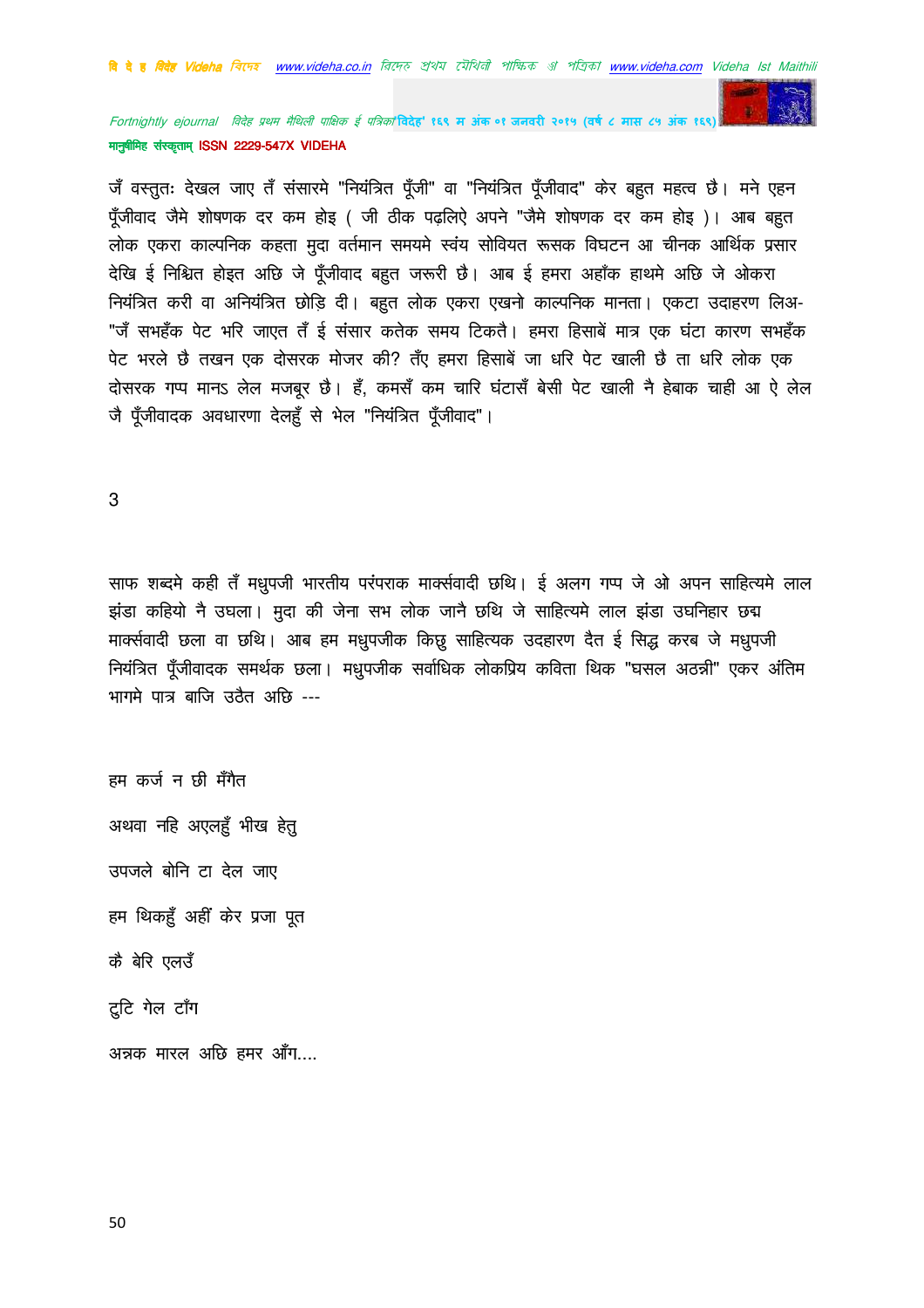**वि दे ह** *विदेह Videha दिफ्ट <u>www.videha.co.in</u> तिरमरु शेथ***य यৌथिती পাক্ষিক \$1 পত্রিকা <u>www.videha.com</u> Videha Ist Maithili** Fortnightly ejournal िवद ेह थम म ैिथली पाि'क ई पि\*का**'वदेह' १६९ म अंक ०१ जनवर २०१५ (वष ८ मास ८५ अंक १६९)** मानुषीमिह संस्कृताम् ISSN 2229-547X VIDEHA

सप्स्टतः मधुपजीक विचार अछि जे सुप्पत उपजल बोनि देल जाए। आ इएह तँ नियंत्रित पूँजीवाद छै। हम फेर कहब जे आब ई हमरा अहाँक हाथमे अछि जे ओकरा नियंत्रित करी वा अनियंत्रित छोड़ि दी।

तेनाहिते मधुपजी अपन आन दोसर प्रसिद्ध कविता "पीक" केर माध्यमें कहै छथि--

निह पतन एक िदन ककर हैत ?

पृóवीक कोरमे के न जैत ?

तें सकल वस्तुमे एक भाव

निश्चित रूपसँ ई साधारण भारतीय जन-मानस केर अभिव्यक्ति अछि मुदा एकर मूल "नियंत्रित पूँजी"मे नुकाएल छै। जैठाँ नियंत्रित पूँजी छै ताही ठाम सुव्यवस्थित ढ़ंगसँ उत्थान-पतन संभव छै।

मधुपजीक बहुत रास कविता गीत हमर तथ्यक गवाही दैए मुदा ऐठाम सभकेँ राखब हमर अभीष्ट नै। कारण ऐ लेखकेँ हम मात्र प्रारंभिक मानै छी। की कारण छै आन आलोचक सभ मधुपजीकेँ प्रगतिशील तँ मानै छथि मुदा मार्क्सवादी नै जखन की मधुपजी आन कथित मार्क्सवादीसँ बेसी प्रमाणिक मार्क्सवादी छथि। हम ऐ लेखकेँ आर आगू बढ़ाएब आ ओत्तहि ई बुझना जाएत जे मैथिलीक आलोचक सभ कोना " कथित मार्क्सवादी" सभ मात्र पार्टी ज्वाइन करैत छल राजैनितिक ओ पुरस्कारक स्वार्थ लेल ऐ फेरमे मधुपजी सन सुच्चा मार्क्सवादी कोन कतिया गेला।

21 दिसम्बर 2014कें गाम कोर्थुमे स्व. काशी कान्त मिश्र "मधुप"जीक प्रतिमा हुनक पत्नीक प्रतिमा संग स्थापित भेल। ऐ कार्यक्रमक विवरण एना अछि--

कविचूड़ामणि मधुपजी 27म बरखीपर हुनक गाम कोर्थुमे मधुप स्मृति मनाओल गेल अहि अवसर पर मधुप जीक स्मारकक स्थापना सेहो कएल गेल। राम जी ठाकूर दीप जरा कऽ कार्यक्रमक शुरुआत केलनि आ मंचक अध्यक्षता जीतेन्द्र नारायण झा " जीतू" आ संचालन डॉ जयप्रकाश चौधरी "जनक" जी केलनि। मुख्य अतिथि श्रीमती नीरजा रेनु, किशोर नाथ झा आ विशिष्ठ अतिथि चंद्रभानु सिंह आ बैजनाथ मिश्र "बैजू" छलाह। ऐ संगे आरो प्रबुद्ध लोक छला- शंभु नाथ मिश्र, सारदा सिंह, दिनेश चन्द्र झा, बैधनाथ झा, उमेश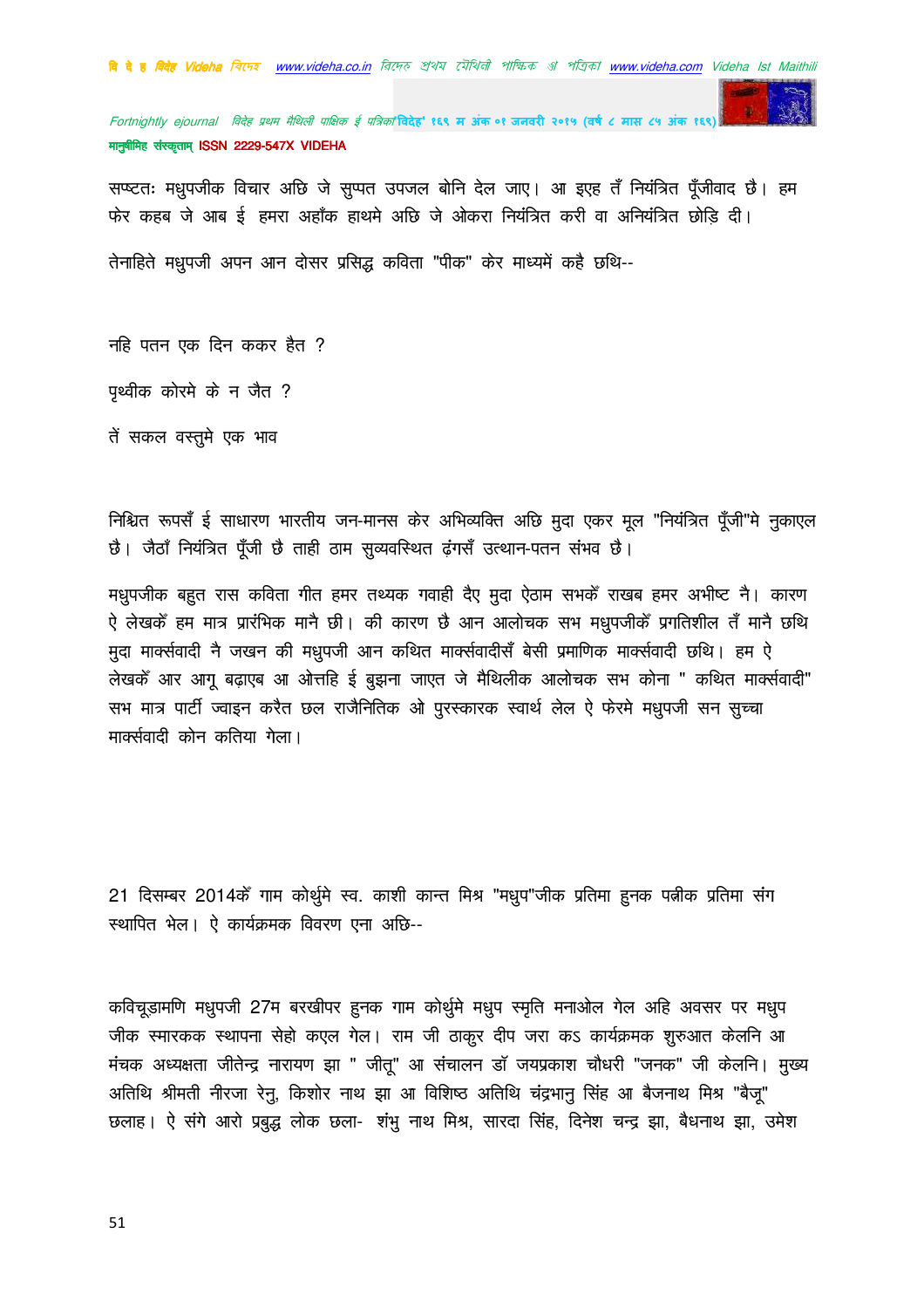Fortnightly ejournal िवद ेह थम म ैिथली पाि'क ई पि\*का**'वदेह' १६९ म अंक ०१ जनवर २०१५ (वष ८ मास ८५ अंक १६९)** मानुषीमिह संस्कृताम् ISSN 2229-547X VIDEHA

झा, कृष्ण कूमार झा, रामचंद्र झा शिवशंकर श्रीनिवास, चंद्रदेव झा, जटाशंकर मिश्र, रमन जी ठाकूर, प्रो. महेश झा, त्रिपुरारी ठाकुर, सुरेन्द्र झा, चंद्रकिशोर राय सरस जी, मदन झा, वरुण चौधरी, सरवन झा, सहयात्री जी, फूलचंद्र मिश्र"रमण", उदय चन्द्र झा "विनोद", मिथिलेश झा, सुमन सौरभ, उमानाथ झा ,कमल पाठक जी, चंद्रकिशोर झा, राघवेन्द्र चौधरी, आ राजीव मिश्र। प्रस्तुत अछि किछु फोटो (स्रोत- राजीव मिश्र, कोर्थु ग्रुप)–



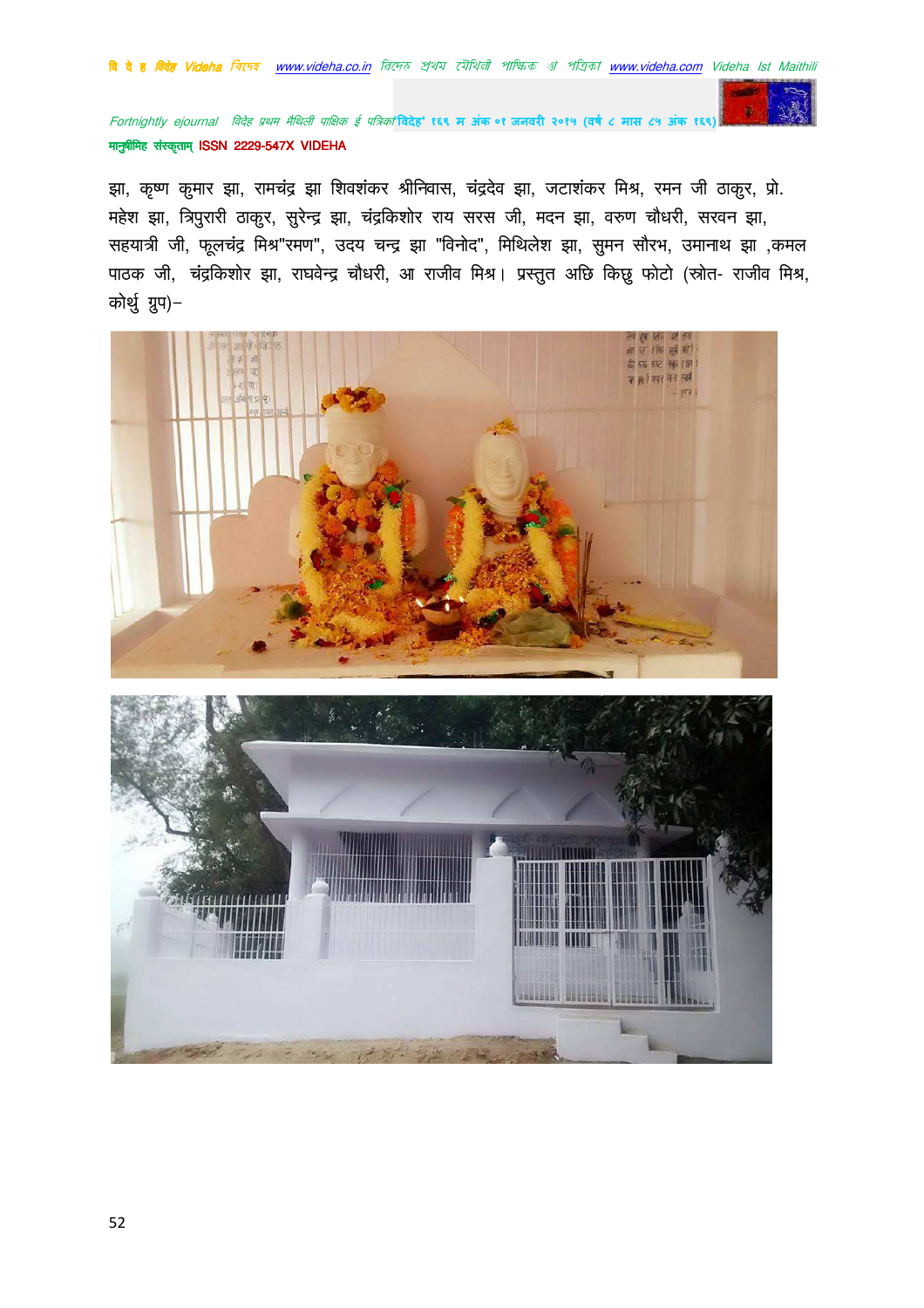Fortnightly ejournal िवद ेह थम म ैिथली पाि'क ई पि\*का**'वदेह' १६९ म अंक ०१ जनवर २०१५ (वष ८ मास ८५ अंक १६९)** मानुषीमिह संस्कृताम् ISSN 2229-547X VIDEHA



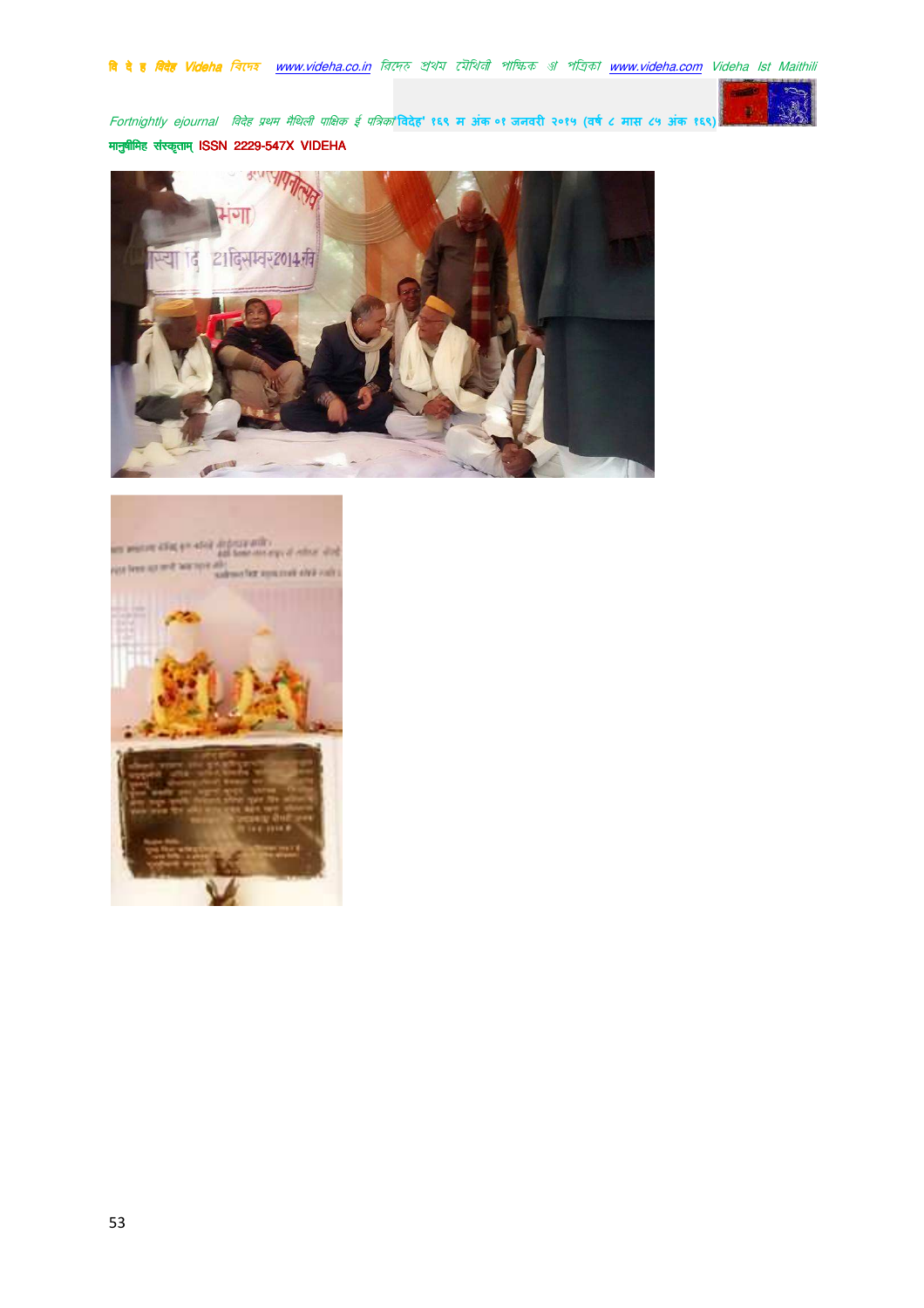Fortnightly ejournal िवद ेह थम म ैिथली पाि'क ई पि\*का**'वदेह' १६९ म अंक ०१ जनवर २०१५ (वष ८ मास ८५ अंक १६९)** मानुषीमिह संस्कृताम् ISSN 2229-547X VIDEHA



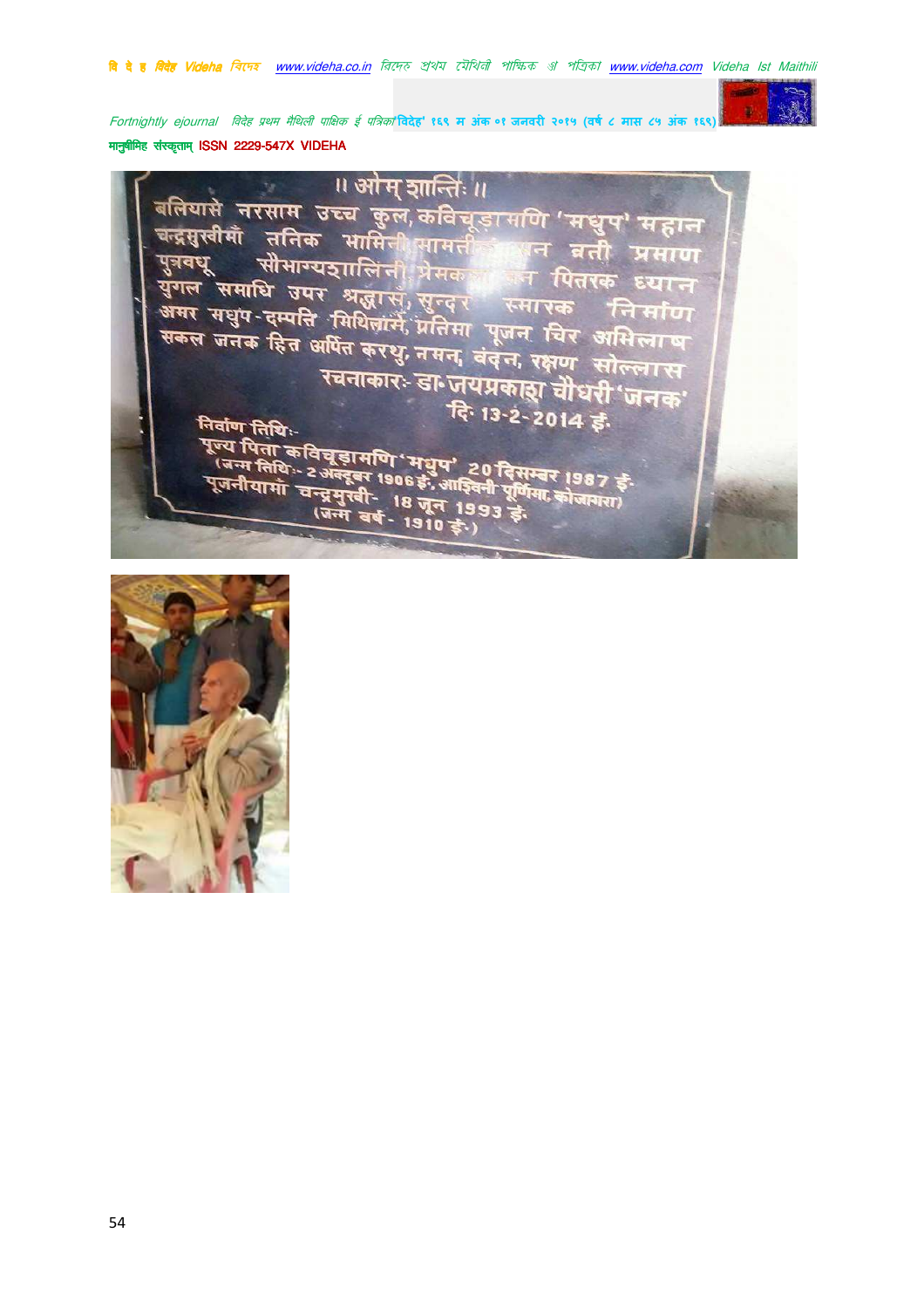Fortnightly ejournal िवद ेह थम म ैिथली पाि'क ई पि\*का**'वदेह' १६९ म अंक ०१ जनवर २०१५ (वष ८ मास ८५ अंक १६९)** मानुषीमिह संस्कृताम् ISSN 2229-547X VIDEHA



ऐ रचनापर अपन मंतव्य ggajendra@videha.com पर पठाउ।





<u>३.१. मधुपजीक किछु गीत, कविता, गजल आ दोहा</u>



३.२. <u>४ % ब्रॉ. अजीत मिश्र-</u> अर्पण-तर्पण-समर्पण



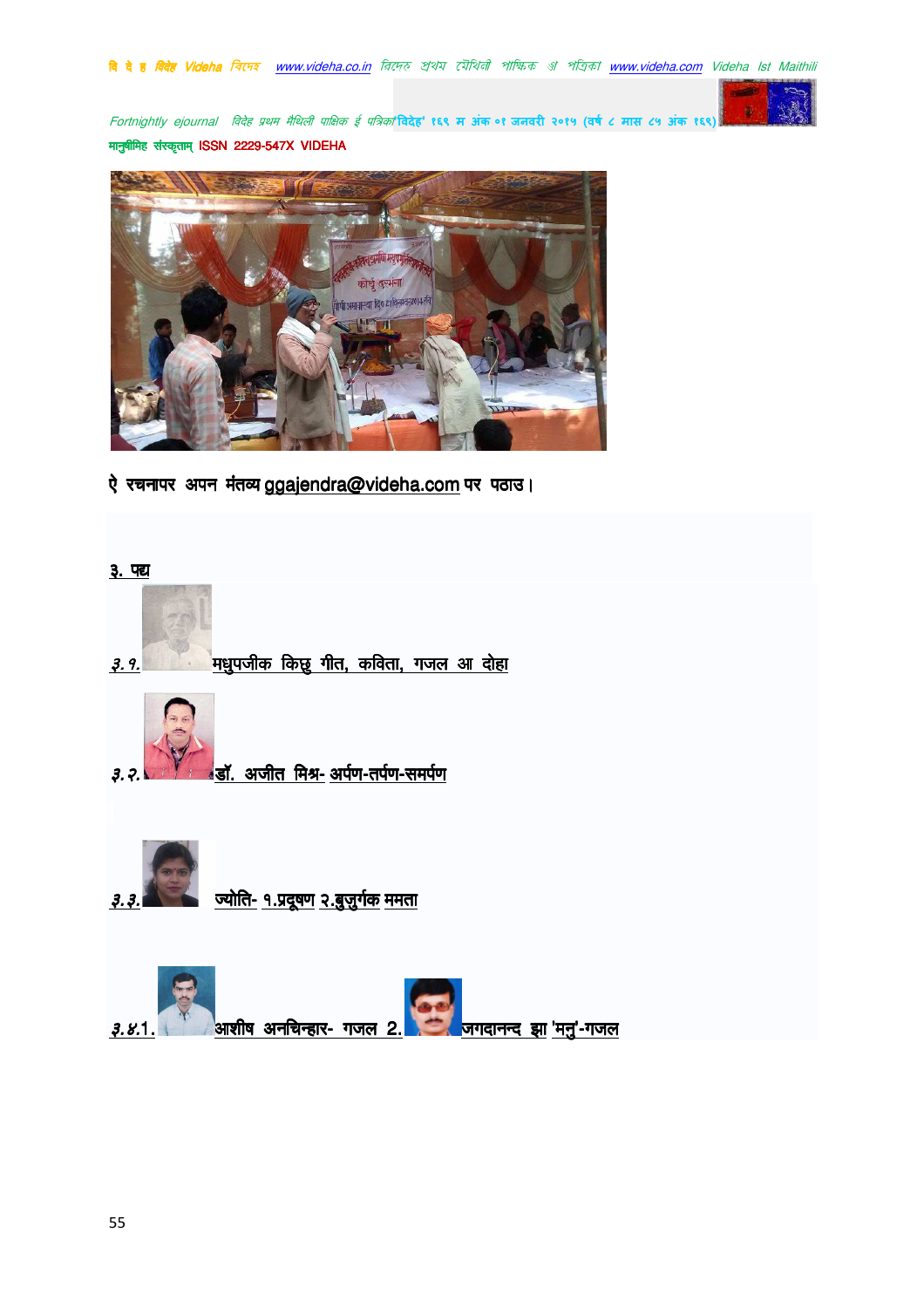Fortnightly ejournal िवद ेह थम म ैिथली पाि'क ई पि\*का**'वदेह' १६९ म अंक ०१ जनवर २०१५ (वष ८ मास ८५ अंक १६९)** मानुषीमिह संस्कृताम् ISSN 2229-547X VIDEHA



.<br>मधुपजीक किछु गीत, कविता, गजल आ दोहा...

किवता खंड

#### 1

# पितत पीक पीक

नहि घृणा करू बुझि पतित पीक। ताम्बूल तेज-तरूआरि-दशन-सँ िचरा हृदय, रस-लाल अपन-शोभाक हेतु जे कैल दान, तकरे पवित्र हम छी प्रतीक।। मुख-िनिधमे उठल तरंग तरल, निह रिह सकलहु ँ चुपचाप पड़ल। आननमे पावन, भूमिलग्न होइतिह अपूत, की उिचत थीक।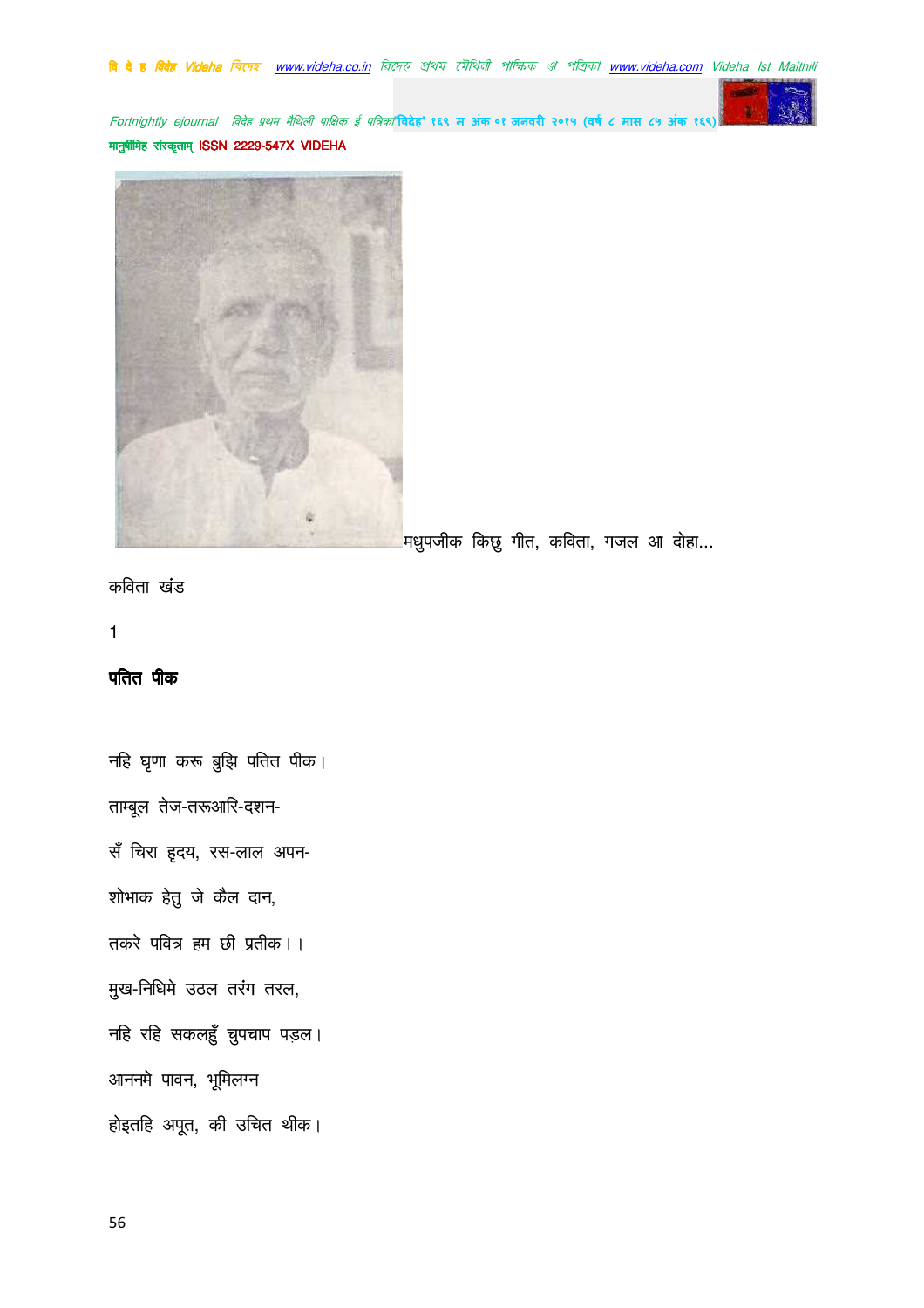Fortnightly ejournal िवद ेह थम म ैिथली पाि'क ई पि\*का**'वदेह' १६९ म अंक ०१ जनवर २०१५ (वष ८ मास ८५ अंक १६९)** मानुषीमिह संस्कृताम् ISSN 2229-547X VIDEHA

हम दशन बसन केर अनुरंजक

जे रसिकक पूर्ण मनोरंजक।

जधरस्थ हमर बुध करथि पान,

अधरस्थ देखि पुनि हँटब ठीक।।

नन्दनवन-विहरणशील सुरक

पितरक अथवा नृप भूमिसुरक

नैवेद्यक रस छी हमहि मुख्य;

तें ई अपमान न करब नीक।।

0वाथÿ संसारक केहन िनयम,

उपकृतो उपद्रव करै न कम

भूषित भै भूशित कैल अहाँ,

ई रीति नीति नहिएँ सुधीक।।

निह पतन एक िदन ककर हैत ?

पृóवीक कोरमे के न जैत ?

तें सकल वस्तूमे एक भाव

राखक िथक, गीता पढु सटीक।।

2

#### छुतहर

अस्पृश्य भेलहुँ कै कोन पाप ?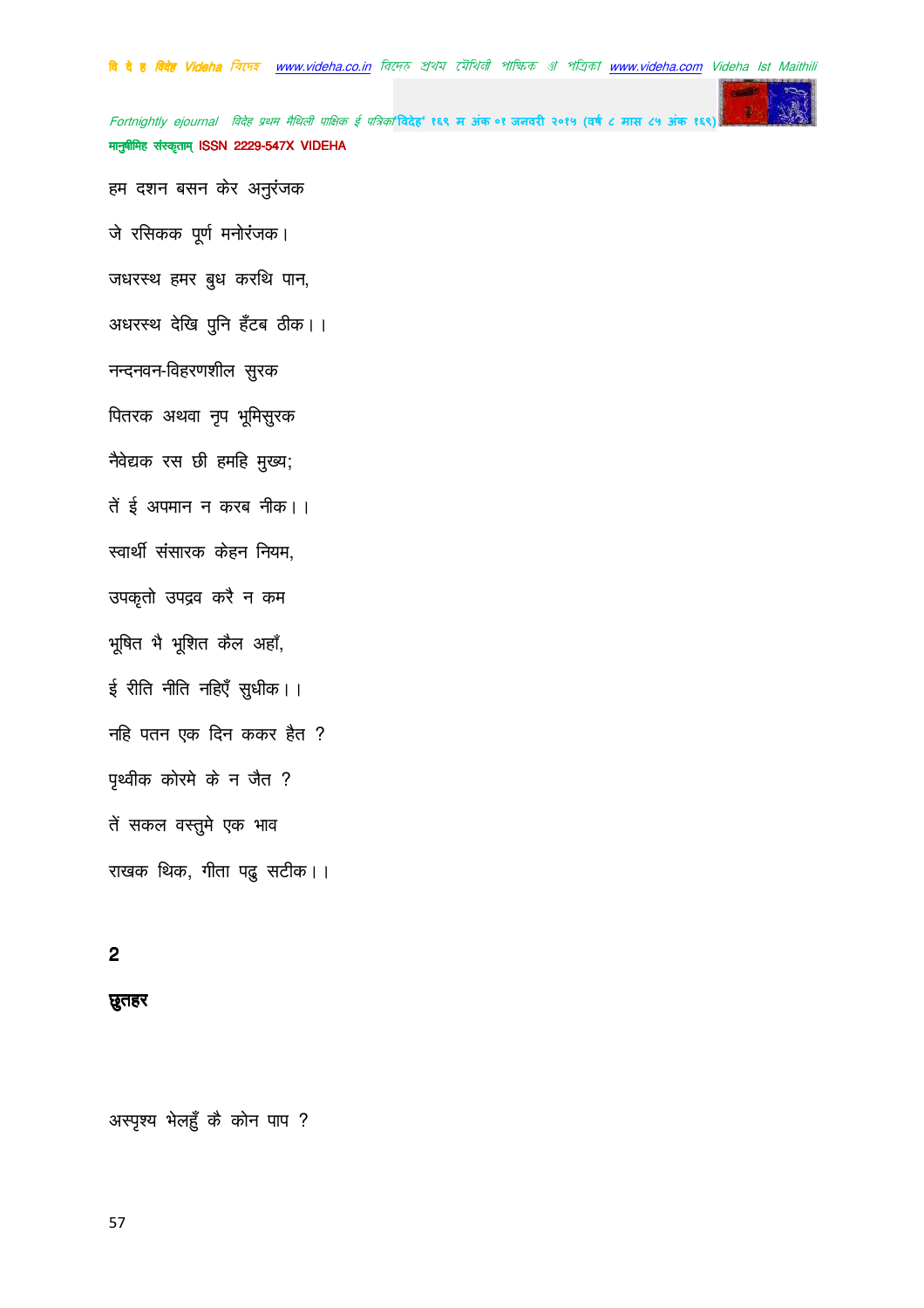Fortnightly ejournal िवद ेह थम म ैिथली पाि'क ई पि\*का**'वदेह' १६९ म अंक ०१ जनवर २०१५ (वष ८ मास ८५ अंक १६९)** मानुषीमिह संस्कृताम् ISSN 2229-547X VIDEHA

मृत्तिका एक एके कुम्हार,

ओ दण्ड चक्र चीवर सम्हार।

आकार एक क्यों मंगल घट,

गौबरौड़ बनल हम सही ताप।।

जाहि मृगनयनिक कटि माथ उपर,

घुमलहुँ कतेक दिन रसनिर्झर।

से देखि दूर कहि दूर जाथि,

निह जािन देल के एहन शाप ?

जे कूकूरौं कें सुतधि पलंग,

पी मद्य विलोचन करथि रंग।

से देखि हमर मुख करथि घृणा;

दुर्भाग्यक पड़ि गेल केहन छाप ?

चढ़ि चाक प्रदक्षिण हरिक कएल,

आवामे तनकें हवन कएल।

फल तकर केहन िवपरीत भेल,

झूठ े िथक सबटा योग-जाप।।

घट-घटमे वासी ब्रह्म एक.

हो भान अविद्यासँ अनेक।

बुझितहुँ वेदान्ती हमर वारि।

अपवित्र कहथि क' क' प्रलाप।।

हो सिदखन संसारक सुधार,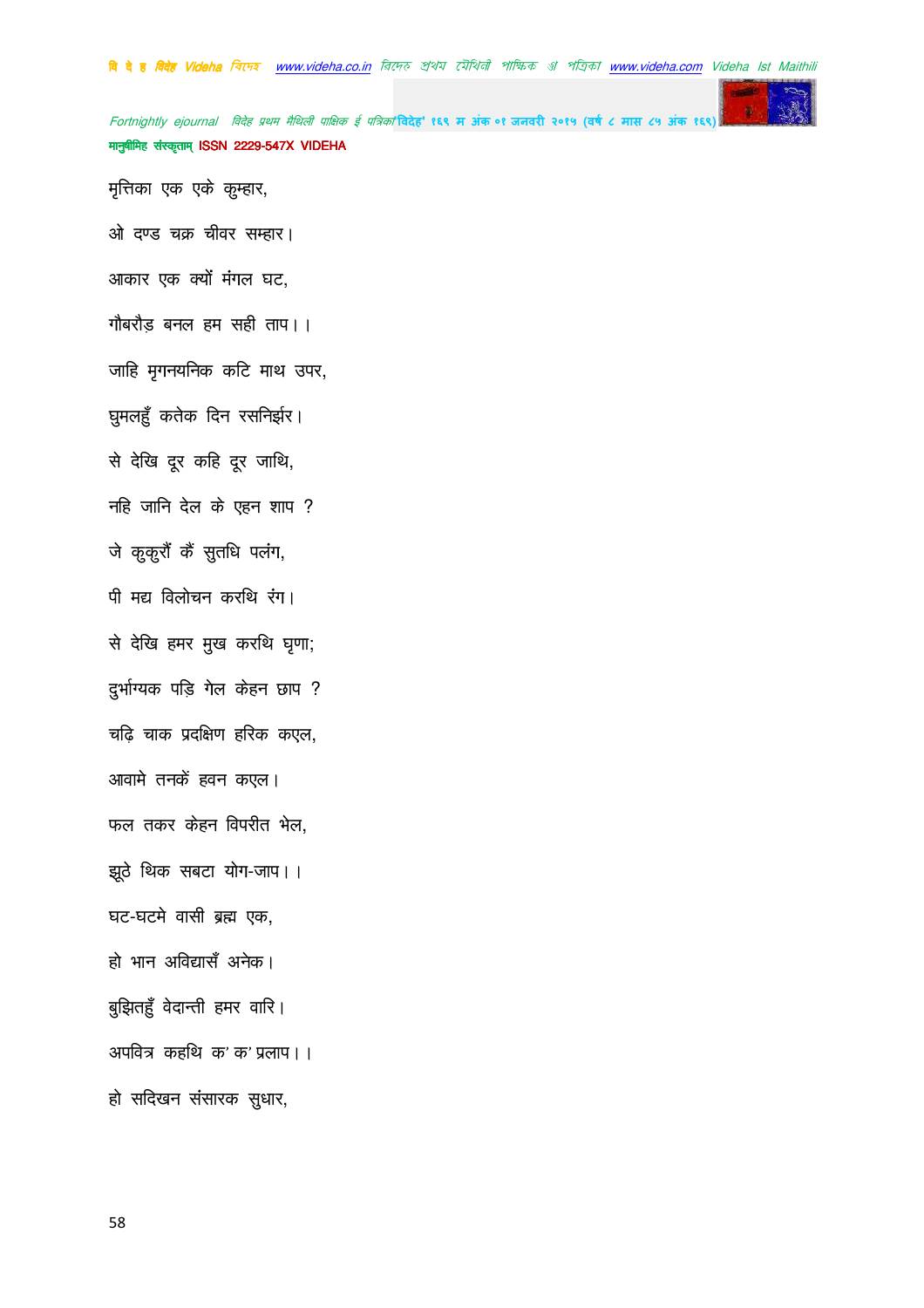Fortnightly ejournal िवद ेह थम म ैिथली पाि'क ई पि\*का**'वदेह' १६९ म अंक ०१ जनवर २०१५ (वष ८ मास ८५ अंक १६९)** मानुषीमिह संस्कृताम् ISSN 2229-547X VIDEHA

पतितौक बनथि क्यो कर्णधार।

उद्घार सुधारकसँ न हमर,

ई सभ्य समाजक थिक प्रताप।।

3

घसल अठन्नी जेठक दुपहिर बारहो कलासँ उगिलि उगिलि भीषण ज्वाला आकाश चढ़ल दिनकर त्रिभुवन डाहथि जरि जरि पछबा प्रचण्ड बिरड़ो उदण्ड सन सन सन सन छन छन छन छन आिगक कण सन सन्तप्त धूलि अछि उड़ा रहल। खोतामे पक्षी संच मंच हिलबए न पाँखि खोलए न आँिख तरुतर पशु हाँफै सजल नयन चरबाह भािग घर गेल िवमन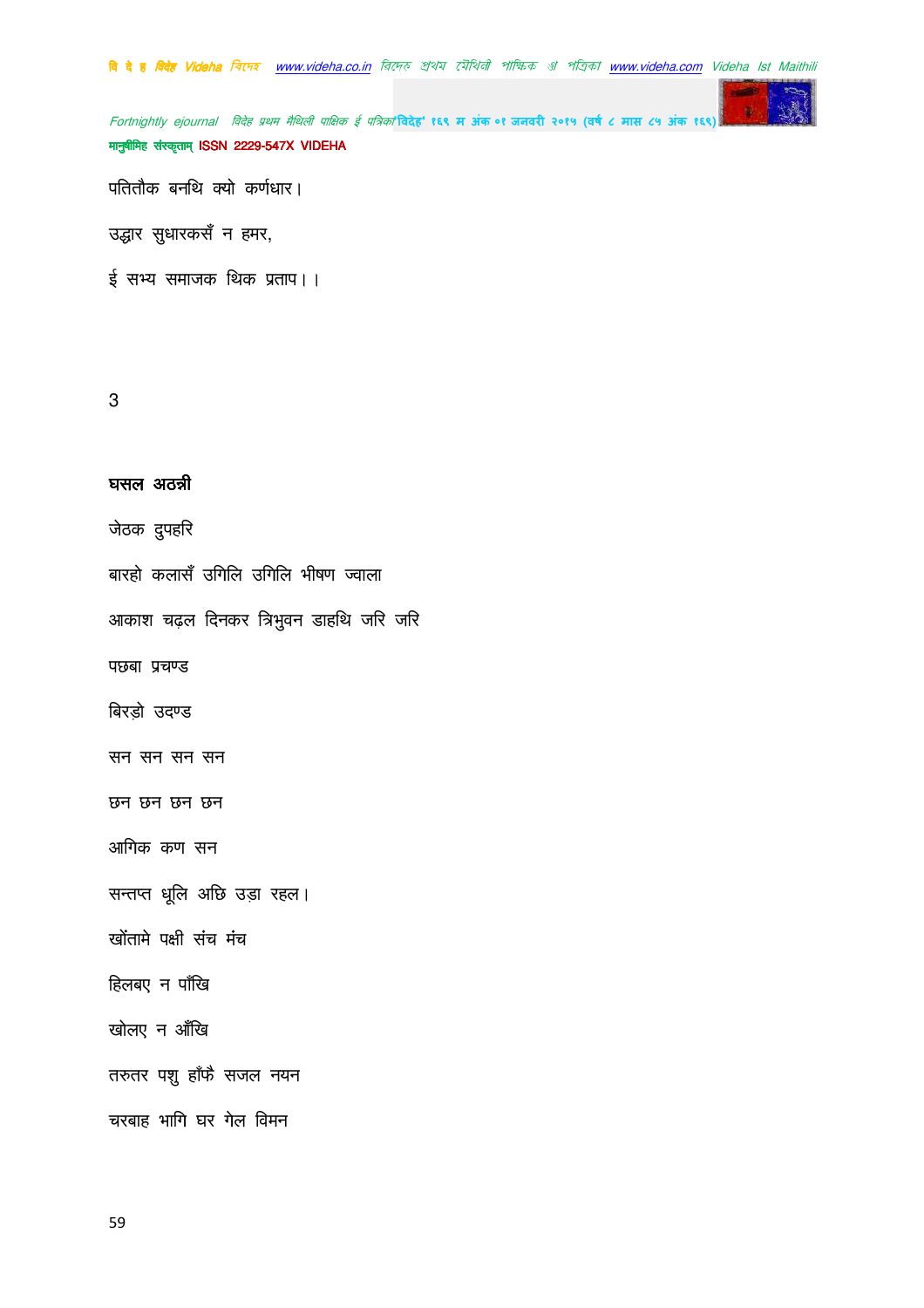**वि दे ह** *विदेह Videha दिफ्ट <u>www.videha.co.in</u> तिरमरु शेथ***य यৌथिती পাক্ষিক \$1 পত্রিকা <u>www.videha.com</u> Videha Ist Maithili** Fortnightly ejournal िवद ेह थम म ैिथली पाि'क ई पि\*का**'वदेह' १६९ म अंक ०१ जनवर २०१५ (वष ८ मास ८५ अंक १६९)** मानुषीमिह संस्कृताम् ISSN 2229-547X VIDEHA इनहोर बनल पोखरीक पािन जलचर-थलचर कÜपए थर थर टाटी, फड़की, िखड़की, केवाड़ लागल घर-घर ई अग्निवृष्टि! नहि कतउ बाटमे बटोहीक हो एखन दृष्टि संहार करत की प्रकृति सृष्टि-ई अग्निवृष्टि! Vी मान लोकिन जे तुन्दिल बनि मसलंगमे ओंगठल शरबत छनि-मिसरी बदाम बरफें घोरल नर्तित बिजुली पंखा तर छथि सेहो अशान्त बाजथि हरि! हरि!! की कथा सजीवक छाहिरयो अिभलाष करए भेटए छाहिर जेठक दुपहिर! ई समय यदिप बुचनी घर आँगन छोिड़ तदिप गिरहस्थक कोड़ए खेत एखन की करित बेचारी! आठ पहर दुर्दैवक डाँगें अछि पीटलि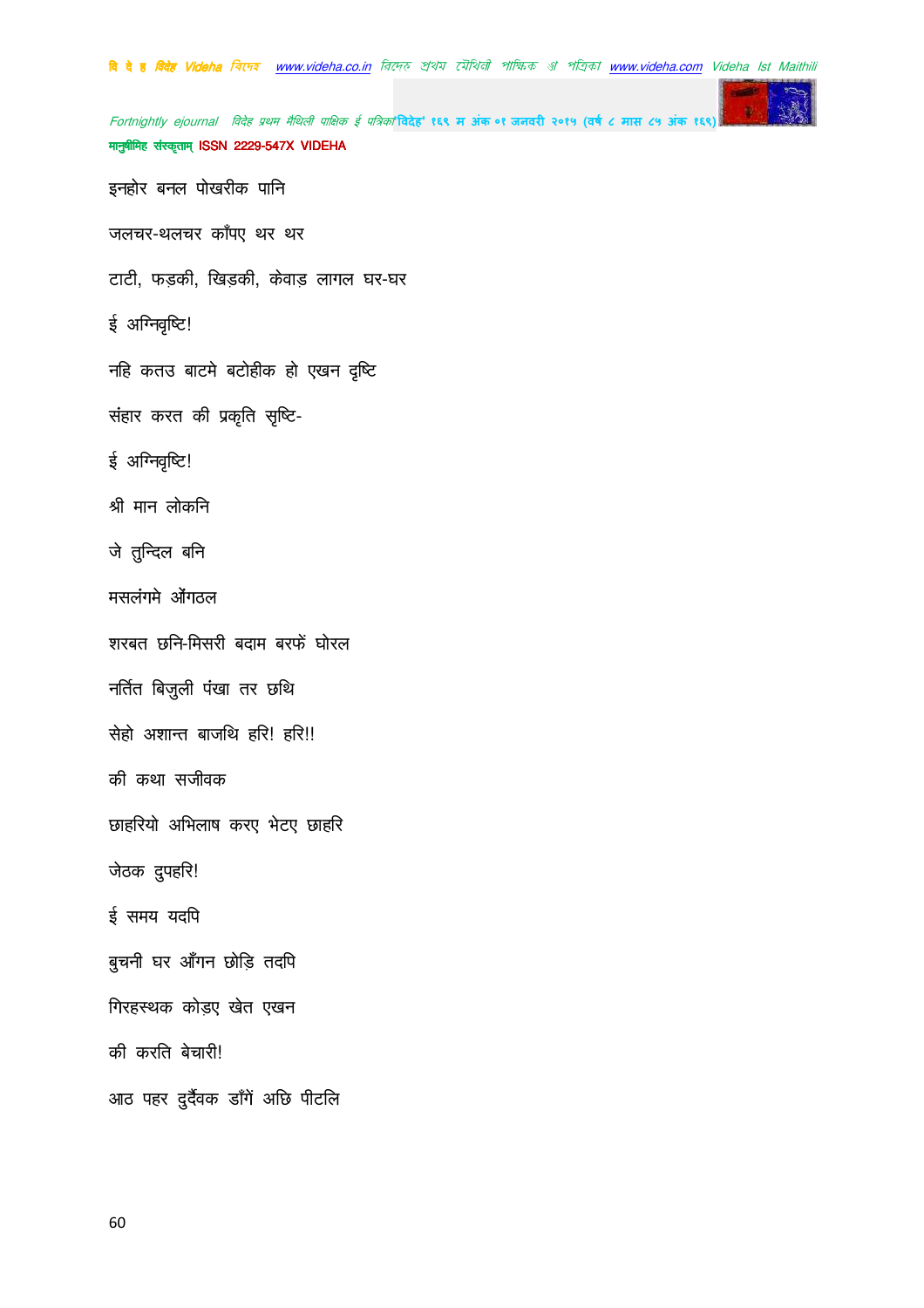Fortnightly ejournal िवद ेह थम म ैिथली पाि'क ई पि\*का**'वदेह' १६९ म अंक ०१ जनवर २०१५ (वष ८ मास ८५ अंक १६९)** मानुषीमिह संस्कृताम् ISSN 2229-547X VIDEHA

िवधवा पिरवारहीन िबलटिल

छौ मासक एके टा बच्चा

भाविक सम्बल

जे कानि रहल छै धूर उपर

पिरबोध कोना क' करित तकर?

शोणितोक आब नहि छैक शेष

पुनि दूधक हएत कोना सम्भव?

सहि तीनि साँँझ ई आइ आएल

बनि मजदुरनी अठ अन्नी पर

सूर्योदयसँ सूर्यास्त तक्क

करतैक काज

निह पिनिपआइयो पािब सकित!

सन्ध्याक समय

संसार अभय

उगि चान सदय

शीतल ज्योत्सनासँ कएल मुदित ब्रह्माण्ड सकल

नेरूक हित दौड़लि हुँकरि गाय

टुन-टुन-टुन-टुन

टन-टन-टन-टन

घण्टीक शब्द

घर-घरसँ बाहर भेल धूम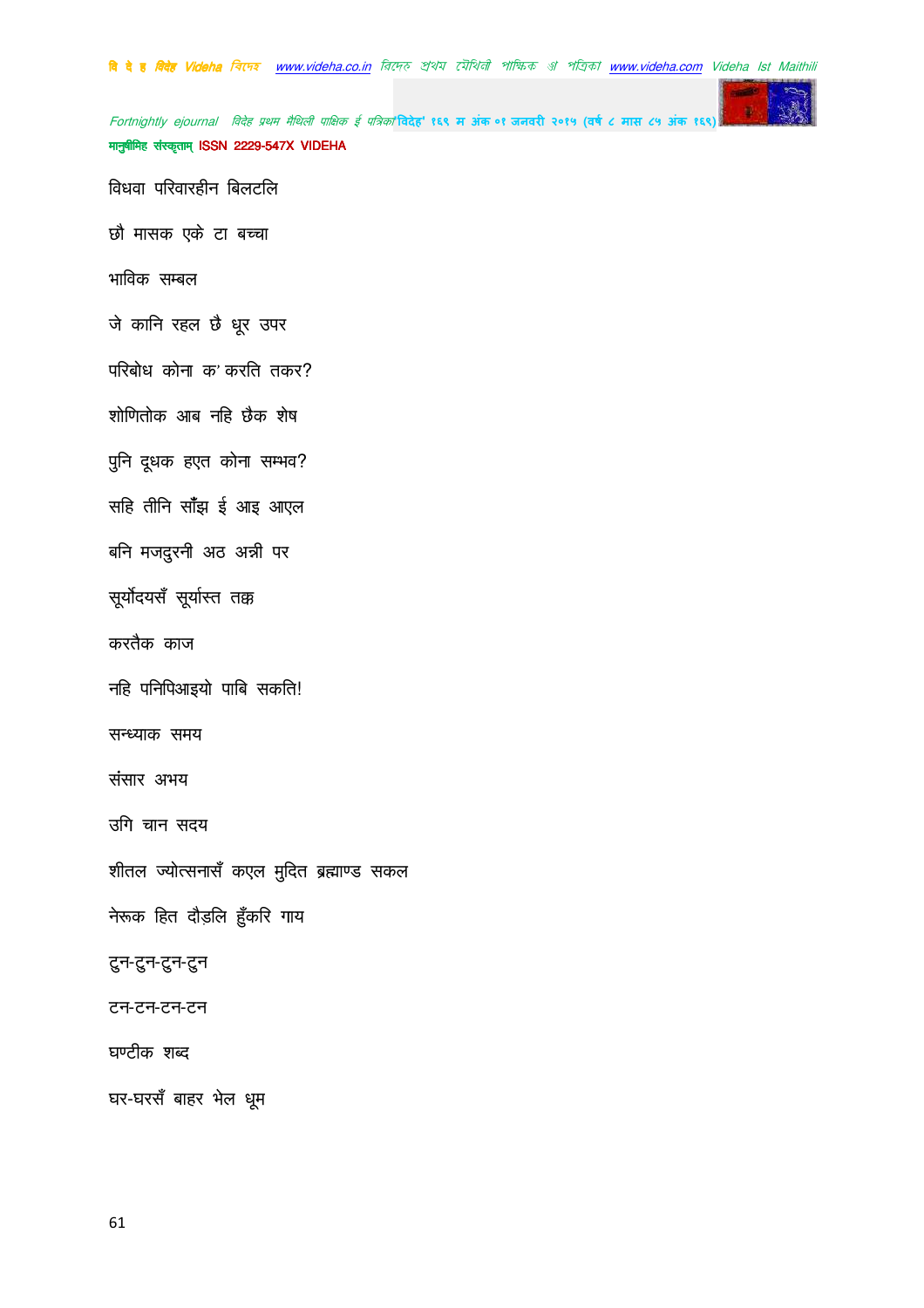Fortnightly ejournal िवद ेह थम म ैिथली पाि'क ई पि\*का**'वदेह' १६९ म अंक ०१ जनवर २०१५ (वष ८ मास ८५ अंक १६९)** मानुषीमिह संस्कृताम् ISSN 2229-547X VIDEHA

तैयो भूखलि-प्यासलि बुचनी

आँचल तर झपने पुत्रा अपन

कुæी-कुæी पिरधान मिलन

हøडी जागल

सौन्दर्य गरीबीसँ दागल

भूखक ज्वालासँ जरक डरें

तारुण्य जकर अबितर्हि भागल

पाकल पानहुँसँ बढ़ल-चढ़ल

पीयर ओ दूबर-पातर तन

फाटल ओ फुफड़ी पड़ल ठोर

आमक फाड़ा सन नयन

खाधिमे धएल जकर दुर्दैव चोर

चिन्ता-चुड़ैल केर चढ़ल कोर

झरकाइ रहल छ ै आंग जकर

ितपल हा! आशा बिन अंगोर

दे कने अन्न-जल प्राण जकर

अिछ बािज रहल छलसँ नोरक,

से बिन कातिर

कहुना क' डरि

कर जोिर कहल:

ओ घसल अठन्नी चलि न सकल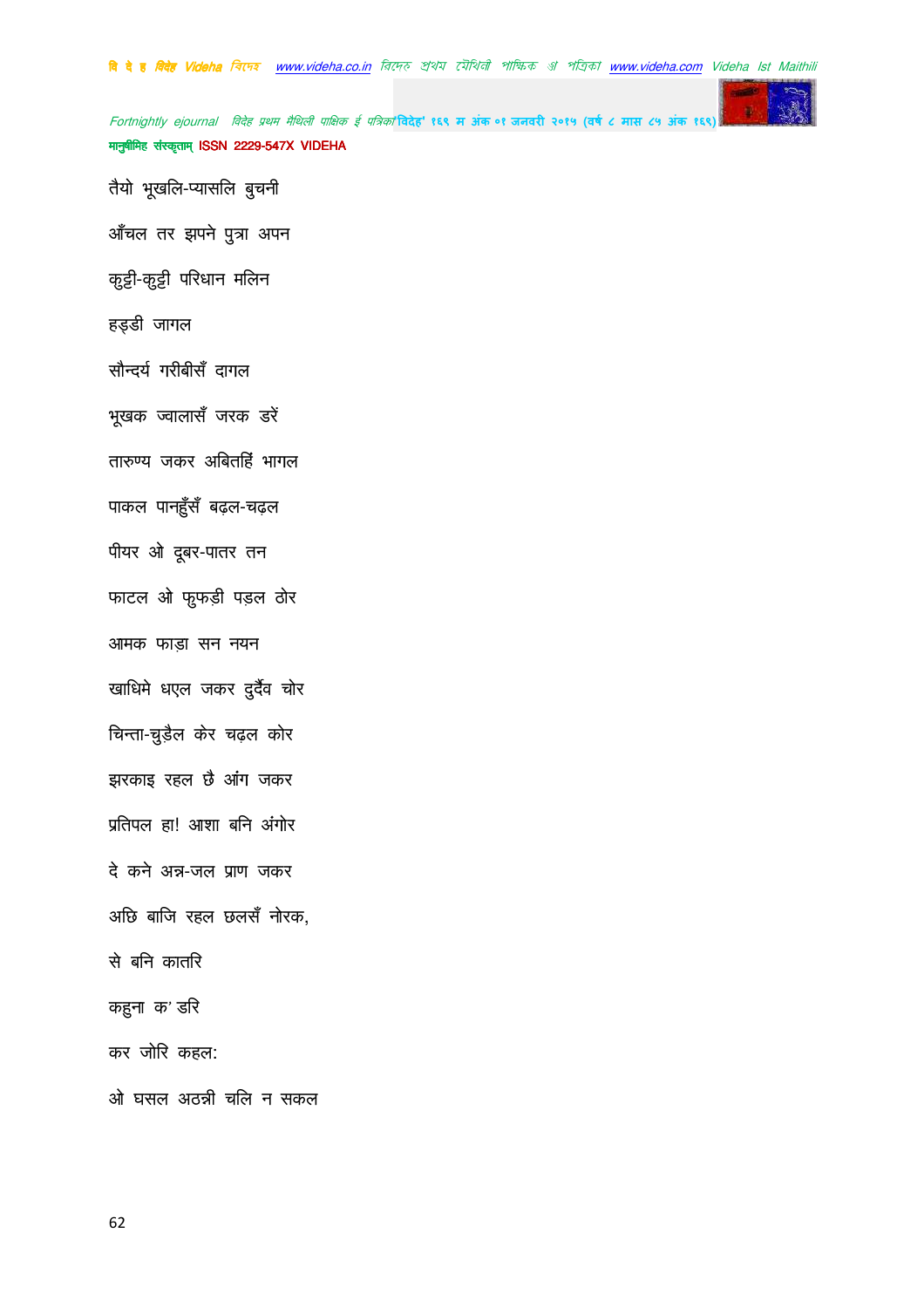Fortnightly ejournal िवद ेह थम म ैिथली पाि'क ई पि\*का**'वदेह' १६९ म अंक ०१ जनवर २०१५ (वष ८ मास ८५ अंक १६९)** मानुषीमिह संस्कृताम् ISSN 2229-547X VIDEHA

हम सब दोकानसँ घूमि-फीरि

छी आिब रहिल

करु कृपा अठन्नी द' दोसर

एसकरुआ हम

भ' गेल राित

िगरहत, न आब देरी लगाउ

भूखें-प्यासें हम छी मरैत

लेबै बेसाह

कूटब-पीसब

बच्चा भोरेसँ कानि-कानि

छट-पट करैत अछि जान लैत।

ई फेर आएल भुकब' कपार

कहुँ असल अठन्नी अदलि-बदलि

क' रहिल चलाकी साफ-साफ

रौ! ठोंठ पकड़ि क' कर न कात

ई डाइिन अिछ

देखही न आँिख

अिछ गुड़िर रहिल

अबिताहिं बुधना सन स्वामीकें

चट चिबा गेलि

ल¿मीक बेिरमे महाजनी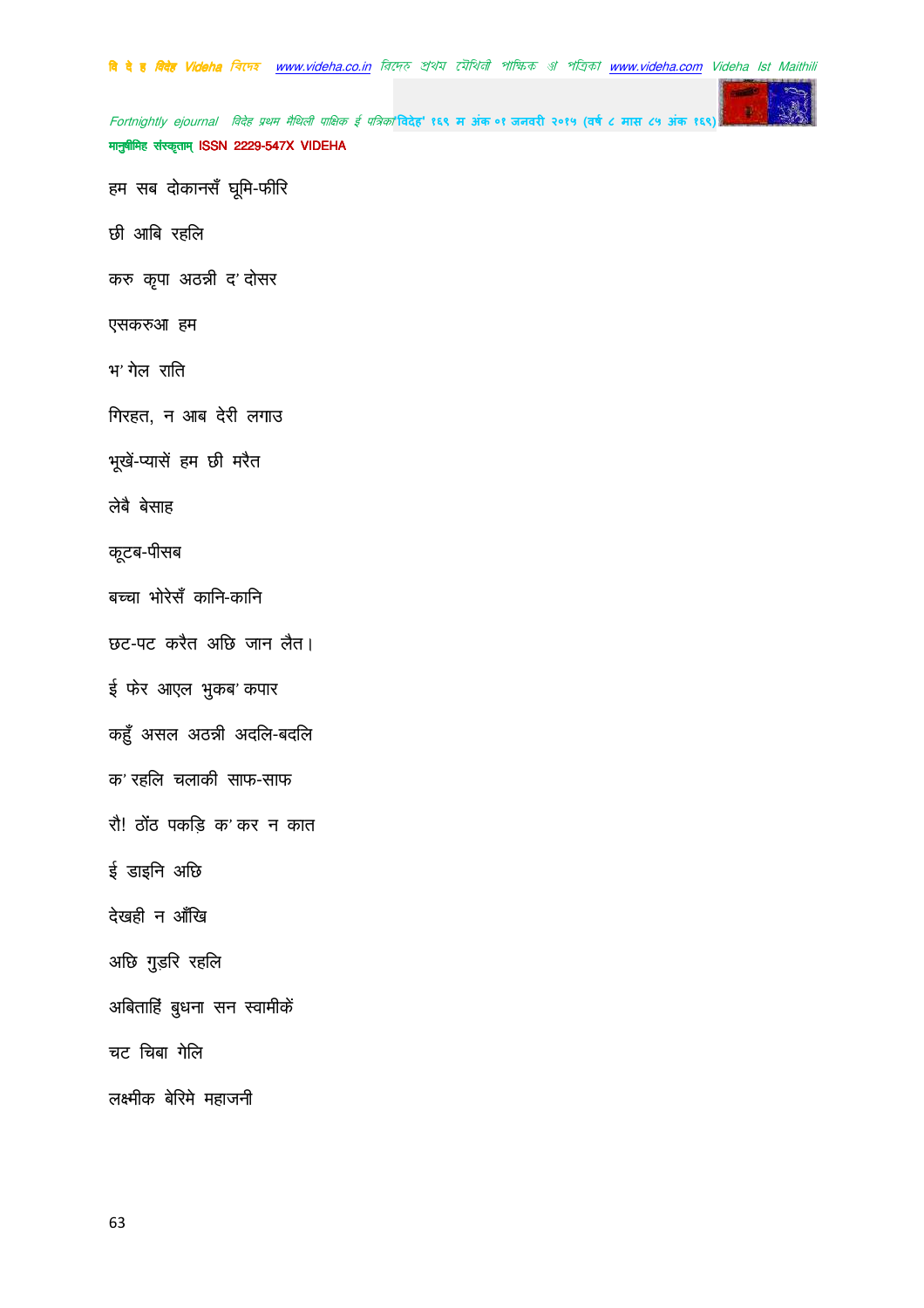Fortnightly ejournal िवद ेह थम म ैिथली पाि'क ई पि\*का**'वदेह' १६९ म अंक ०१ जनवर २०१५ (वष ८ मास ८५ अंक १६९)** मानुषीमिह संस्कृताम् ISSN 2229-547X VIDEHA

अछि चुका रहल

क्यो अछि नहि ?

एहन अलच्छीकें क' देत कात ?

मालिक!

हम कर्ज न छी मँगैत

अथवा निह अएलहु ँ भीख हेतु

उपजल े बोिन टा देल जाए

हम थिकहूँ अहीं केर प्रजा पूत

कै बेिर एलउ ँ

टुटि गेल टाँग

अन्नक मारल अछि हमर आँग

जरलहा दैव मरनो न दैछ

की समय भेल

हा! देह तोिड़ क' कएल काज

सुपथो न बोनि अछि भेटि रहल

तें जगमे ई पड़लै अकाल

उठबितर्हि डेग लागए अन्हार

मिर जाएब एतइ

ककरा कहबै?

िहत pयो ने हमर

अनुचितो पैघ जनकें शोभा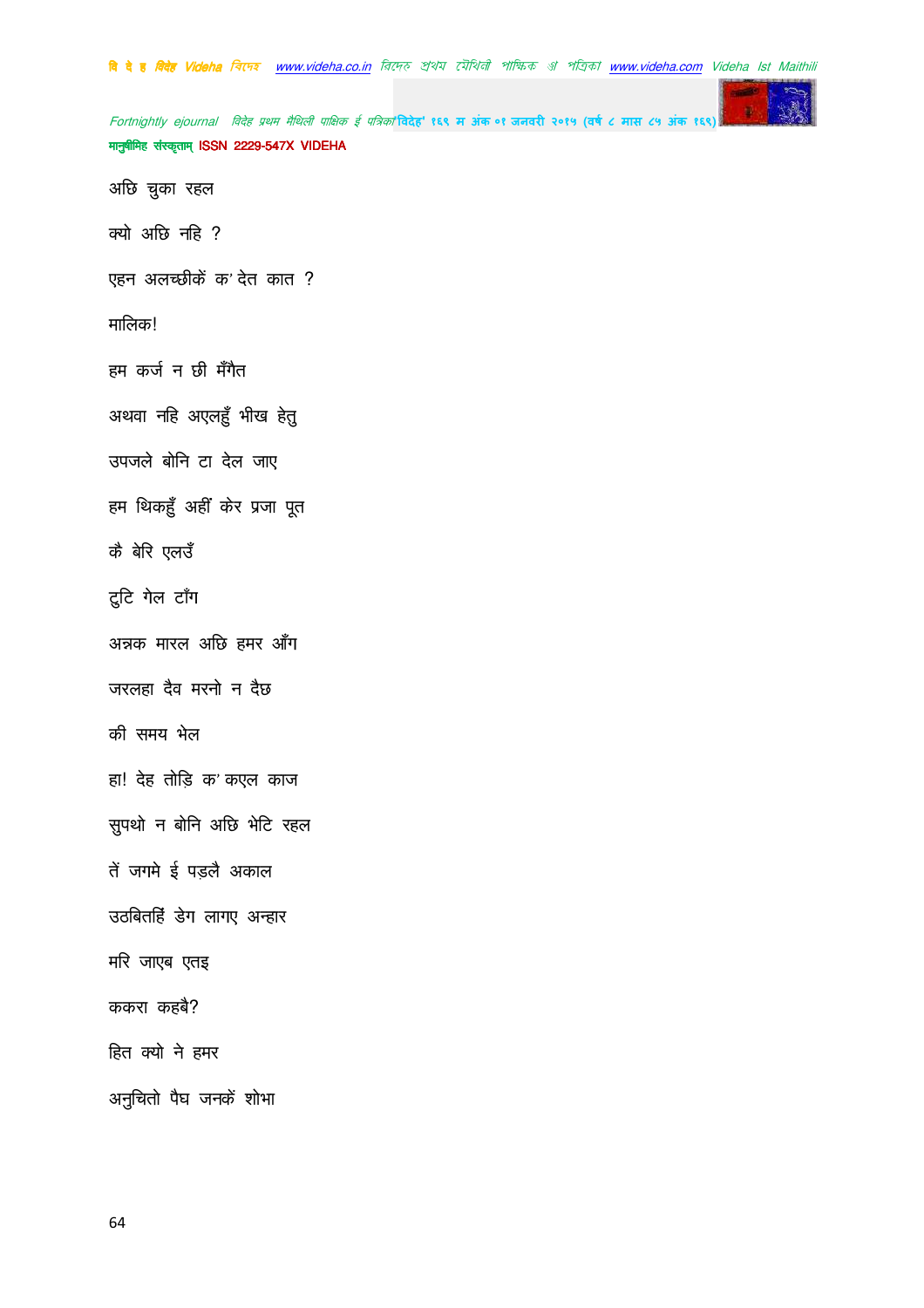Fortnightly ejournal िवद ेह थम म ैिथली पाि'क ई पि\*का**'वदेह' १६९ म अंक ०१ जनवर २०१५ (वष ८ मास ८५ अंक १६९)** मानुषीमिह संस्कृताम् ISSN 2229-547X VIDEHA

भगवान! आह!

गै छौक न डर?

कै खुन पचैलनि ई बण्डा

रोइयों न भंग

युग-युग दारोगाजी जीबथु

क' देबौ खून

गै भाग भाग

बनिहारकें द' क' उचित बोनि

कुलमे लगाएब की हमिहं दाग?

ई अपन भभटपन आनक लग

तों देखा

िथकहु ँ हम काल नाग

ई ओना जाएत?

यम माथ उपर छ ै नािच रहल

रौ, की तकैत छें मूँह हमर

छोटका लोकौक एते ठेसी?

चट-चट-चट-चट

कुलिशहुँसँ कर्कश भीमकाय

मखनाक चाटसँ निस्सहाय

भू-लुिØठत दुनू माइ-पूत

भ' गेिल बेहोश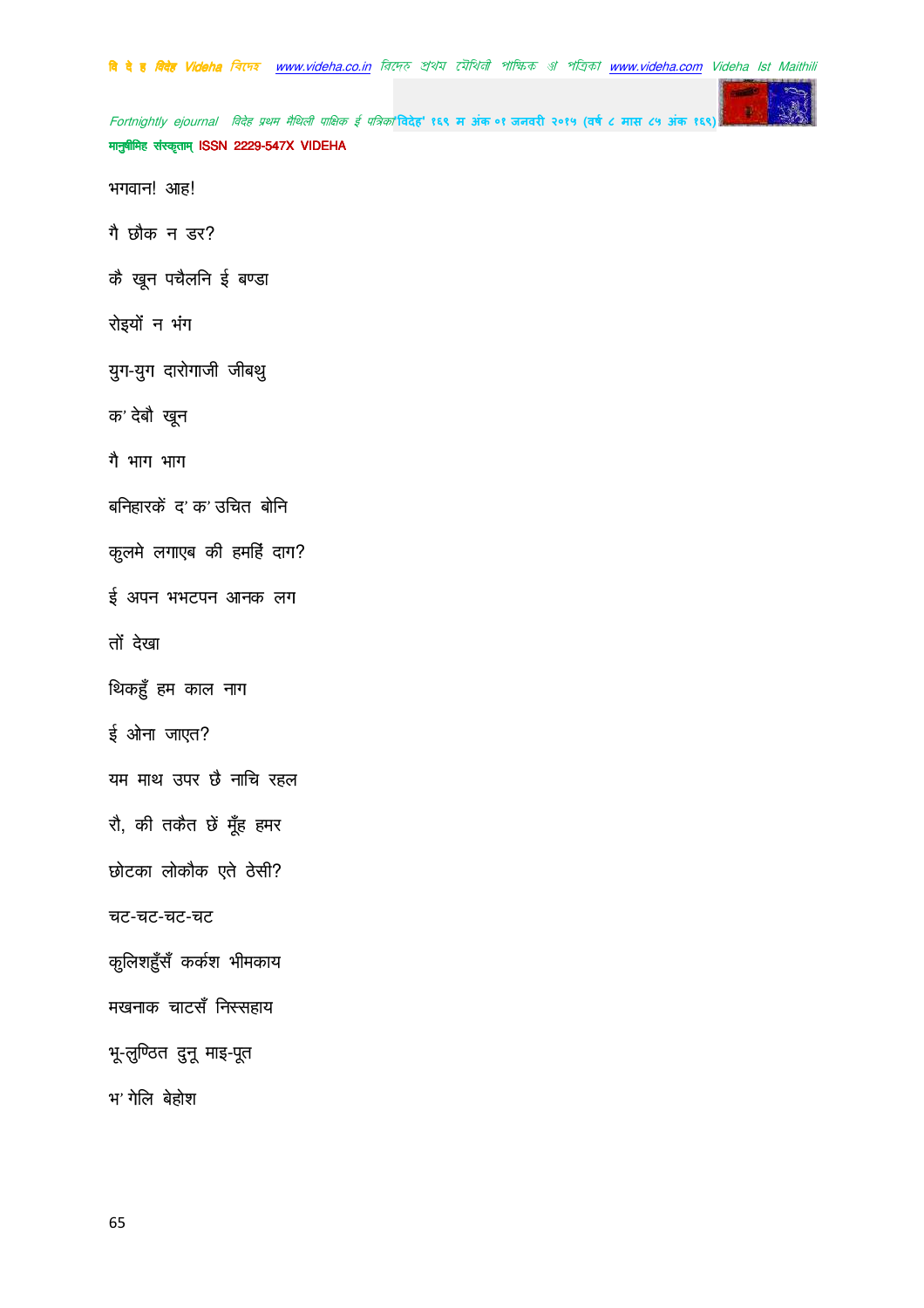Fortnightly ejournal िवद ेह थम म ैिथली पाि'क ई पि\*का**'वदेह' १६९ म अंक ०१ जनवर २०१५ (वष ८ मास ८५ अंक १६९)** मानुषीमिह संस्कृताम् ISSN 2229-547X VIDEHA

त ैयो सरोष

क' बज्रनाद

भुटकुनबाबू उठलाह गरिज:

मखना! मखना!

केलकौक भगल

ला बेंत हमर

नारिक चरित्रा तों की बुझबें?

जीवने बितौलहुँ ऐ सबमे।

दन-दन-दन-दन

मूचर्छितो देह पर बेंत वृष्टि

बस एक बेर अस्फुट क्रन्दन

शिशु संगर्हि बुचनिक मुक्त सृष्टि!

सविषाद हासमे चन्द्रमाक

ओ घसल अठन्नी बाजि उठल:

हम कत' जाउ

अवल¶ब पाउ

के शरण?

घसल जनिकर अदृष्टि!

#### 4

लोटन सोंटन वार्तालाप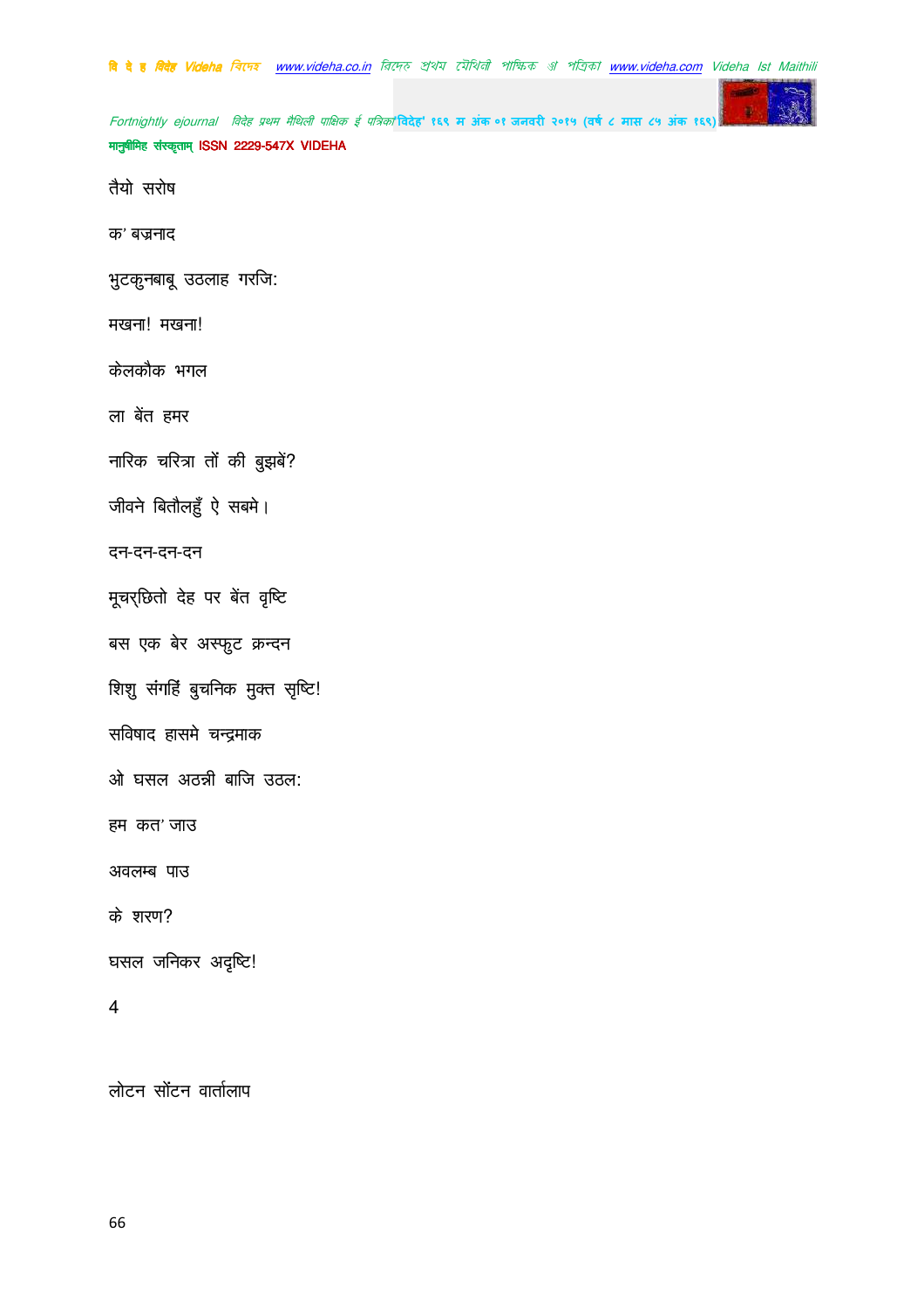**वि दे ह** *विदेह Videha दिफ्ट <u>www.videha.co.in</u> तिरमरु शेथ***य यৌथिती পাক্ষিক \$1 পত্রিকা <u>www.videha.com</u> Videha Ist Maithili** Fortnightly ejournal िवद ेह थम म ैिथली पाि'क ई पि\*का**'वदेह' १६९ म अंक ०१ जनवर २०१५ (वष ८ मास ८५ अंक १६९)**

मानुषीमिह संस्कृताम् ISSN 2229-547X VIDEHA

#### सोंटन

हयतै आब स्वराजकाज, ह किच्छु करब नहि करब चोरि सभ छोड़ि, पूर्वजक बात मान्य नहि

जे बजताह बताह हुनक मुँह दुसि लेब हम खायब घीउ मलाइ बाइकँ देखब हरदम

दऽ डाका टाका हरब काका तकसँ भिन्न रहि द्वारि द्वारि सौं नरिपर, आनब घूमब समस्त महि

## लोटन

हो अनर्थ तों व्यर्थ स्वराजक अर्थ करैत छह फूसि फटक गप चटक घटक सन व्यर्थ गढ़ै छह

लूरि शून्य की बूढ़ि तोर सन दूरि न जायत चोरक ठोरक कठोर न की इनहोर समायत

खल नाशन शासन हयत, अर्गासन कोहाक सन मूह करह जनि, बनि सगुन चालि चलह पौर्बिक अपन

## सोंटन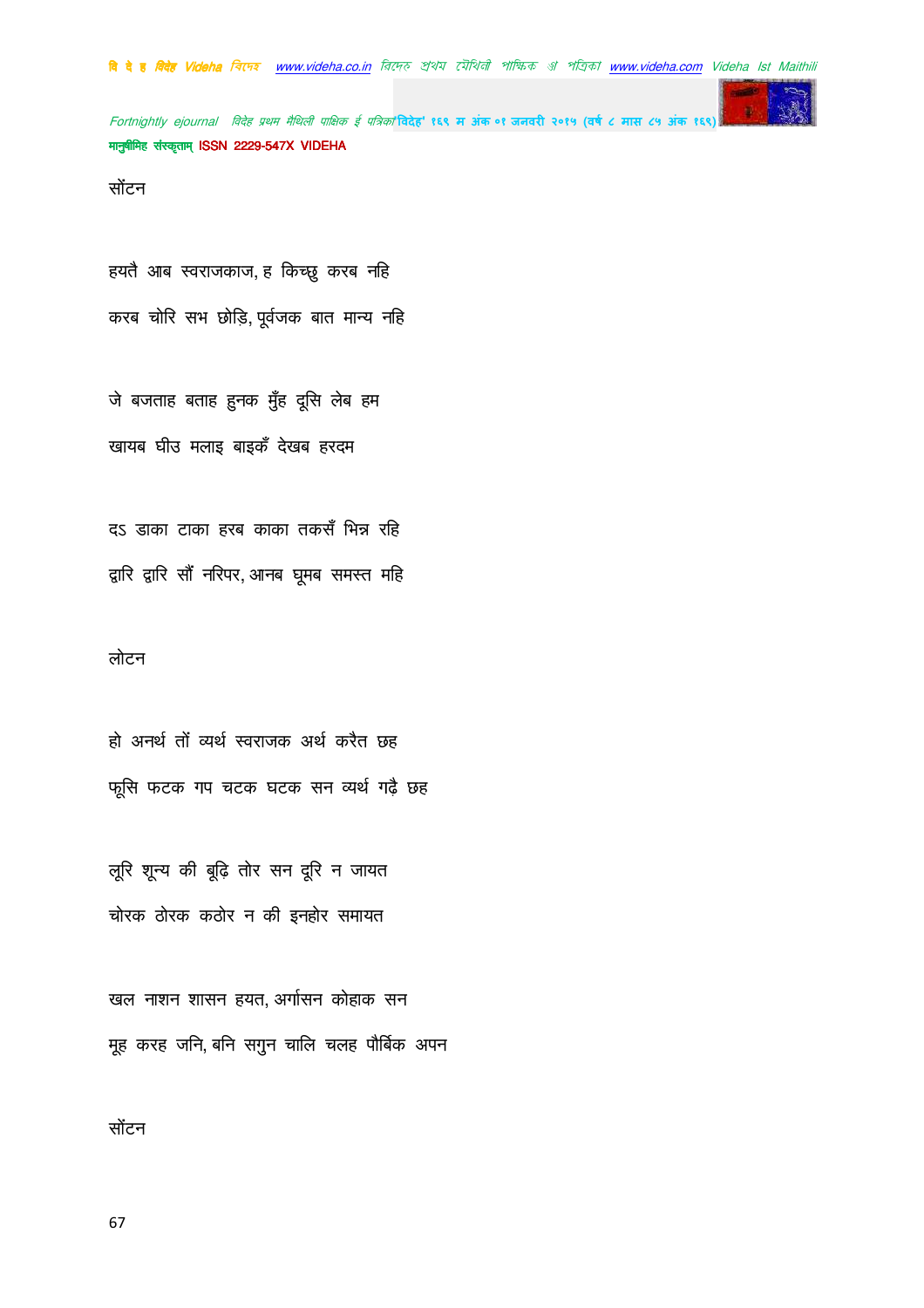Fortnightly ejournal िवद ेह थम म ैिथली पाि'क ई पि\*का**'वदेह' १६९ म अंक ०१ जनवर २०१५ (वष ८ मास ८५ अंक १६९)** मानुषीमिह संस्कृताम् ISSN 2229-547X VIDEHA

गद्य-पद्य गढ़ताह पढ़ताह लोक ई जे

शिpतहीन धनहीन दीन सहताह शोक से

जे प्रचंड पुन दण्ड खेलि गप अन्ड-वण्ड कै सबल रहत, से सदल पूज्य होयत मक्खन खै

कारण राजक काज सभ रहत समाजक बीच कर अपना घरमे डर ककर? जकर लट्ठ महीसो तकर

लोटन

हौ स्वराजसँ मान सदा विद्वानक होयत नीच कीचमे जैत खैत बहुदण्ड भूमगत

विद्या बुद्धि विवेक अनेक गुणक आलोचन सौं हयता भूपाल पालता प्रजा सदच्छन

धरम करम म सभ रहत "मधुप" न पावत कष्ट जन मानह आनह छाग वा कुड़हिरसँ नाथह अपन

1931मे मैिथली सुधाकरमे कािशत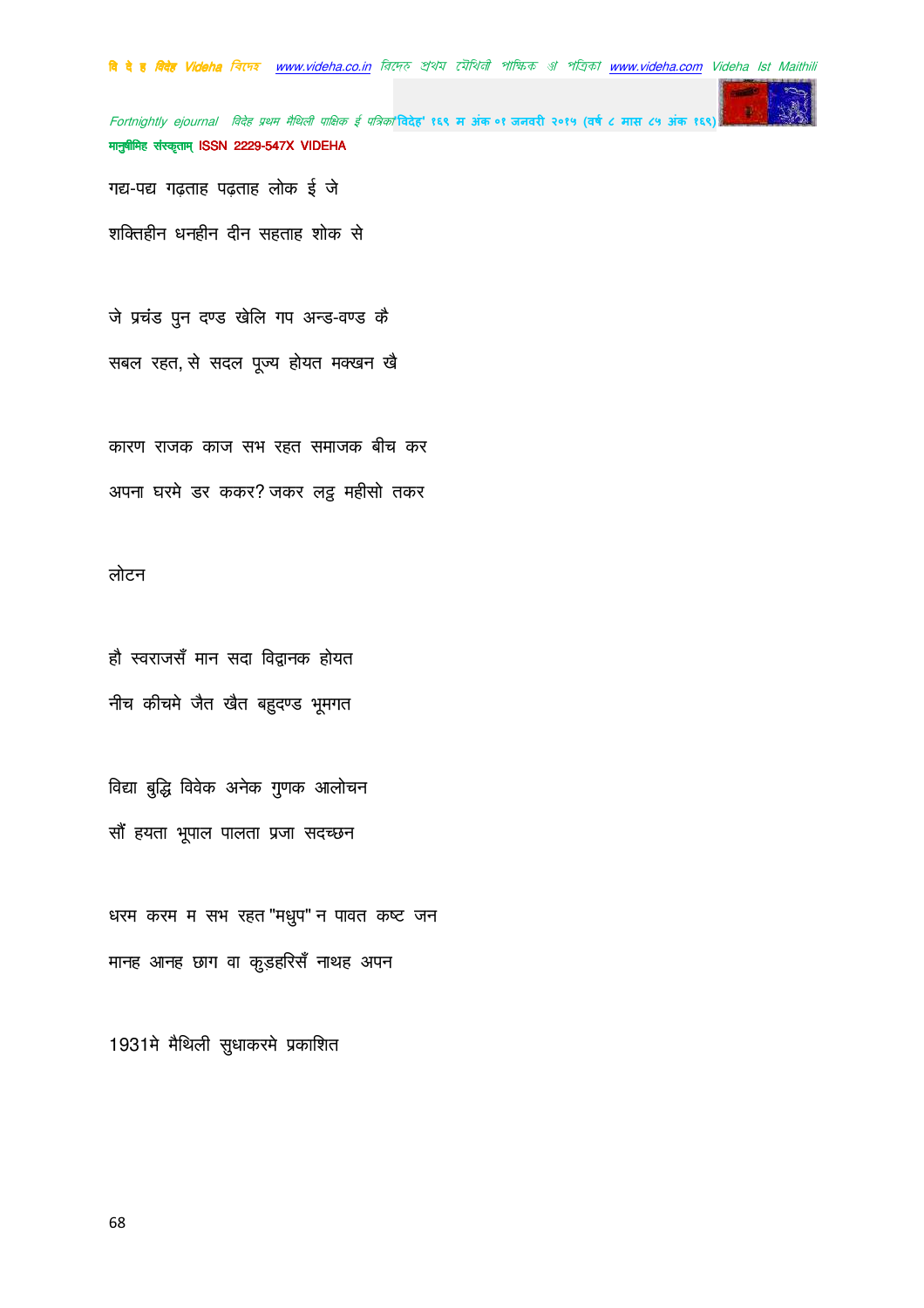Fortnightly ejournal िवद ेह थम म ैिथली पाि'क ई पि\*का**'वदेह' १६९ म अंक ०१ जनवर २०१५ (वष ८ मास ८५ अंक १६९)** मानुषीमिह संस्कृताम् ISSN 2229-547X VIDEHA

गजल खंड

#### गजल

मिथिलाक पूर्व गौरव नहि ध्यान टा धरै छी सुनि मैथिली सुभाषा बिनु आगियें जड़ै छी

सूगो जहाँक दर्शन-सुनबैत छल तहीँ ठाँ

हा आइ "आइ गो" टा पढ़ि उच्चता करै छी

हम कालिदास विद्या-पति-नामछाड़ि मुँहमे बाड़ीक तीत पटुआ सभ बंकिमे धरै छी

भाषा तथा विभूषा अछि ठीक अन्यदेशी देशीक गेल ठेसी की पाँकमे पड़ै छी?

औ यत्र-तत्र देखू अछि पत्र सैकड़ो टा

अछि पत्र मैथिलीमे एको न तैं डरै छी

(2212-122-2212-122)

१९३२मे मैथिली साहित्य समिति, द्वारा काशीसँ "मैथिली-संदेश" नामक पत्रिकामे प्रकाशित गीत खंड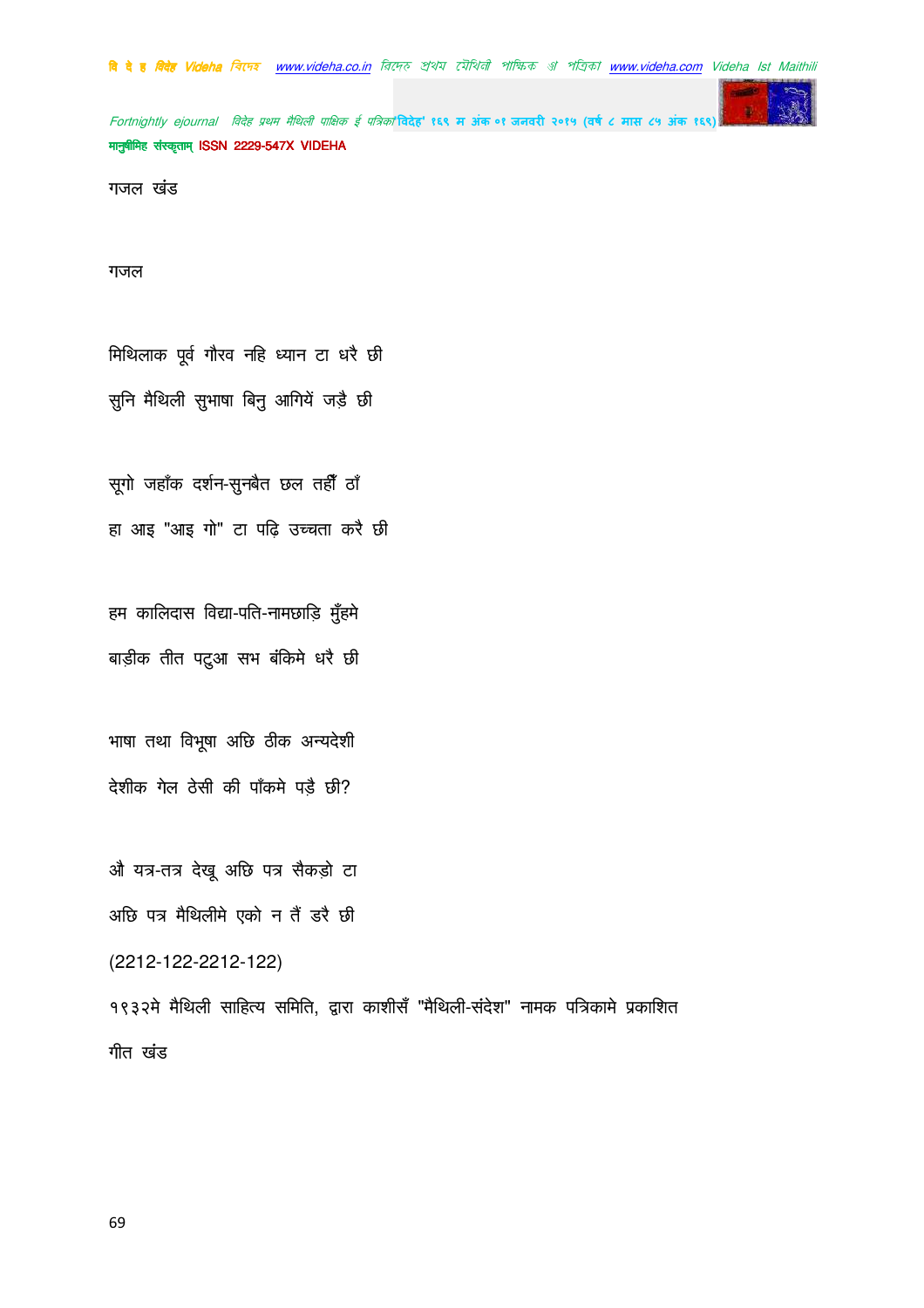**वि दे ह** *विदेह Videha दिफ्ट <u>www.videha.co.in</u> तिरमरु शेथ***य यৌथिती পাক্ষিক \$1 পত্রিকা <u>www.videha.com</u> Videha Ist Maithili** Fortnightly ejournal िवद ेह थम म ैिथली पाि'क ई पि\*का**'वदेह' १६९ म अंक ०१ जनवर २०१५ (वष ८ मास ८५ अंक १६९)** मानुषीमिह संस्कृताम् ISSN 2229-547X VIDEHA

## गीत

1

जनम अवधि हम अहींक चरण धय शरण अनत नहि जाइत छी आन देव सेवन तिज िशव भिज भाङक गोला खाइत छी गाल बजाय नेहाल बनै सब सुनि सुनि वेद पुरान विभो जप तप तीर्थ बर्थ नहि कयलहुँ, भसम रमा अगराइत छी आब नाव भव निधिमे उबड़ूब, कर्णधार क्यो नै भोला क्रन्दन कै रहलहुँ विमन, नाथ किए अलसाइत छी की करुणा कमि गेल , हमर वा पाप पहाड़क हो शंका आशा भंग दोष बुझितहुँ, जै भंगक विवश ओंघाइत छी तरब नरक वा पड़ब मधुपकें नहि परबाहि तकर कनियों उठत अर्हिक विश्वास जगतसँ सैह सुमिरि घबड़ाइत छी ।।

2

बनलीह गंगा जैं ईश शीस माला अचल सोहागवाली तैं शैलवाला नहि तँ सुनैत देरी सती देह दाहे िवयोग वेदन वश बनल बताहे सम्मत न होइतथि कदापि बैलवाला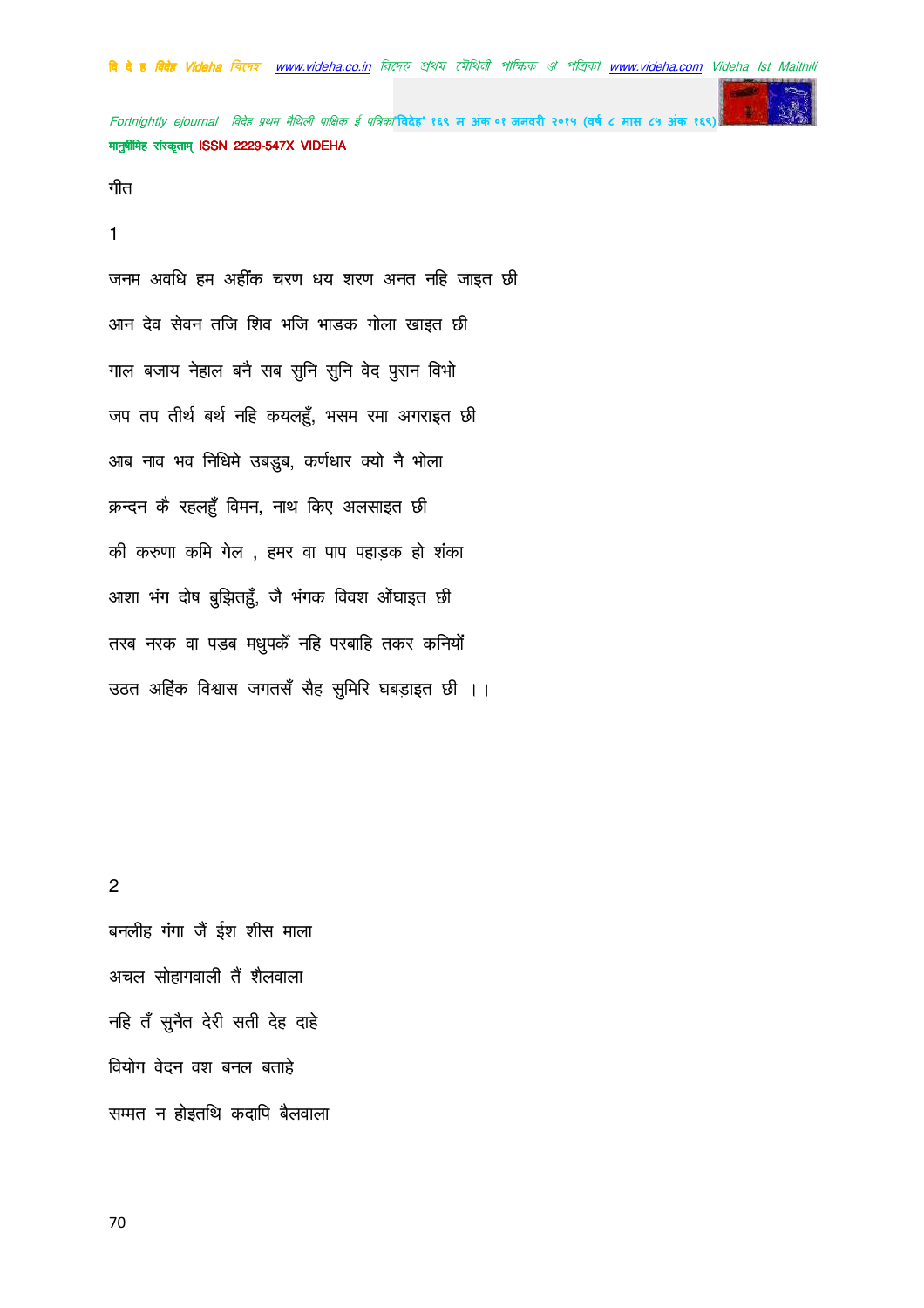Fortnightly ejournal िवद ेह थम म ैिथली पाि'क ई पि\*का**'वदेह' १६९ म अंक ०१ जनवर २०१५ (वष ८ मास ८५ अंक १६९)** मानुषीमिह संस्कृताम् ISSN 2229-547X VIDEHA

कहाँसँ प्रीति प्याला

और कण्ठ बीच कालकूट केर धाहे

धह-धह दुग जैसँ भेल मदन सुड़डाहे

तदपि कुशल छथि भूतेश निराला

बिस ेतशाला

मसानी बनैत िवष oयाल मालधारी

कोटियो धथुर भाड़ो संखियो अहारी

पुनि मृत्युंजये शिव धन्य जह्वुवाला

मधुप नेहाला ।।

3

फाँकै झोरी भरि भरि भाँग, साँपो सोहरै सौंसे आङ जेबै पिरछ ै कोना कै जैतहु ँ होइए डर नङटे मसानी चकमक चानी सन चमकै छै उzजर चानी माथामे सोभै छै गाङ, आगू हो कथमिप निह टाङ घर ने घराड़ी, बयस बुढ़ारी, धनमे धन छै बड़द सवारी गौरी हेती गिल के राङ, जखने िसनुरौिथन ई माङ मधुप न बाजी उमा छथि राजी थिक उचित व्याहक विधि साजी हेतौ ओझरौने की बाङ, मानि सकै नहि कर्मक डाङ ।।

4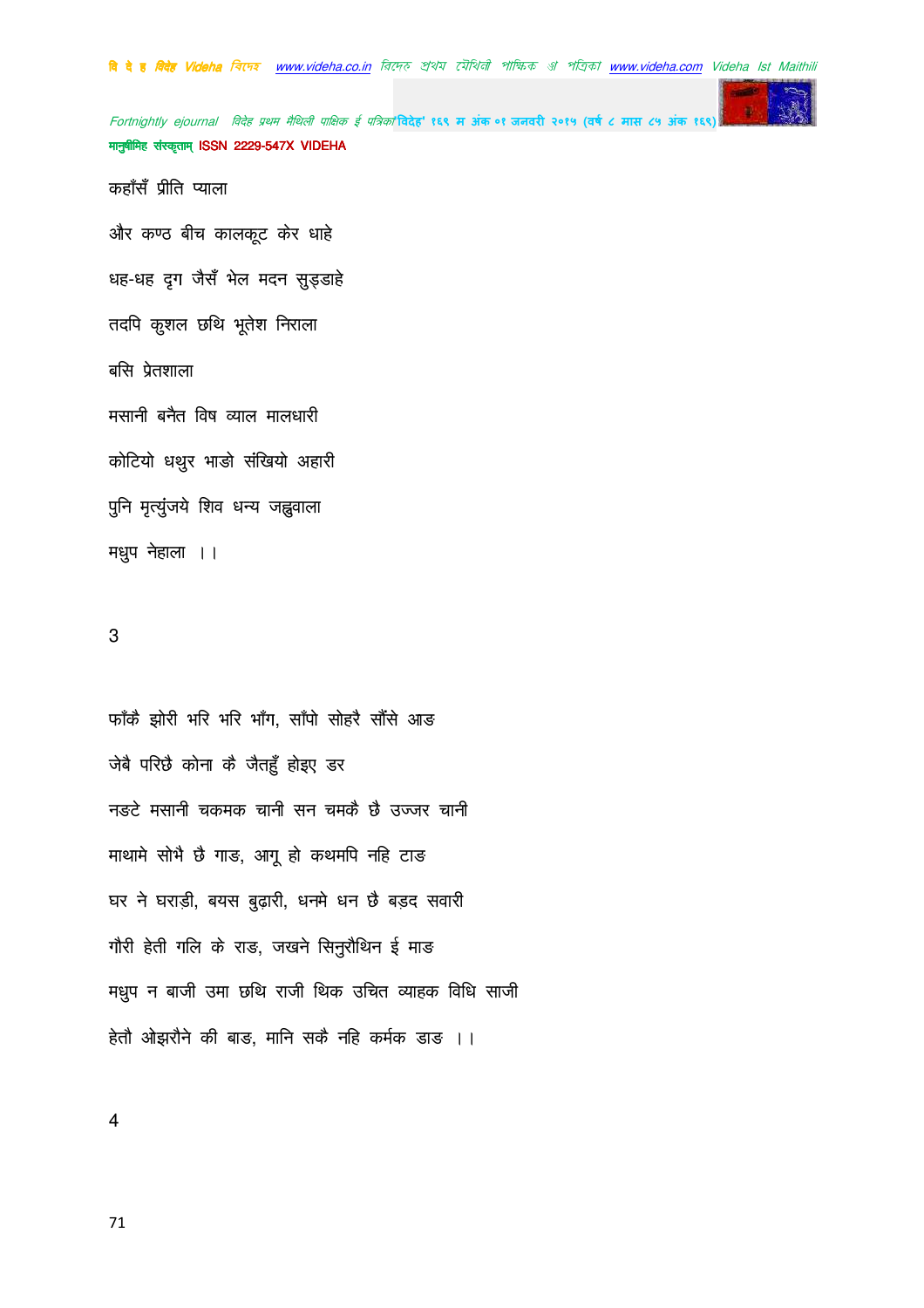Fortnightly ejournal िवद ेह थम म ैिथली पाि'क ई पि\*का**'वदेह' १६९ म अंक ०१ जनवर २०१५ (वष ८ मास ८५ अंक १६९)** मानुषीमिह संस्कृताम् ISSN 2229-547X VIDEHA

अशरण शरण तोहर गुिन नामे जिपअ िनरंतर आठो यामे सेवय वय भरि क्यो श्री नाथे pयो काली पद सेिव सनाथे भाल बाल विधु के जे राखै गित मित सैह हमर िहय भाखै दोष हमर की गुणबह 0वामी दोषाकर तुअ भूषण नामी सत्त अशुचि हम यद्यपि जानी तदपि मुदित बुझि तोहि मसानी तुअ पद पंकज मधु अभिलाषे घुमय मधुप चौरासी लाखे

## 5

मन लागि गेल जौं कने भुजगेन्द्रहारमे चिन्ताक काज कोन ऐ संसार धारमे जप तप उपास तीर्थवास केर आश की कनियों विभूति छूति जौं कय ली कपारमे यमराज श्वास पाश छोड़ि पाससँ जेता कैलास वास दास ई बुिझ पिड़ िवचारमे बम बाजि बजा गाल मधुप चंद्रभालकेँ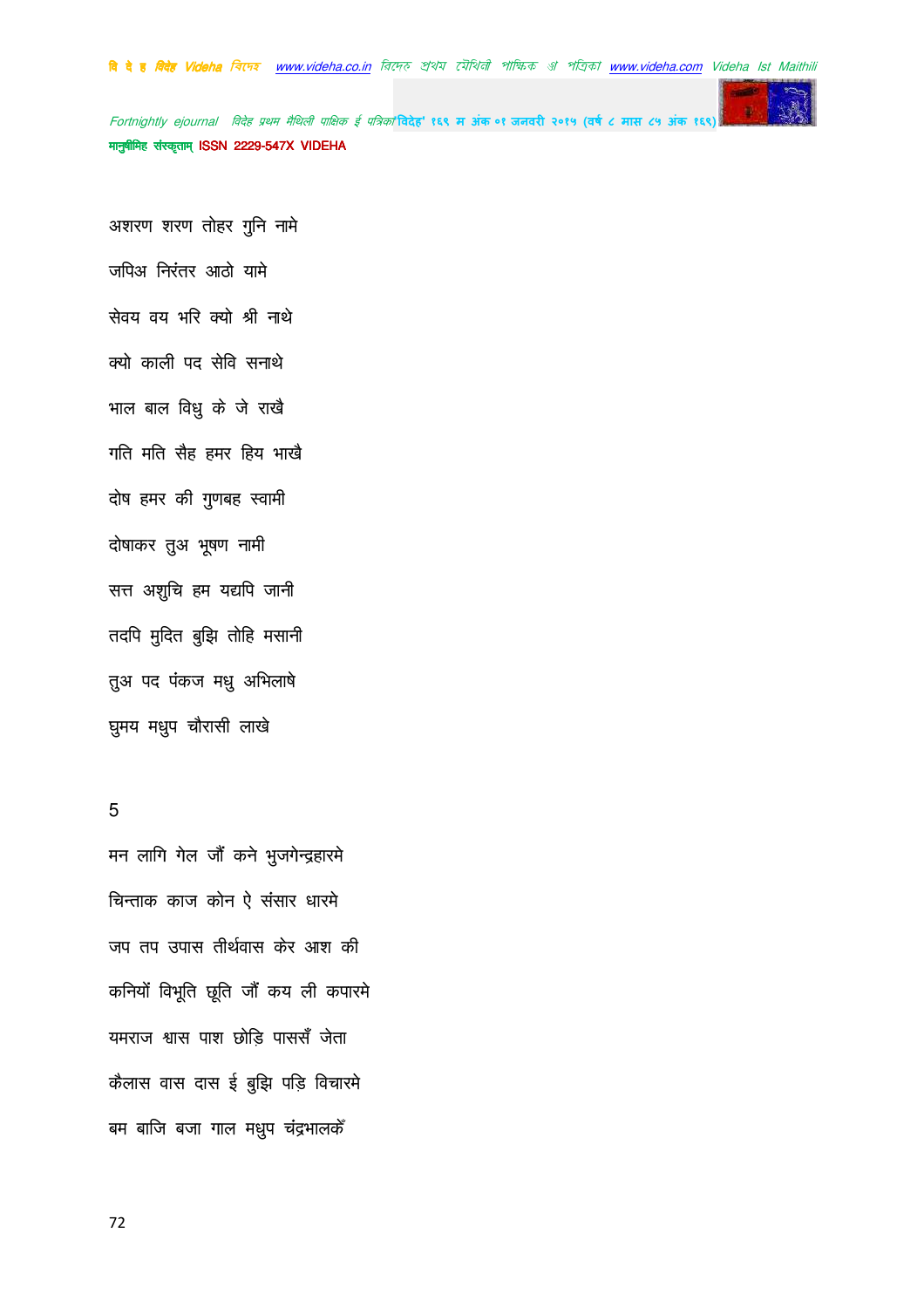**वि दे ह** *विदेह Videha दिफ्ट <u>www.videha.co.in</u> तिरमरु शेथ***य यৌथिती পাক্ষিক \$1 পত্রিকা <u>www.videha.com</u> Videha Ist Maithili** Fortnightly ejournal िवद ेह थम म ैिथली पाि'क ई पि\*का**'वदेह' १६९ म अंक ०१ जनवर २०१५ (वष ८ मास ८५ अंक १६९)**

मानुषीमिह संस्कृताम् ISSN 2229-547X VIDEHA

जॱ ली िरझा बझा न pयो सकताह जालमे

## 6

हम तोरे पथ अनुगामी हे हर कहबह नाथ हमहु ँ तँ छी हेहरमे नामी।। तों भव नर्तक हम भव नर्तक युग युगसँ विख्यात नािच नािच चौरासी लाखो धऽ कत भूषा गात तुअ प्रिय झाड़ी सब तरि झाड़ी हमहुँ लैत बदनामी।। अंग भुजंग विभूषित तोहर कत भुजंग मम अंग वामा चरण सेवके तों मम वामा चरण उमंग तों भंगक प्रिय ककरो भ्रू भंगक हमहूँ प्रिय स्वामी।। अशुचि मसानी अहाँ नाथ अछि अशुचि सतत मम काय रहितहुँ तोर अभिन्न भिन्न की छह रखने प्रभु हाय मालिक मने बनल रहू मधुपो आब न रहत असामी।।

### 7

देव पितर कत पूजल कए वृत निर्जल रे पाओल जीवन संबल दुइ सुत केवल रे किन्तु न सासु ननदि घर, पति छथि औघर रे लालन पालन के कर कÜिपअ थर थर रे भेटय तेल न उबटन गरिबक जीवन रे की लय पूत उङारब, अछि मन उन्मन रे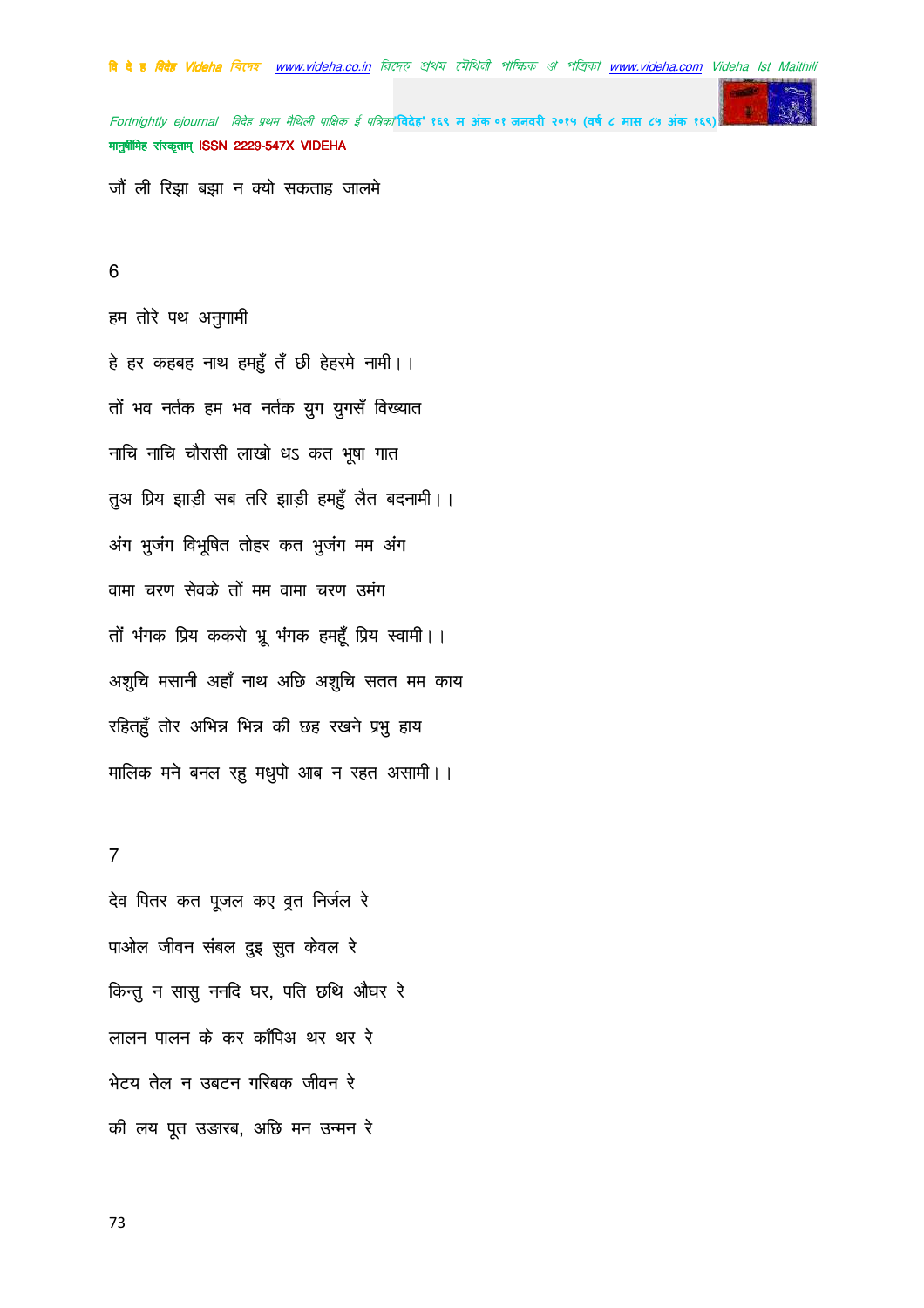Fortnightly ejournal िवद ेह थम म ैिथली पाि'क ई पि\*का**'वदेह' १६९ म अंक ०१ जनवर २०१५ (वष ८ मास ८५ अंक १६९)** मानुषीमिह संस्कृताम् ISSN 2229-547X VIDEHA

गजमुख षटमुख बालक के पिरपालक रे छोिट तेहन हम भालक दबिल जंजालक रे सदिखन उछलथि सुरसरि, अहि आडग भरि रे कोन परि राखु सम्हारि, उपद्रव सब तरि रे हो मन चिल दी नैहर भविथ नै हर रे पाग खसनु िगिरराजक ज' देल ई घर रे मधुप उमा जगदीश्वरि चाकर विधि हरि रे पति भवनेश तदपि दुख कर्म सभक जड़ि रे

8

ऐला मैनाक गेह बुरहा दुलहा हुनि लयला उठाय नारद छुलहा

केश सभ तँ श्वेत छनि मुँहमे ने एको दाँत छनि तीन नयन विशाल छनि अहिकेर गर मे माल छनि संगे नाङट खोड़ तथा लुलहा।।

भूत प्रेत बेताल बनि बरियात ताल ठोकैत छै ताल तकर देखैत डरसँ pयो कने न टोकैत छै लेपि लेने विभूति यथा चुलहा।।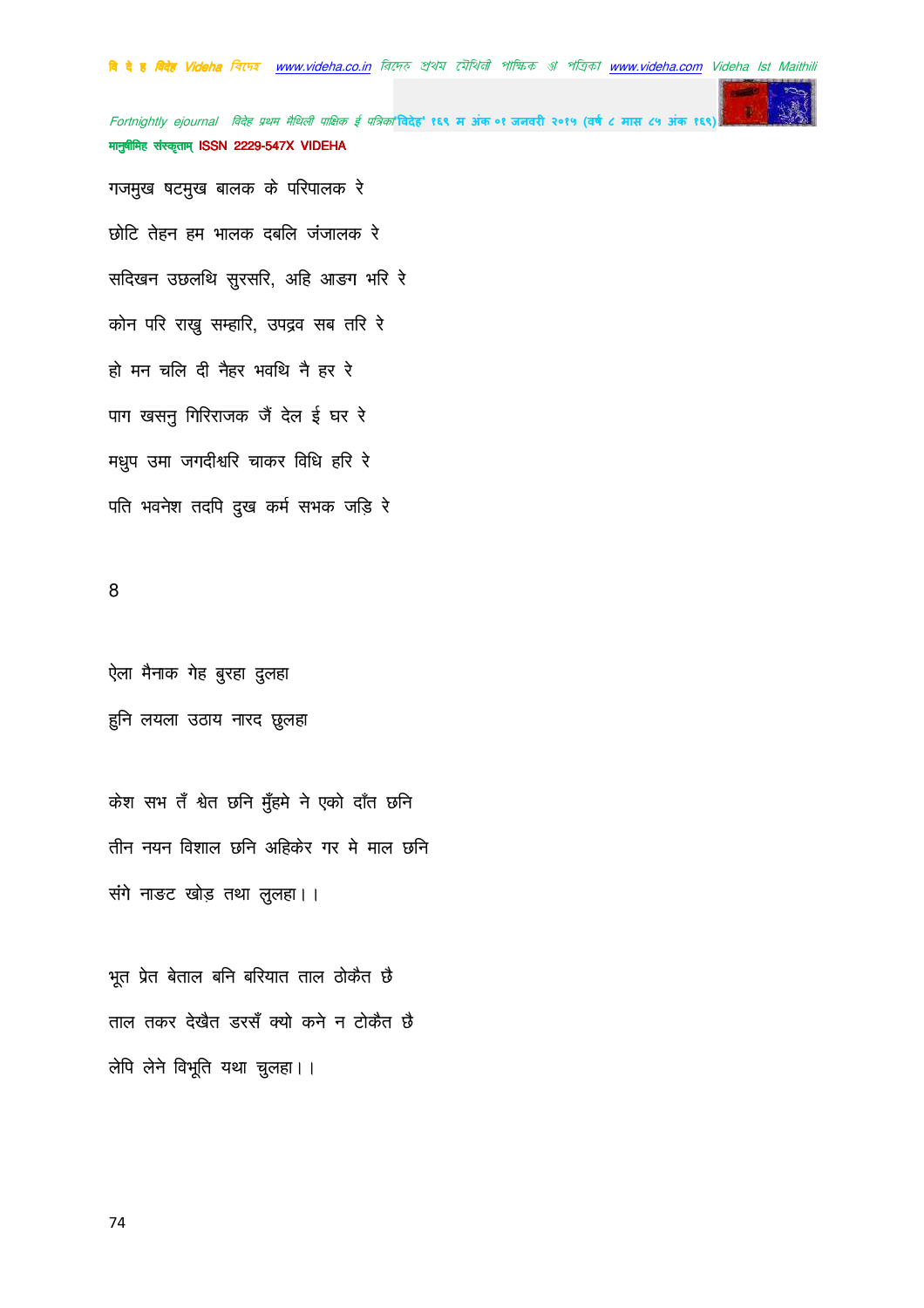**वि दे ह** *विदेह Videha दिफ्ट <u>www.videha.co.in</u> तिरमरु शेथ***य यৌथिती পাক্ষিক \$1 পত্রিকা <u>www.videha.com</u> Videha Ist Maithili** Fortnightly ejournal िवद ेह थम म ैिथली पाि'क ई पि\*का**'वदेह' १६९ म अंक ०१ जनवर २०१५ (वष ८ मास ८५ अंक १६९)** मानुषीमिह संस्कृताम् ISSN 2229-547X VIDEHA

जैत पिरछऽ के उछिल रहलै गंगाधर रे आँिखमे धधकैत अनिल जैत जिर सब छार रे मैना कानै छै भेल िबआकुल हा।।

गािब गीत चुमाउ चटपट छिथ उमा केर ाण ई तीन भुनक नाथ करता व्याह होइते त्राण ई काशी कान्त समान के जग दुलहा।।

9

हहरय िहय झहरय नयन नोर दारुण दुखनिधिक न ओर छोर बाल बयस खेलेमे गेले यौवन युवती संग गमेले कैल न किहयो भजन तोर।। आब करब की पािब बुढ़ारी साधन योग न तव त्रिपुरारी आिध oयािध वािधत अथोड़।। घर्घर कंठ बात पीडित तन तैयो तृष्णामे सीदित मन हमर हमर रट हो न थोड़ अथ मधुपक तोंही टा दानी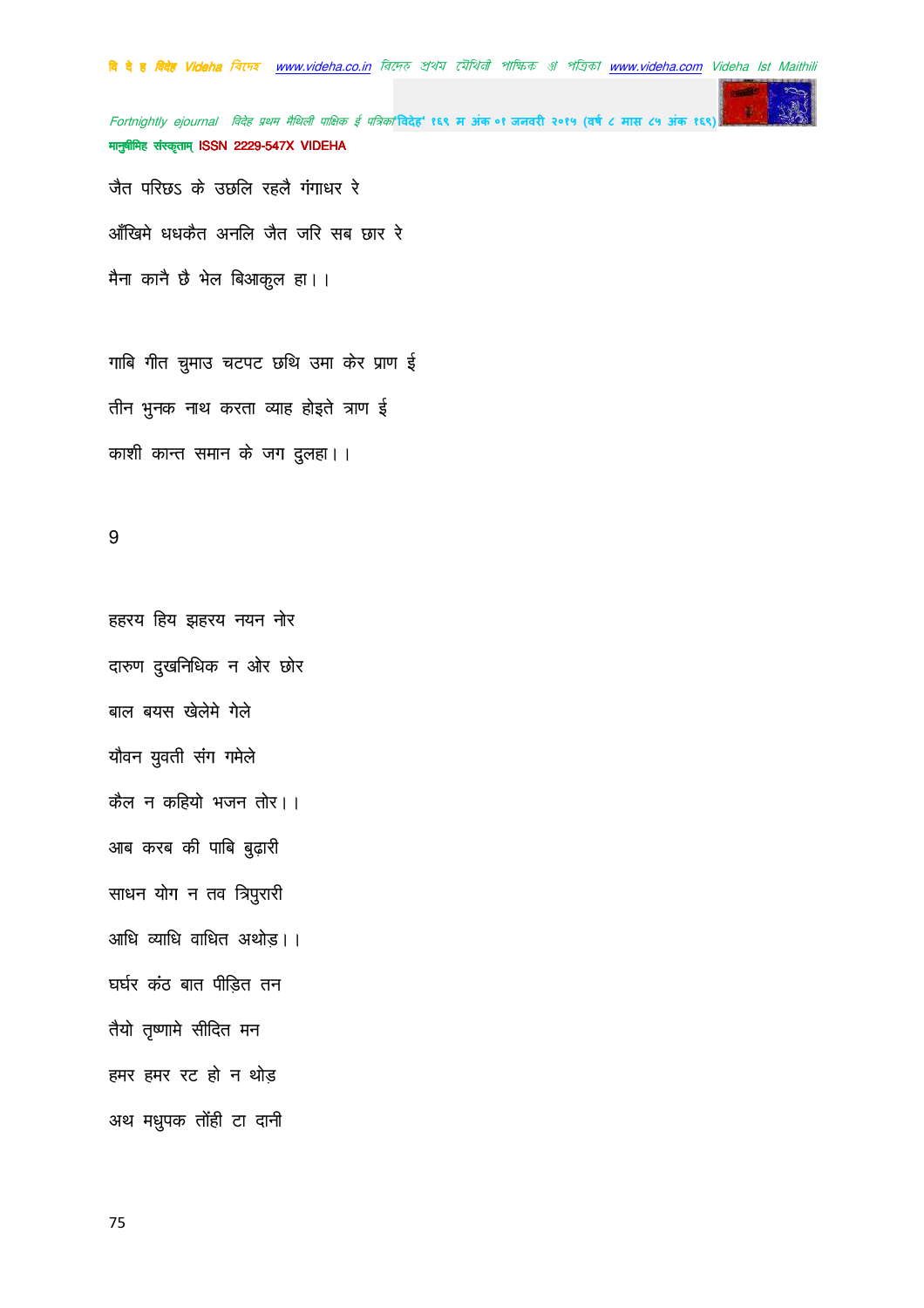Fortnightly ejournal िवद ेह थम म ैिथली पाि'क ई पि\*का**'वदेह' १६९ म अंक ०१ जनवर २०१५ (वष ८ मास ८५ अंक १६९)** मानुषीमिह संस्कृताम् ISSN 2229-547X VIDEHA

करु करुणा अथवा जे जानी

तों औढ़र हमहूँ अघोर।।

10

छी हम अनाथे तों दीनानाथे

कऽ दे सनाथे

दयाक कोशे के आशुतोषे

जों गति देबै ने अपकीर्तिक दोषे

नैना कने दी तँ हम भने छी

हे छोड़ू अपेक्षा आशे वैद्यनाथे।।

से तोर माया सुत वित्त जाया

हित जान देले बनि कऽ बेहाया

आबो सम्हारी शिशु चंद्रधारी

ने नीच कैले रिह नीच साथे।।

सिदकाल कानी अपने से जानी

रिहतो मशानी िव»यात दानी

से तँ अहींटा मधुपक भरोसे

तें प्रार्थना ई युग जोड़ि हाथे।।

### 11

अविनय हम किछू विनय सुनाबी जे जे िविवध िवषय ललचाबै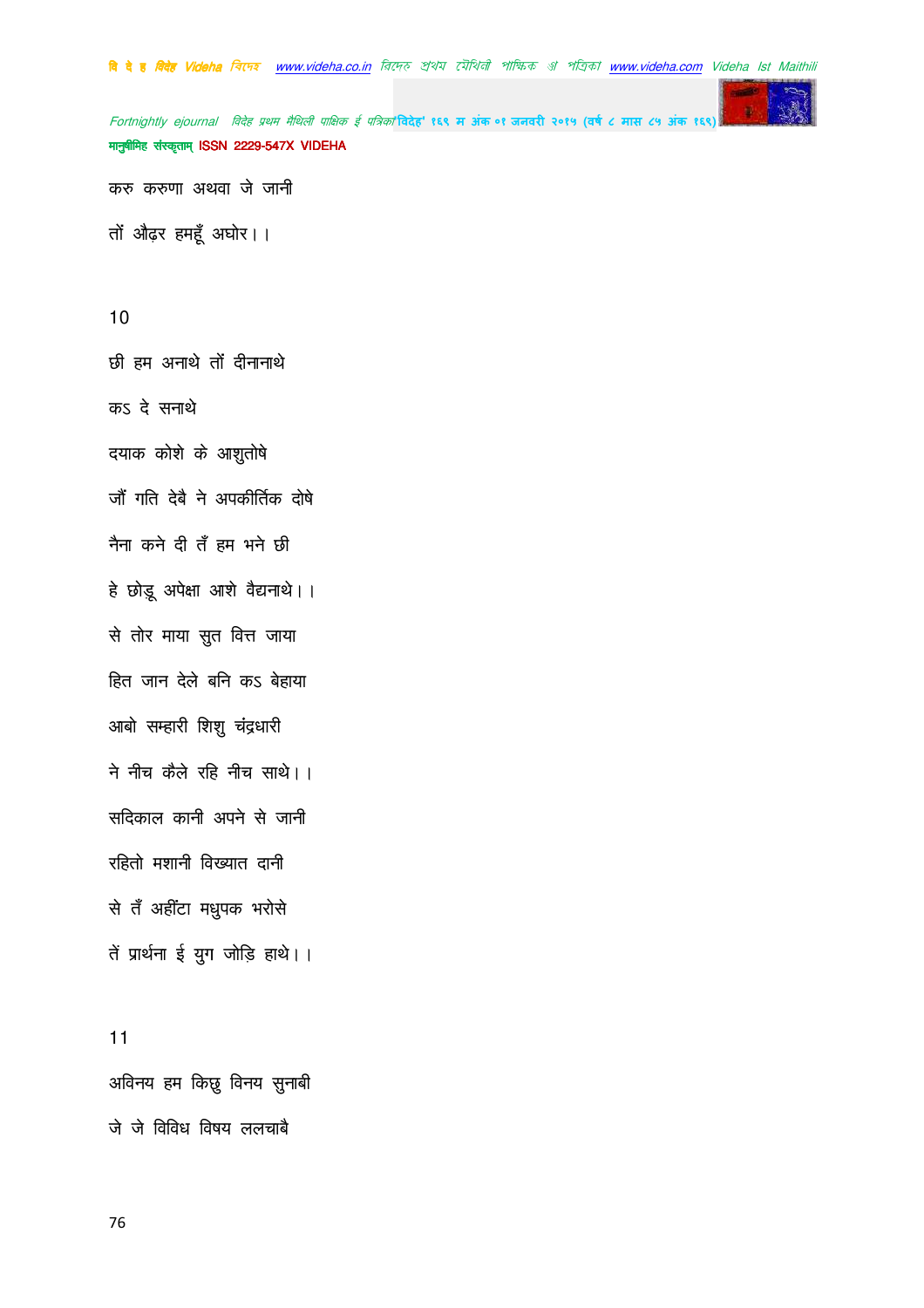Fortnightly ejournal िवद ेह थम म ैिथली पाि'क ई पि\*का**'वदेह' १६९ म अंक ०१ जनवर २०१५ (वष ८ मास ८५ अंक १६९)**

मानुषीमिह संस्कृताम् ISSN 2229-547X VIDEHA

जगकेँ जकरे राग लचाबै

लोलुप इन्द्रिय गणहुँ नचाबै

- जकर वश्य युग युग मुँह बाबी।।
- ताहि सकल वस्तुक न सकल हर

चिरस्थायि बुझितहुँ हम हे हर

राग तड़ागहिँ उबड़ुब तोहर

ºयान त ेिज पुिन पुिन भव आबी।।

राग लब्ध विषयक अवसाने

िनिÅत जे लिख हो न मलाने

vिच पिरणाम शोक जानिथ बुध

तै हित तोर भक्ति टा जाबी।।

तेँ सुन्दर शिव सत्य सरूपे

िनज छिवमे अनुराग अनूपे

दैह मधुपकें जे रुचि उद्भव

दुखकें दृष्ट न ई हम गाबी।।

## 12

जाउ कहाँ तजि तोहि पुरारी केवल एक रहल तोहर बल दोसर देवक देखल न द्वारी।। बाल बयस हम खेिल िबताओल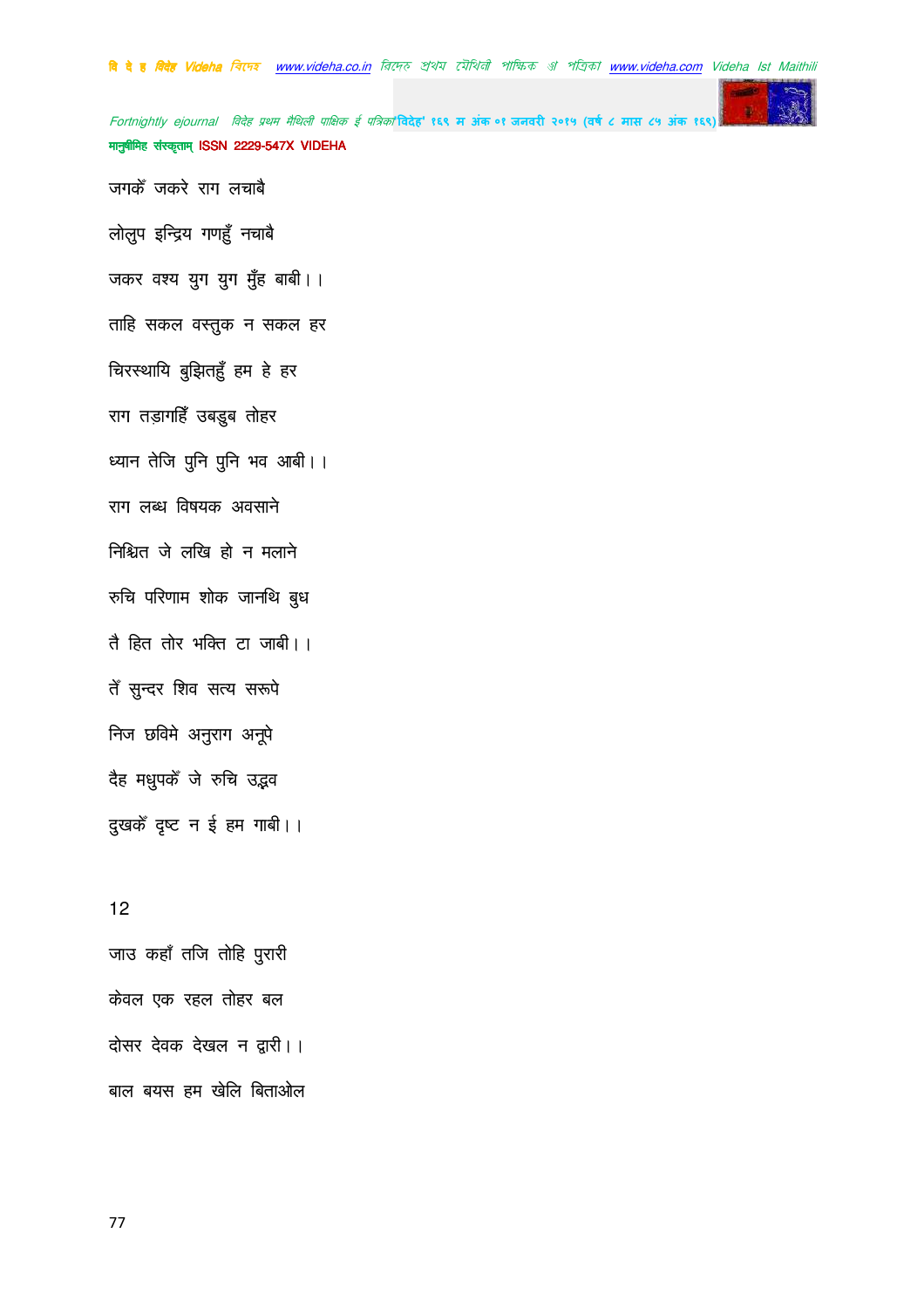Fortnightly ejournal िवद ेह थम म ैिथली पाि'क ई पि\*का**'वदेह' १६९ म अंक ०१ जनवर २०१५ (वष ८ मास ८५ अंक १६९)** मानुषीमिह संस्कृताम् ISSN 2229-547X VIDEHA

यौवन युवितक संग गमाओल

तुअ गुण गौरव गाबि न पाओल

आब करब की पािब बुढ़ारी।।

# मदमातल मानस निह मानै

िबनु लगाम घोटक सम फानै

तें भऽ पतित पतित हम कानी

तों कठोर नहि करह पुछारी।।

आशुतोष कहबह तों नामी

मधुपक बेर हेतउ बदनामी

आबहुँ करबह पार न जँ हर

के विश्वास करत संसारी।।

## 13

नागनाथक आसानेिथत फिणफणालंकरणमिणकृत हारशोभिशरीरलतिका, रविनिभोल्लसिता। कमल कूम्भ कपाल माला कलित कर निकराद्रि वाला अर्धचन्द्रोद्भासि चूड़ा त्रिलोचन सहिता। सकल सर्वज्ञक अधीश्वर भैरवjक िनवास जिनकर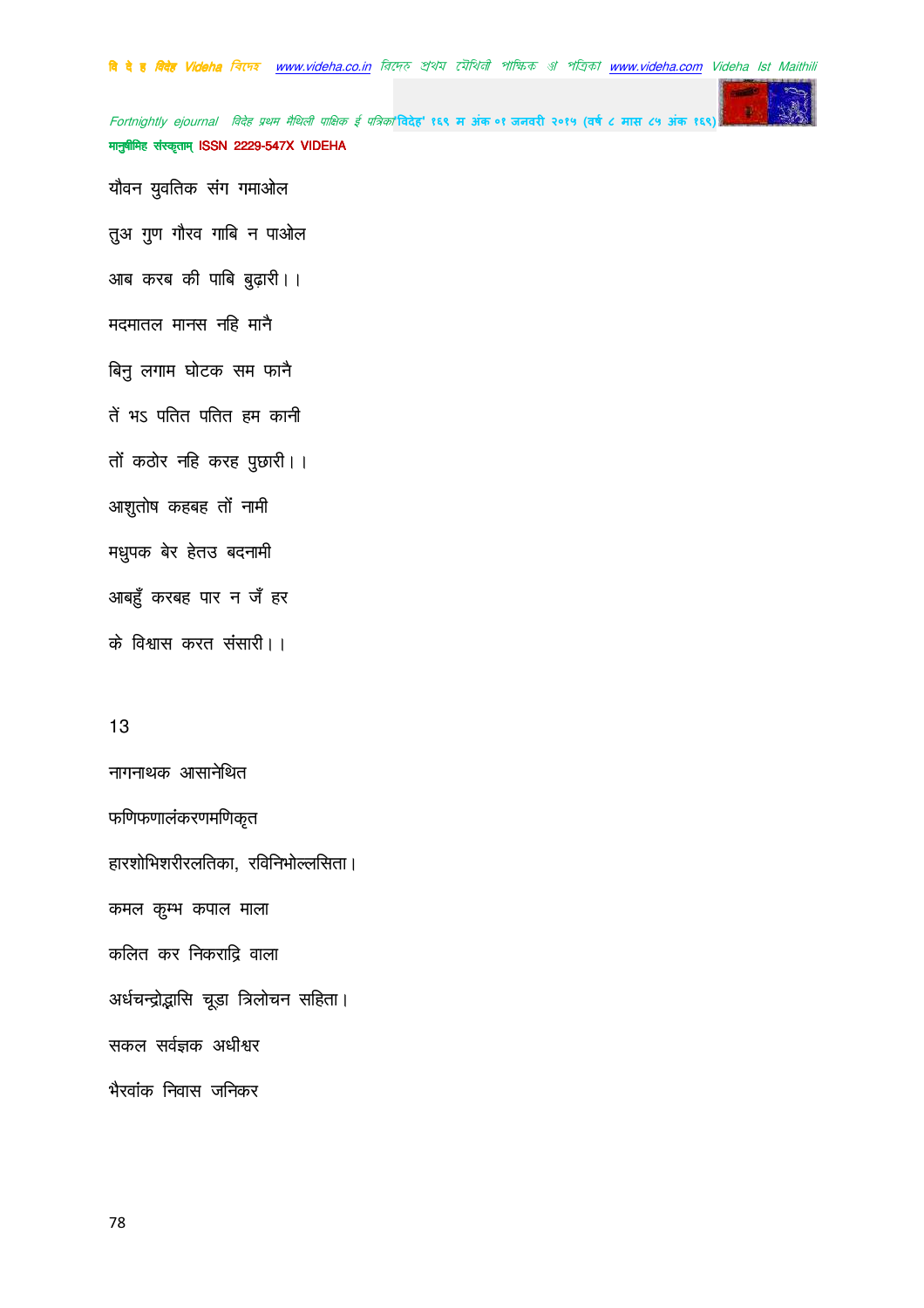**वि दे ह** *विदेह Videha दिफ्ट <u>www.videha.co.in</u> तिरमरु शेथ***य यৌथिती পাক্ষিক \$1 পত্রিকা <u>www.videha.com</u> Videha Ist Maithili** Fortnightly ejournal िवद ेह थम म ैिथली पाि'क ई पि\*का**'वदेह' १६९ म अंक ०१ जनवर २०१५ (वष ८ मास ८५ अंक १६९)** मानुषीमिह संस्कृताम् ISSN 2229-547X VIDEHA

से मधुप सुर-सेविता पद्मावती विदिता।

14

जिर रहलै हमर उदर घर हे

सातो िनिधमे जल न तते

जे जलन मेटाय सकत हर हे।।

की करू तों करुणा तहि देलह

आशुतोष फुिसये भऽ गेलह

आबहु औढ़र ढ़र ढ़र हे।।

मरब न हम, अमरे छी

मृgयुक बादो कण कणमे छी

पाँचो तत्व हमर घर हे।।

केवल एखन कलेश मात्र हो

ज्ञान ध्यानसँ हीन गात्र ह<u>ो</u>

शंकर मधुपक धरु कर हे।।

आब महाअभियाने इच्छित बिनु कलेश जे रहइछ लक्षित दैह दया से शिशधर हे।।

15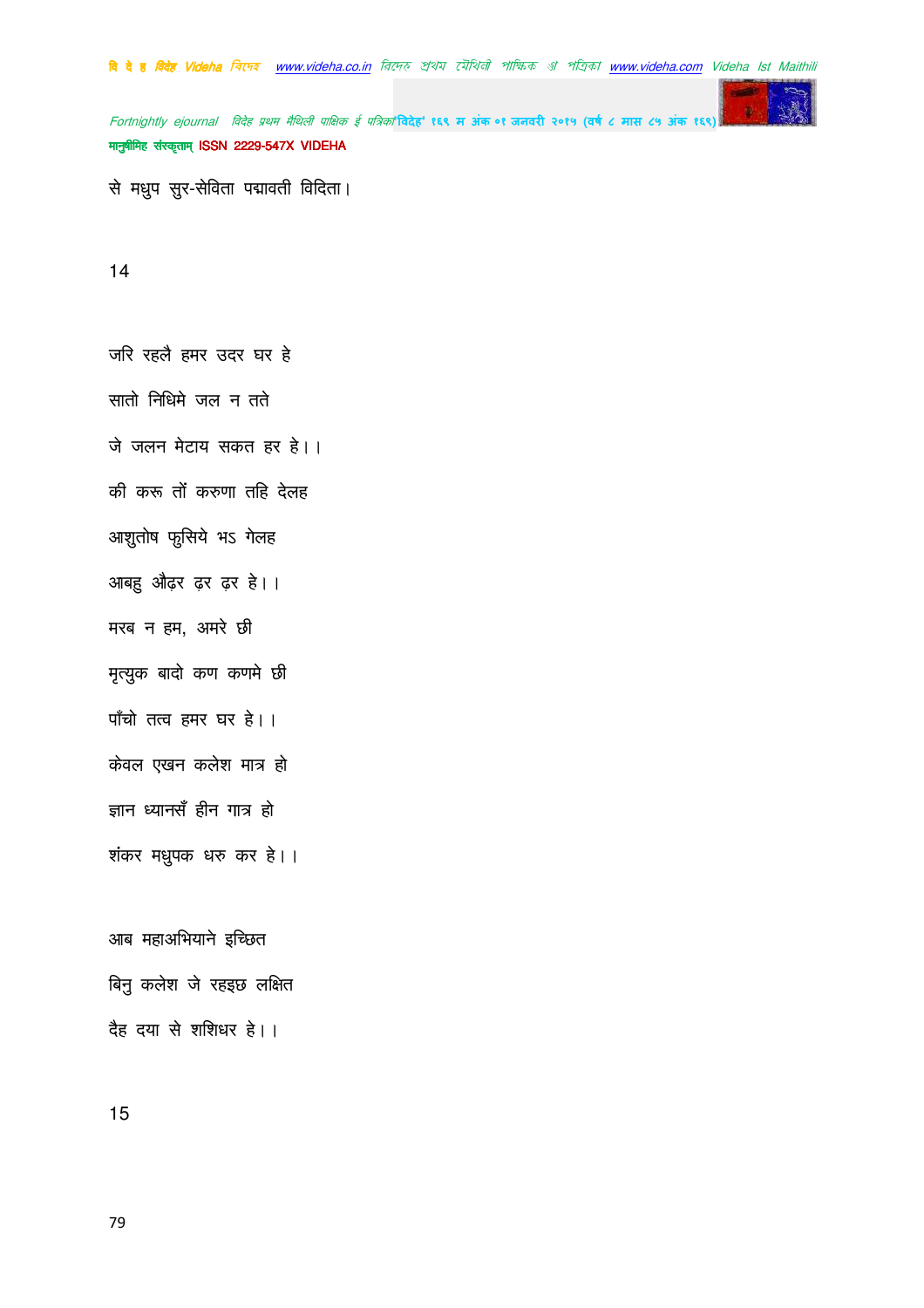की न प्रिया हित पति करै, मधुप लूटा मति कोष पद तर पशुपित पड़ल छिथ किरते कािलक रोष

दोहा खंड

पाग बिनु जाइ न बहार हे दुलरुआ दुलहा सासुरक ई बेबहार हे दुलरुआ दुलहा सासु देल मणिमय हार हे दुलरुआ दुलहा तेजू माल नाग मणिआर हे दुलरुआ दुलहा धथूर तेजि भाङ आहार हे दुलरुआ दुलहा जिमि लिअ छप्पन प्रकार हे दुलरुआ दुलहा एकेटा मैनाक सनसार हे दुलरुआ दुलहा भागै सुनि फणि-फुफकार हे दुलरुआ दुलहा सहज सिनेहक सार हे दुलरुआ दुलहा सरहोजि वचन उचार हे दुलरुआ दुलहा करू शिव ई स्वीकार हे दुलरुआ दुलहा हो मधुपक गुंजार हे दुलरुआ दुलहा।।

### मानुषीमिह संस्कृताम् ISSN 2229-547X VIDEHA

Fortnightly ejournal िवद ेह थम म ैिथली पाि'क ई पि\*का**'वदेह' १६९ म अंक ०१ जनवर २०१५ (वष ८ मास ८५ अंक १६९)**

**वि दे ह** *विदेह Videha दिफ्ट <u>www.videha.co.in</u> तिरमरु शेथ***य यৌथिती পাক্ষিক \$1 পত্রিকা <u>www.videha.com</u> Videha Ist Maithili** 

80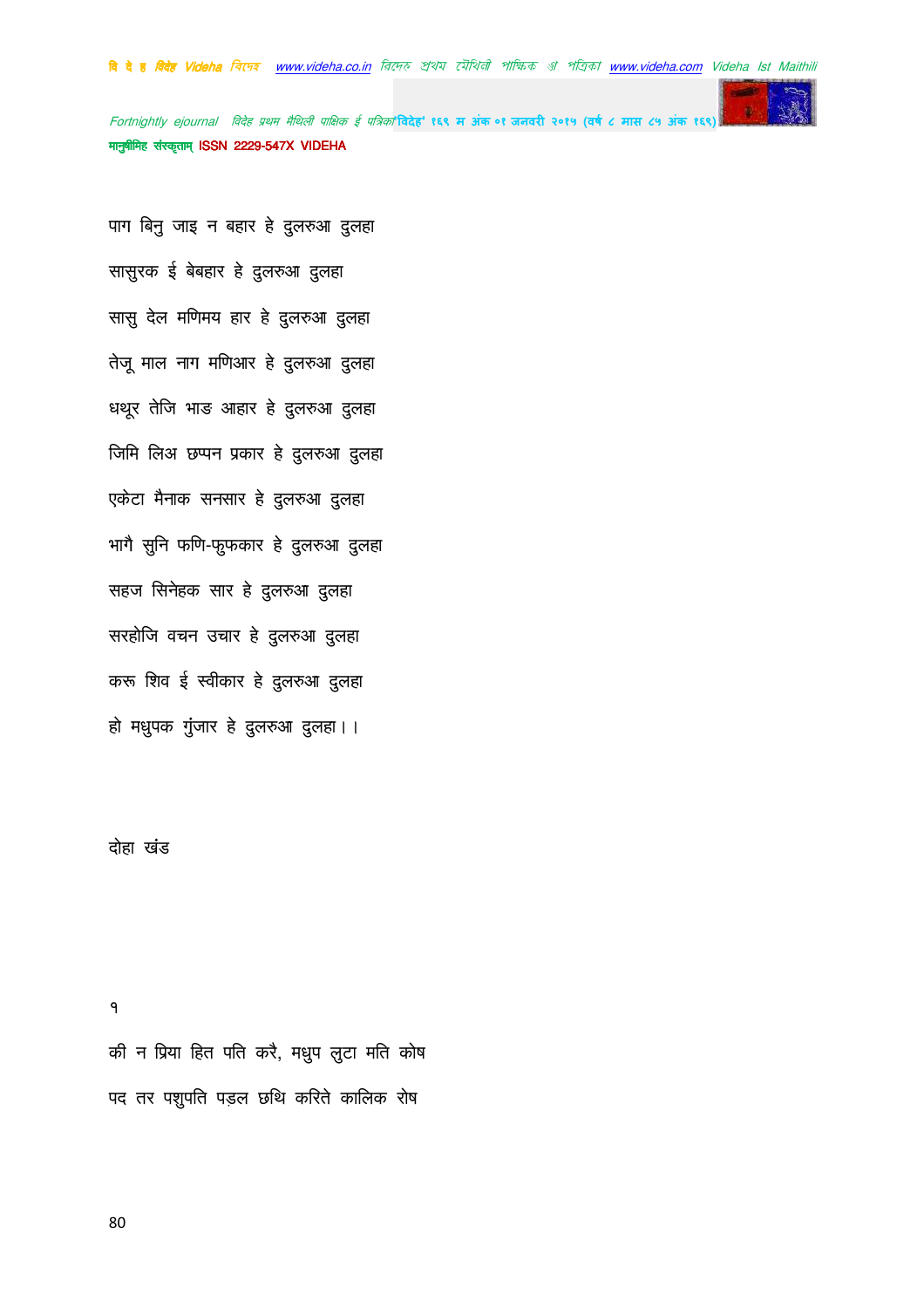Fortnightly ejournal िवद ेह थम म ैिथली पाि'क ई पि\*का**'वदेह' १६९ म अंक ०१ जनवर २०१५ (वष ८ मास ८५ अंक १६९)** मानुषीमिह संस्कृताम् ISSN 2229-547X VIDEHA

२

गुण अवगुण बुिझ नाियका करै मान अपमान गंगा हरि पदपर शिवक शिरपर मधुप प्रमाण

## ३

किछू अपात्रकें दान दय मधुप न हो कल्याण शंकर आ भष्मासुरक अछि इतिहास प्रमाण

#### ४

कर्मक फल भेटबे करत, केहनो बनब महान नीलकण्ठ नङटे रहथि सर्पशयन भगवान

#### ५

मधुप उकाही शिशुक हित विवुध सतर्क रहैछ गंग चुभुकि जड़ गजमुखहि शिव दृगाग्नि तपबैछ

ऐमेसँ किछु गीत अप्रकाशित छै आ ऐठाम जयप्रकाश चौधरी "जनक"जीक शोधग्रंथसँ साभार लेल गेल अछि।

ऐ रचनापर अपन मंतव्य ggajendra@videha.com पर पठाउ।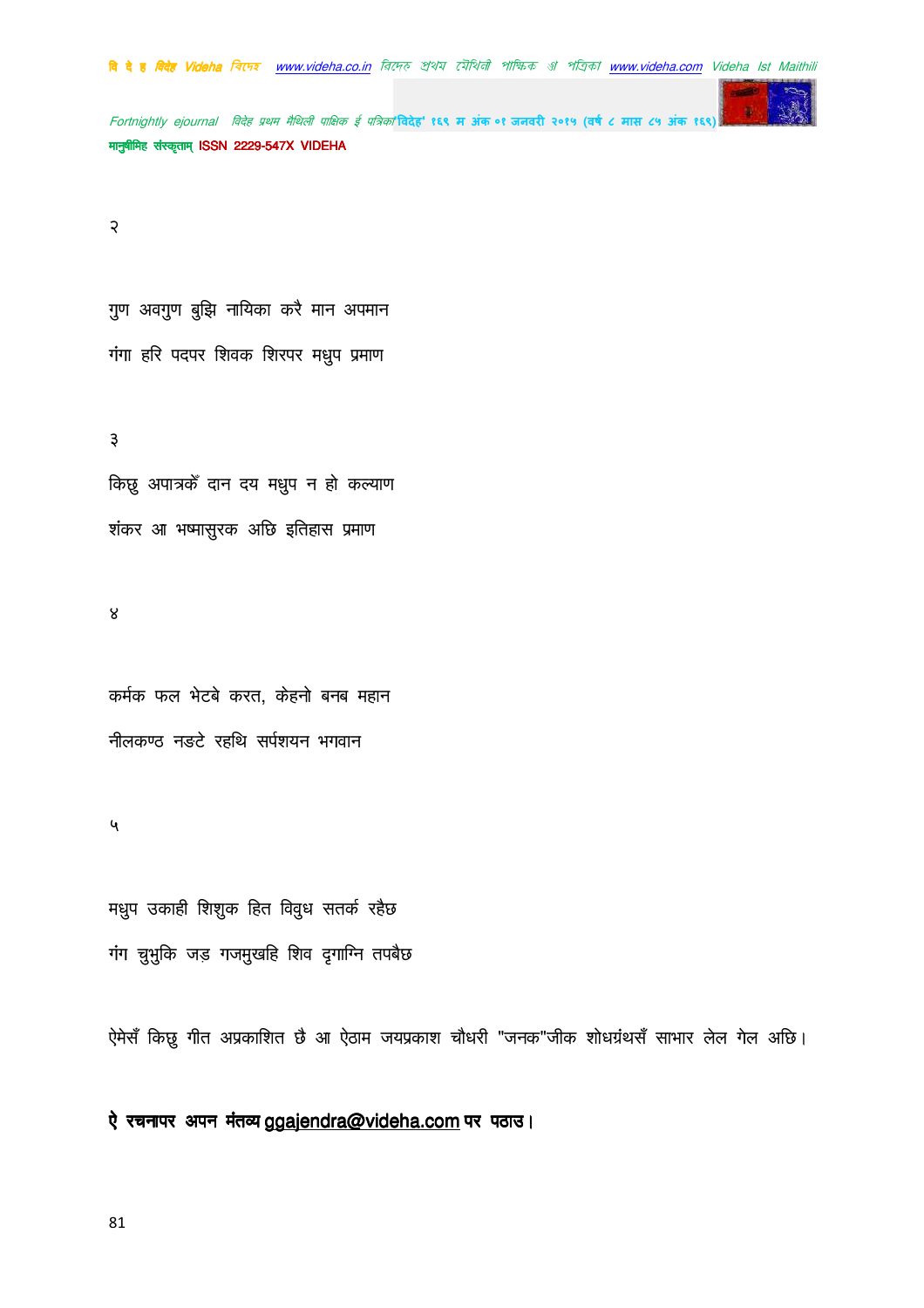Fortnightly ejournal िवद ेह थम म ैिथली पाि'क ई पि\*का**'वदेह' १६९ म अंक ०१ जनवर २०१५ (वष ८ मास ८५ अंक १६९)** मानुषीमिह संस्कृताम् ISSN 2229-547X VIDEHA



डॉ. अजीत मिश्र $\,$ 

अर्पण-तर्पण-समर्पण

<u>कविचूड़ामणि काशीकान्त मिश्र 'मधुप'</u>क ''हम जेबै कुसेस्सर भोर, रंगि कै ठोर, पहिरि कै काड़ा, झनकाय झनाझन छाड़ा"सन-सन कतेको मनोरम पद मिथिलाक रग-रगमे बसल अछि, बसल अछि हुनक नाना नाम साहित्य, बसल अछि जनिक मनमोहक काया-छाया मैथिल जन-जनकेर हृदयमे- ओहि पुण्यात्माकेँ शत-शत नमन करैत सादर समर्पित ई शब्द-पुष्प...

प ण्डित केर जे पण्डित बनि-बनि, कएल मैथिली श्रृङ्गार,

का मना जनिकर सदा, मैथिलीक हो जय-जयकार। शी तलता जे पसारल सबतरि, मधुपक कएल झंकार, का रीगर तैँ रहथि तेहन जे, साधल साहित्य भरमार। न् यासी बनि जे ललित गीतकेर, बनि गेला कण्ठहार, त एँ तँ आइओ पूजित छथि ओ, सभ घरकेर चिनबार।

मि सरीसन राधा-विरह, मधुप सप्तशती आ द्वादशी पचमेर, श्र द्धा भाव जनिका प्रति सबतरि, झंकार टटका जिलेबीकेर। म ङ्गल गीत सुनाओल जखने, श्रोता तखने धएल पछोड़,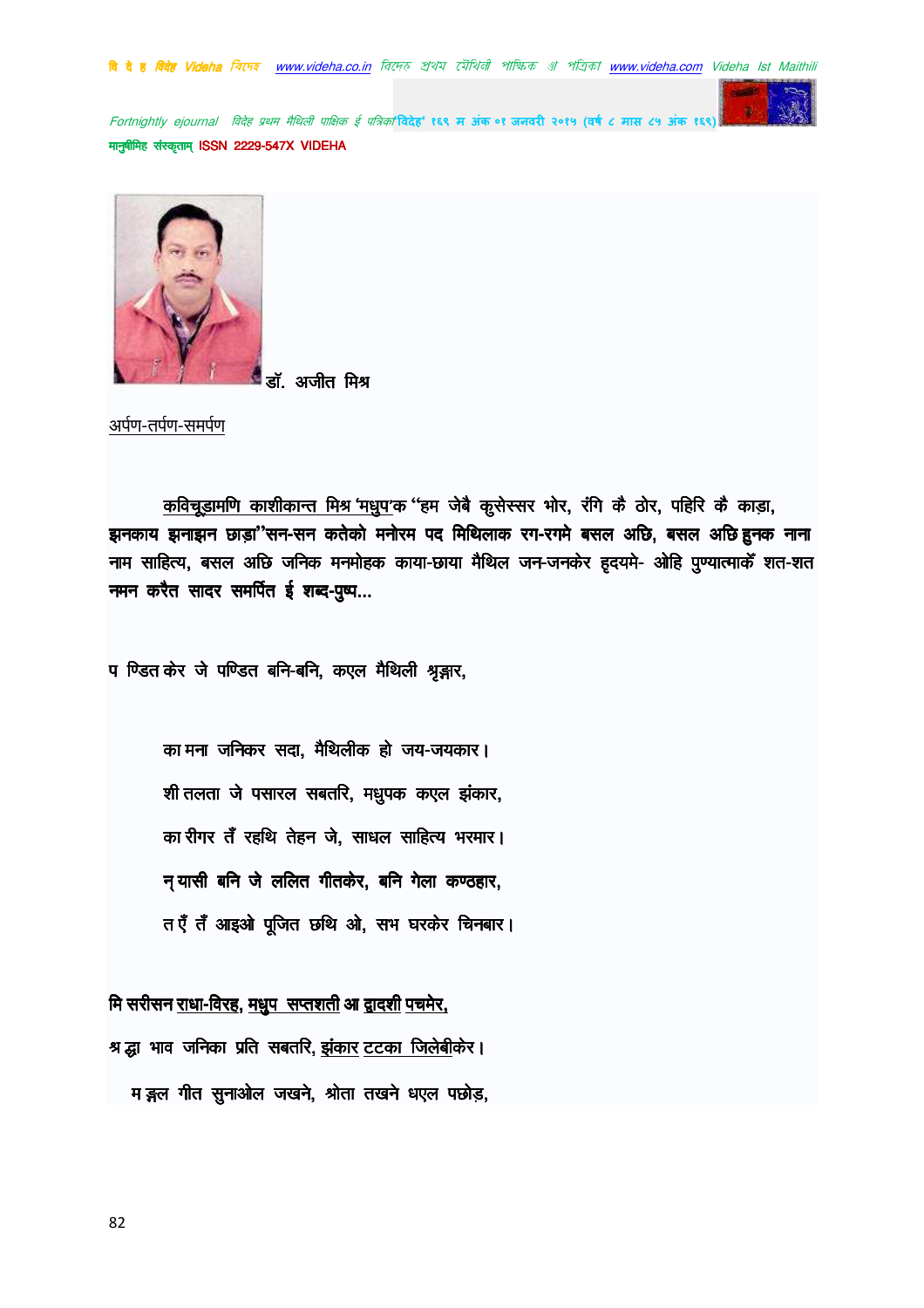Fortnightly ejournal िवद ेह थम म ैिथली पाि'क ई पि\*का**'वदेह' १६९ म अंक ०१ जनवर २०१५ (वष ८ मास ८५ अंक १६९)** मानुषीमिह संस्कृताम् ISSN 2229-547X VIDEHA

<u>धु</u> नी रमाकँ साधल धुन जे, सभहिँ जना भेला चकबिदोर। प टू छलाहे अपन कलामे, कएलनि एहन सुन्दर सङ्गोर,

**जी वन सदा साहित्य समर्पित, सदा माँ मैथिलीकेर** कोर।

क ँडा बनि गेल जनिक रचनासभ, रचल साहित्य पुरजोर।

श ब्द जनिक घर कएलक जन-जन, मोहि लेलक छूतहर,

त गमा जनिका चाही ने कोनो, छथि मात्र मैथिल खेतहर।

श ब्द-शब्दमे मैथिली सिरजथि. मात्र बोल बम हर-हर, त रा-उपरी जनिक रचनासभ, तेँ तँ सजथि ओ घर-घर। न ख-शिख रूप सिरजल जे मैथिली कएलनि चहुदिस चमत्कार। म करन्द जकर चहुदिस पसरल अछि, छिड़िआएल सौसँ कचनार। न मन करी ओहि पुण्य धराकें, जतए मधुपकेर सबतरि झंकार।।

नोट : रेखाङ्कित शब्द हुनक अमूल्य रचना आ साहित्यिक-कृति थिक, तँ 'कँड़ा' (plumb-rule of mason)कहल जाइत छैक साहुलमे लागल काठीक<sup>8</sup>।

ऐ रचनापर अपन मंतव्य ggajendra@videha.com पर पठाउ।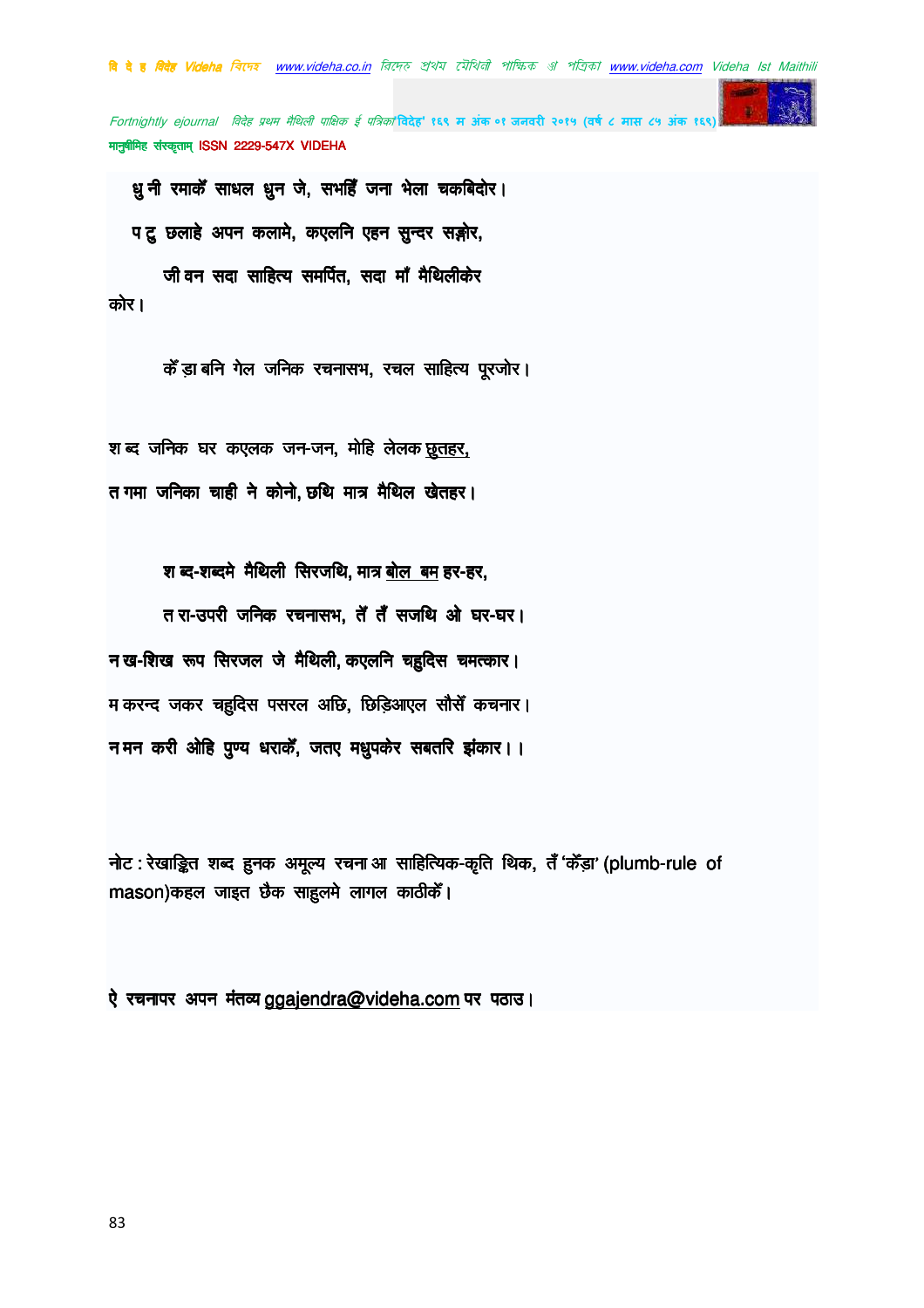Fortnightly ejournal िवद ेह थम म ैिथली पाि'क ई पि\*का**'वदेह' १६९ म अंक ०१ जनवर २०१५ (वष ८ मास ८५ अंक १६९)** मानुषीमिह संस्कृताम् ISSN 2229-547X VIDEHA



zयोित

१.प्रदूषण २.बुजुर्गक ममता

### १

# प्रदूषण

बसहाक गरदिनक झूमिर छल आकि तैयारी भऽ रहल काँवरक जे सावनक झमकैत िकलकारी

vनझुन vनझुन कऽ सुनेलक

पािनक फुहार नभसँ फेर

मानू शिवजीक जटा अछि मेघ

जाह्नवीक धरापर पुनरागमन

नै जािन के भगीरथ ऐबेर

तपस्यामे ऐबेर त्रुटि निश्चित

पर्यावरण तैं सभपर क्रोधित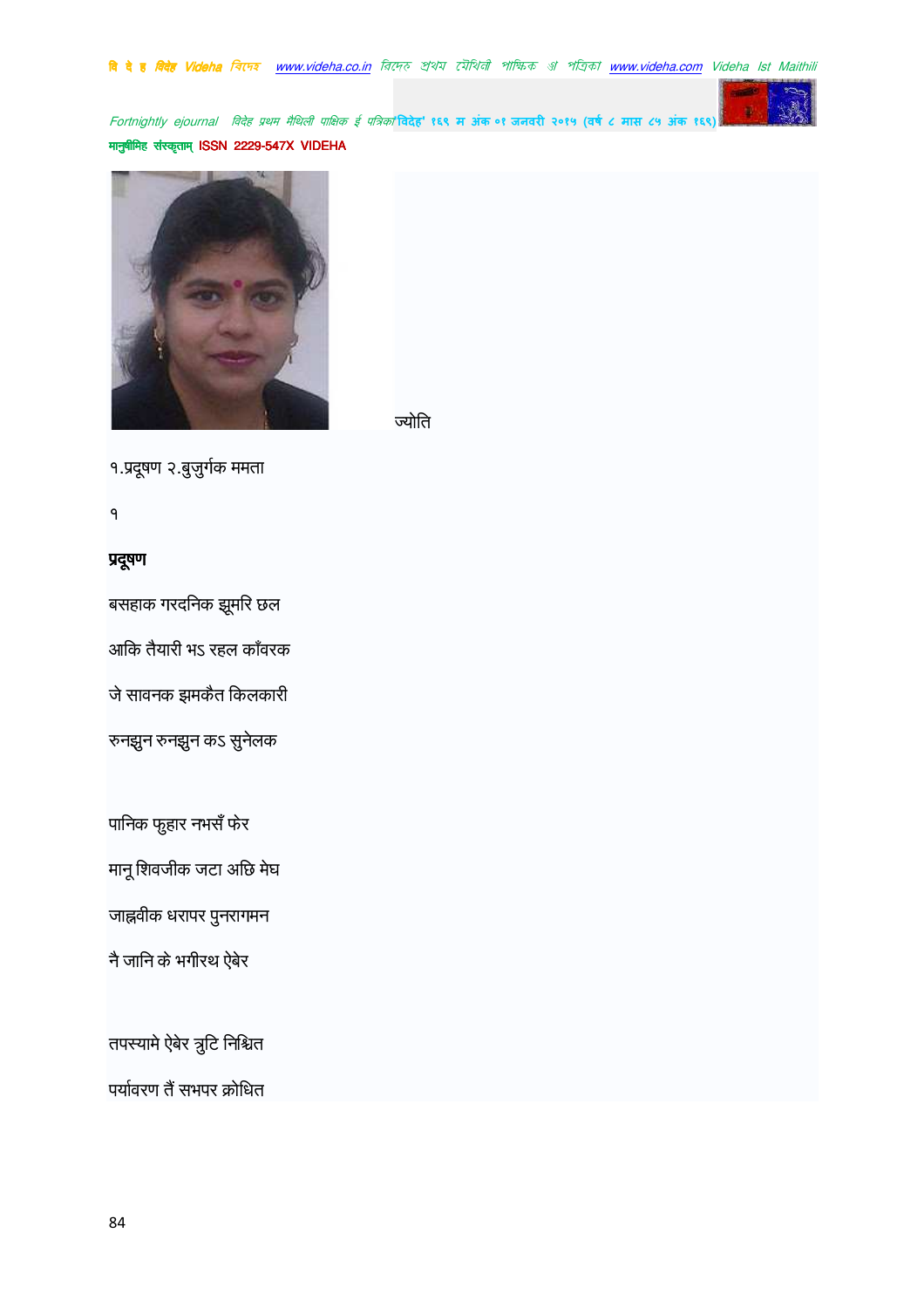Fortnightly ejournal िवद ेह थम म ैिथली पाि'क ई पि\*का**'वदेह' १६९ म अंक ०१ जनवर २०१५ (वष ८ मास ८५ अंक १६९)** मानुषीमिह संस्कृताम् ISSN 2229-547X VIDEHA

आकाशसँ भऽ रहल अम्लवृष्टि

गंगा सेहो अतिशय प्रदूषित

काँवरिया जे बैद्यनाथधाम जाएब

अहाँक भाग्य के सभ गुण गाएब

एक प्रार्थना कृप्या हमर मानू

बाबासँ दूषण रिहत जग मjगू

शम्भु दिअ बुद्धि, शक्ति आ साधन

जइसँ करी गंदगीक िनवारण

फेर जल आनि सुल्तानगंजसँ

श्रद्धा आ शुद्धतासँ करी अहाँकेँ अर्पण॥

२

# बुजुर्गक ममता

घर भरल छल लोक-बागसँ

औ बाबू तत्पर बच्चा लऽ

जन्मदिनपर केक परोसल

बौआक नजिर िटकल गेटपर

तािक रहल छल बाबाक बाट

तामसमे लगाबैत हाक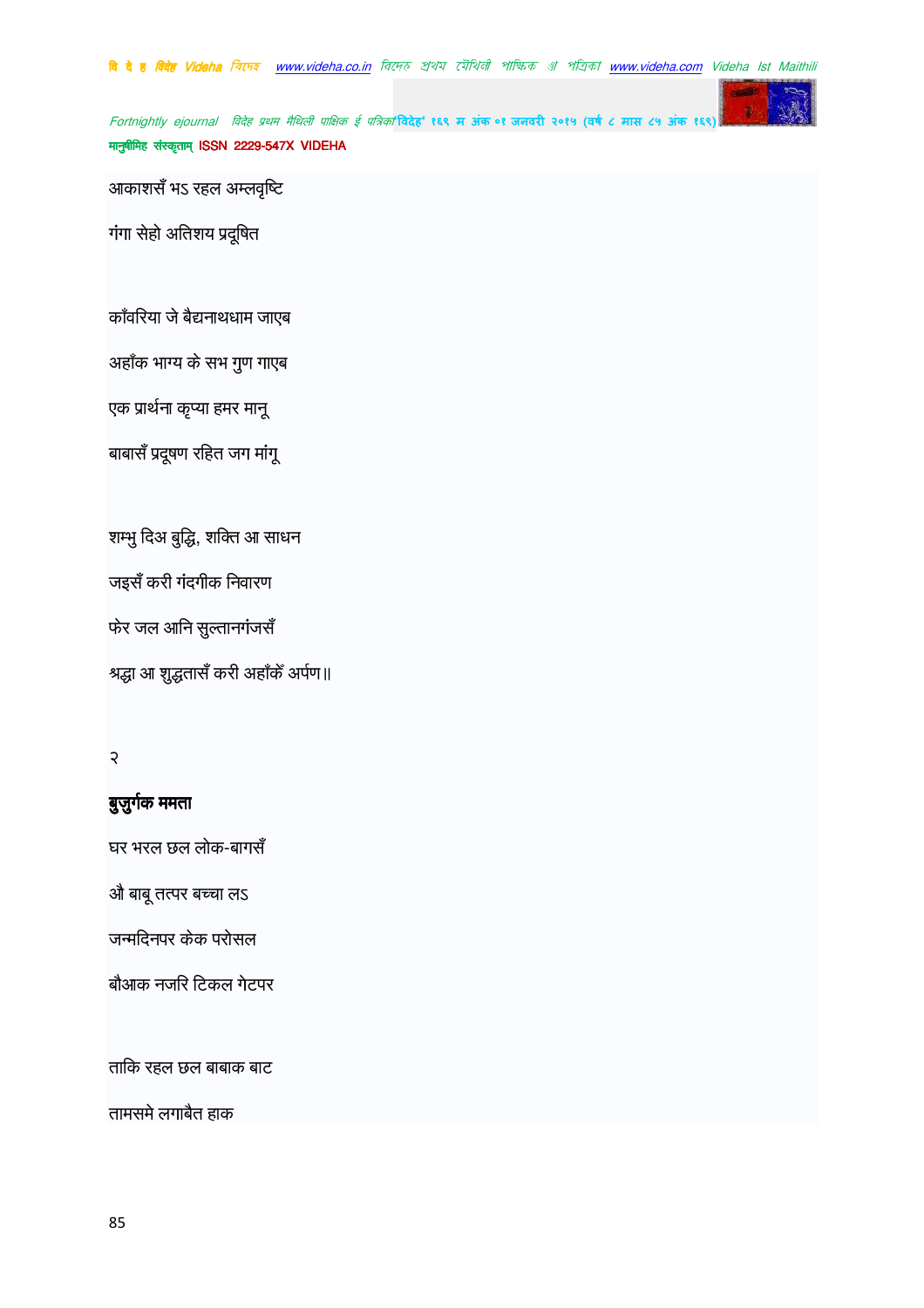Fortnightly ejournal िवद ेह थम म ैिथली पाि'क ई पि\*का**'वदेह' १६९ म अंक ०१ जनवर २०१५ (वष ८ मास ८५ अंक १६९)** मानुषीमिह संस्कृताम् ISSN 2229-547X VIDEHA

चॉकलेट जूसक लालच

काब ू नै कऽ सकल हालत

फेर पी-पी ºविन सुनाएल

नेन्नाक आँखिमे चमकि आएल

नोर पोछैत अपने हाथे

मुस्की आ आशंका साथे-साथे

हँ ई तऽ बाबाक गाड़ी छल

दाइजी सेहो छली आएल

उचाट उ¶हरो ओहने मुदा

अबिते पुछली कतऽ हमर पोता

डेगा-डेगी करैत बौआ

पहुँचि गेला दाइक कोरा

दाइक देल एक लमनचूस

पोताकेँ केल बड़ खुश

बाबा पुछलिखन की छौ नाम झपटलक हाथसँ कृष्णभोग आम कोनो उपहारमे कहाँ ओ क्षमता तेहेन होइत अछि बुजुर्गक ममता॥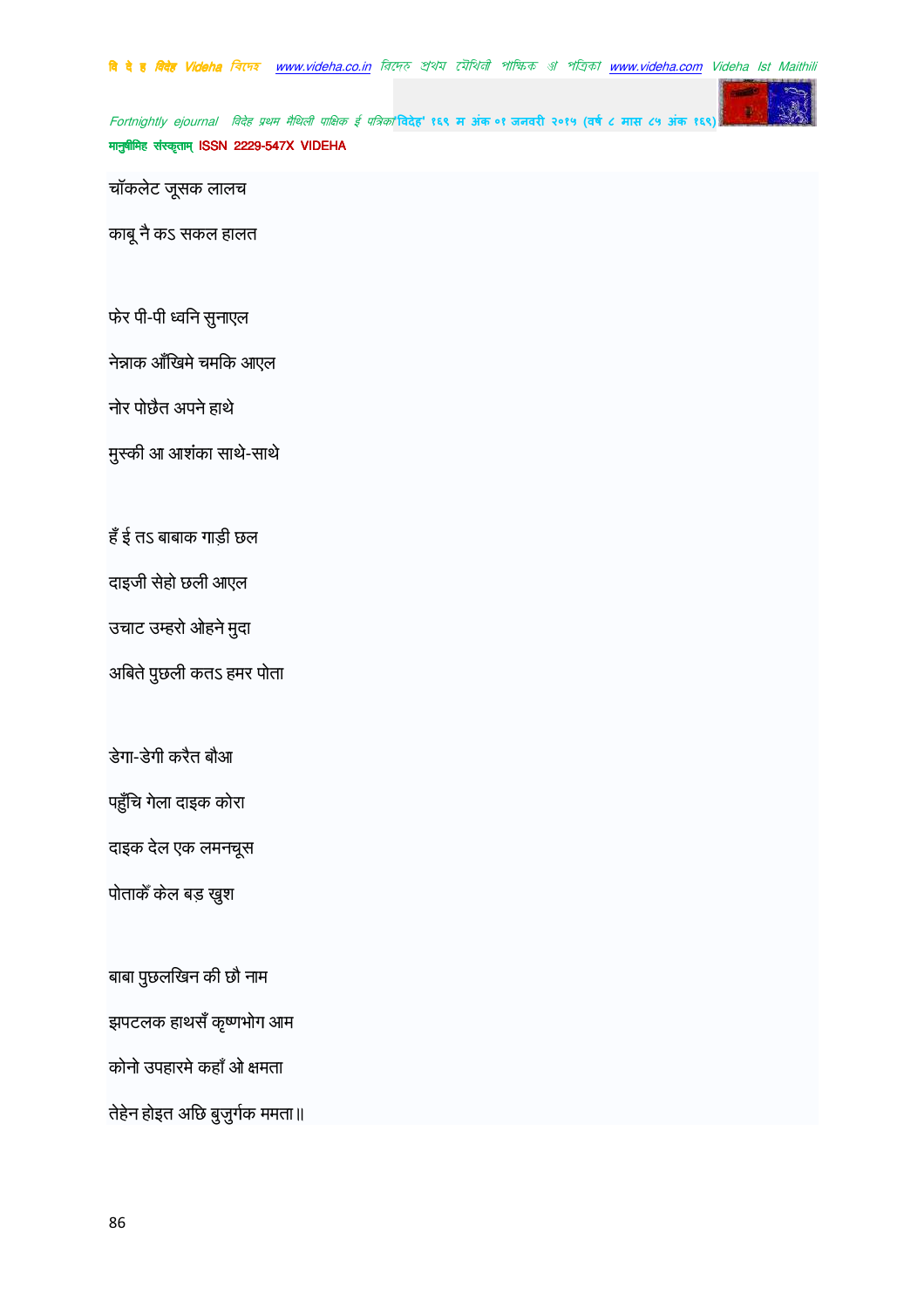

# ऐ रचनापर अपन मंतव्य ggajendra@videha.com पर पठाउ।



1



आशीष अनचिन्हार

गजल

हमरो मोन पियासले रहि गेलै

हुनको मोन पियासले रहि गेलै

चुîपेचाप बहुत िपया देलक ओ

तैयो मोन पियासले रहि गेलै

तोरा देखि कऽ धन्य बुझलक जे जे

तकरो मोन िपयासल े रिह गेलै

अप्पन लोक तँ सहजें अगियासल छै अनको मोन िपयासले िपयासले रिह गेलै

ठोपे ठोप चुबै छलै रस तैयो

सगरो मोन िपयासले रिह गेलै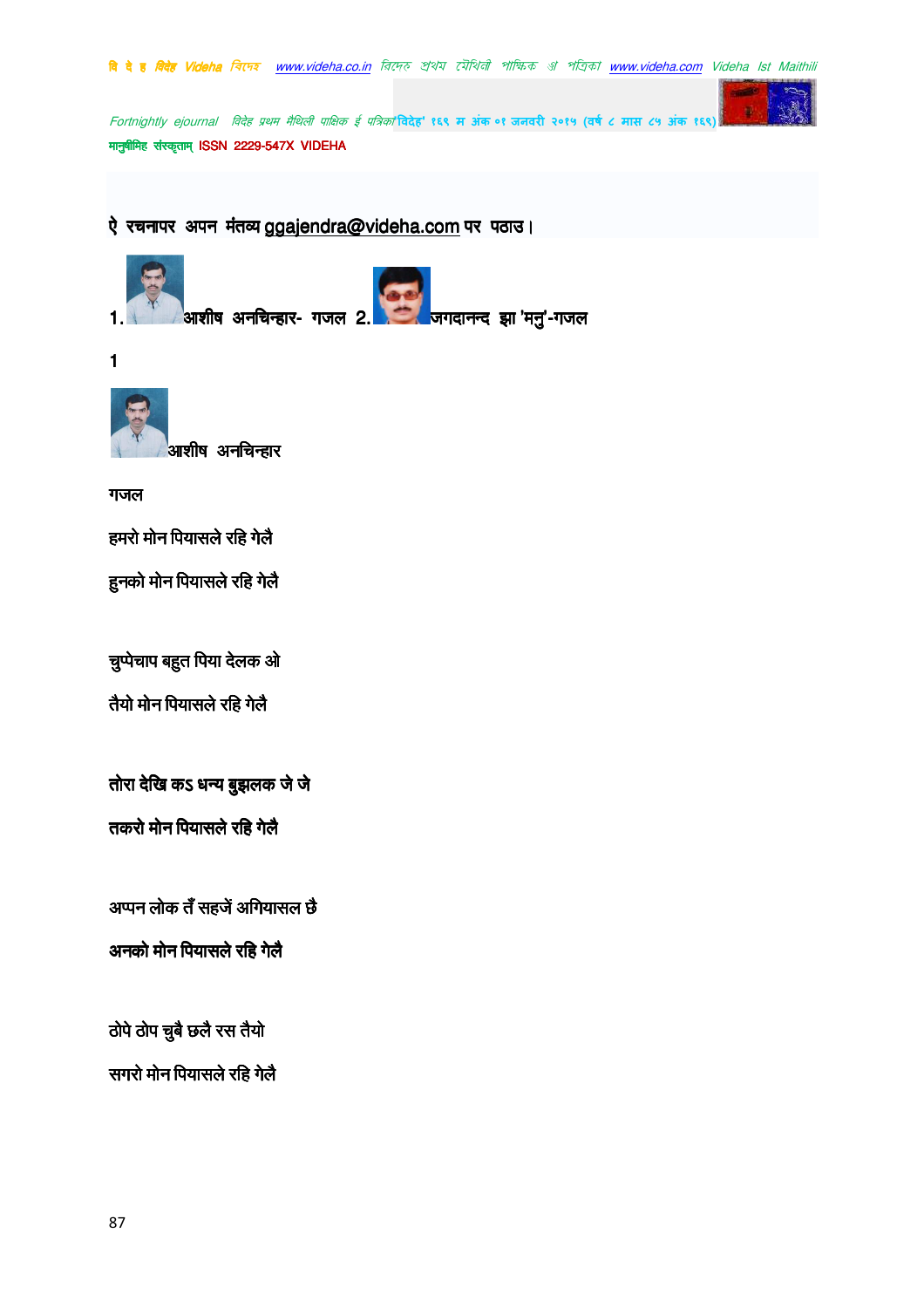

# चारिम शेरमे एकटा दीर्घकेँ लघु मानबाक छूट लेल गेल अछि।

सभ पाँतिमे 2221+12+12222 मात्राक्रम अछि

सुझाव सादर आमंत्रित अछि

 $\mathfrak{p}$ 



गजल

सपना हमर हम वीर बनी करतब करी आ धीर बनी करतब करी बनी

जे देशकेँ अपमान करै ओकर करेजक तीर बनी

सबहक सिनेहक मीत रही ककरो मनक नै पीर बनी

आबी समाजक काज सदति धरतीक नै हम भीर बनी

किछू काज 'मनु' एहन तँ करी मिरयो कऽआँिखक नीर बनी बनी (मत्रा क्रम :२२१२-२२१-१२(

# ऐ रचनापर अपन मंतव्य ggajendra@videha.com पर पठाउ।

बालानां कृते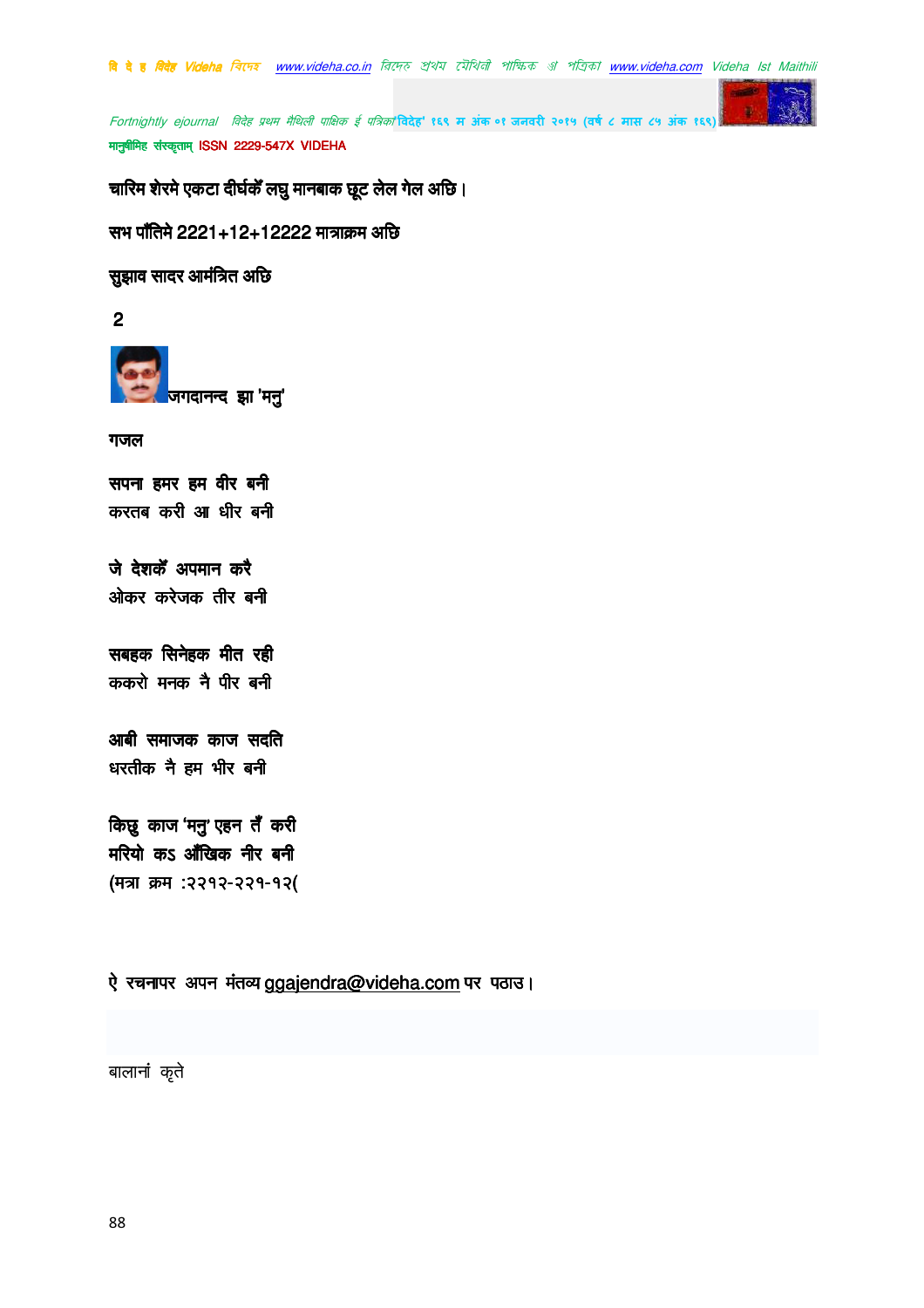Fortnightly ejournal िवद ेह थम म ैिथली पाि'क ई पि\*का**'वदेह' १६९ म अंक ०१ जनवर २०१५ (वष ८ मास ८५ अंक १६९)** मानुषीमिह संस्कृताम् ISSN 2229-547X VIDEHA



आशीष अनचिन्हार

बाल गजल

खेने रहियै आमक कुच्चा

चिनियो लागै खट्टे खट्टा

हमरा नामे कोड़ो बाती

हमरे नामे खुæा खुæा

हमरा सन के छ ै उकपाती

सभके मारी घुस्से घुस्सा

छै झिल्ली कचरी आलूचप

मुरही फाँकी फक्के फक्का

नै नीक लगैए मस्टरबा

नीक लगैए अæा पæा

सभ पाँतिमे 22+22+22+22 मात्राक्रम अछि।

अंतिम शेरक दूनू पाँतिमे अलग-अलग लगूकेँ दीर्घ मानबाक छूट लेल गेल अछि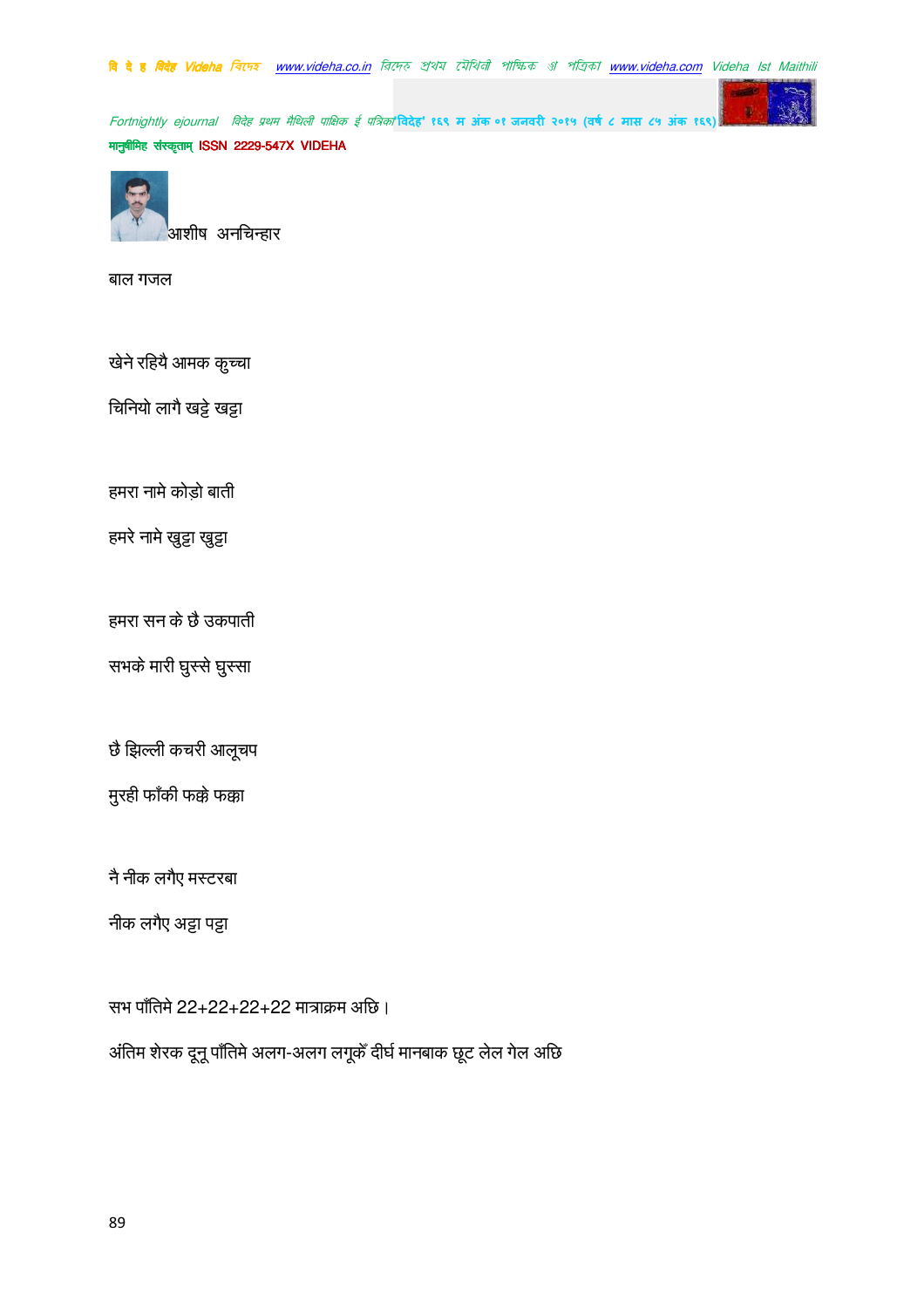

Fortnightly ejournal िवद ेह थम म ैिथली पाि'क ई पि\*का**'वदेह' १६९ म अंक ०१ जनवर २०१५ (वष ८ मास ८५ अंक १६९)** मानुषीमिह संस्कृताम् ISSN 2229-547X VIDEHA

## ऐ रचनापर अपन मंतव्य ggajendra@videha.com पर पठाउ।

िवदेह



मैथिली साहित्य आन्दोलन

(c)२००४-१५. सर्वाधिकार लेखकाधीन आ जतऽ लेखकक नाम नै अछि ततऽ संपादकाधीन। विदेह- प्रथम मैथिली पाक्षिक ई-पत्रिका ISSN 2229-547X VIDEHA सम्पादक: गजेन्द्र ठाकुर। सह-सम्पादक: उमेश मंडल। सहायक सम्पादक: राम विलास साहू, नन्द विलास राय, सन्दीप कुमार साफी आ मुन्नाजी (मनोज कृमार कर्ण)। कला-सम्पादन: ज्योति झा चौधरी। सम्पादक- नाटक-रंगमंच-चलचित्र- बेचन ठाकुर। सम्पादक-सूचना-सम्पर्क-समाद- पूनम मंडल। सम्पादक- अनुवाद विभाग- विनीत उत्पल।

रचनाकार अपन मौलिक आ अप्रकाशित रचना (जकर मौलिकताक संपूर्ण उत्तरदायित्व लेखक गणक मध्य छन्हि) ggajendra@videha.com के मेल अटैचमेण्टक रूपमें .doc, .docx, .rtf वा .txt फॉर्मेटमे पठा सकै छथि। रचनाक संग रचनाकार अपन संक्षिप्त परिचय आ अपन स्कैन कएल गेल फोटो पठेता, से आशा करै छी। रचनाक अंतमे टाइप रहए, जे ई रचना मौलिक अछि, आ पहिल प्रकाशनक हेतु विदेह (पाक्षिक) ई पत्रिकाकैं देल जा रहल अछि। एतऽ प्रकाशित रचना सभक कॉपीराइट लेखक/ संग्रहकर्त्ता लोकनिक लगमे रहतन्हि, मात्र एकर प्रथम प्रकाशनक/ प्रिंट-वेब आर्काइवक/ आर्काइवक अनुवादक आ आर्काइवक ई-प्रकाशन/ प्रिंट-प्रकाशनक अधिकार ऐ ई-पत्रिकाकेँ छै। ऐ ई पत्रिकाकेँ श्रीमति लक्ष्मी ठाकूर द्वारा मासक ०१ आ १५ तिथिकेँ ई प्रकाशित कएल जाइत अछि।

(c) 2004-15 सर्वाधिकार सुरक्षित। विदेहमे प्रकाशित सभटा रचना आ आर्काइवक सर्वाधिकार रचनाकार आ संग्रहकर्त्ताक लगमे छन्हि। रचनाक अनुवाद आ पुनः प्रकाशन किंवा आर्काइवक उपयोगक अधिकार किनबाक हेतु ggajendra@videha.co.in पर संपर्क करू। ऐ साइटकें प्रीति झा ठाकुर, मधूलिका चौधरी आ रश्मि प्रिया द्वारा डिजाइन कएल गेल।५ जुलाई २००४ केँ

http://gajendrathakur.blogspot.com/2004/07/bhalsarik-gachh.html "भालसरिक गाछ"-मैथिली जालवृत्तसँ प्रारम्भ इंटरनेटपर मैथिलीक प्रथम उपस्थितिक यात्रा विदेह- प्रथम मैथिली पाक्षिक ई पत्रिका धरि पहुँचल अछि,जे http://www.videha.co.in/ पर ई प्रकाशित होइत अछि। आब "भालसरिक गाछ" जालवृत्त 'विदेह' ई-पत्रिकाक प्रवक्ताक संग मैथिली भाषाक जालवृत्तक एग्रीगेटरक रूपमे प्रयुक्त भऽ रहल अछि। विदेह ई-पत्रिका ISSN 2229-547X VIDEHA